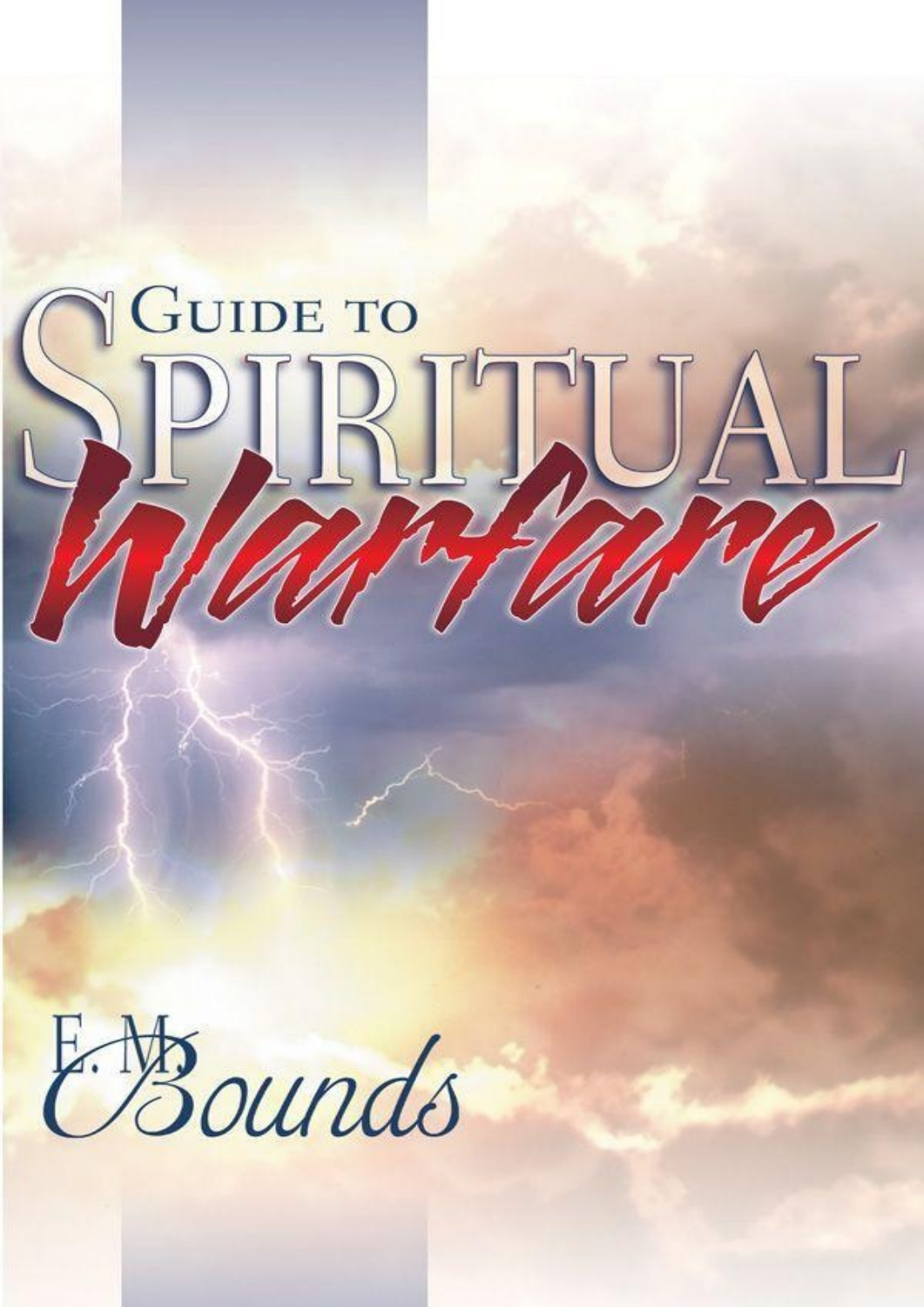#### **Table of Contents**

**Title Page Copyright [Foreword](#page-2-0) [Chapter](#page-5-0) 1: Who Is the Invisible Enemy? [Chapter](#page-6-0) 2: Identifying the Devil's Personality Chapter 3: [Recognizing](#page-7-0) the Prince of This World Chapter 4: What Is the Devil's [Business?](#page-12-0) [Chapter](#page-20-0) 5: Satan's Main Target Chapter 6: Satan's [Subversion](#page-23-0) of the Church Chapter 7: [Overcoming](#page-29-0) the Enemy of God Chapter 8. Satan's [Mobilizing](#page-35-0) of the World's Forces Chapter 9: How [Powerful](#page-41-0) Is the Devil? Chapter 10: Exposing the Rulers of [Darkness](#page-47-0) Chapter 11: The Devil's [Battleground](#page-51-0) Chapter 12: Satan's Clever [Strategies](#page-54-0) Chapter 13: Our Most [Vulnerable](#page-59-0) Areas [Chapter](#page-66-0) 14: Where Does Satan Attack? Chapter 15: Using Our [Defenses](#page-71-0) Chapter 16: [Weapons](#page-80-0) That Work About the [Author](#page-88-0)**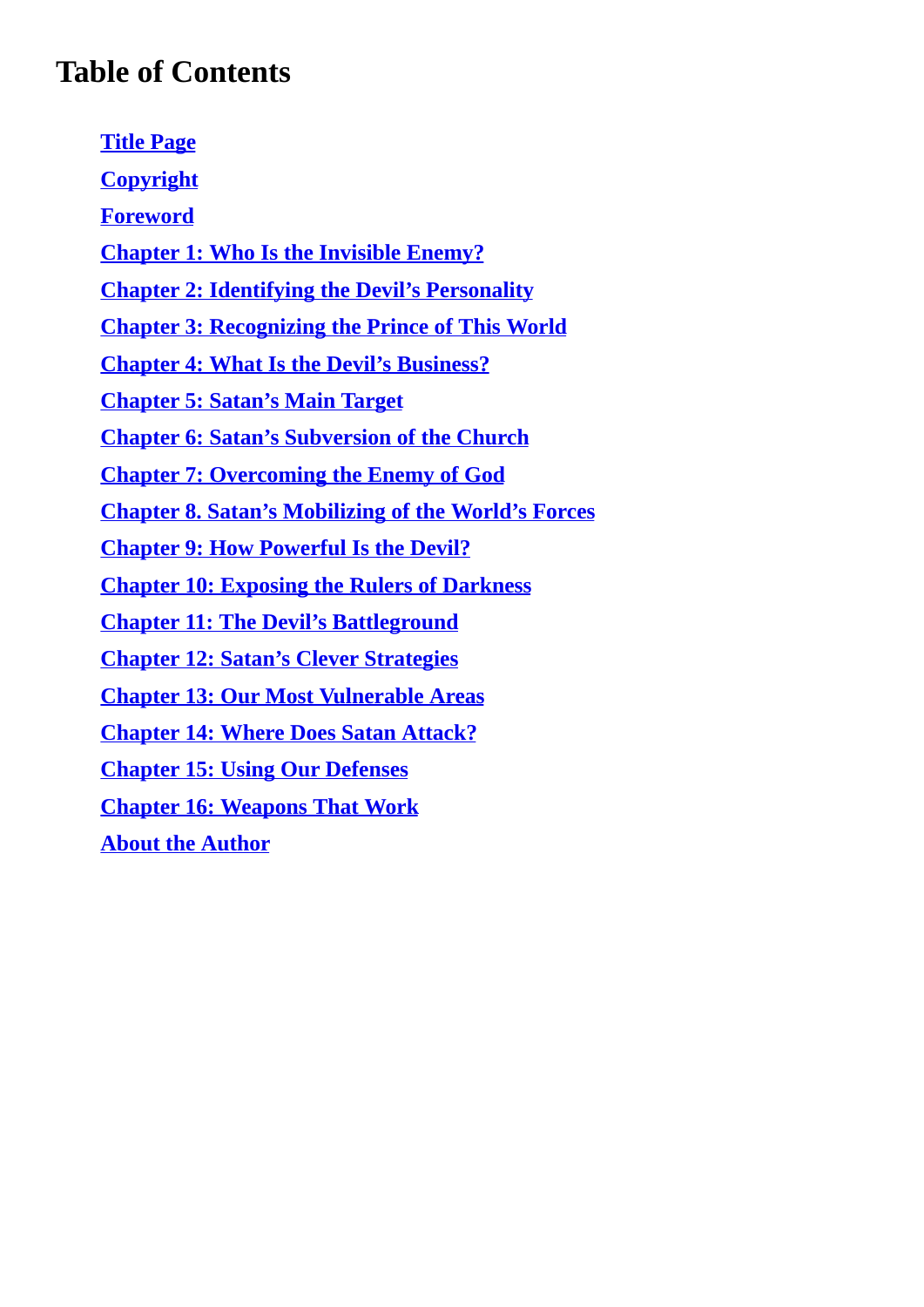# <span id="page-2-0"></span>Guide to Spiritual Warfare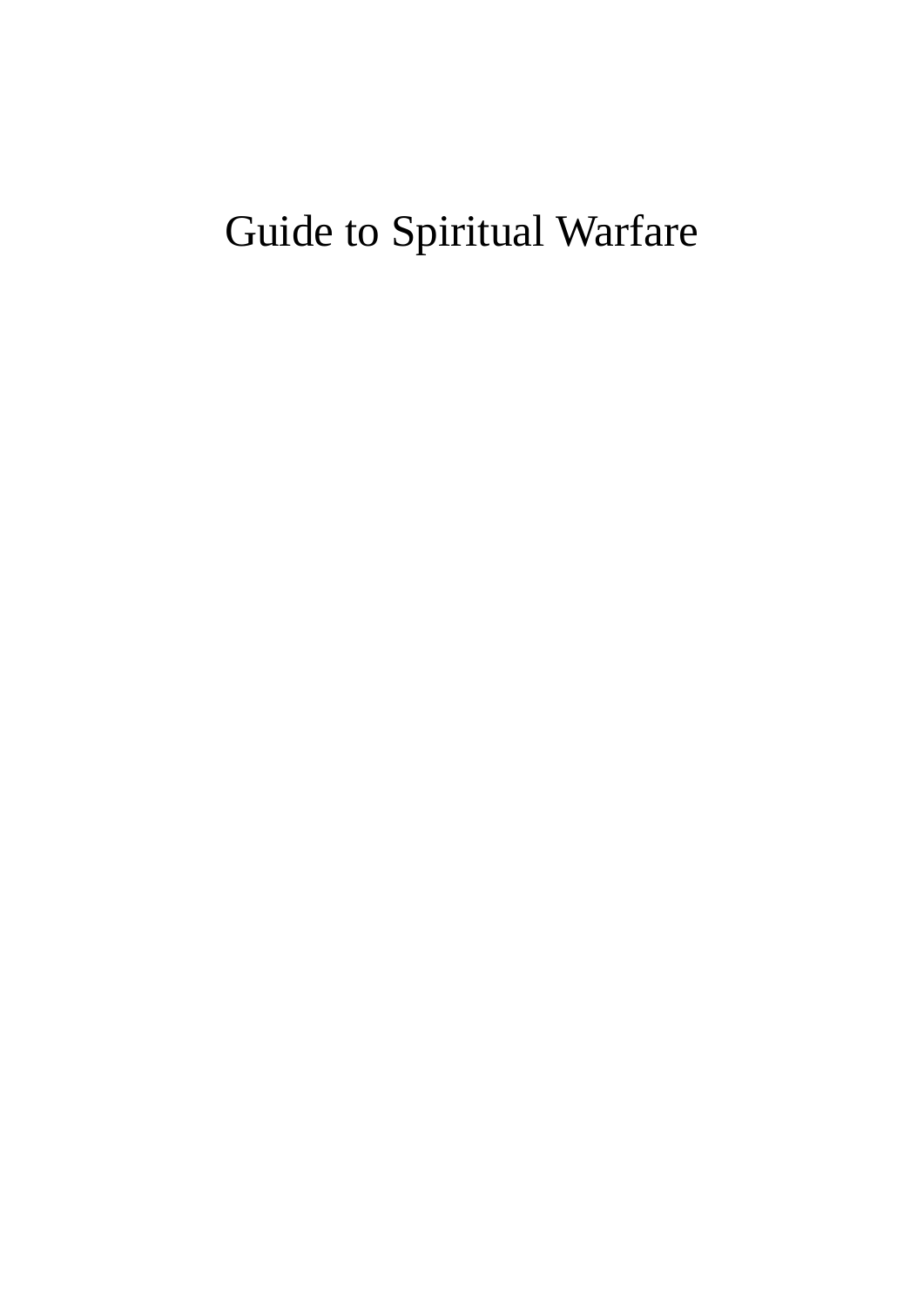# by E. M. Bounds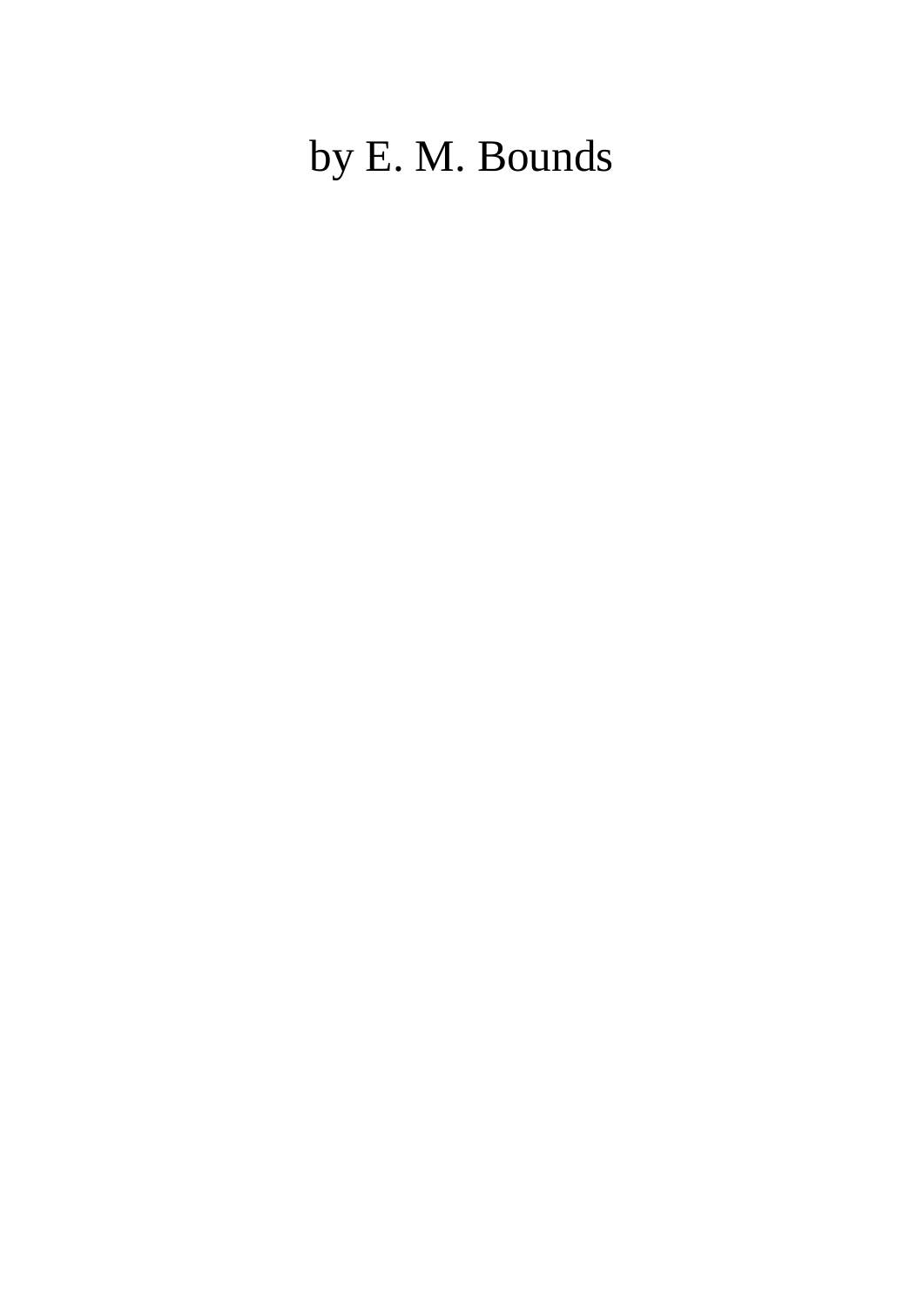## Whitaker House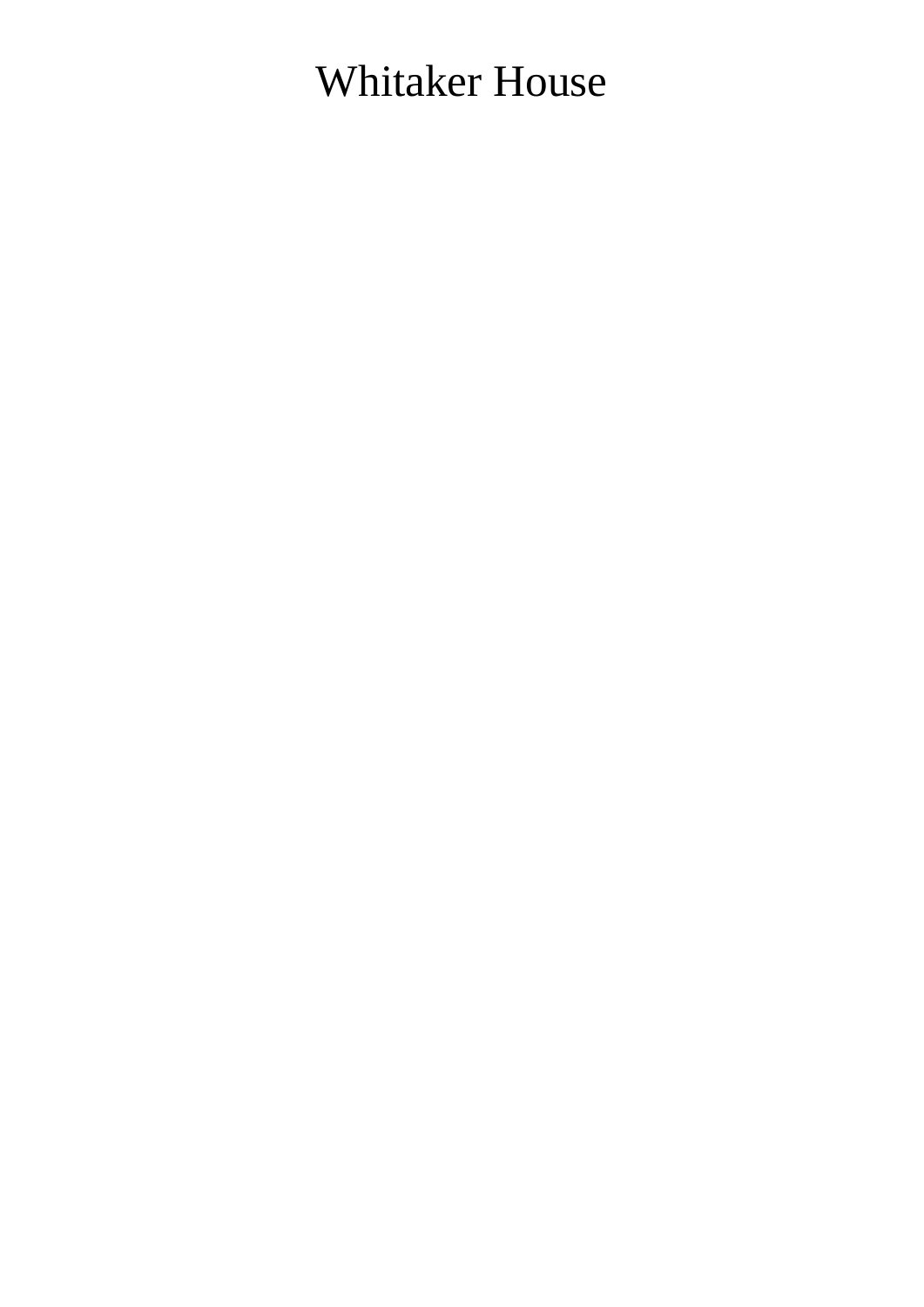<span id="page-5-0"></span>Unless otherwise indicated, all Scripture quotations are taken from the *King James Version* (kjv) of the Bible.

Scripture quotations marked (RV) are taken from the *Revised Version* of the Holy Bible.

## **GUIDE TO SPIRITUAL WARFARE**

#### (formerly titled *Winning the Invisible War*; originally titled *Satan: His Personality, Power and Overthrow*)

ISBN: 978-0-88368-643-0

eBook ISBN-13: 978-1-60374-811-7

Produced in the United States of America

© 1984 by Whitaker House

Whitaker House

## 1030 Hunt Valley Circle

#### New Kensington, PA 15068

## Library of Congress Cataloging-in-Publication Data

Bounds, Edward M. (Edward McKendree), 1835–1913.

Guide to spiritual warfare / by E.M. Bounds.

p. cm.

ISBN 0-88368-643-0 (pbk.)

1. Devil. 2. Spiritual warfare. I. Title.

BT981 .B58 2001

235'.4–dc21

00-012127

No part of this book may be reproduced or transmitted in any form or by any means, electronic or mechanical, including photocopying, recording, or by any information storage and retrieval system, without permission in writing from the publisher.

This book has been digitally produced in a standard specification in order to ensure its availability.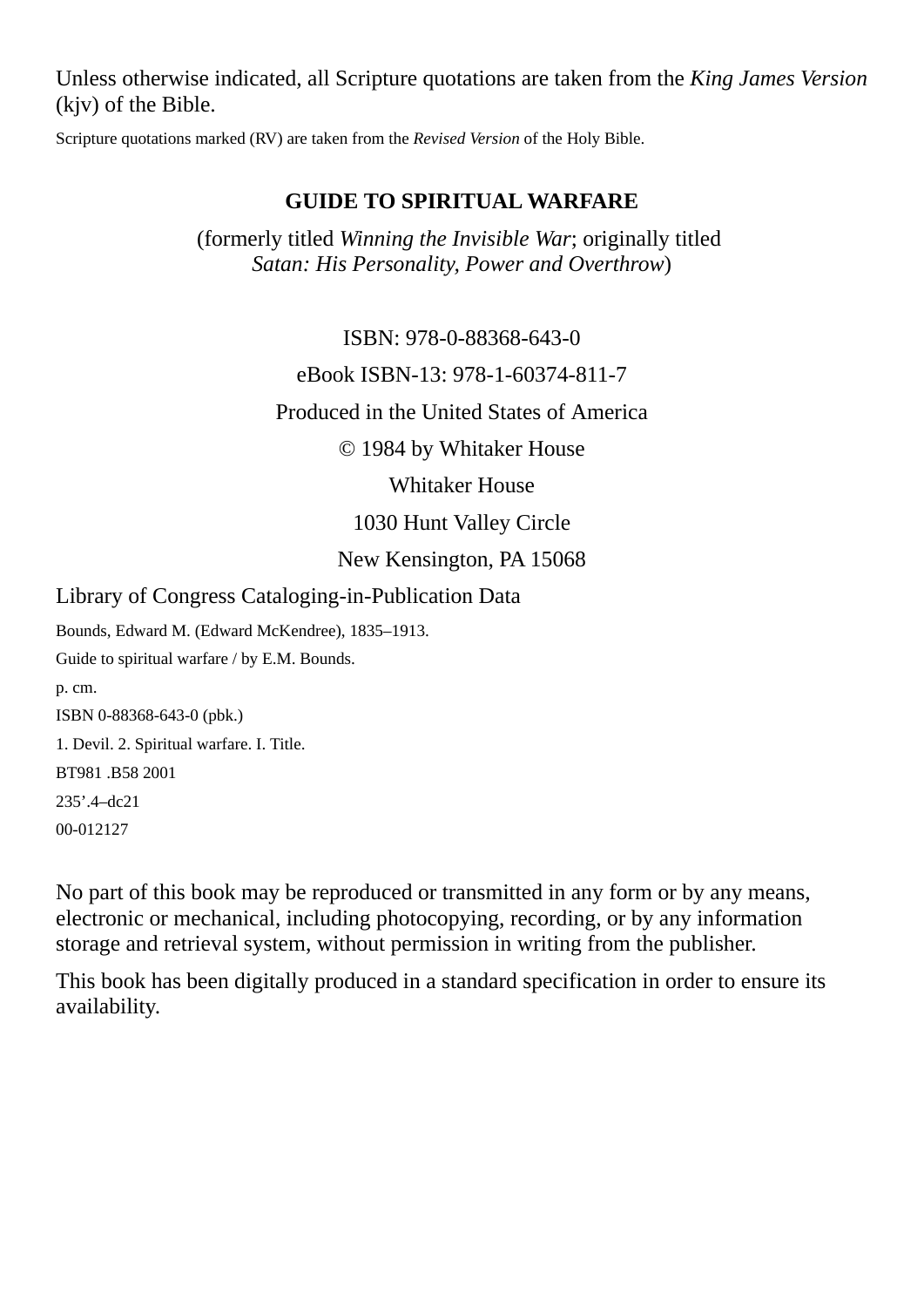## Foreword1\*

<span id="page-6-0"></span>I<sup>f</sup> you had lived during the early years of the twentieth century, you could have visited <sup>a</sup> small town and witnessed a most unusual sight. You could have seen Dr. Bounds walking the streets carrying his manuscripts. They would have been written on the backs of old, used envelopes and tied with twine string. He was looking for someone who would undertake to prepare them for publication. Dr. Bounds was continually asking his friends to pray that God would raise up a man who would put his writings into print.

Claudius Lysias Chilton, a scholarly friend of Dr. Bounds, said, "There is no man on earth today except the present editor who would have accepted this mass of matter and devoted the time to give it to the world—a world that will not begin to realize the magnitude and expanse of the work until editor, compiler, and reviewers have been in eternity many ages."

We take this occasion to offer our heartfelt thanks to the friends who have helped to compile, revise, rewrite, and edit the printed and unprinted works of Dr. Bounds. We thank the Reverend Robert O. Smith of Gainesville, Georgia, for introducing him to us in 1905 and insisting that we needed this apostolic man to teach us to pray and preach the Word.

I here submit a few brief statements from Dr. Bounds' letters to me just before he died. These show his views of Satan before he was taken out of the Enemy's reach forever.

I am trying to give myself more and more to prayer. Our only hope is in God. I do sympathize with you and pray for you and hold you in loving affection. Rejoice that you are well situated. God save you from your buffeting devil. The Devil is a great help heavenward. The worse agents he has the better we will get on.

Pray more and more; keep at the 4:00 a.m. hour. God will be for it, the Devil against it. Press on; you can't pray too much; you may pray too little. The Devil will compromise with you to pray as the common standard, on going to bed, and a little prayer in the morning. Hell will be full if we don't do better for God than that. Pray, pray, pray, pray always, rejoice evermore, pray without ceasing, in everything give thanks.

I hope that many souls will be edified and made holier and more devout by the reading of this book. I pray that God will receive additional glory when Bounds' complete works have been given to a needy world.

Homer W. Hodge

Brooklyn, New York

1\* This foreword is from the first edition of the book, published in 1922.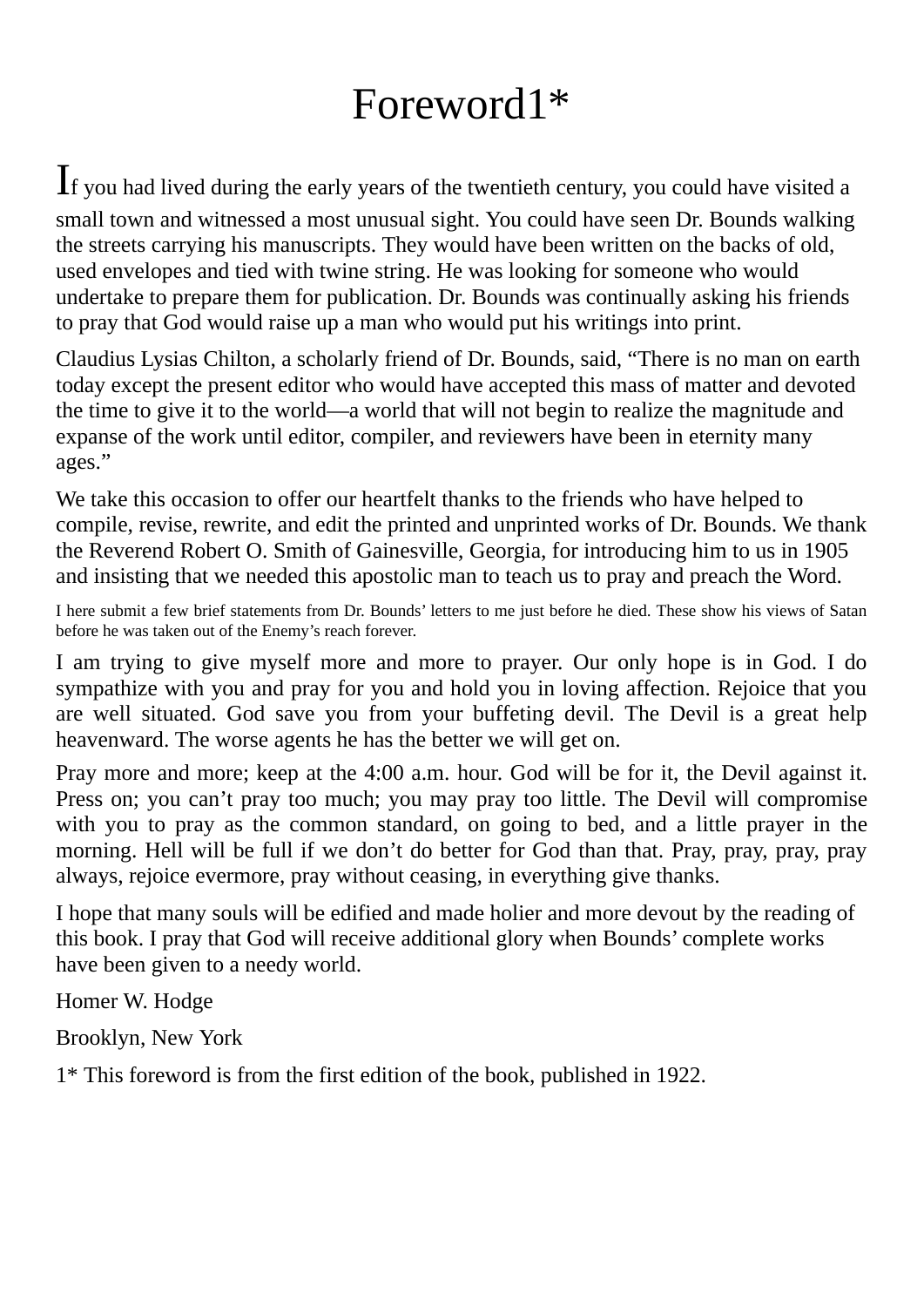# <span id="page-7-0"></span>Who Is the Invisible Enemy?

How art thou fallen from heaven, O Lucifer, son of the morning! how art thou cut down to the ground, which didst weaken the nations! For thou hast said in thine heart, I will ascend into heaven, I will exalt my throne above the stars of God: I will sit also upon the mount of the congregation, in the sides of the north: I will ascend above the heights of the clouds; I will be like the most High. Yet thou shalt be brought down to hell, to the sides of the pit. —Isaiah 14:12–15

 $T$ he Bible does not give us any direct statements concerning the genesis of the Devil. It gives us no indication of his birth and no description of his creation. The Bible is concerned with the Devil only as he has part in the great crises of man's history. There are only occasional glimpses of him in his work of ruin and death. These glimpses put his acts in striking contrast and opposition to the works and aims of Christ. These inferences indicate an original purity, a high relationship to God, and a heavenly character and conduct. He was and is the head of the angels who left their first estate.

Peter presented the angels' fall as one of the events that illustrate God's justice, its certainty and fearfulness. He said, *"God spared not the angels that sinned, but cast them down to hell, and delivered them into chains of darkness, to be reserved unto judgment"* (2 Peter 2:4). Jude spoke about the same order of God's inflexible wrath when he told us that *"the angels which kept not their first estate, but left their own habitation, he hath reserved in everlasting chains under darkness unto the judgment of the great day"* (Jude 6).

The Revelation of John adds its testimony to this fact:

And there was war in heaven: Michael and his angels fought against the dragon; and the dragon fought and his angels, and prevailed not; neither was their place found any more in heaven. And the great dragon was cast out, that old serpent, called the Devil, and Satan, which deceiveth the whole world: he was cast out into the earth, and his angels *were cast out with him.* (Revelation 12:7–9)

## Unveiling the Enemy

We can approach the Word of God with the assurance that we will find traces of the Devil's steps and the unfolding of his conduct. God's Word tells us of his evil schemes that have eclipsed so much of earth's brightness and spoiled so much of its promise and hope.

We must have a childlike spirit of trust, and lay aside *"all filthiness and superfluity of naughtiness, and receive with meekness the engrafted word"* (James 1:21). Then we will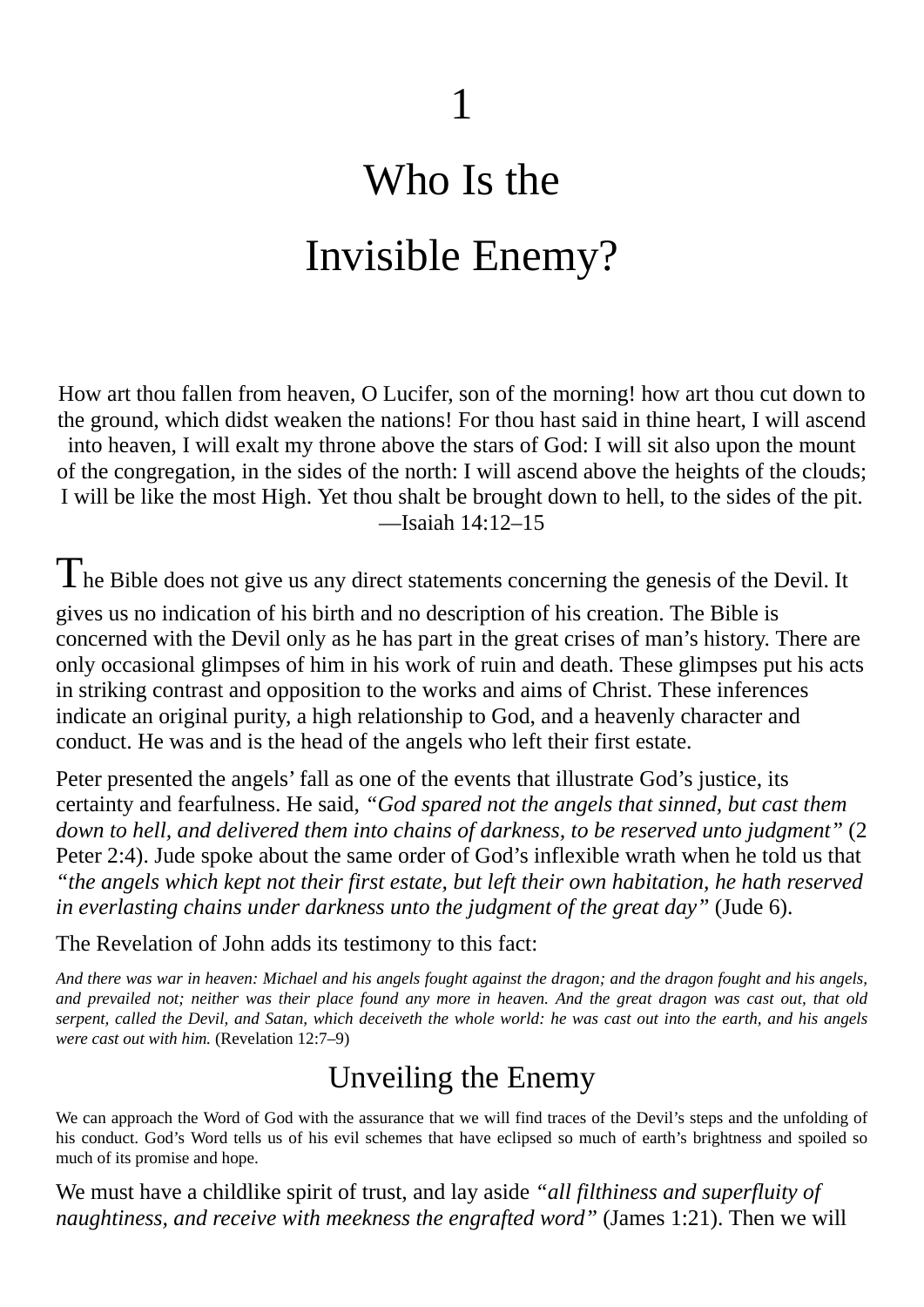find satisfaction and illumination of the truth. We will not satisfy our curiosity or find illumination in the fine points of philosophy, but we will find satisfaction and illumination in all things that pertain to the highest truth for the thoughtful, trustful, and prayerful mind.

In the Bible we have the facts and history of man's redemption. Other worlds and other beings are brought into prominence in light of redemption's purposes and plans. These revealed facts, whether incidental or essential, are to our faith what the facts of nature are to the biology student. They must shape theories and settle opinions. They must not be set aside. Reason must not ignore or reject them, but must lay them as the solid foundations of all investigation, the basis of every hypothesis. These Bible facts demand our faith, though we may not be able to reach out into the unknown regions where harmony reigns.

The Word of God brings clearly to light the unseen world: its persons, places, facts, and history. These are revealed not in minute detail, but with enough information to provoke thought and inspire faith.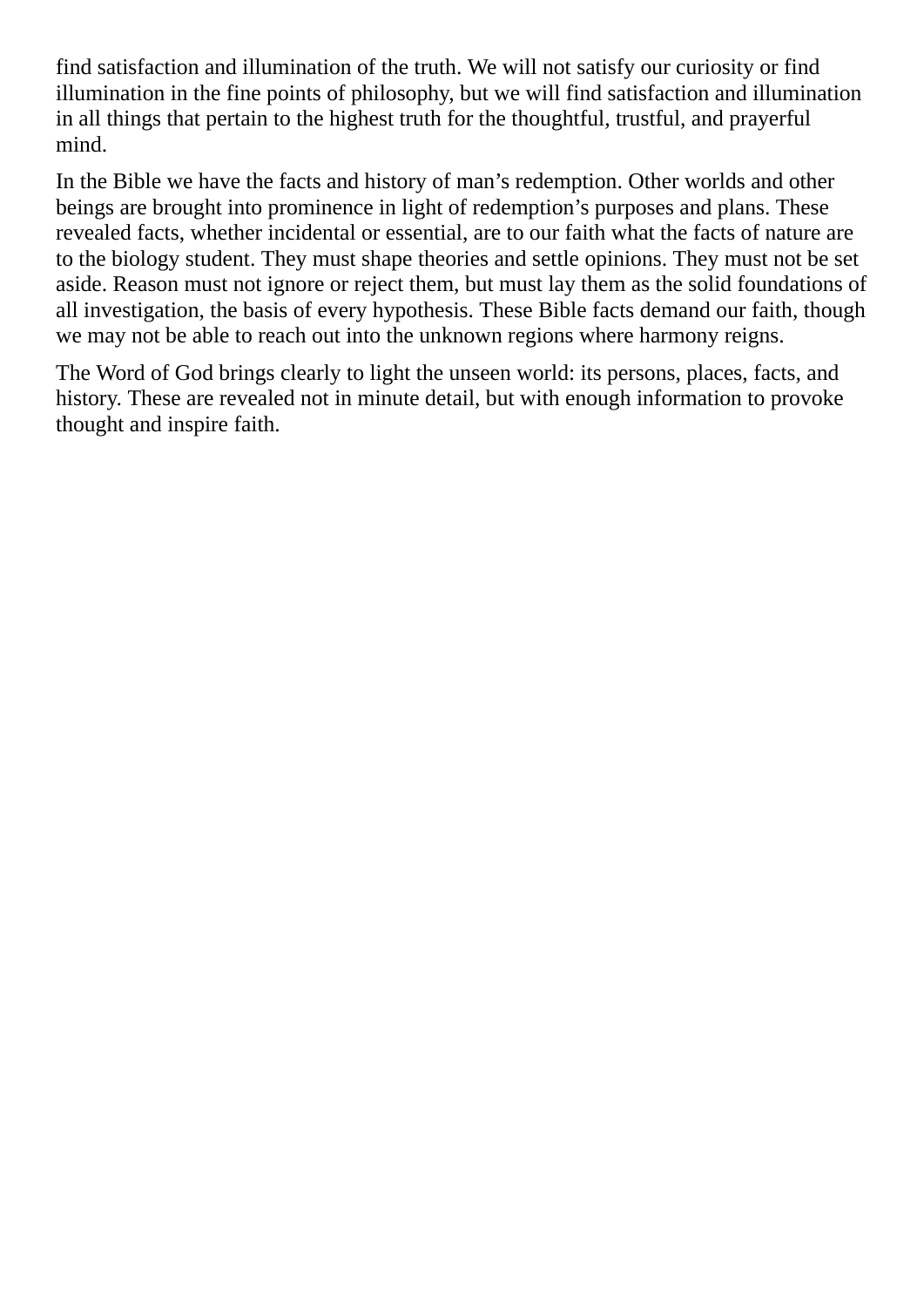The Bible does not enter into an argument to prove the being and person of God. It assumes His being and reveals His person and character. Without preface or introduction, the Bible brings God before us in all His majesty and omnipotence. God was at the world's beginning, and He created the beginning of all things. *"In the beginning God created the heaven and the earth"* (Genesis 1:1). How sublime and inspiring is our first glimpse of God! God is revealed not by argument but by work. We learn what He is from what He does.

The revelation of the Devil is the same. He is presented without introduction or ceremony as the Evil One, a graduate of the school of deception and evil. The curtain is drawn, and the chief actor is in full dress. A world is at stake; man is to be seduced; Eden is to be corrupted. No light is shed upon his past history. No knowledge is given of the school where he learned his evil trade. He was before earthly life. Eden does not date his birth. The temptation in the Garden is not the first chapter of his history or the first test of his hellish art.

We have no access to the archives of the past. Eden bounds our horizon, and the Devil is there. Since that time, his history has run parallel with the human race's. Man is the object of his schemes, his destructive devices, and his ambition. Earth is the favorite scene of his exploits. He is at the cradle of every baby, and he has much to do in shaping each person's character and determining his destiny.

The Bible is a revelation, not a philosophy or a poem, not a science. It reveals things and persons as they are, living and acting outside the range of earthly vision or natural discovery.

Biblical revelations are not against reason but above reason. They require the exercise of faith, man's highest faculty. The powers of reason are not able to discover these biblical facts. Yet these facts are for reason's use—its light, strength, and higher elevation. But most essentially, they are to form, nourish, and perfect faith.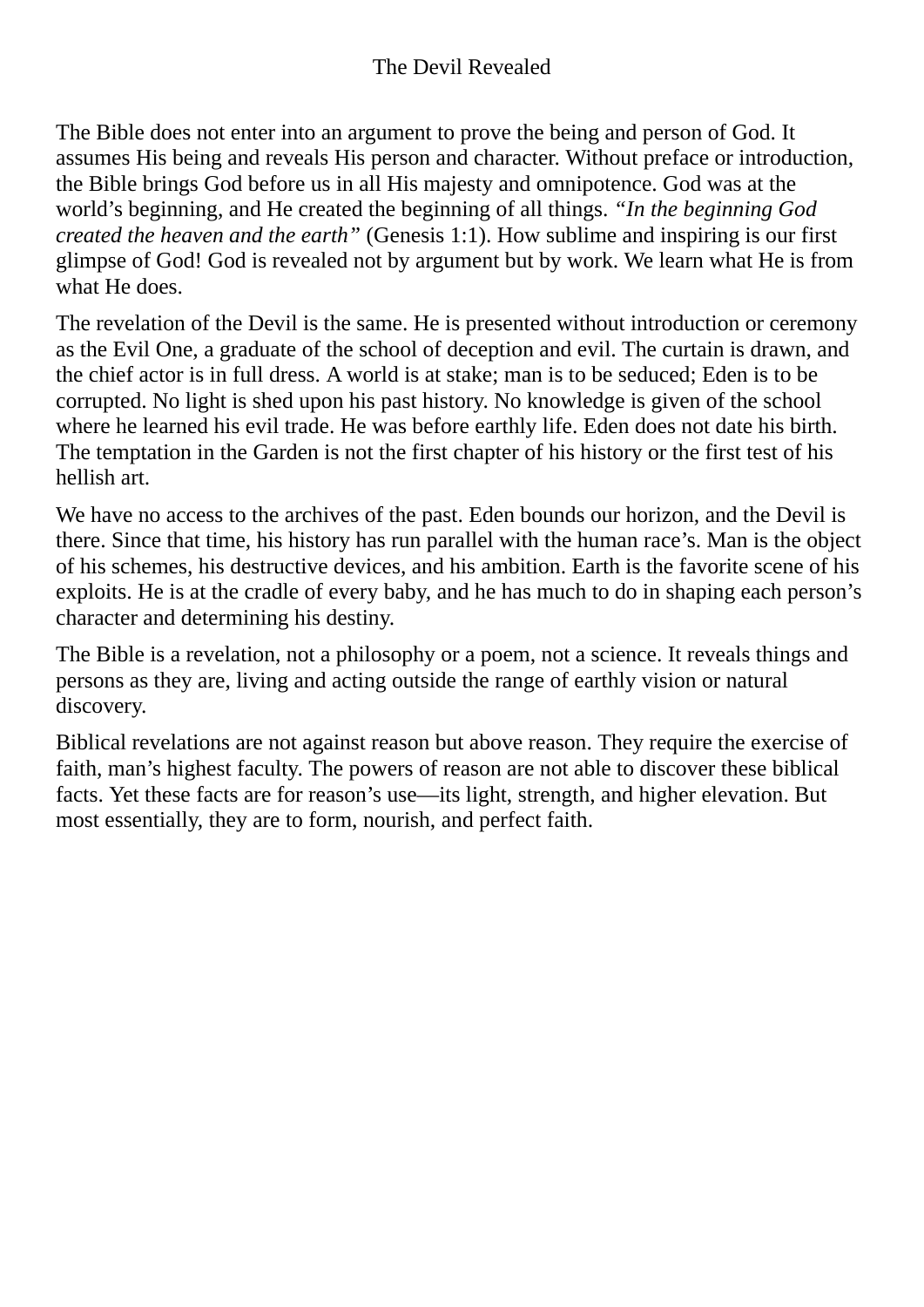The Bible reveals the Devil as a person—not a mere figure, not simply an influence. He is not only a personification, but also a real person. In the eighth chapter of John, Christ was accusing the Jews for their cruelty, falsehood, deceit, and hypocrisy. Jesus said, *"Ye are of your father the devil, and the lusts of your father ye will do. He was a murderer from the beginning, and abode not in the truth, because there is no truth in him"* (John 8:44).

Many myths have gathered around the person of the Devil throughout the ages. Much poetry, tradition, and even our fears have caricatured his person, exaggerated his character, and colored his conduct. But there is truth in regard to him, naked and simple truth.

There is much truth that needs to be learned about the Devil, and no age needs the plain, unvarnished truth about him more than this generation. We need the light of that truth as a warning, as an incentive to vigilance, and as an inspiration to effort. We need the knowledge about the Enemy—his character, presence, and power—in order to rouse men to action. This knowledge is vital to victory.

Many people deny the existence of Satan and his influence in our lives. Would Christ have used such plain and solemn words repeatedly before His disciples and the Jews to encourage a lying superstition? To deny the reality of demon possession as recorded in the Gospels is simply inconceivable.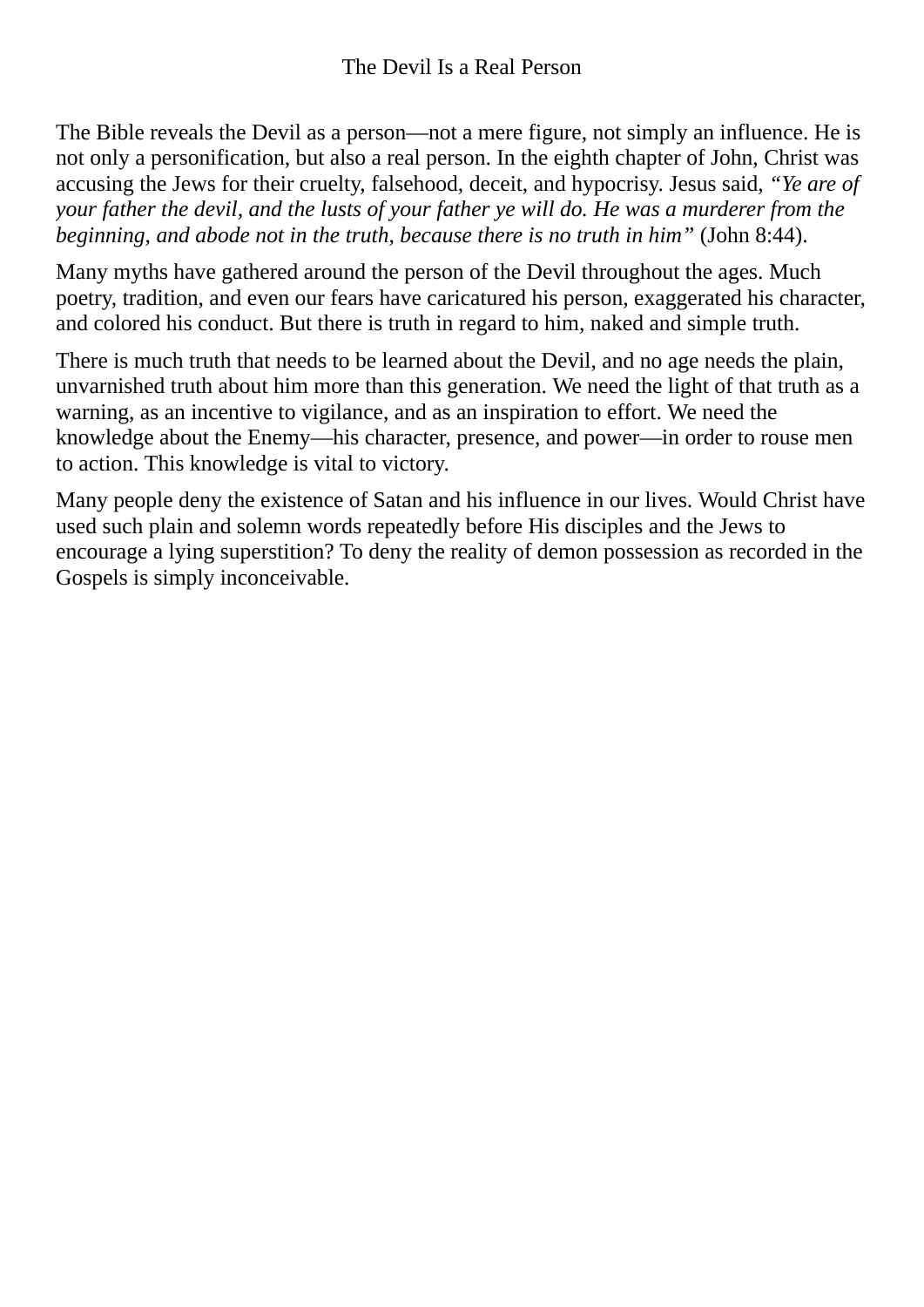When the Devil fell, others fell with him. This is what God's Word teaches us. We have no record of the number of these fallen spirits. In Ephesians these unseen foes are spoken of as *"spiritual hosts"* (Ephesians 6:12 rv), an uncounted, uncountable number.

How innumerable they are, we cannot tell. The demoniac of Gadara was named *"Legion: because many devils were entered into him"* (Luke 8:30). A legion was somewhat less than six thousand. The total number of fallen spirits must be great, because they were able to permit so many demons to possess one man, or to allow seven to control one woman, as was the case with Mary Magdalene.

There is a statement in Revelation that the *"great red dragon…*[with] *his tail drew the third part of the stars of heaven, and did cast them to the earth"* (Revelation 12:3–4). This may be a reference to the fall of the angels and their number.

The Bible clearly states that the Devil has a host of fallen angelic followers who are ready and eager in their efforts to hurt man and defeat God's kingdom on earth.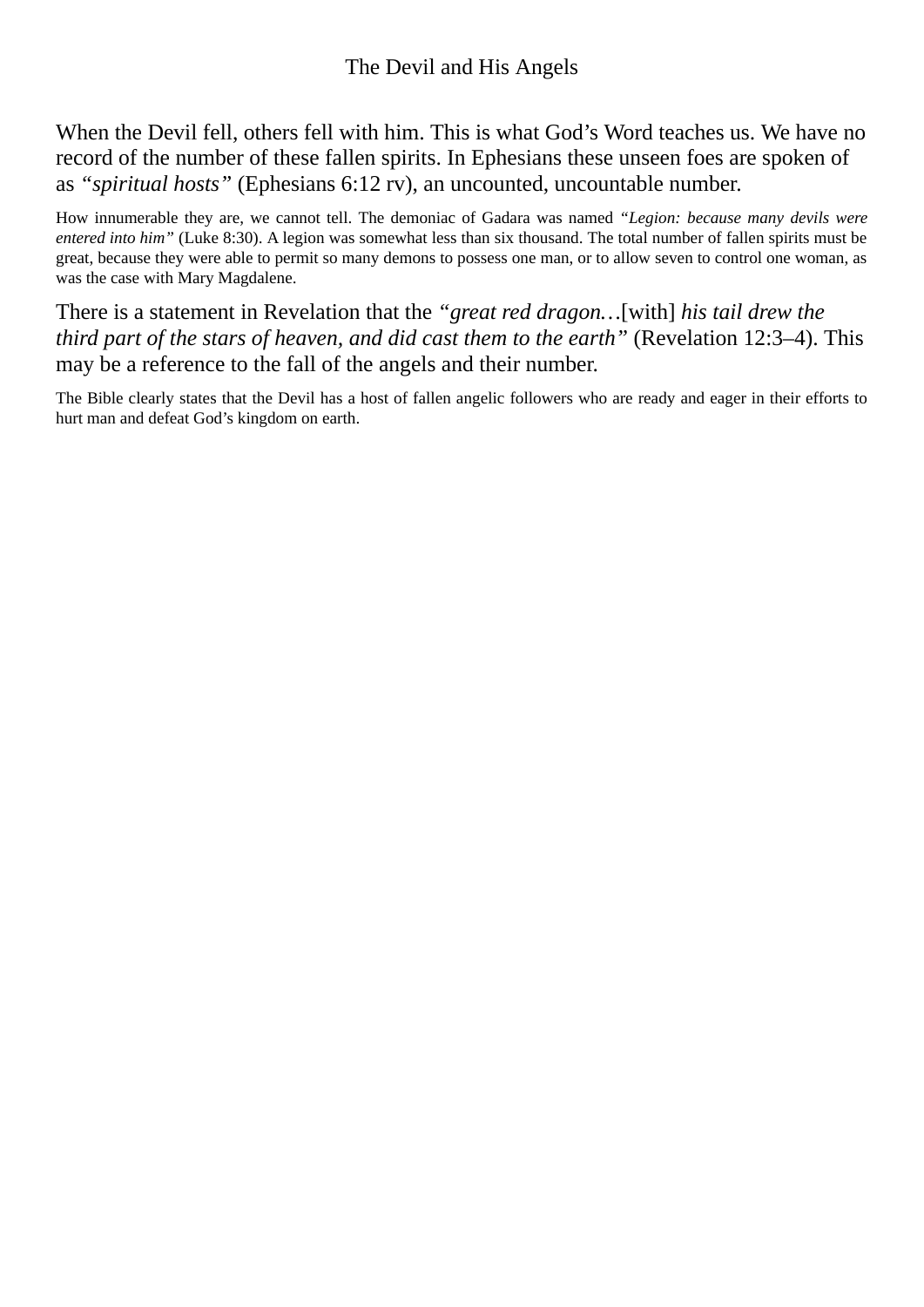## <span id="page-12-0"></span>Identifying the Devil's Personality

Ye are of your father the devil, and the lusts of your father ye will do. He was a murderer from the beginning, and abode not in the truth, because there is no truth in him. When he speaketh a lie, he speaketh of his own: for he is a liar, and the father of it. —John 8:44

 $T$ he Devil is a personality with definite character. Character can give dignity and value to a person, or character can degrade a person. Character is the inner life of a person that forms action and shapes life. Character is a fountain—the head and stream of conduct.

However, a person's character is often opposed to his reputation. Character is what we are. Reputation is what people think we are. The real and the "think so" are often two different worlds. It would be marvelous if reputation were based on character, if the real and the reputed were one. A bad reputation can be coupled with good character. Conversely, a good reputation can cover up bad character. But the Devil has this characteristic about him: his reputation is based on his character. They are one. The Devil's reputation is bad, because his character is worse.

## The Nature of the Devil

The Devil is a created being. He is therefore not self-existent or eternal, but limited and finite. There was a time when he was not, when he began to be. His creation was after the order of the angels. The angels are not the offspring of the family relationship. All the tender emotions, training, sweetness, and growth of infancy are unknown to them. The pains and joys of childbirth are not theirs. Each angel is created, not born. Each is created directly and personally by God. As an angel, the Devil was created good—doubtless, very good. His purity as well as exaltation were sources of congratulation, wonderment, and praise in heaven.

The Devil is a positive character. That is to say, he wears disguises, but his objectives lie in only one direction. He is double faced but never double minded, never undecided, vague, or feeble in his purposes or ends. No irresolution, hesitancy, or aimless action ever spring from him.

The Devil has character if not horns, because character is often harder and sharper than horns. Character is felt. We feel the Devil. He orders and controls things. He is a great manager. He manages bad men and fallen angels. The Devil is an indirect, sinister, low, and worldly manager.

The Personality of the Devil

Christ is a person, and He puts the Devil in contrast to Himself as a great, mighty, wicked person who is the sower of all evil—as Christ is the sower of all good.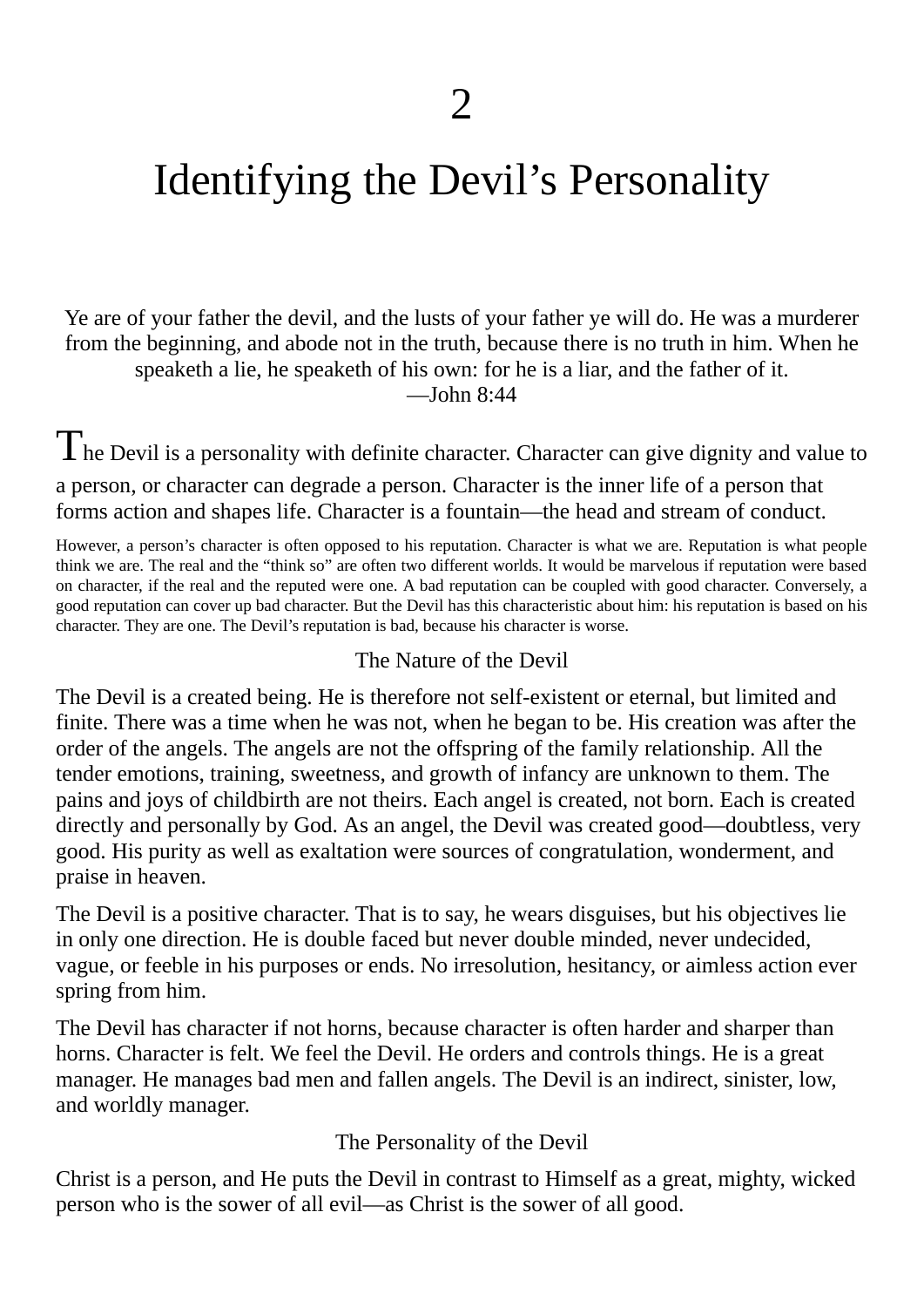The field is the world; the good seed are the children of the kingdom; but the tares are the children of the wicked one; the enemy that sowed them is the devil; the harvest is the end of the world; and the reapers are the angels.(Matthew 13:38–39)

Is Christ impersonal? Are the children of the kingdom impersonal? Are the children of the Wicked One impersonal? Are not Christ and the children of the kingdom personal and persons? Are not the children of the Wicked One and the Devil himself personal and persons also?

In the Bible the personality of the Devil is established as a reality. He not only is the source of evil to others, but also is the embodiment of evil in a person. The Revised Version makes this clear. The petition in the Lord's prayer, *"Deliver us from evil,"* becomes personal, *"Deliver us from the evil one"* (Matthew 6:13 rv). So we find Christ praying not only that His disciples would be delivered from evil, all evil, impersonal and general, but also *"that thou shouldest keep them from the evil one"* (John 17:15 rv).

The statement by John that *"the whole world lieth in wickedness"* also becomes personal in the Revised Version, where all wickedness concentrates in a person: *"The whole world lieth in the evil one"* (1 John 5:19). Here, too, the Devil is called the *"evil one."* Personality is attributed to him. We saw earlier that fatherhood also is attributed to him, because he is the father of all evil. He is the enemy of Jesus, destructive, active, crafty, cautious, and cowardly.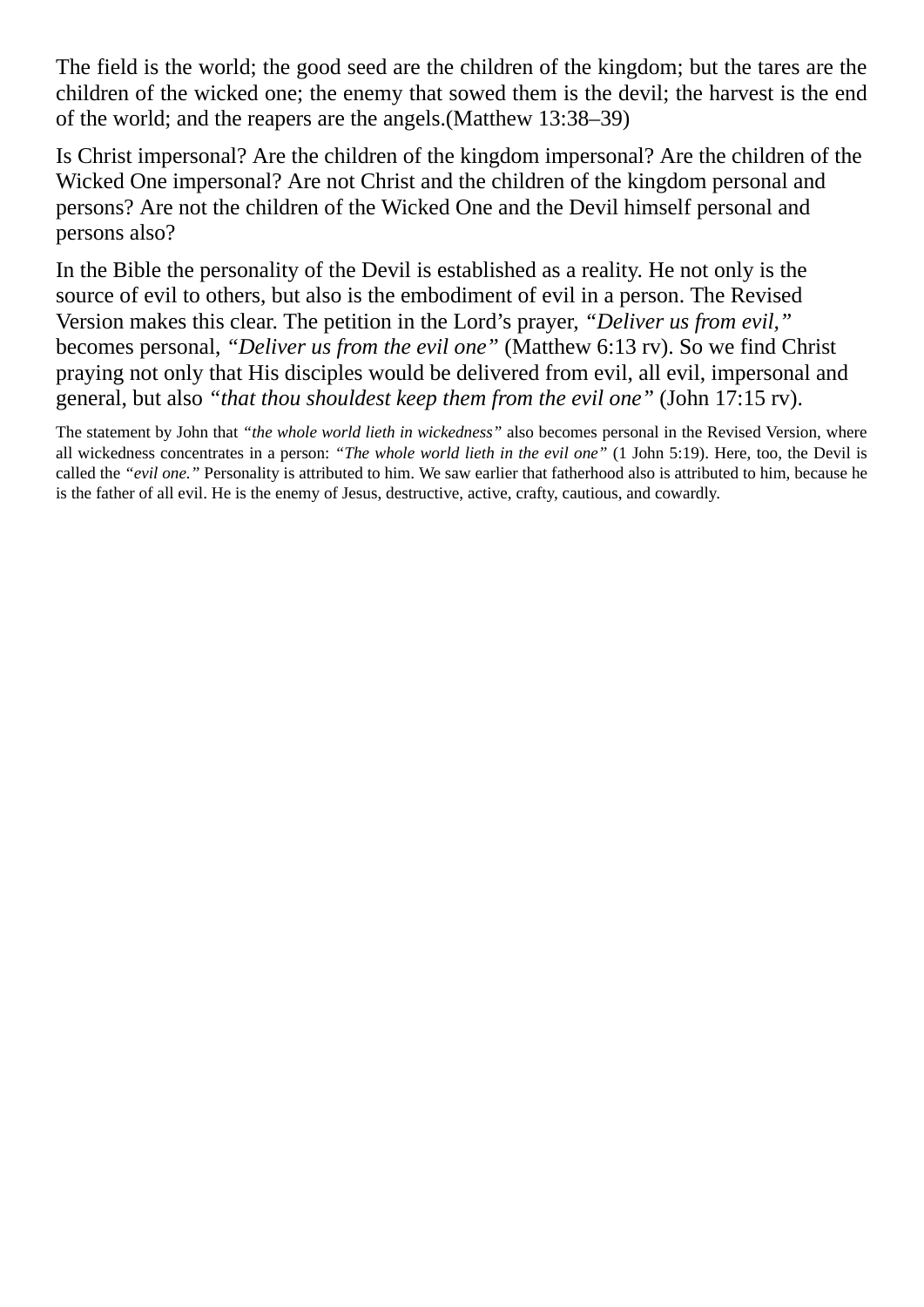The Devil and his angels are of a higher order than the fallen sons of Adam, by rank, order, and intelligence. In the Bible the Devil is called a prince, a world ruler, *"prince of this world"* (John 12:31). He is designated as *"the devil and his angels"* (Matthew 25:41). He and they are held accountable for their sins. They are condemned for their revolt in leaving their *"first estate"* (Jude 6), the sphere for which they were created and in which they were originally placed by God.

This fact of their fall, and all the other scriptural statements concerning them, direct and incidental, emphasize that they are persons—living, acting, free, and accountable. That the fallen angels had a chief prince who organized all their movements, who was first in wisdom, leadership, and skill, is clear from all scriptural statements concerning the Devil and his angels.

In 2 Corinthians 11:13–15, Paul said,

For such are false apostles, deceitful workers, transforming themselves into the apostles of Christ. And no marvel; for Satan himself is transformed into an angel of light. Therefore it is no great thing if his ministers also be transformed as *the ministers of righteousness; whose end shall be according to their works.*

The statement *"Satan himself"* is an emphatic declaration of personality. He also has ministers. An influence does not have ministers. Paul was writing about persons who are fraudulent and alluring. He introduced this great leader as the Arch-imposter, the inspirer of all the fraud, hypocrisy, and error of his apostles, who are as false as he is.

In Jude there is a statement that brings into view many personalities:

Likewise also these filthy dreamers defile the flesh, despise dominion, and speak evil of dignities. Yet Michael the archangel, when contending with the devil he disputed about the body of Moses, durst not bring against him a railing *accusation, but said, The Lord rebuke thee.*(Jude 8–9)

The *"filthy dreamers"* were persons. Moses was a great person. Michael, an archangel, is an actual being. What is the Devil, if not a living, active personality?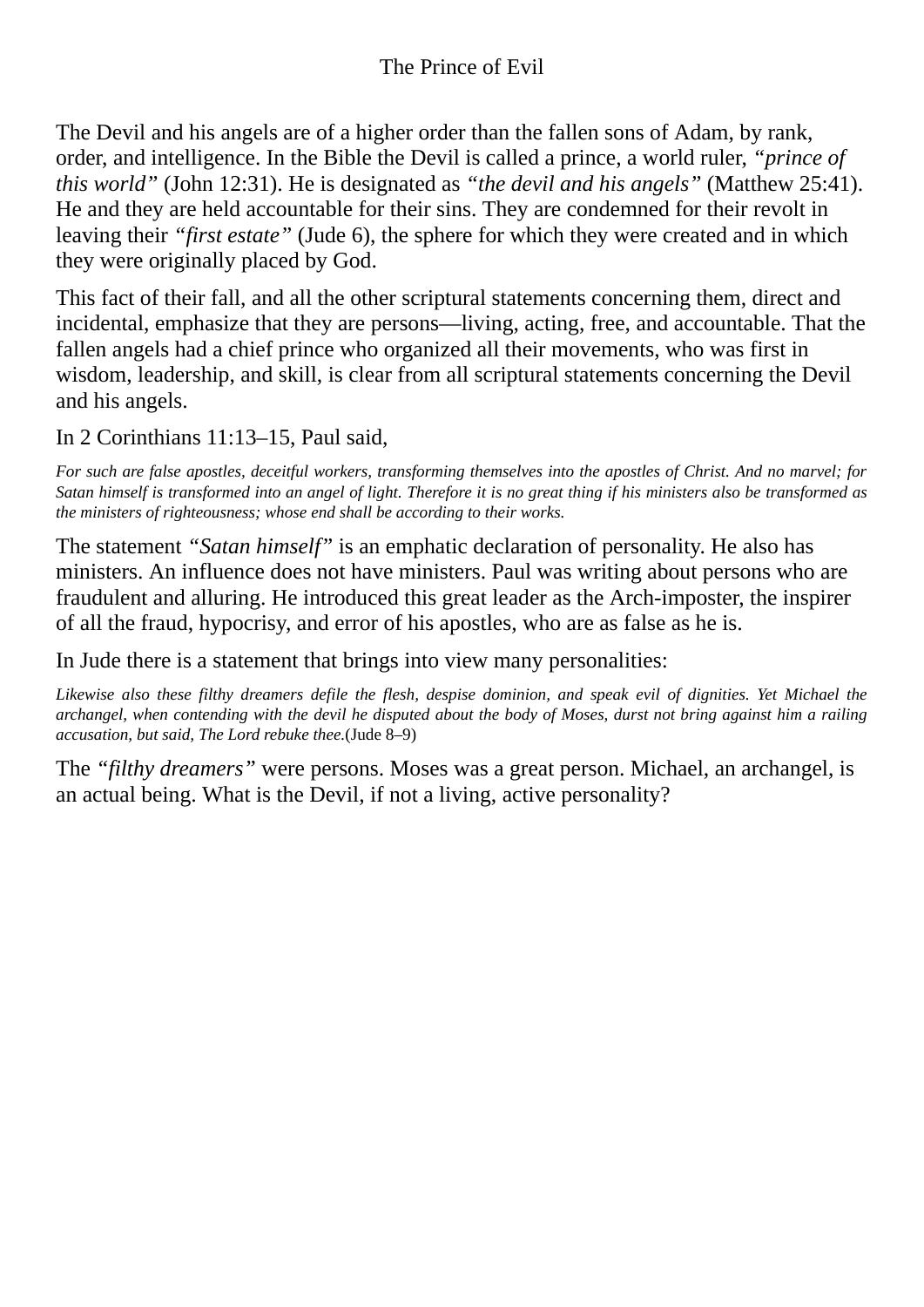## A High Dignitary

During Moses' time, the Devil was contending with Michael, the highest angelic dignitary. Did the mighty archangel have to appeal for help against a mere influence, a shadowy, dreamy personification? This statement in Jude declares the Devil to be a high dignitary, whose person and presence are not to be treated with dishonor or frivolity.

The following statement in Peter gives further evidence of the fact that the Devil is a person of high nobility.

The Lord knoweth how to deliver the godly out of temptations, and to reserve the unjust unto the day of judgment to be punished: but chiefly them that walk after the flesh in the lust of uncleanness, and despise government. Presumptuous are they, selfwilled, they are not afraid to speak evil of dignities. Whereas angels, which are greater in power and might, bring not railing accusation against them before the Lord. But these, as natural brute beasts, made to be taken and destroyed, speak evil of the things that they understand not; and shall utterly perish in their own corruption.(2 Peter 2:9–12)

Note how James put the mightiest beings in contrast and opposition: *"Submit yourselves therefore to God. Resist the* devil, and he will flee from you. Draw nigh to God, and he will draw nigh to you" (James 4:7-8). Why such a combination and contrast? Is God not a living personality? How can we then reduce the Devil to a mere influence? This passage teaches a personal Devil as surely as it does a personal God.

Why are God and the Devil spoken of in a similar manner in Peter's urgent exhortation?

Humble yourselves therefore under the mighty hand of God, that he may exalt you in due time: casting all your care upon him; for he careth for you. Be sober, be vigilant; because your adversary the devil, as a roaring lion, walketh *about, seeking whom he may devour.*(1 Peter 5:6–8)

Why cast all care on Him? Why be sober and vigilant? *"Your adversary"* can be no less than an actual being against whom the Christian has to be armed with God's power.

*"Your adversary"*! Hate and destruction are his weapons. Can he be less than a person? The Devil is walking about like *"a roaring lion,"* strong, full of passions and deadly hate! Can anything less than a being of fiery passion and infernal power fulfill this divine portrait?

To Peter, the existence and personality of this powerful adversary had had a sad demonstration in his own experience. These words were still on his conscience, heart, and memory: *"Simon, behold, Satan hath desired to have you, that he may sift you as wheat"* (Luke 22:31).

In the Revised Version, another reference to the personality of the Devil may be found in the instructions given in the Sermon on the Mount about swearing, affirmations, and conversation, where Jesus said, *"Let your speech be, Yea, yea; Nay, nay: and whatsoever is more than these is of the evil one"* (Matthew 5:37).

Under the powerful operations of the Cross and the Spirit, as well as the restraining influences of the Gospel, why has evil not been driven from the earth? It is because of the mighty personality and executive ability of the Devil.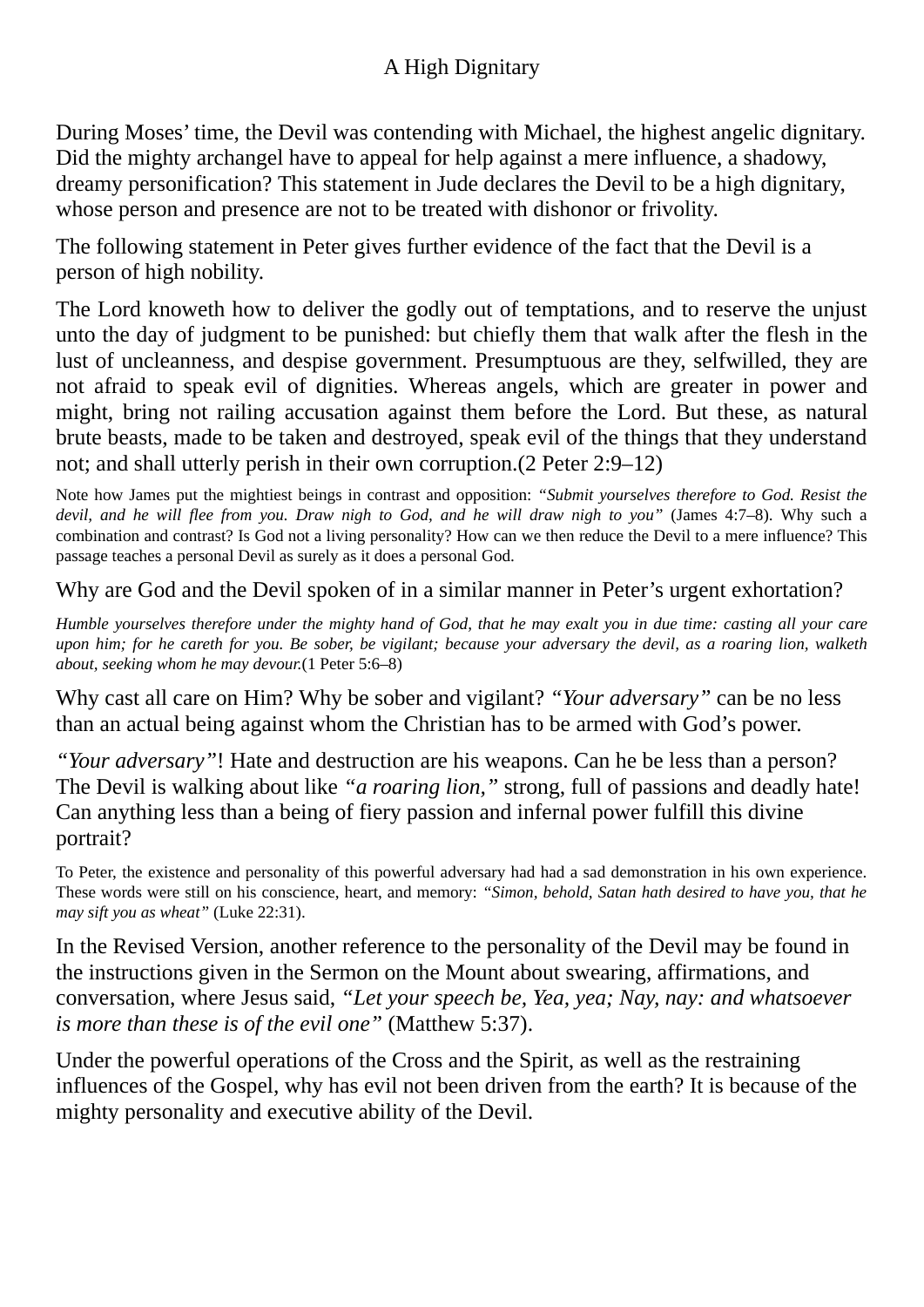We find many references, hints, and reminders of the power and personality of the Devil evident in the ministry of Christ. By calling him the *Devil,* Christ invested him with an infamous personality and clothed him with all the deceit, craft, and cruelty attached to that name. By using the name *Satan,* Christ put him as the adversary of God and man. By designating him as *"the prince of this world"* (John 12:31), Christ recognized Satan's royal power and ruling authority over evil in this world. The Devil's ability to affect the body with sickness is not merely hinted at but taken for granted in the Gospels.

The conflict between the Devil and Jesus is seen in the Lord's Prayer, that perfect and universal prayer that Jesus puts in the hearts and lips of His people. It contains, according to the Revised Version, this petition of conflict, peril, warning, and safety: *"Deliver us from the evil one"* (Matthew 6:13). Evil is comparatively harmless, feeble, and inert without the presence of its mighty inspirer. Deliverance from the Devil is deliverance from the many evils of which he is the source and inspiration.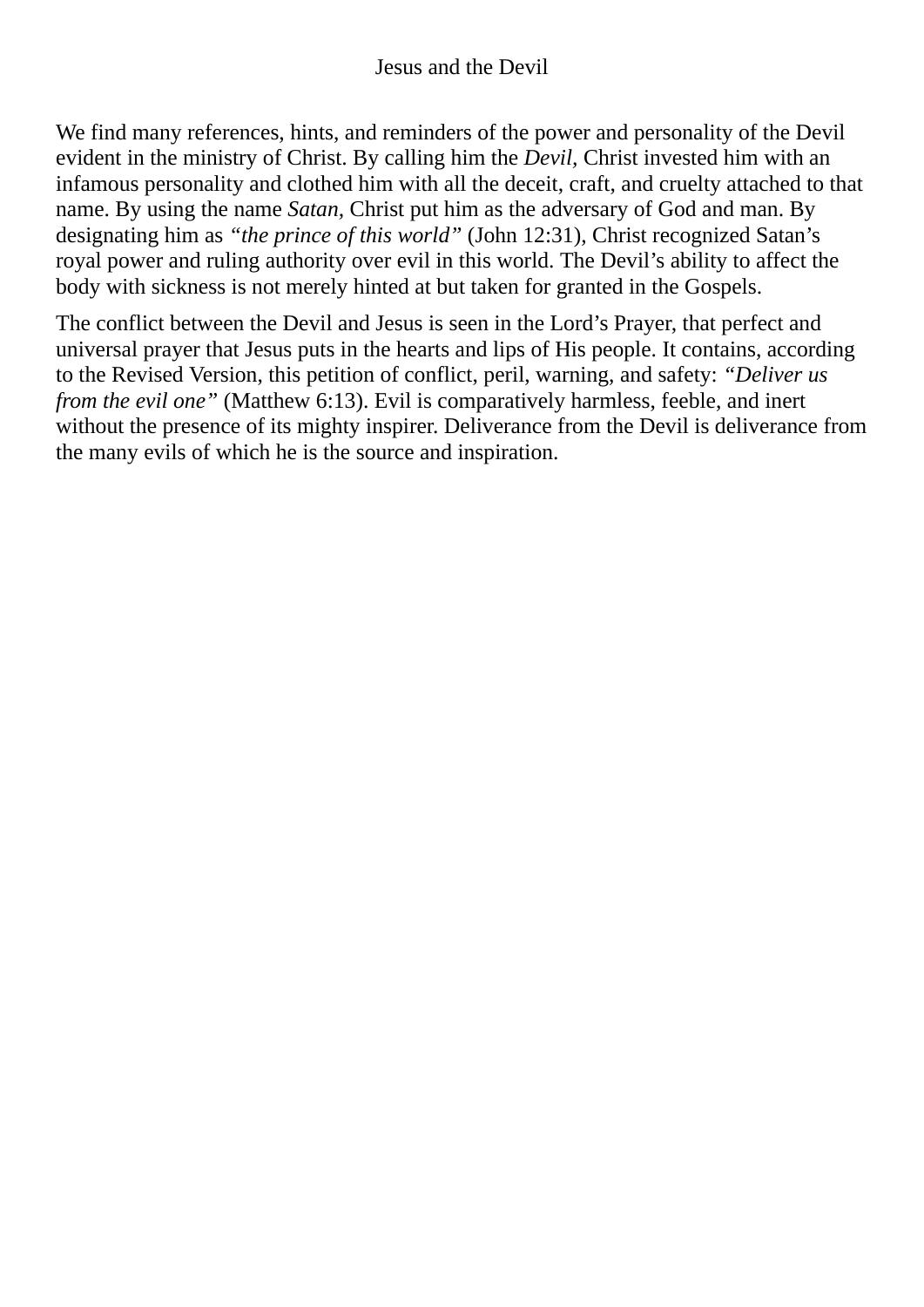In the sixth chapter of Ephesians, the Christian is presented as a soldier in character, armor, conduct, and courage. Because of the Devil's power, and because the Christian's warfare is mainly against him, we are urged to:

Put on the whole armour of God, that ye may be able to stand against the wiles of the devil. For we wrestle not against flesh and blood, but against principalities, against powers, against the rulers of the darkness of this world, against *spiritual wickedness in high places.*(Ephesians 6:11–12)

The Christian's comfort as administered by Paul in the sixteenth chapter of Romans is not only the impartation of, *"The grace of our Lord Jesus Christ be with you,"* but also, *"And the God of peace shall bruise Satan under your feet shortly"* (v. 20).

Peter's vital exhortation in his first epistle has a double imperative in it: he not only exhorted the casting of all our care upon God (1 Peter 5:7), but he also gave a loud and urgent call to watch and pray: *"Be sober, be vigilant; because your adversary the devil, as a roaring lion, walketh about, seeking whom he may devour"* (v. 8.)

Moreover, Peter recognized the hand of Satan in the deadly crime of Ananias and Sapphira, saying, *"Ananias, why hath Satan filled thine heart to lie to the Holy Ghost, and to keep back part of the price of the land?"* (Acts 5:3).

The warning that Christ sent to the church at Smyrna to prepare for tribulation recognized the personality and power of the Devil.

Fear none of those things which thou shalt suffer: behold, the devil shall cast some of you into prison, that ye may be tried; and ye shall have tribulation ten days: be thou faithful unto death, and I will give thee a crown of life. (Revelation 2:10)

The explanation of the parable of the tares puts the wickedness, personality, and power of the Devil in contrast with Christ.

The field is the world; the good seed are the children of the kingdom; but the tares are the children of the wicked one; the enemy that sowed them is the devil; the harvest is the end of the world; and the reapers are the angels.(Matthew 13:38– 39)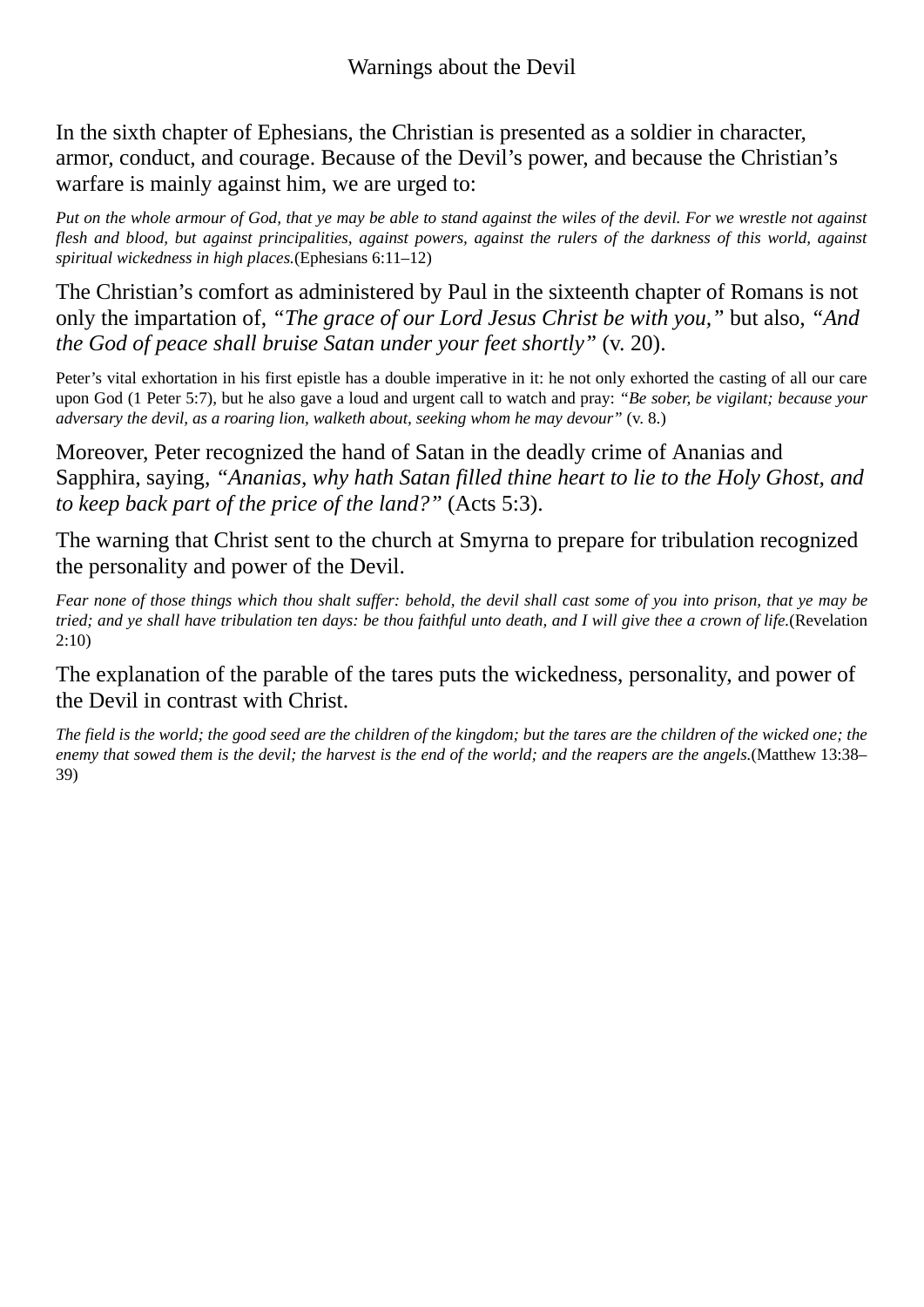## The Devil's Evil Work

The defense of Christ against the Pharisees' charge that He had violated the Sabbath exposes the Devil in his work of evil: *"And ought not this woman, being a daughter of Abraham, whom Satan hath bound, lo, these eighteen years, be loosed from this bond on the sabbath day?"* (Luke 13:16).

The Bible says about Judas, *"And supper being ended, the devil having now put into the heart of Judas Iscariot, Simon's son, to betray him"* (John 13:2). This is a statement not of an influence or a personification, but of a personality outside of Judas, making suggestions to him and urging him on to his act of hypocrisy. This suggestion is strictly in keeping with the character of the Devil.

"And after the sop Satan entered into him, Then said Jesus unto him, That thou doest, do quickly" (John 13:27). This act is greatly advanced in power of action and influence compared to Satan's work in the Garden! There he used a serpent as his instrument. Here he uses a man, a chosen, trusted apostle.

#### Paul said,

Lest I should be exalted above measure through the abundance of the revelations, there was given to me a thorn in the *flesh, the messenger of Satan to buffet me, lest I should be exalted above measure.* (2 Corinthians 12:7)

In this instance, the exalted revelation and experience of the person and power of Christ were closely followed by the revelation and experience of the person and power of the Devil.

Christ explained the fearful doom that awaits the wicked at the time of judgment: *"Then shall he say also unto them on the left hand, Depart from me, ye cursed, into everlasting fire, prepared for the devil and his angels"* (Matthew 25:41). The final doom of Satan is revealed in these words, *"And the devil that deceived them was cast into the lake of fire and brimstone, where the beast and the false prophet are, and shall be tormented day and night for ever and ever"* (Revelation 20:10).

These extracts are not simply arguments to prove the existence or personality of the Devil. Instead, they are logical, conclusive references to a being whose reality is taken for granted, universally accepted, and thoroughly believed by Christ and the early apostles.

Given this, a singular case would be the person who professed to accept God's Word and yet did not believe in the existence of the Devil. This would be a great breach both in logic and faith. It would be the same as if a person accepted the play *Macbeth* yet failed to recognize the person or existence of Lady Macbeth, whose character forms the plan and nature of the entire plot.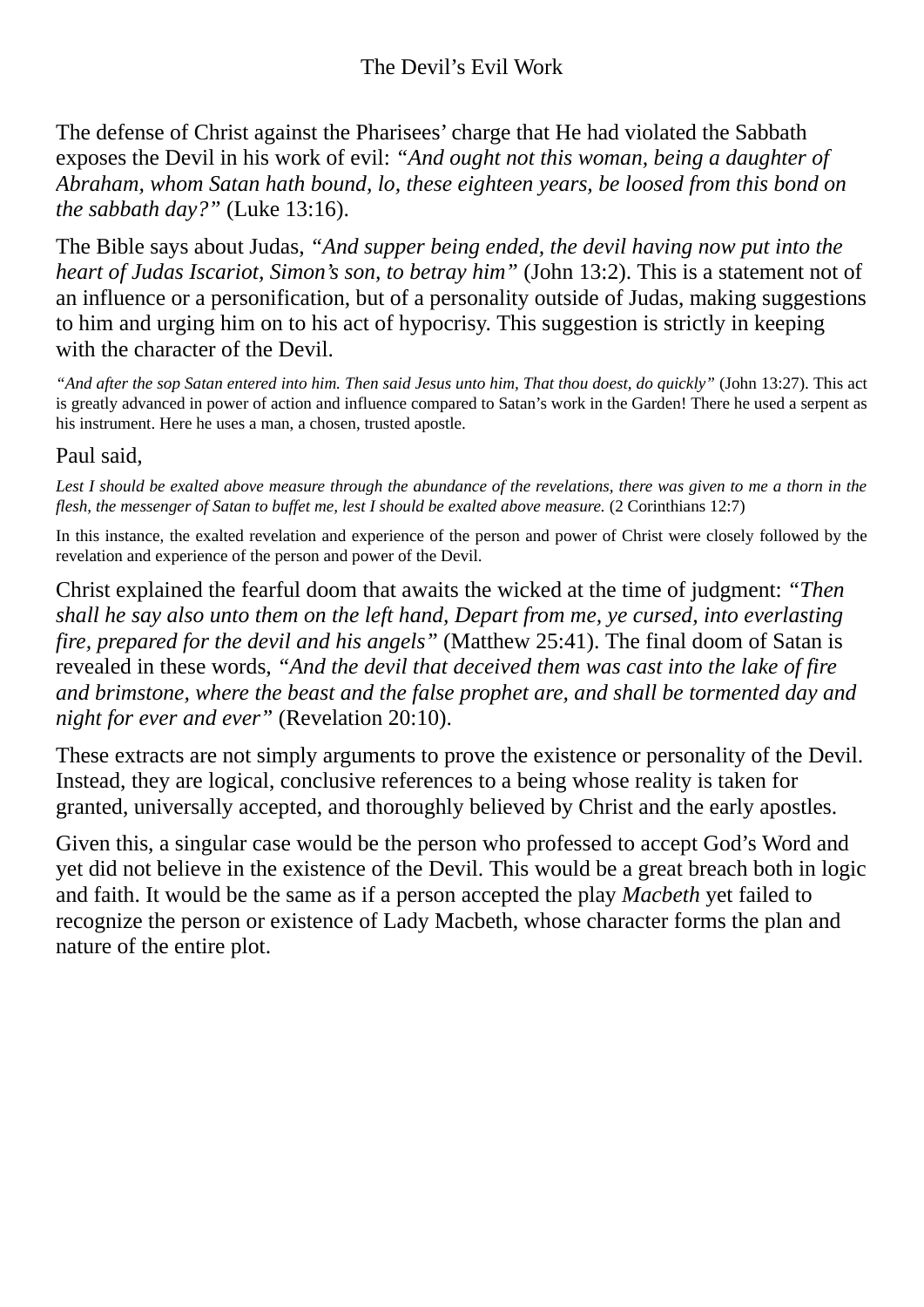Christ's encounters with those who were possessed by devils, or demons, illustrate His constant recognition of these fallen spirits as personal beings. He recognized their distinct individuality. He talked to them and commanded them as persons. They knew Christ, confessed His divinity, bowed to His authority, and obeyed, however unwillingly, His commands.

Jesus made a clear distinction between the human personality who was possessed by a demon, and the personality of the demon who held possession of the person. In His eyes, they were two distinct persons.

The exercising of this distinction gave a severe blow to Satan's kingdom. When the seventy disciples returned and reported about their mission, they said, *"Even the devils are subject unto us through thy name"* (Luke 10:17). Jesus exclaimed, *"I beheld Satan as lightning fall from heaven"* (v. 18), and then, amid their ecstasy and His joy, He renewed their commission:

Behold, I give unto you power to tread on serpents and scorpions, and over all the power of the enemy: and nothing shall by any means hurt you. Notwithstanding in this rejoice not, that the spirits are subject unto you; but rather rejoice, because your names are written in heaven.(Luke 10:19–20)

*"Over all the power of the enemy."* The Devil is the enemy of Christ and of man. Jesus gave His disciples power over all the Devil's power. To Christ the Devil was a very real person. He recognized his personality, felt and acknowledged his power, abhorred his character, and warred against his kingdom.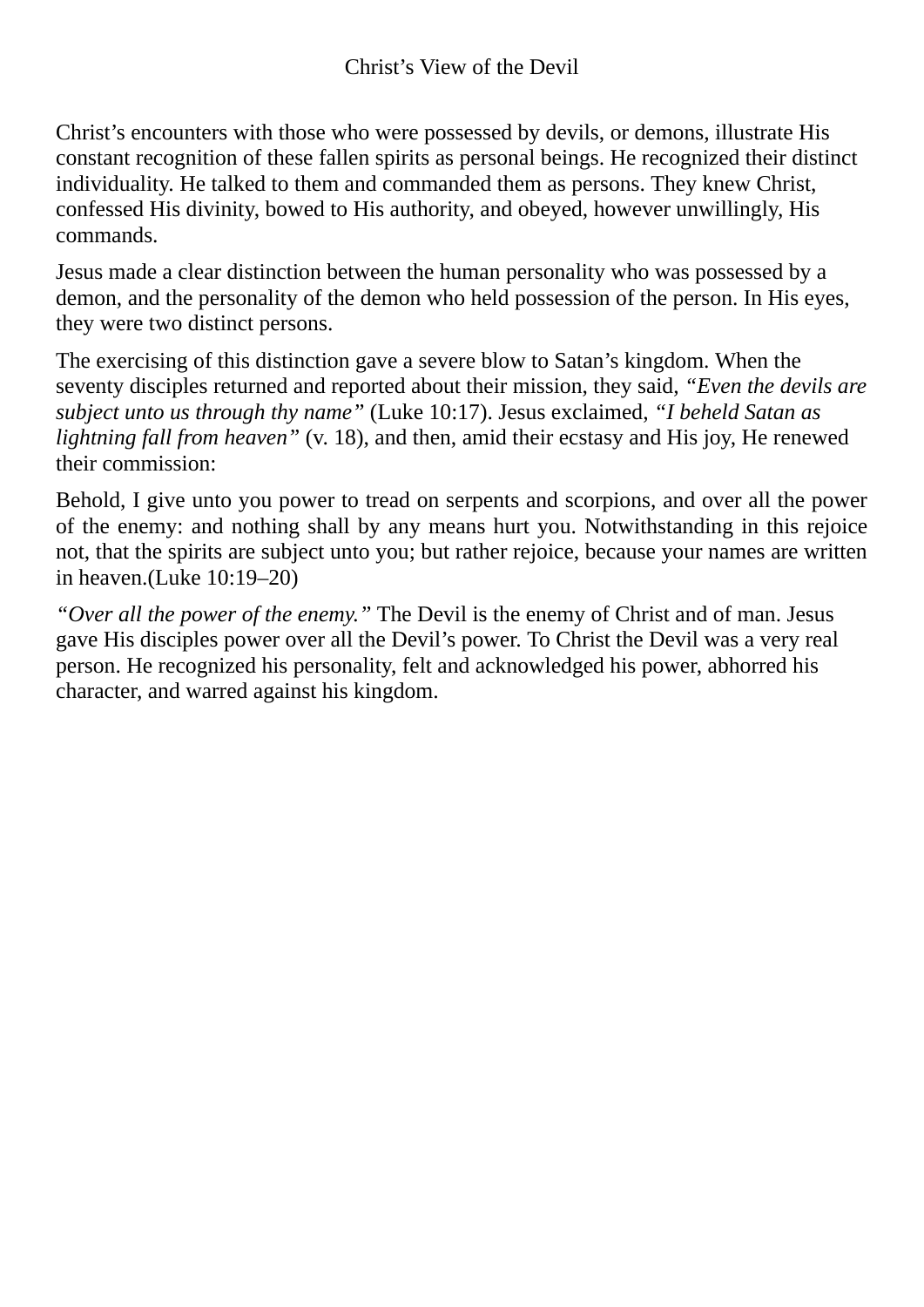# <span id="page-20-0"></span>Recognizing the Prince of This World

Jesus answered and said, This voice came not because of me, but for your sakes. Now is the judgment of this world: now shall the prince of this world be cast out. And I, if I be lifted up from the earth, will draw all men unto me. —John 12:30–32

 $T$ he Holy Spirit is the substitute, representative, and successor of Jesus Christ. To the

Holy Spirit was committed the work of breaking the deadly power of the world by breaking the power of its prince. Jesus reminded His disciples that the Devil, who occupied the royal position as the world's prince, was already judged, condemned, and sentenced.

Nevertheless I tell you the truth; it is expedient for you that I go away: for if I go not away, the Comforter will not come unto you; but if I depart, I will send him unto you. And when he is come, he will reprove the world of sin, and of righteousness, and of judgment: of sin, because they believe not on me; of righteousness, because I go to my Father, and *ye see me no more; of judgment, because the prince of this world is judged.*(John 16:7–11)

Satan may be the prince of this world, but there is an awful doom awaiting him, because he is the author of unbelief, sin, and unrighteousness.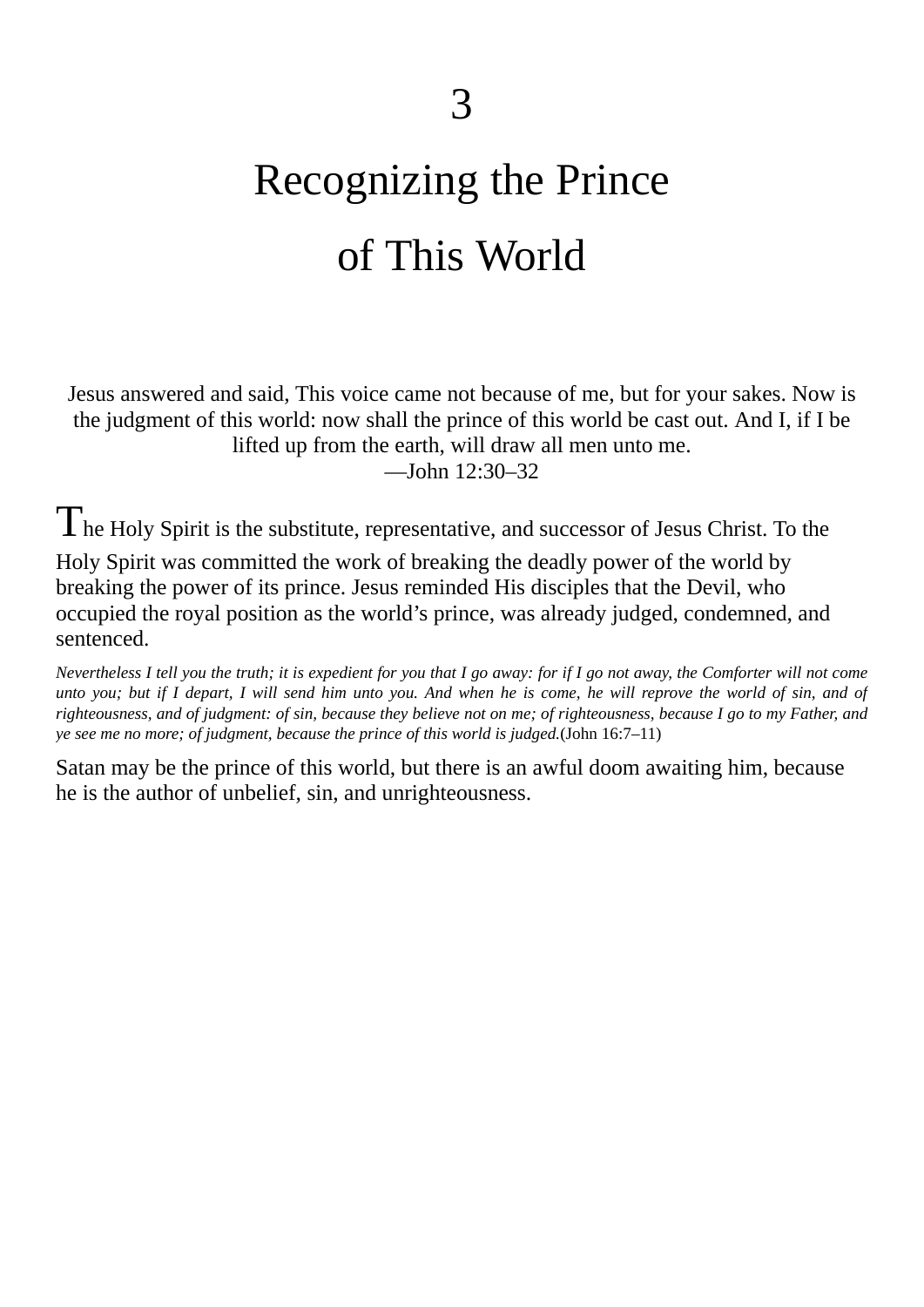In these declarations of Jesus Christ, we have the clear revelation of what the Devil is in his relationship to the world as a prince and ruler. We understand why the world is so alien to God, to God's Son, and to His cause. We understand how attachment to the world creates estrangement from and bitter enmity toward God. This happens because the world's beauty and charms reflect the opposition of the Devil to God. The world is the sensuous harlot with her snares of death and hell.

The Devil is recognized by Jesus Christ to be the prince of this world, not lawfully, but in the world's rebellion against God. The Devil is not to be submitted to, but to be renounced as a lawless criminal, dethroned as a usurper, and conquered as a rebel. The Son of God was given this mission: to dethrone and conquer the Devil.

We see how readily Jesus Christ acknowledged the position and power of the Devil. When He spoke of the Devil, He equated him with the world. The stroke of the Son of God falls on both: *"Now is the judgment of this world: now shall the prince of this world be cast out. And I, if I be lifted up from the earth, will draw all men unto me."* The world is condemned by the power of the Cross.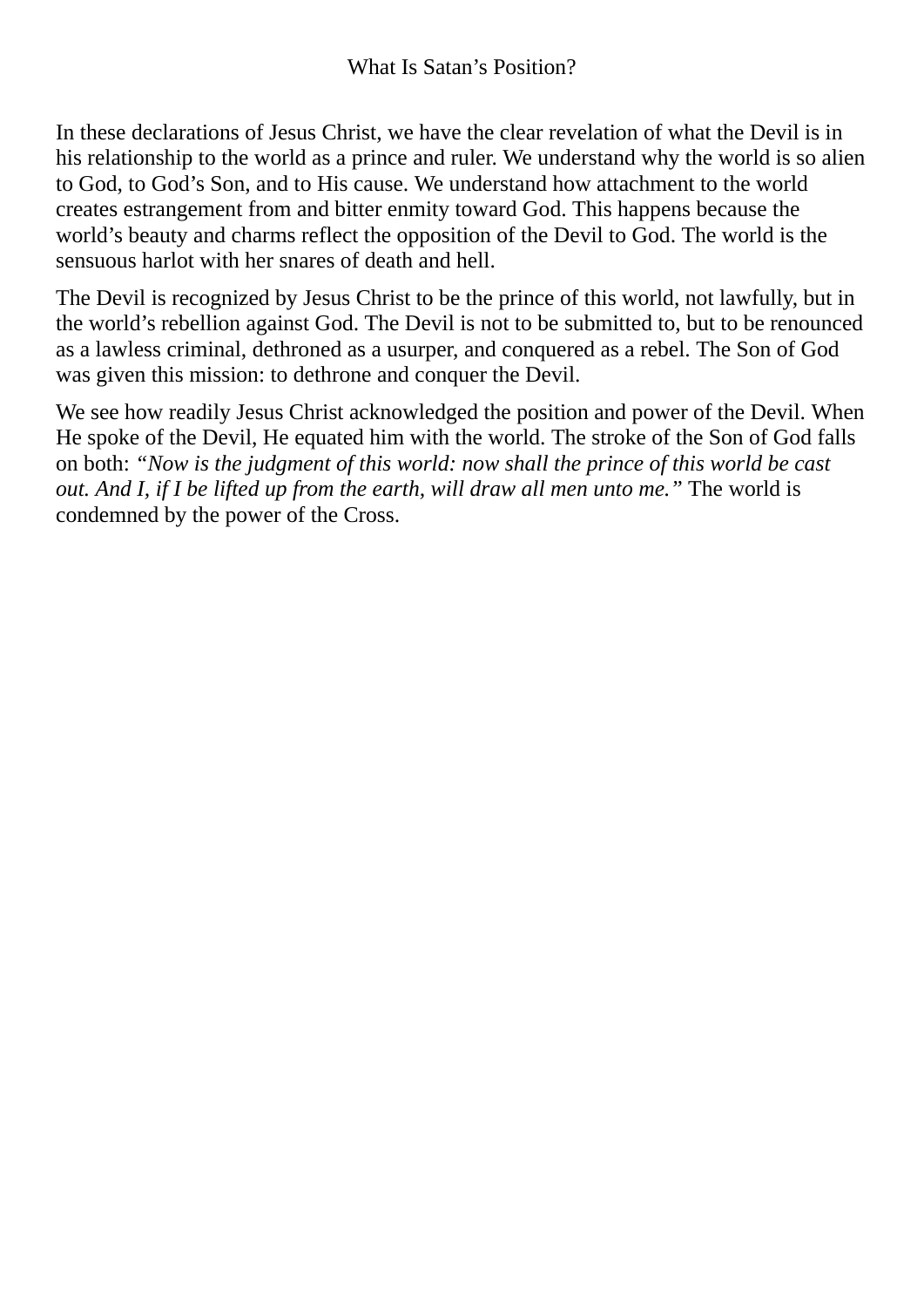The sweet, attractive powers of the Cross dissolve the fatal fascinations of the world. The powers of that same Cross cast out the prince of this world from his ruling throne.

Christ affirmed the Devil's high position, but also signed and sealed his destiny and doom. *"God anointed Jesus of Nazareth with the Holy Ghost and with power: who went about doing good, and healing all that were oppressed of the devil; for God was with him"* (Acts 10:38).

Again the Son of God recognized the position that the Devil held as prince crowned by the world's powers. His presence quieted the Son of God. Man's words are not to be victors in this conflict. Jesus used God's words during the Temptation. (See Matthew 4:1–11.) With these He broke the power of Satan's assault and defeated his evil intentions. But Jesus left him still a sovereign with his kingly crown.

The Son of God remained silent at the Devil's approach. The Cross and its deep humiliation and bitter agony, its defeat and despair—it took all these to lift the crown from Satan's brow and bring his throne down to dust and ashes. The adorable Son of God saw *"the travail of his soul"* and was satisfied (Isaiah 53:11).

Jesus saw what it would cost Him and what it would cost every son of heaven to discrown that prince. Because of this, He lapsed into a solemn silence, the prestige of His victory. *"Hereafter I will not talk much with you: for the prince of this world cometh, and hath nothing in me"* (John 14:30).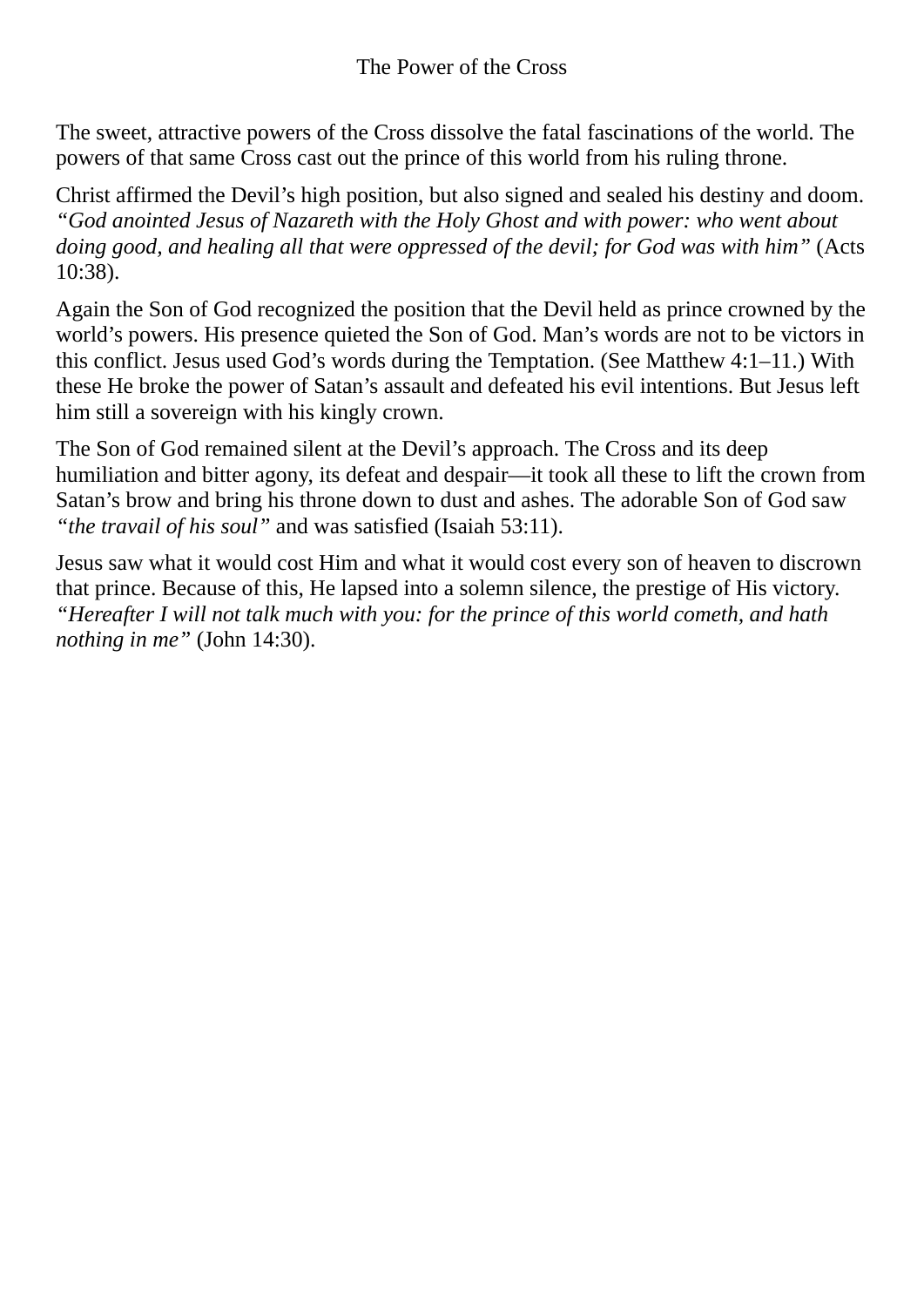# <span id="page-23-0"></span>What Is the Devil's Business?

Then was Jesus led up of the Spirit into the wilderness to be tempted of the devil. And when he had fasted forty days and forty nights, he was afterward an hungered. And when the tempter came to him, he said, If thou be the Son of God, command that these stones be made bread. But he answered and said, It is written, Man shall not live by bread alone, but by every word that proceedeth out of the mouth of God. Then the devil taketh him up into the holy city, and setteth him on a pinnacle of the temple, and saith unto him, If thou be the Son of God, cast thyself down: for it is written, He shall give his angels charge concerning thee: and in their hands they shall bear thee up, lest at any time thou dash thy foot against a stone. Jesus said unto him, It is written again, Thou shalt not tempt the Lord thy God. Again, the devil taketh him up into an exceeding high mountain, and showeth him all the kingdoms of the world, and the glory of them; and saith unto him, All these things will I give thee, if thou wilt fall down and worship me. Then saith Jesus unto him, Get thee hence, Satan: for it is written, Thou shalt worship the Lord thy God, and him only shalt thou serve. Then the devil leaveth him, and, behold, angels came and ministered unto him.

 $-M$ atthew  $4:1-11$ 

I<sup>f</sup> there is any virtue in believing in God, the Devil may claim this virtue. If there is any praise for always being busy, the Devil may claim this praise, for he is always very busy. But his character does not spring from his faith. His faith makes him tremble (see James 2:19); his character makes him a devil.

The Devil is a very busy character. He does a big business, a very ugly business, but he does it well, that is, as well as an ugly business can be done. He has lots of experience, big brains, a black heart, great force, tireless energy, and is of great influence and great character. All his immense resources and powers are used for evil purposes.

Only evil inspires his activities and energies. He never moves to relieve or bless. He is a stranger to benevolent deeds and compassionate feeling.

Satan's history antedates the history of man. He and his angels are the only beings who have experienced heaven, earth, and hell. These three places are familiar to him. He has walked the streets of heaven side by side with its purest and best. He has felt the thrill of its purest joys. He also knows the bitterest anguish of hell and has felt its keenest flames.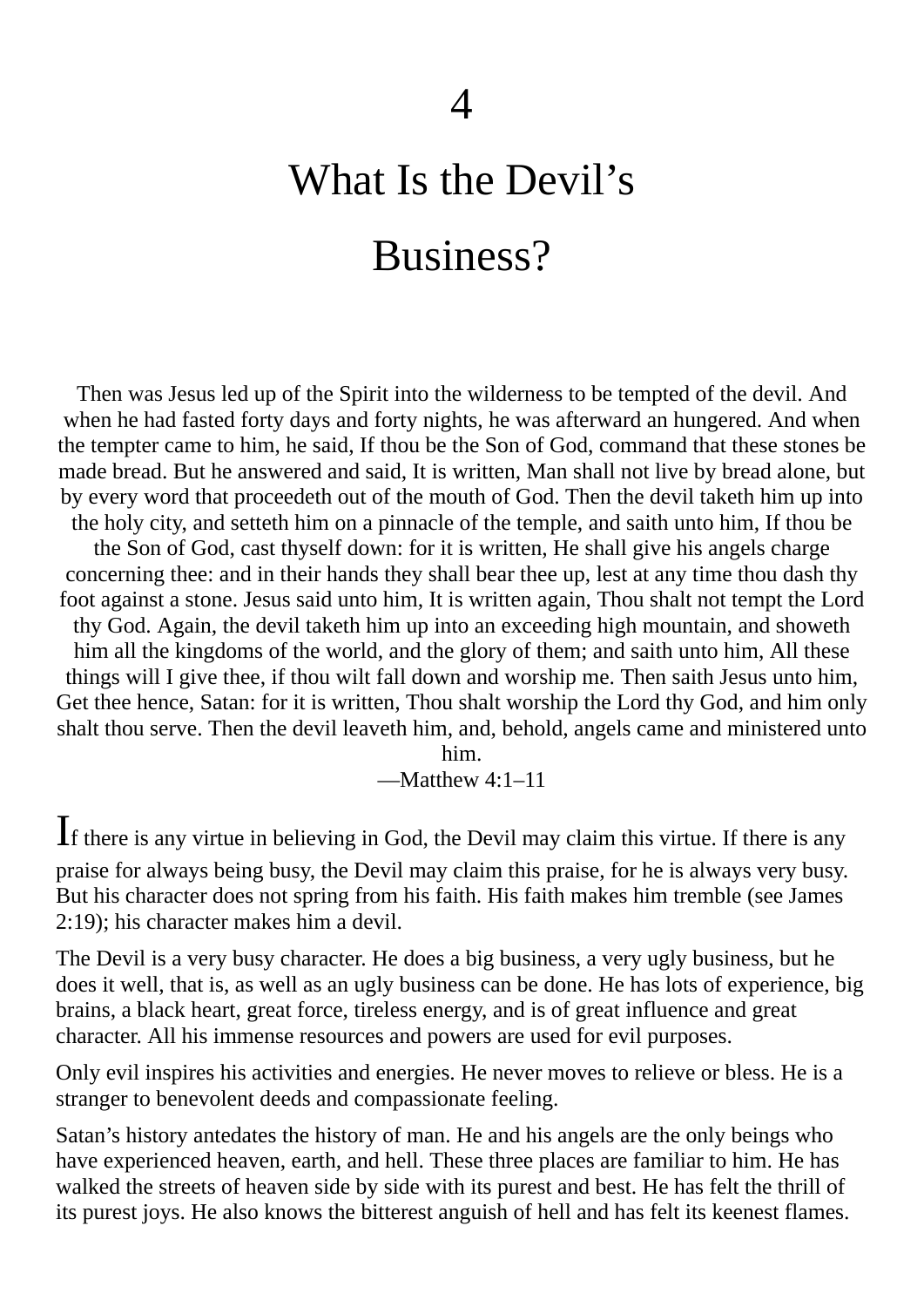The Devil does a big business on earth. He is a prince and a leader. Men and devils are his agents. The elements of nature are often corrupted by him from their beneficial purposes and forced to destroy. He is busy tempting men to do evil. He has lots of experience in this business and is very adept at it. By his schemes, sin seems to lose its sinfulness, the world is clothed with double charms, and self is given twice the force. He turns faith into fanaticism and love into hate.

A spiritual character can work through other agencies or directly on the human spirit. Satan infuses thoughts and makes suggestions, and he does it so deftly that we do not know their origin. He tempted Eve to take the forbidden fruit. He put it into David's mind to number Israel, thereby provoking the wrath of God. (See 2 Samuel 24.) He influenced Ananias and Sapphira to lie to God. (See Acts 5:1–11.) Peter's yielding to presumption was instigated by Satan. Judas's betrayal was from the same poisonous source. The temptation of Christ was a typical masterpiece of Satan's craft. He tried to dissuade our Lord from God's purposes by showing Him his power to present alternatives with great persuasive logic.

Satan is blasphemous, arrogant, and presumptuous. He slanders God to men and infuses into their minds distorted thoughts about God. He intensifies their hatred and inflames their prejudice against Him. He leads them to deny God's existence and to misrepresent His character, thereby destroying the foundations of faith and all true worship.

Satan does all he can by insinuation and accusation to blacken saintly character and lower God's estimate of the good. He is the vilest of maligners, the most vicious and artful of slanderers. Goodness is the target of his constant attack. He says nothing good about the good, nothing bad about the bad.

Satan is always at church before the preacher is in the pulpit or a member is in the pew. He comes to hinder the sower, to impoverish the soil, or to corrupt the seed. He uses these tactics only when courage and faith are in the pulpit, and zeal and prayer are in the pew; but if dead ritualism or live liberalism are in the pulpit, he does not attend, because they are no danger to him.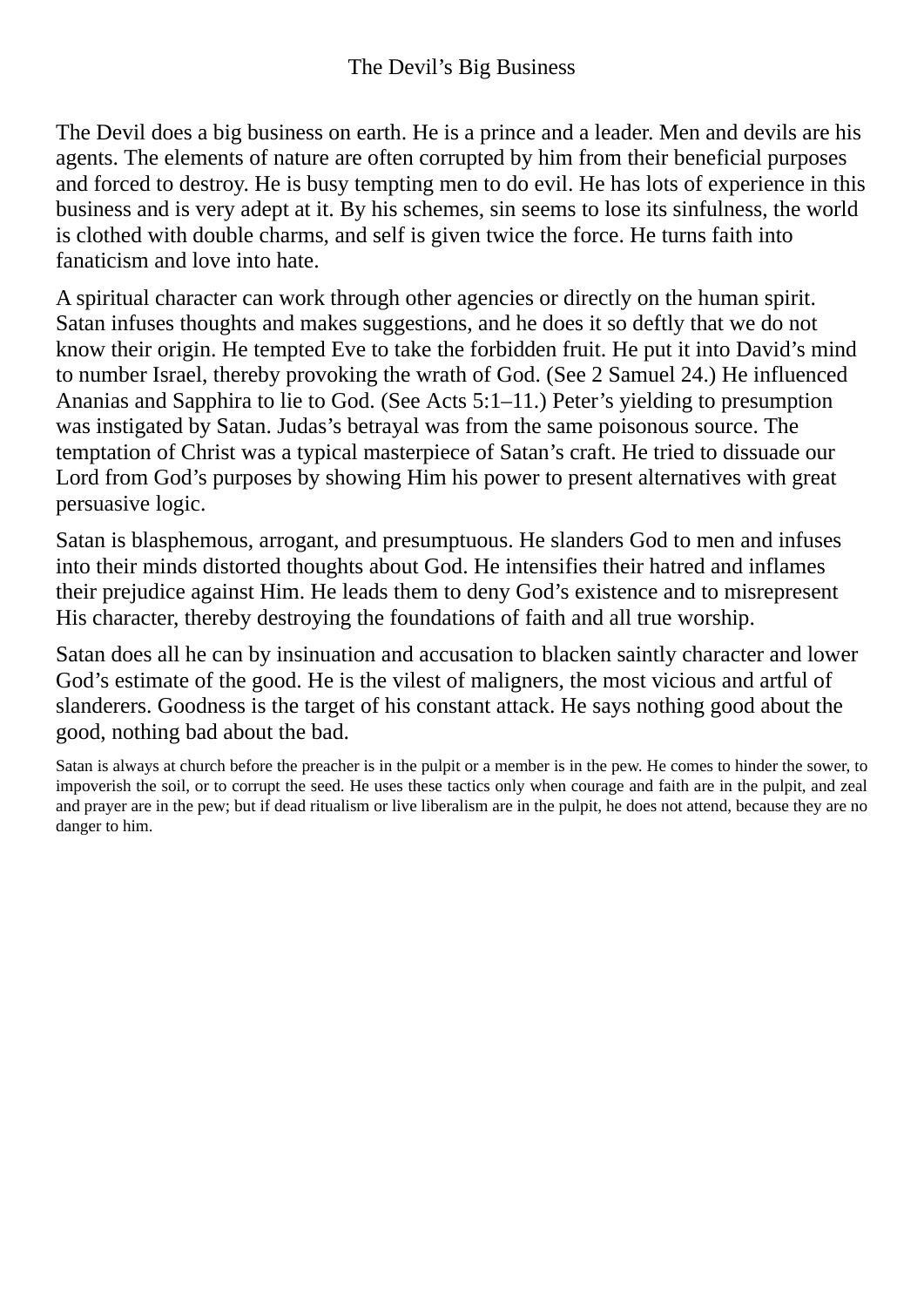The Devil goes about to do evil and oppress men. Christ expressly declared that some sickness, at least, was directly inflicted by Satan. At every point the Devil is the antagonist of Him who *"went about doing good, and healing all that were oppressed of the devil"* (Acts 10:38). In some way he acquired the power of death and created in men a fearful bondage to it. Through death, Christ works to *"destroy him that had the power of death, that is, the devil"* (Hebrews 2:14).

The Devil put a thorn in Paul's flesh and made a special effort to acquire Peter's loyalty. He directed the whirlwind, kindled the fire, and ordered the disease that devastated Job and his property. He armed the thieving Chaldeans and Sabines against Job, and got control of his wife. He directed the various offices of his empire to ruin this one saint. He will wreck an empire at any time to secure a soul.

Satan sows the tares in the wheat, the bad among the good, bad thoughts among good thoughts. All kinds of evil seed are sown by him in the harvest fields of earth. He is always trying to make the good bad and the bad worse. He filled the mind of Judas, and he inflamed and hurried him on to his infamous purpose. He filled Peter with an arrogant pride that tried to inject human views into the purpose of Christ instead of God's purpose.

The Devil goes about as fierce, as resolute, and as strong as a lion, intent only on destroying. He is restrained by no sentiments that soften and move human or divine hearts. He has no pity and no sympathy. He is great, but he is only great in evil. He has a great intellect, but he is driven and inspired by a vicious and cruel heart.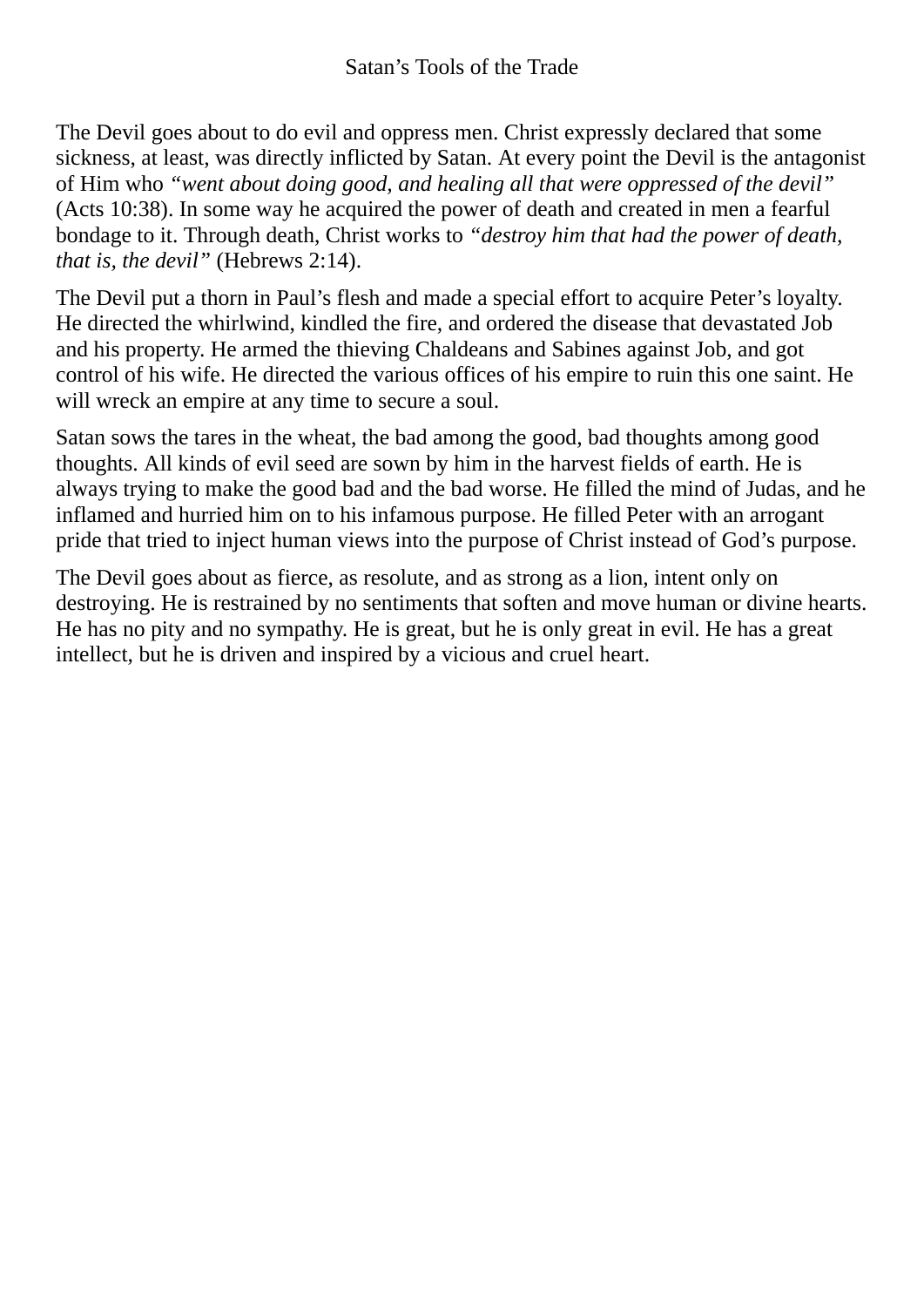At the threshold of Christ's ministry, He was met with temptation by the Devil. The historical account of the situation presents the Devil as a spiritual person. He is the head and embodiment of all evil, making a fierce and protracted assault on the Son of God. We are not informed as to what form he assumed in order to veil the treachery and wickedness of his attack.

The temptation of Christ is noted as one of the preliminary and pivotal facts of His ministry. It cannot be considered a vision any more than can His baptism, the descent of the Spirit, His wilderness trip, or His fasting. It was not an "influence" that tempted Christ. The whole transaction forbids such a conclusion. *"Then was Jesus led up of the Spirit into the wilderness to be tempted of the devil."* The Devil came to Him, and the Devil left Him, and then *"angels came and ministered unto him."*

In this temptation, the methods, hypocrisy, and craft of the Devil may be seen. He comes to the weak, exhausted Son of God with an air of concern. How innocent is Satan's suggestion that Jesus use His power to relieve His hunger! What could be more permissible than to use His spiritual power for physical purposes? How often is this done? Whenever faith is used to serve the natural, the source is always evil.

It is man living for bread alone that makes the temporal become priority. The secular and worldly take on supreme importance. Faith becomes secondary—subservient to money and business. The heavenly is used for the earthly, the spiritual for the natural. We become more intent on daily food than on daily grace, eyeing the seen more than the unseen.

That is the Devil's main business—to materialize religion, to get man to live for bread alone, to make earth bigger than heaven, to make time more intriguing than eternity. What a fearful conflict is being carried on in that quiet wilderness between the fainting Son of God and Satan! It is a struggle between the earthly and the heavenly, between God's religion and the Devil's religion.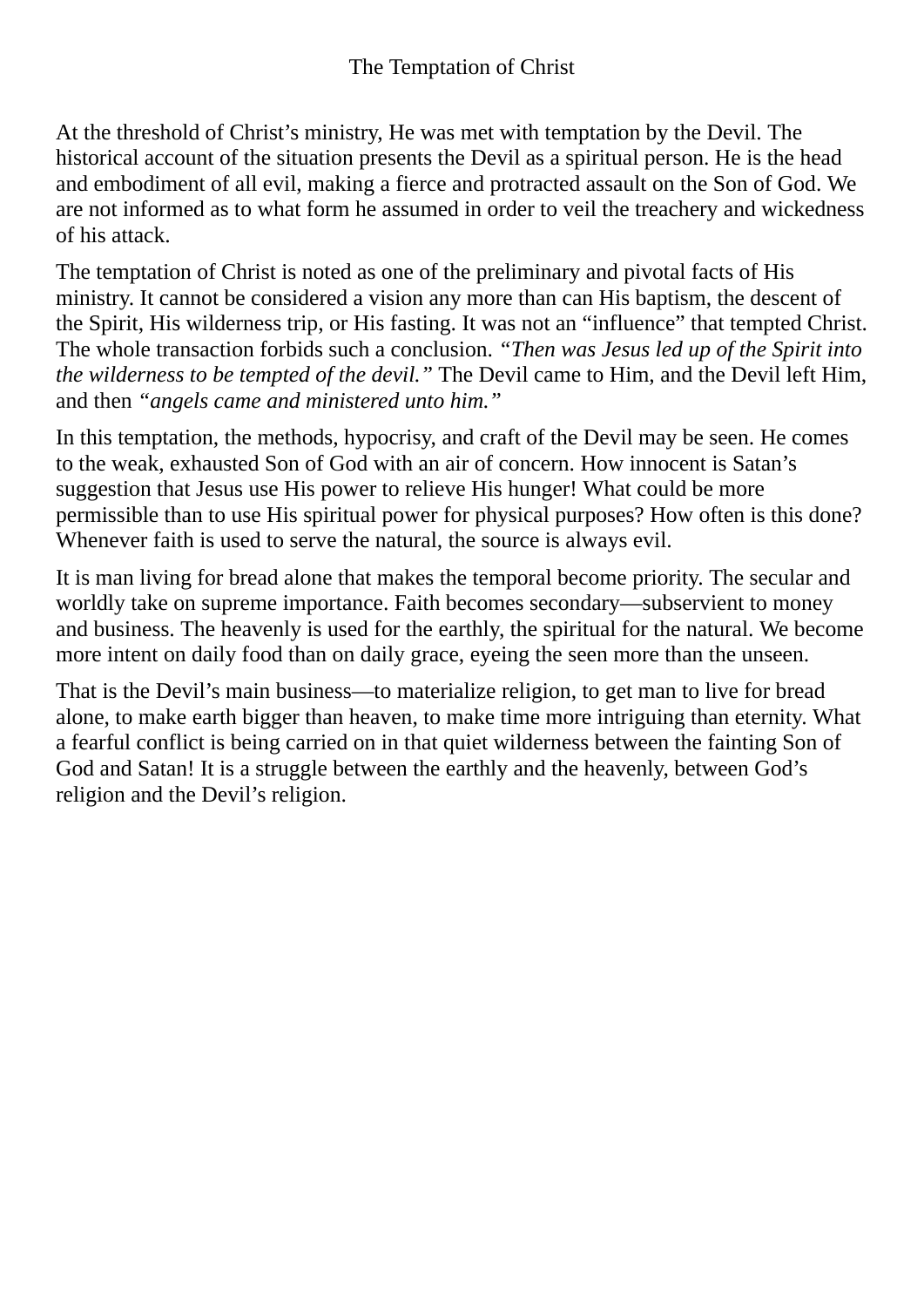The conflict surges around three points: the fleshly, the presumptuous, and the worldly. This little circle holds all the shapes and forms of temptation—all the crafty devices, all the hidden depths, all the glittering seductions that Satan has devised to swerve men from the allegiance that faith demands.

The Devil's assault on Christ is in striking contrast to his temptation to beguile Eve. It is also in striking contrast to the fearful ordeal through which he tried Job's integrity. Satan cast no suspicion on God's goodness as he did with Eve. He caused no terrific, consuming sorrow as he did in Job's case. Instead, everything was friendly, sympathetic, and inviting.

The second temptation included the fanatical presumption of overheated zeal and brainless devotion. Satan used all the methods of sensational and abnormal religious practices. He tempted Jesus to take the shortcut by which the principles of genuine faith are set aside and superficial substitutes are brought in to make faith more attractive and popular. Presumption seeks to take man-devised methods, which are easy, sentimental, and material, instead of God's lowly way of godly sorrow, strict self-denial, and prayerful surrender.

The last temptation involved the world with its kingdoms and its glory. These are the rewards for devotion to Satan and worship of the Devil—who is the world's god. How the Devil massed all his forces! Religion was invoked. The world and the flesh conspired, under Satan's power, to tempt the Son of God.

The reluctance with which the pure Son of God went into this close conflict with Satan is seen in Mark's statement: *"And immediately the Spirit driveth him into the wilderness"* (Mark 1:12). Nothing can warp this statement into saying that a mere influence tempted Jesus. The temptation of Jesus by the Devil is history—plain, simple, documented fact. Without a doubt or figure of speech, the Bible clearly stamps the whole transaction with personality.

In our text passage from Matthew 4, we read: *"Then was Jesus led up of the Spirit into the wilderness to be tempted of the devil,"* and *"Then the devil leaveth him, and, behold, angels came and ministered unto him."* In Mark 1:13, we read, *"And he was there in the wilderness forty days, tempted of Satan; and was with the wild beasts; and the angels ministered unto him."* These are not figures of speech, but narratives of a transaction and of persons engaged in the transaction. The wilderness and the fasting are literal. The beings are all literal: the wild beasts, the angels, Jesus, and the Devil.

The conflict of Jesus with Satan was not incidental, accidental, or casual, but was essential and vital. Satan held man and man's world in subjection. They had fallen into his hands and were held by him in bondage and ruled by him with desperate power.

The record has been made, *"And when the devil had ended all the temptation, he departed from him for a season"* (Luke 4:13).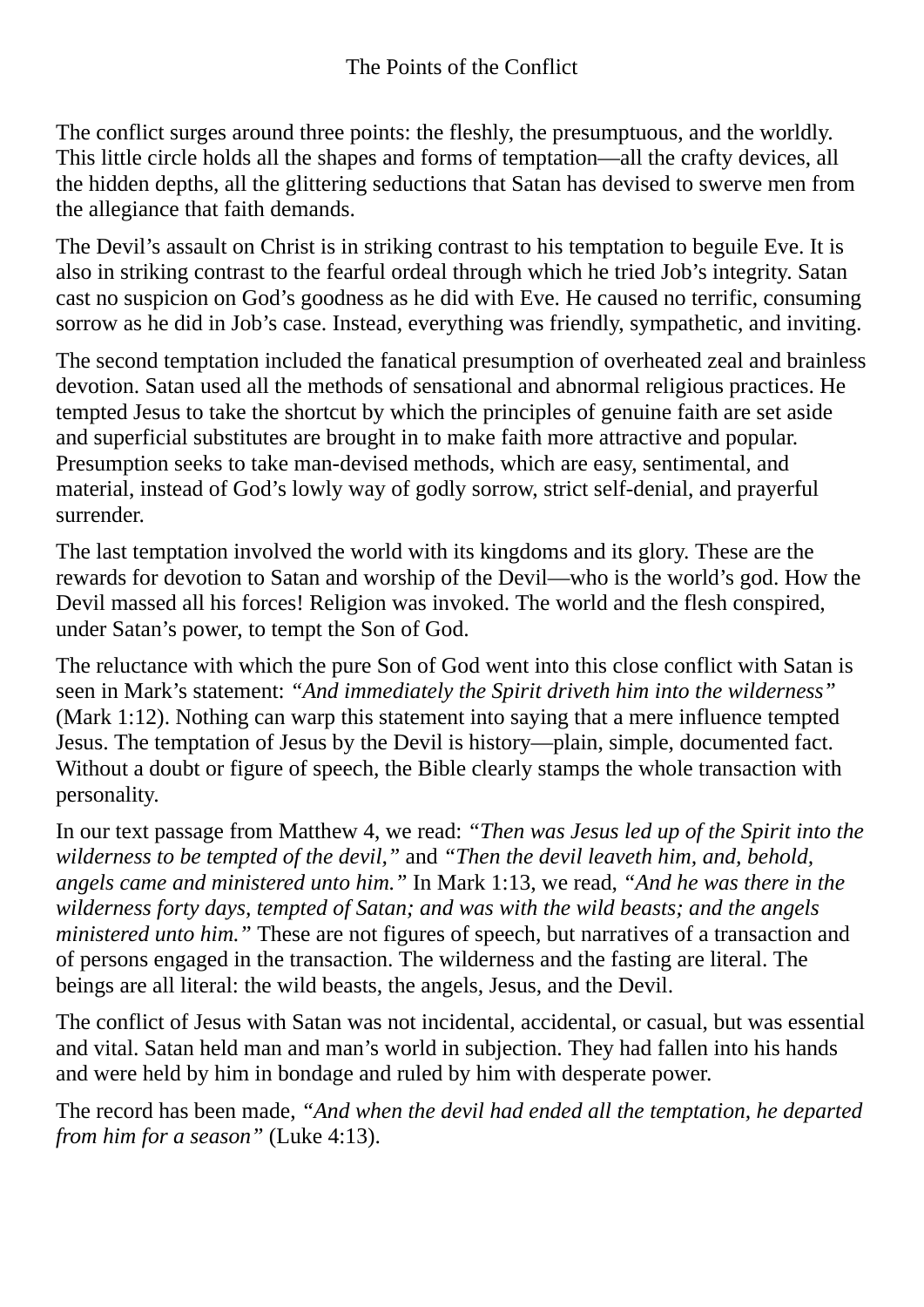In the Garden of Gethsemane, the season had ended, and Satan was back again as though he had brought seven other spirits more wicked than himself. (See Matthew 12:43–45.) Gethsemane was the sum of the Devil's most maddened and desperate methods. The disguises were off. He appeared there as he really is. It is a rare thing to get a clear, true light on the Devil. He assumes so many roles, acts so many parts, wears so many disguises.

In the Garden of Gethsemane, we see him in lifesize form. The air is heavier by his breath; the night is darker by his shadow; the ground is colder, and his chill is on it. Judas is falser still, and Peter is more cowardly, because Satan is there.

On the threshold of Gethsemane, Jesus exclaimed, *"My soul is exceeding sorrowful, even unto death"* (Matthew 26:38), and He *"began to be* [grieved] *and very heavy"* (v. 37). Why? It was because *"this is your hour, and the power of darkness"* (Luke 22:53). Why? *"Now is the judgment of this world: now shall the prince of this world be cast out"* (John 12:31). Everything was silent, and there was an air of dread and horror. Why? *"For the prince of this world cometh, and hath nothing in me"* (John 14:30).

In this situation, the Devil's method with Christ was much different than it was in the wilderness. Then there was an assumed sympathy, the spirit of an inquirer, one anxious to relieve. In the wilderness, Satan offered the most pleasant, attractive, and satisfying ministries to the flesh. There was something of the gentleness of a lamb, the interest and sympathy of a friend. But how that had changed in the Garden! The lamb was transformed into a lion, a roaring lion who was maddened and desperate.

In the wilderness, Jesus could not be seduced by the flesh or self or the world. He must be overwhelmed with dread and horror, thought Satan. His steadfastness must be overcome by weakness and fear. Satan comes to many saints in the fierceness and power of the lion when the gentle inducements fail.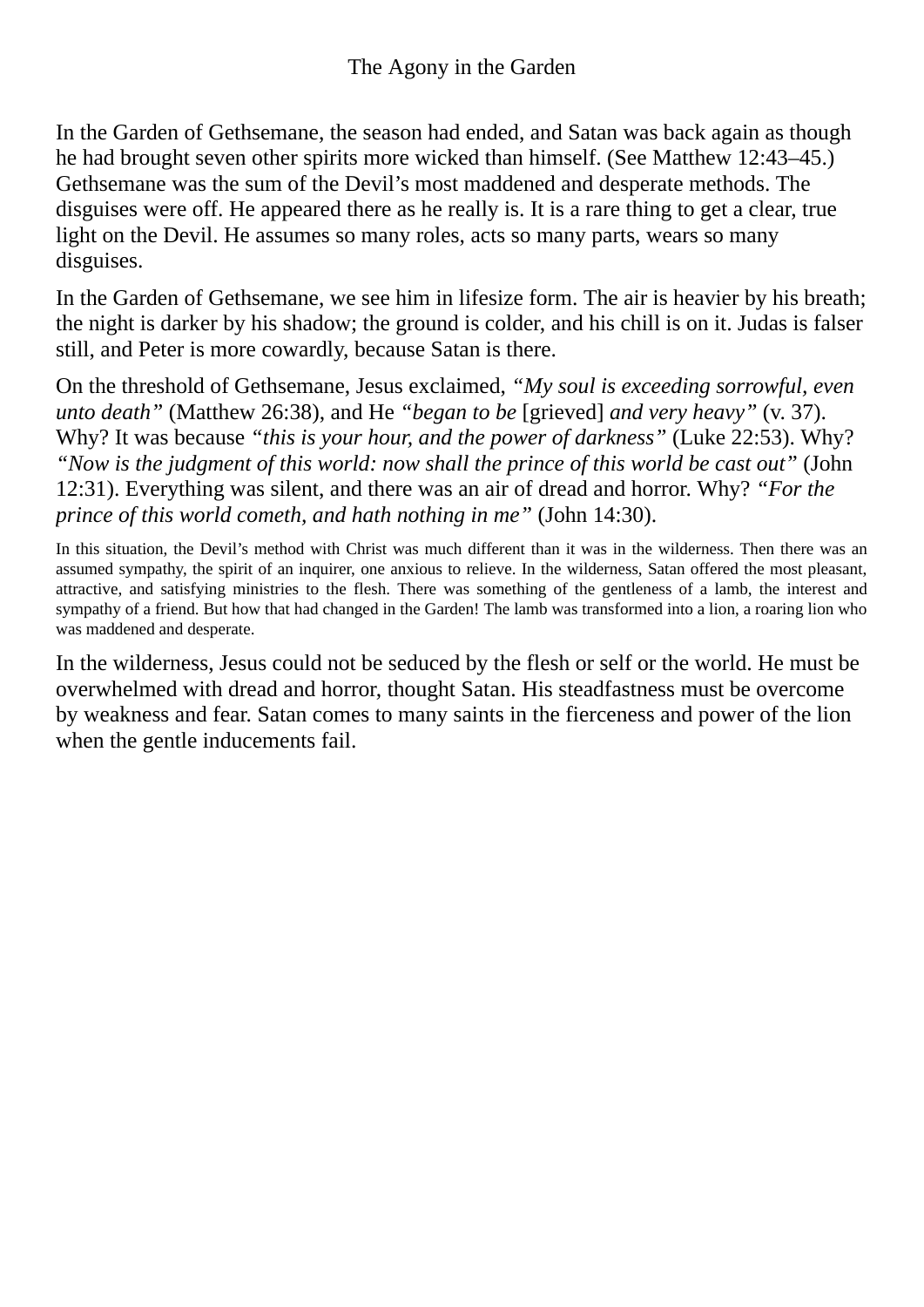## Satan's Main Target

<span id="page-29-0"></span>[Jesus] saith unto them, But whom say ye that I am? And Simon Peter answered and said,

Thou art the Christ, the Son of the living God. And Jesus answered and said unto him, Blessed art thou, Simon Barjona: for flesh and blood hath not revealed it unto thee, but my Father which is in heaven. And I say also unto thee, That thou art Peter, and upon this rock I will build my church; and the gates of hell shall not prevail against it.

—Matthew 16:15–18

 $T_{he}$  Devil is too wise and too lordly in ambition to confine his aims to the individual.

Instead, he seeks to direct the policies and sway the governments of nations. In his passion for success, he goes out *"to deceive the nations which are in the four quarters of the earth"* (Revelation 20:8).

Satan is an expert in all the arts of deceit. He is an archangel in execution, and he often succeeds in seducing the nations most loyal to Christ. He leads them into plans that pervert all scriptural principles. When the church itself, the bride of Christ, is seduced from her purity, she degenerates into worldly ritualism.

The *"gates of hell shall not prevail"* against the church. This promise of our Lord stands against every satanic device and assault. But this unchangeable word does not protect the church from the Devil's strategies, which often pervert the aims of the church and postpone the day of its final triumph.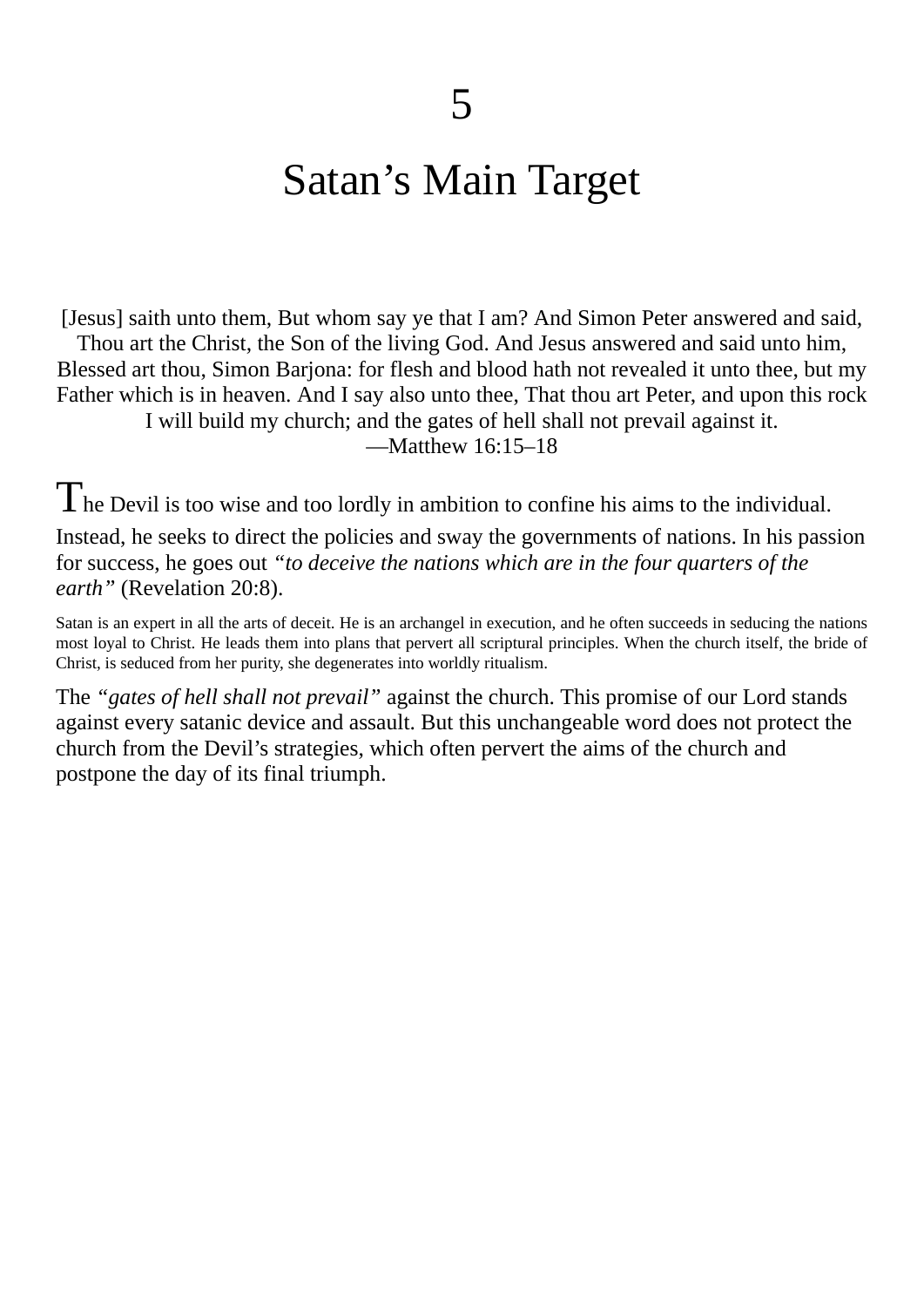The Devil is a hydra-headed monster who is multifaceted in plans and wisdom as well as in atrocities. His supreme effort is to gain control of the church, not to destroy its organization, but to pervert its divine purpose. He does this in the most insidious way, so that there is no startling change and nothing to shock or alarm those whom he is trying to undermine.

Sometimes revolutionary and destructive change is introduced under the disguise of a greater zeal for Christ's glory. It is often introduced by someone who is held in high esteem by the local church, but who is totally ignorant of the fact that the measure he is advocating is subversive.

One of Satan's most perverse schemes is to establish a wrong estimate of church strength. If he can create false assessments of local church power; if he can press the material things to the forefront; if he can make these forces powerful in commands and influence, he has accomplished his purpose.

Under the Law of Moses, the subversion of God's purposes and the substitution of material forces were guarded against. The kings of Israel were warned against accumulation of and reliance on material forces. King David was in violation of this law when he yielded to the temptation of Satan to number the people of Israel.

The third temptation of our Lord was intended to subvert the purposes of His kingdom. Satan planned to do this by substituting material elements of strength for spiritual ones.

This is one of the Devil's most insidious and successful methods to deceive, divert, and deprave. He parades the most attractive material results. He praises the power of human planning before church leaders until they are dazzled and ensnared. Then the church becomes thoroughly worldly while boasting of her spirituality. No deceiver is so artful in the diabolical trade of deception as Satan. As an *"angel of light"* (2 Corinthians 11:14), he leads souls to death.

To mistake the true power of the church's strength is to mistake the true character of the church. When its character is changed, then all its efforts and aims are also changed. The strength of the church lies in its devotion to God. All else is incidental and is not the source of its strength. But in worldly, popular language, a local church is called strong when its membership is large, and when it has social position and financial resources. A church is thought to be powerful when ability, learning, and eloquence fill the pulpit, and when the pews are filled by fashion, intelligence, money, and influence. An assumption of this kind is worldly to the fullest extent.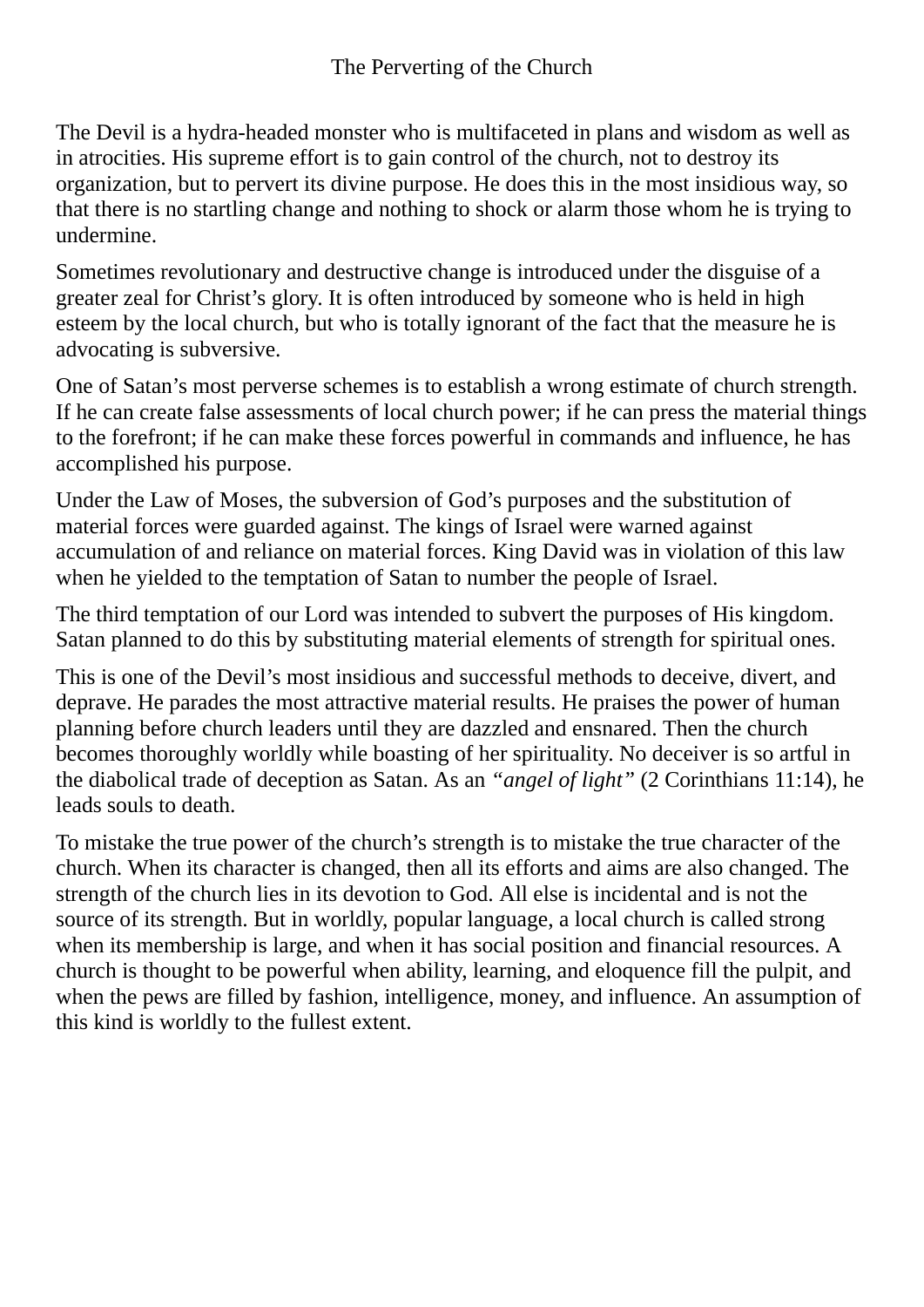The local church that defines its strength in this way is on the highway to apostasy. The strength of that church does not consist in any or all of these things. The faith, holiness, and zeal of the church are the elements of its power. The church's strength does not consist in its numbers and its money, but in the holiness of its members. The church's strength is not found in these worldly attachments or endowments, but in the endowment of the Holy Spirit on its members.

The most deadly symptom that can be seen in a church is the transference of its strength from spiritual to material forces, from the Holy Spirit to the world. The power of God in the church is the measure of its strength. This is the quality God looks for in a church. The power of the Holy Spirit gives the church the ability to accomplish the purposes for which it was designed.

On the contrary, show us a church that is poor, illiterate, obscure, and unknown, but composed of praying people. They may not be men of power, wealth, or influence. Their families may not know one week where they are to get their bread for the next. But with them is *"the hiding of* [God's] *power"* (Habakkuk 3:4), and their influence will be felt for eternity. Wherever they go there is a fountain of light, Christ in them is glorified, and His kingdom is advanced. They are His chosen vessels of salvation who reflect His light.

Within the church there are unmistakable signs that she has been blinded and caught by Satan's dazzling glare. The church is being seriously affected by the material progress of the age. We have heard so much about prosperity and gazed on it for so long that spiritual views no longer appeal to us. Everything must take on the rich quality, luxuriant growth, and magnificent appearance of the material, or else it seems beggarly. This is the most perilous condition the church has to face. It happens when the meek and lowly fruits of holiness are discounted by the showy and worldly charms with which material success crowds the church.

We must not yield to the flood. We must not for a moment, not with the hundredth part of an inch, give place to the world. Holiness and devotion to God must be stressed in every way and at every point. The church must be made to see this delusion and snare. This transference of strength from God to the world, this rejection of the Holy Spirit's endowment of might and power, must be recognized as yielding to Satan. The church, more and more, is inclined not only to disregard, but also to despise, the elements of spiritual strength and to set them aside for more impressive, worldly ideas.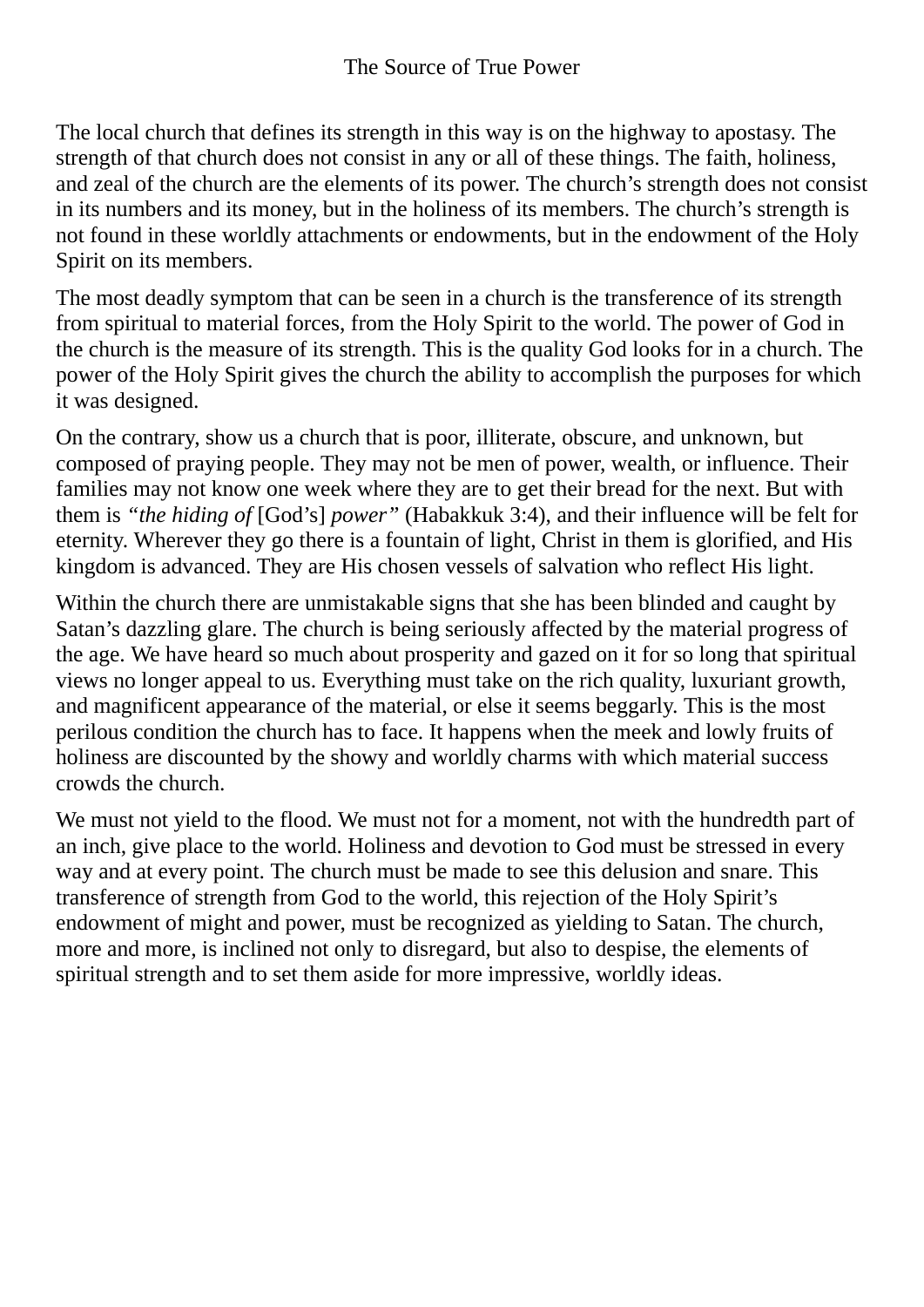We have been taught to regard the principles of church prosperity as those items that can be seen only in a statistical column. We seek to impress an age geared to the objectivity of secular facts and figures. However, the most vital spiritual conditions and gains cannot be reduced to figures. For this reason, they are left out of the numerical column, and, after a while, they are neither noted nor observed.

If we do not change our methods, our ideas concerning the strength of the local church will become worldly. No matter how imposing our material results may be, or how magnificent and prosperous the secular arm of the church appears, we must go deeper than these for its strength. We must proclaim and reiterate with increased emphasis that the strength of the church does not lie in these things.

These are the gilded delusions that we mistake for the true riches. While we are vainly saying, *"*[We are] *rich, and increased with goods,"* God has written that we are *"wretched, and miserable, and poor, and blind, and naked"* (Revelation 3:17).

Wealth and prosperity may be the costly spices and splendid decorations that embalm and entomb our spirituality. True strength lies in the godliness of the people. The personal holiness of the members of each church is the only true measure of strength. Any other test offends God, dishonors Christ, grieves the Holy Spirit, and degrades religion.

A church can often make the best showing of material strength when death in its deadliest form is feeding on its vital organs. There is hardly a more damaging delusion than to judge the conditions of a church by its material prosperity or church-related activity. Spiritual barrenness and rottenness in a church are generally hidden by a pleasant exterior and unusual growth. However, a spiritual church converts people from sin soundly, clearly, and fully. Then it puts them on the road to holiness, where they strive to walk in a way that is pleasing to God.

This spirituality is not to be kept in a corner of the church, but is to be its primary and only business. God's church must continue to do this work of converting sinners and perfecting saints in holiness. Whenever this work becomes secondary, or other interests are held to be its equivalent, then the church becomes worldly. When material interests are emphasized, they come into prominence. Then the world comes to the throne and sways the scepter of Satan.

There is no surer way to make the church worldly than to put its material prosperity in the forefront. This is the surest way to put Satan in charge. It is easy for material assessments to become priority by emphasizing them until the opinion is created that these things are most important. When collecting money, building churches, and counting attendance become the evidence of church prosperity, then the world has a strong foothold, and Satan has achieved his purpose.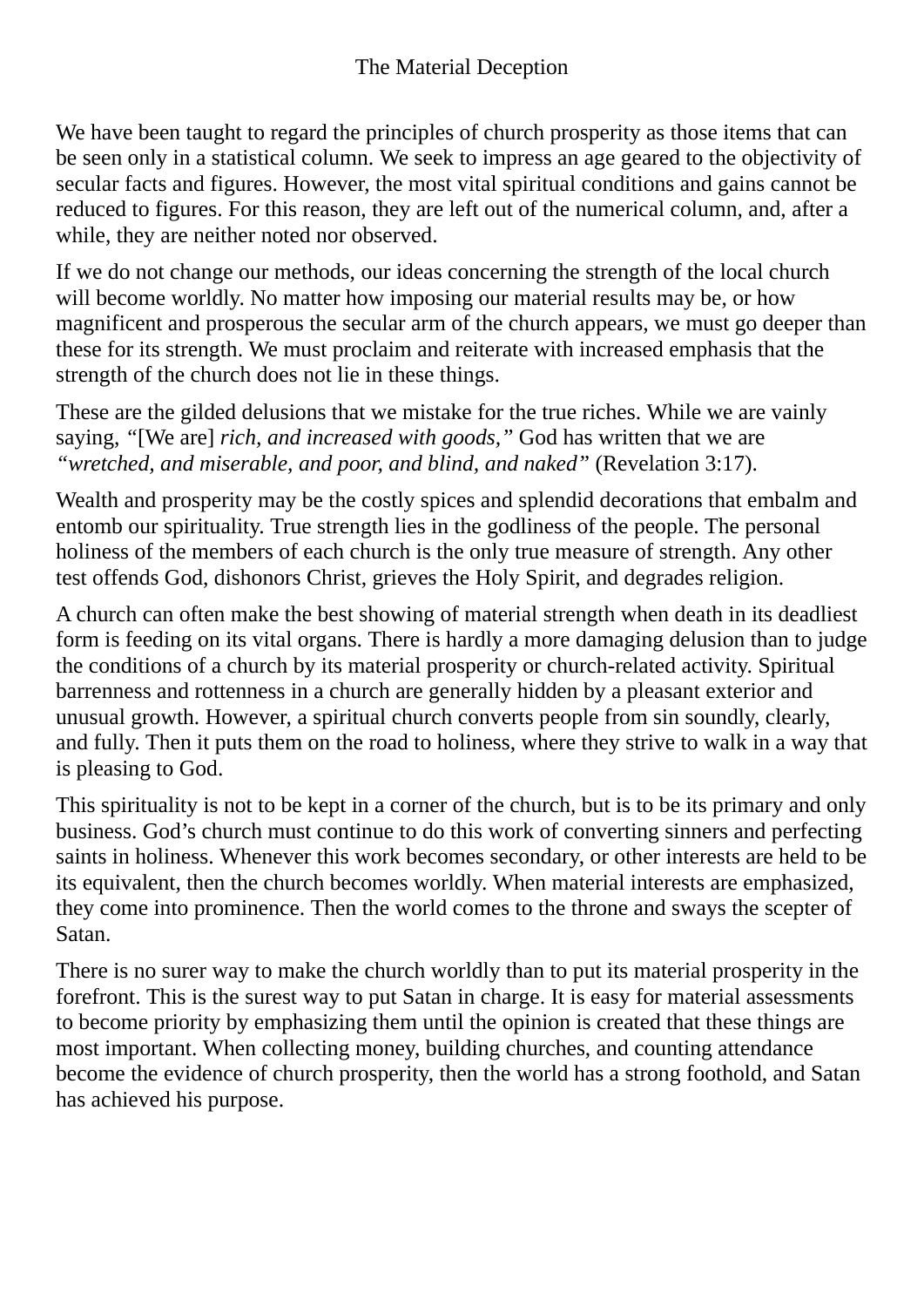Another scheme of Satan is to eliminate from the church all the humble, self-denying ordinances that are offensive to unsanctified tastes and unregenerate hearts. He seeks to reduce the church to a mere human institution—popular, natural, fleshly, and pleasing.

Satan has no scheme that can more thoroughly thwart God's high and holy purposes than transforming His church into a human institution according to man's views. God's right arm is thereby paralyzed, the body of Christ becomes the body of Satan, and light is turned into darkness and life into death.

Men who have religious leadership positions are often blinded by a false attachment to what they think is truth and what they consider honors Christ. They are found trying to eliminate from the teaching of Christ those painful, offensive, unpopular, and self-denying features to which the Gospel owes all its saving beauty and power, and which stamp it as divine.

## From the life of Peter we have a painful and most instructive warning:

From that time forth began Jesus to show unto his disciples, how that he must go unto Jerusalem, and suffer many things of the elders and chief priests and scribes, and be killed, and be raised again the third day. Then Peter took him, and began to rebuke him, saying, Be it far from thee, Lord: this shall not be unto thee. But he turned, and said unto Peter, Get thee behind me, Satan: thou art an offence unto me: for thou savourest not the things that be of God, but those that be of men. Then said Jesus unto his disciples, If any man will come after me, let him deny himself, and take up his cross, and follow me. For whosoever will save his life shall lose it: and whosoever will lose his life for my sake shall find it. For what is a man profited, if he shall gain the whole world, and lose his own soul? or what shall a man give in exchange for his soul? For the Son of man shall come in the glory of his Father with his angels; and then he shall reward every man *according to his works.*(Matthew 16:21–27)

Here is a lesson for all times and for all people. An apostle had become the mouthpiece of Satan! What an alarming, horrible, and revolting picture! An apostle, zealous for his Master's glory, advocated with fire and force a scheme that would forever destroy that glory! The apostle Peter became Satan's agent!

This is the same apostle who had just made the inspired confession, *"Thou art the Christ, the Son of the living God,"* that placed him in highest honor with Christ and the church! Before the words of that divine and marvelous confession had died from his lips, this same apostle became the advocate of plans that would nullify his confession and destroy the eternal foundations of the church.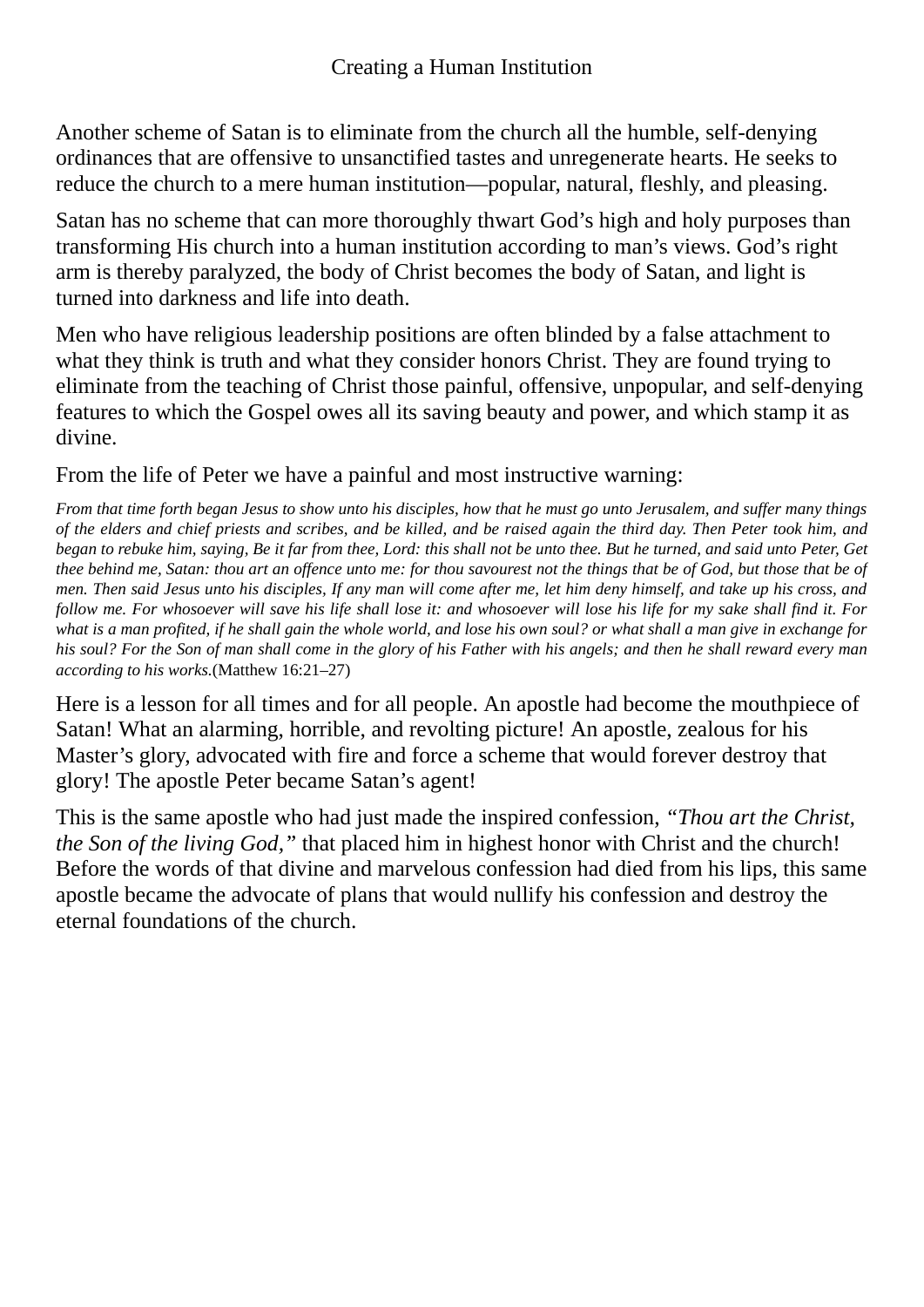## The Easy Way

Peter, a chief apostle, advocated schemes that would have discrowned Christ of His messiahship and brought heaven's favorite plan to a disastrous and shameful end! What destructive impulse compelled Peter? Satan entered him and, for the time being, achieved his purposes. But Christ reproved Peter, and in the reproof struck a crushing blow at Satan.

*"Get thee behind me, Satan"* (Matthew 16:23) is a reminder and duplicate of Jesus' response to Satan during the wilderness temptation. *"Thou art an offence* [*"stumblingblock,"* rv] *unto me"* (v. 23), He said. The temptation through Peter was the Devil's trigger to catch Christ in his trap, but Jesus saw through it. *"Thou savourest not the things which be of God, but those that be of men"* (v. 23). The Devil was not in sight. Man appeared, but Satan's views were pressed to the front.

The things that men savor in church planning and church life are against God's plan. The high and holy principles of self-denial, godly living, and surrender to Christ are all against men's view of Christianity. The Devil seeks to destroy the church indirectly. Men's views eliminate all the unpopular principles of the Cross—self-denial, life surrender, and separation from the world. When this is done, the Devil runs the church. Then the church becomes popular, self-satisfying, modern, and progressive. But it is the Devil's church, founded on principles pleasing in every way to flesh and blood.

If this occurs, Christ is no longer in the church. There is no crucifixion of self, no crucifixion of the world, no second coming of Christ, no eternal judgment, no everlasting hell, no eternal heaven. Nothing is left that reminds us of God, because everything reeks of man. Man makes it the Devil's church by turning Christ's church over to human leaders. The world is sought and gained in the Devil's church, but the soul and heaven are lost to eternity.

The very heart of this disgraceful apostasy, this dethroning of Christ and enthroning of the Devil, is to remove the Holy Spirit from His leadership in the church. Satan's plan is to put unspiritual men in leadership to direct the church. Men of great ability and men with the powers of leadership have often displaced God's leadership. The ambition for leadership and the enthronement of human leaders is the doom and seal of apostasy. There is no leadership in God's church except the leadership of the Holy Spirit. The man who has the most of God's Spirit is God's chosen leader. He is zealous for the Spirit's sovereignty, ambitious to be the least, the slave of all.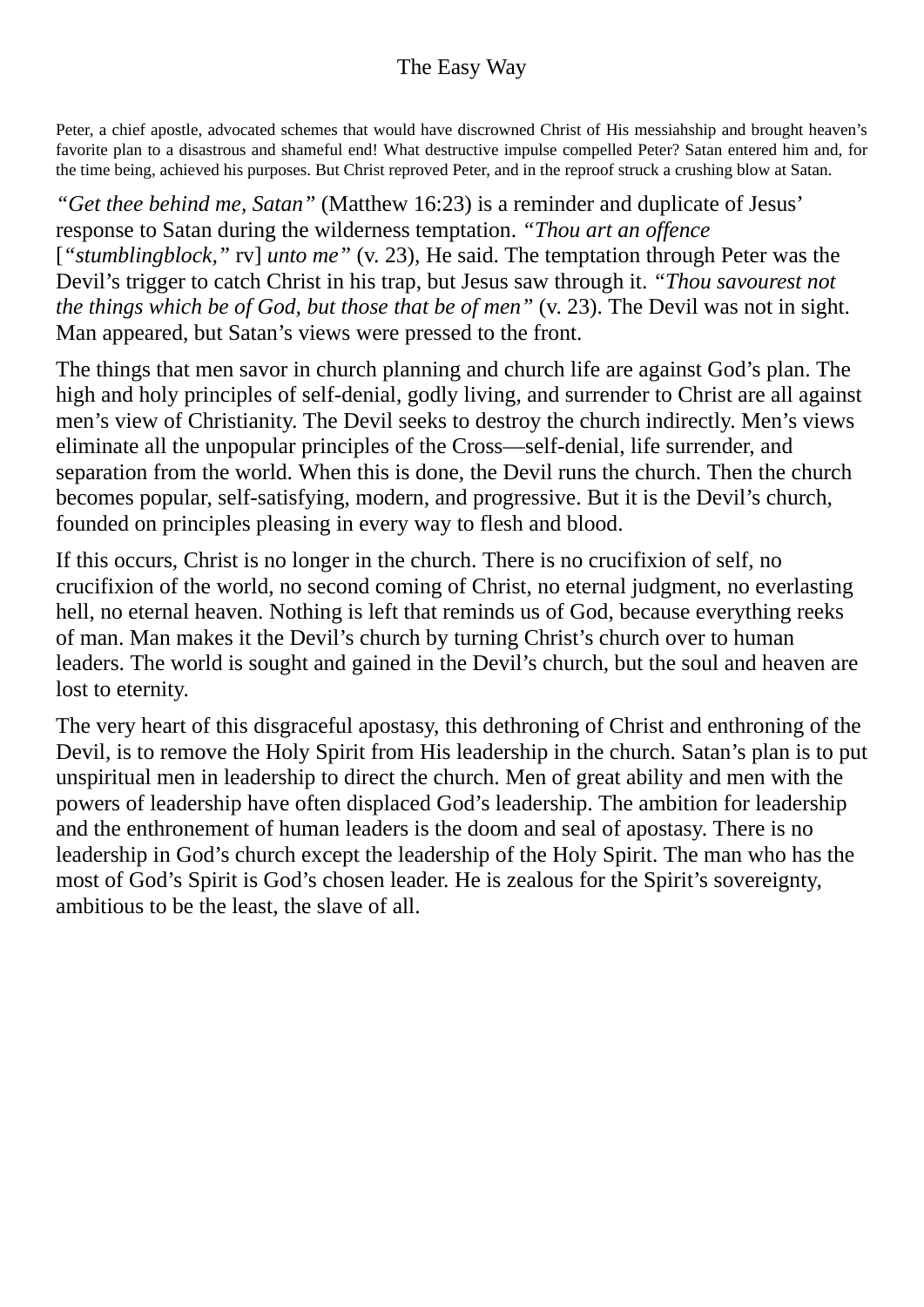## <span id="page-35-0"></span>Satan's Subversion of the Church

Jesus answered, Verily, verily, I say unto thee, Except a man be born of water and of the Spirit, he cannot enter into the kingdom of God. That which is born of the flesh is flesh; and that which is born of the Spirit is spirit. Marvel not that I said unto thee, Ye must be born again.

—John 3:5–7

Ye worship ye know not what: we know what we worship: for salvation is of the Jews. But the hour cometh, and now is, when the true worshippers shall worship the Father in spirit and in truth: for the Father seeketh such to worship him. God is a Spirit: and they that worship him must worship him in spirit and in truth. —John 4:22–24

There are two ways of directing the church: God's way and the Devil's way. God's way and man's way of running the church are entirely opposite. Man's wise plans, thoughtful resources, and easy solutions are Satan's devices. The Cross is retired and the world comes in. Self-denial is eliminated, and all seems bright, cheerful, and prosperous. Satan's hand is on the controls, and men's schemes prevail. But the church fails under these devices of men, and the bankruptcy is so complete that the court of heaven will not even appoint a successor for the collapsed corporation.

All of God's plans have the mark of the Cross on them, and all His plans have death to self in them. All of God's plans have crucifixion to the world in them. But men's plans either ignore the offense of the Cross or despise it. Men's plans have no profound, stern, or sacrificial denial in them. Their gain is of the world. How many of these destructive elements does the Devil bring into the church, until all the holy aims and heavenly purposes of the church are retired and forgotten?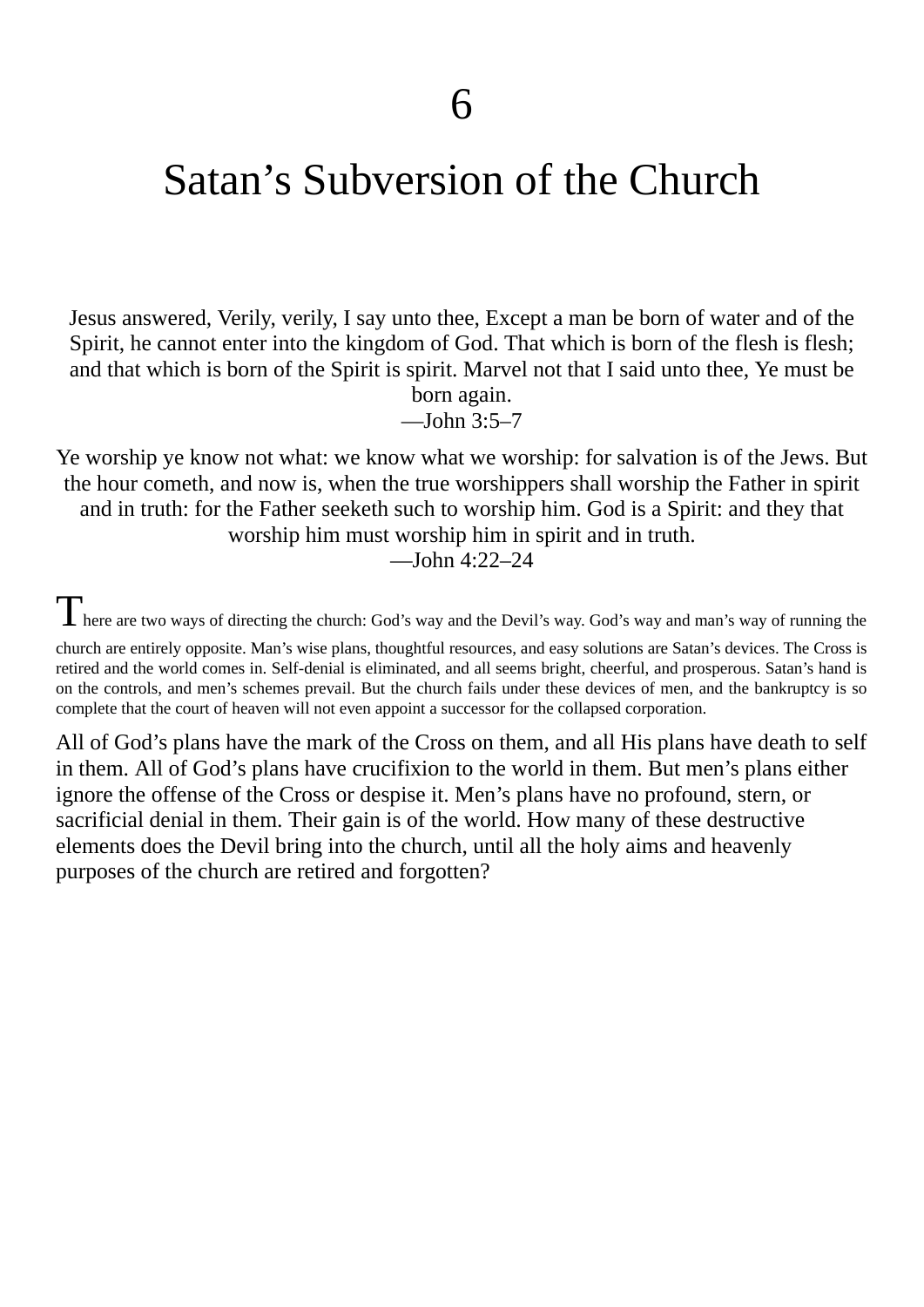One of these satanic devices is to pervert the aims of the church. He deludes church leaders into thinking that the main purpose of the church today is not so much to save individuals out of society as to save society, not so much to save souls as to save the bodies of men, not so much to save men out of a community as to save men and manhood in the community. The world, not the individual, is the subject of redemption.

This popular, seductive, and deadly fallacy entirely subverts the very foundation of Christ's church. This trend is so strong that it will sweep away every vestige of the spiritual and eternal. For this reason, we must watch, work, and speak with sleepless vigilance, tireless energy, and fearless boldness. The attitude and open declaration of much of the religious teaching we now hear are in the same strain and spirit that characterized the Unitarian, Jewish, and rationalistic thinking of the nineteenth century.

To save society is a kind of religious fad to which much enterprising church work is committed. Advanced thinkers have elaborated the same idea. They do not realize their true condition, which is one of going backward and not going forward. This backward step entombs religion in the grave where Judaism has been buried all these centuries. It may well be in agreement with the idle dreams of the worldly rabbis to think of regenerating the world and ignoring the individual.

The phrase "to save the world" has a pompous sound. It seems right for the church to apply itself to bettering the temporal surroundings of the individual and improving his sanitary conditions, to lessen the bad smells that greet his nose, to diminish the bacteria in his water, and to put granite in the pavement for him to walk on instead of wood or brick. All this sounds fine and agrees well with a material age. It becomes practical in operation and provides obvious, imposing results. But does this agree with the sublime dignity and essential aim of the church?

Do we need the church to accomplish these purposes? Concerned councilmen, an efficient street commissioner, and the ordinary vigilance of the average policeman will secure these results in the best way. They need no church, no Bible, no Christ, no personal holiness to accomplish these purposes. If the church concentrates its efforts on results that can be better accomplished by other agencies, it will soon be regarded as a nuisance and lose its influence in the world.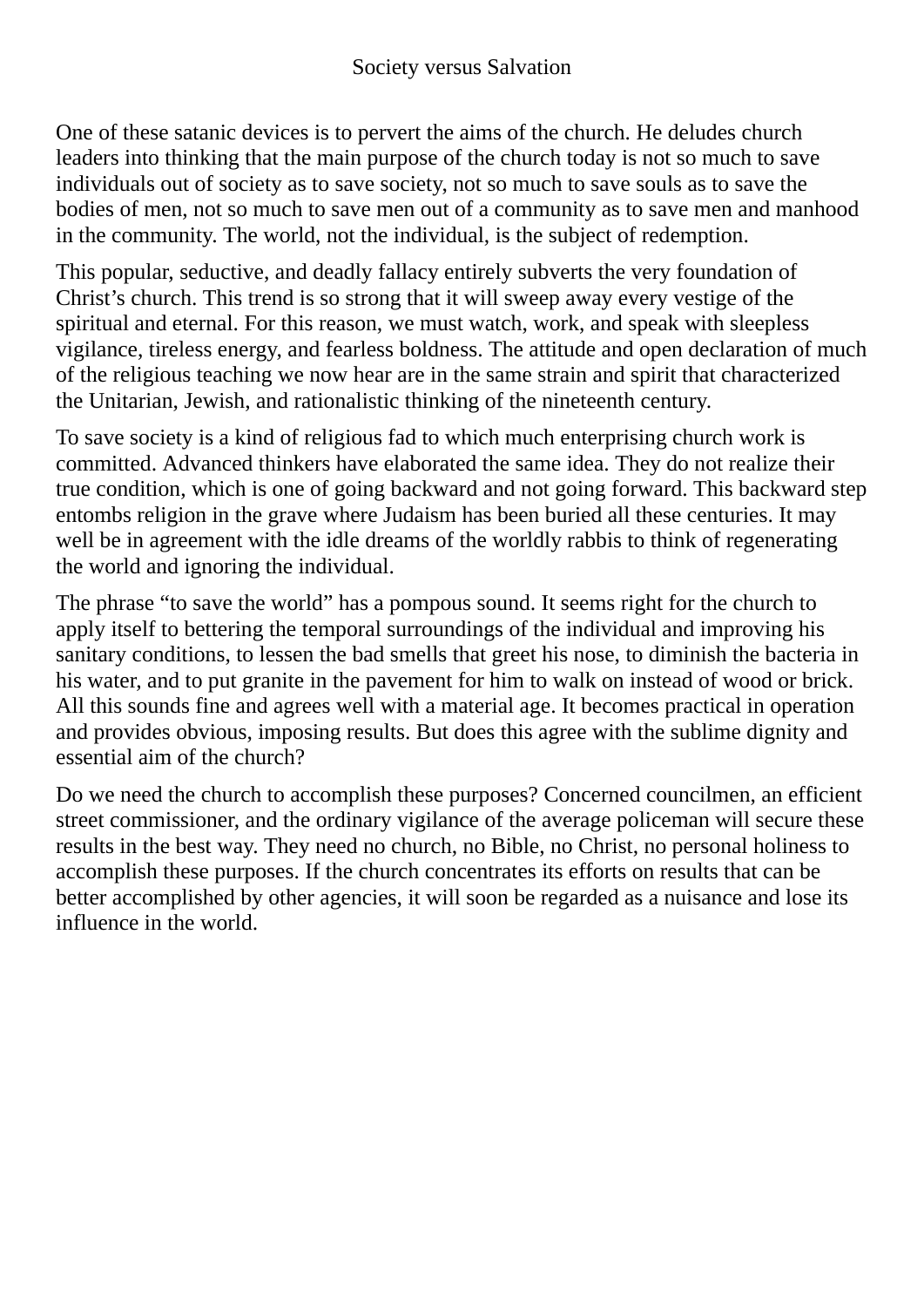### A Unique Institution

The purpose of the church of God is far superior to these childish dreams and fruitless philosophies. Its purpose is to regenerate and sanctify the individual, to prepare him by purifying and training him for the high pursuits of eternal life.

The church is like a net cast into the sea. The purpose is not to change the sea but to catch the fish out of the sea. Let the sea roll on its essential nature while the net catches its fishes. What if fishermen spent all their energies trying by some chemical process to change the essential elements of the sea, vainly hoping to improve the stock of fish? They would never catch any fish! If the church used this method, personal holiness would be impossible, and heaven would be stricken from our creed, life, and hope.

To attempt to save the world while ignoring the individual is not only Utopian but also destructive in every way. To save the world sounds like a commendable goal, but it will result in making the church worldly and unfit for her holy and sublime mission. Christ said that gaining the world and saving the man are opposing objectives. (See Matthew 16:26.) Christ taught Peter that his satanic devices would gain the world to and for the church, but would lose the soul. Everything would seem to contribute to the cause of saving the world, when in reality all would be death.

The church is distinctly, preeminently, and absolutely a spiritual institution. It is an institution created, vitalized, possessed, and directed by the Spirit of God. Her ministers and doctrines have appeal, relevance, and power only when they are channels of the Holy Spirit. It is His indwelling and inspiration that give the church its divine character and accomplish its divine purposes.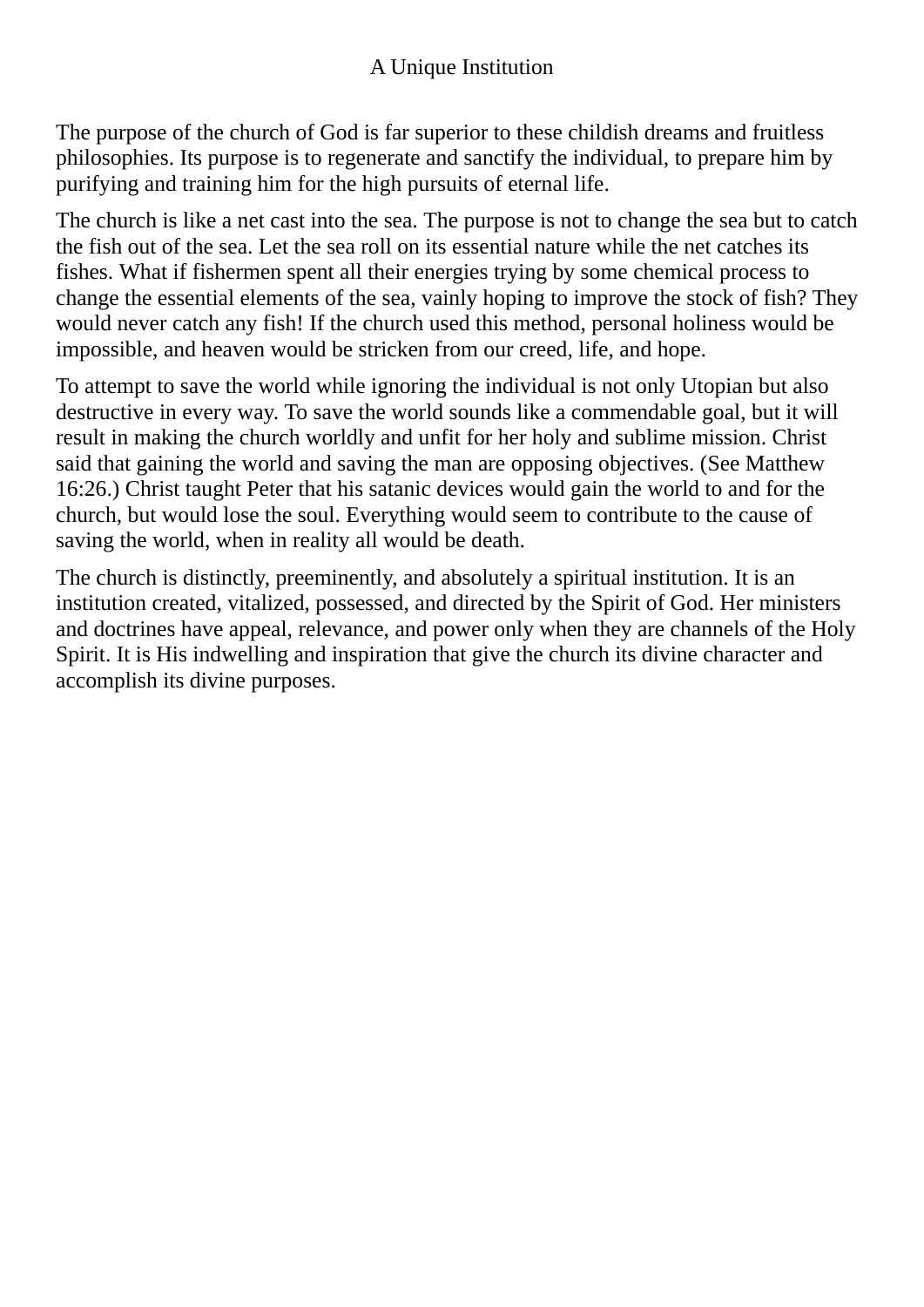If the Devil can by any methods shut the Holy Spirit out of the church, he has effectively prevented the church from being God's church on earth. He accomplishes this by retiring from the church the agencies or agents that the Holy Spirit uses. Satan displaces them with natural devices that are rarely if ever the channels used by the Holy Spirit. Christ announced this unchangeable, universal law when He said, *"That which is born of the flesh is flesh; and that which is born of the Spirit is spirit"* (John 3:6).

If a church has a holy preacher, a man of great prayerfulness, of great grace, filled with the Spirit, Satan will use any method to retire him and put in a man who does not pray, but who is eloquent and popular. The church may seem to have gained, but it has "gained" by the substitution of natural forces for spiritual ones, an exchange that has unknowingly revolutionized the church.

A church can be led by holy men who are not highly cultured, but are well-versed in the *"deep things of God"* (1 Corinthians 2:10); who are strong in devotion to Christ and His cause, but not wealthy or of high social position. A church may change these officers and put in men who are in every way decent and moral, but are not noted for prayer and piety. If you put in men of high social position who are capable administrators, the church will scarcely notice the change except for the marked improvement in finances. But an invisible and powerful change will have taken place in the church. It will have changed from a spiritual church to a worldly one. The change from noonday to midnight is not more extreme than that.

At this point, Satan is doing his deadliest and most damning work. It is deadliest and most damning because it is unnoticed, unseen; it produces no shock and excites no alarm.

It is not by the obvious works of evil that Satan perverts the church, but by quiet displacement and unnoticed substitution. The higher is retired, the spiritual gives place to the social, and the divine is eliminated because it is made secondary.

The perversion and subversion of the church are achieved by Satan when the spiritual forces are retired or made subordinate to the natural; when social entertainment, and not edification, becomes the desired goal. This process is intended to soften and modify the distinctly spiritual aims of the church and to broaden what is called the rigid exclusiveness of spiritual narrowness. But in the end it eliminates all that is distinctly spiritual.

That which is in any sense deeply religious will not survive the death of the spiritual. The church's leaders will lose sight of spiritual edification as the purpose of God's church. Instead, entertainment that is pleasing and pleasant will come to the forefront. The social forces not only will retire the spiritual forces, but also will effectually destroy them.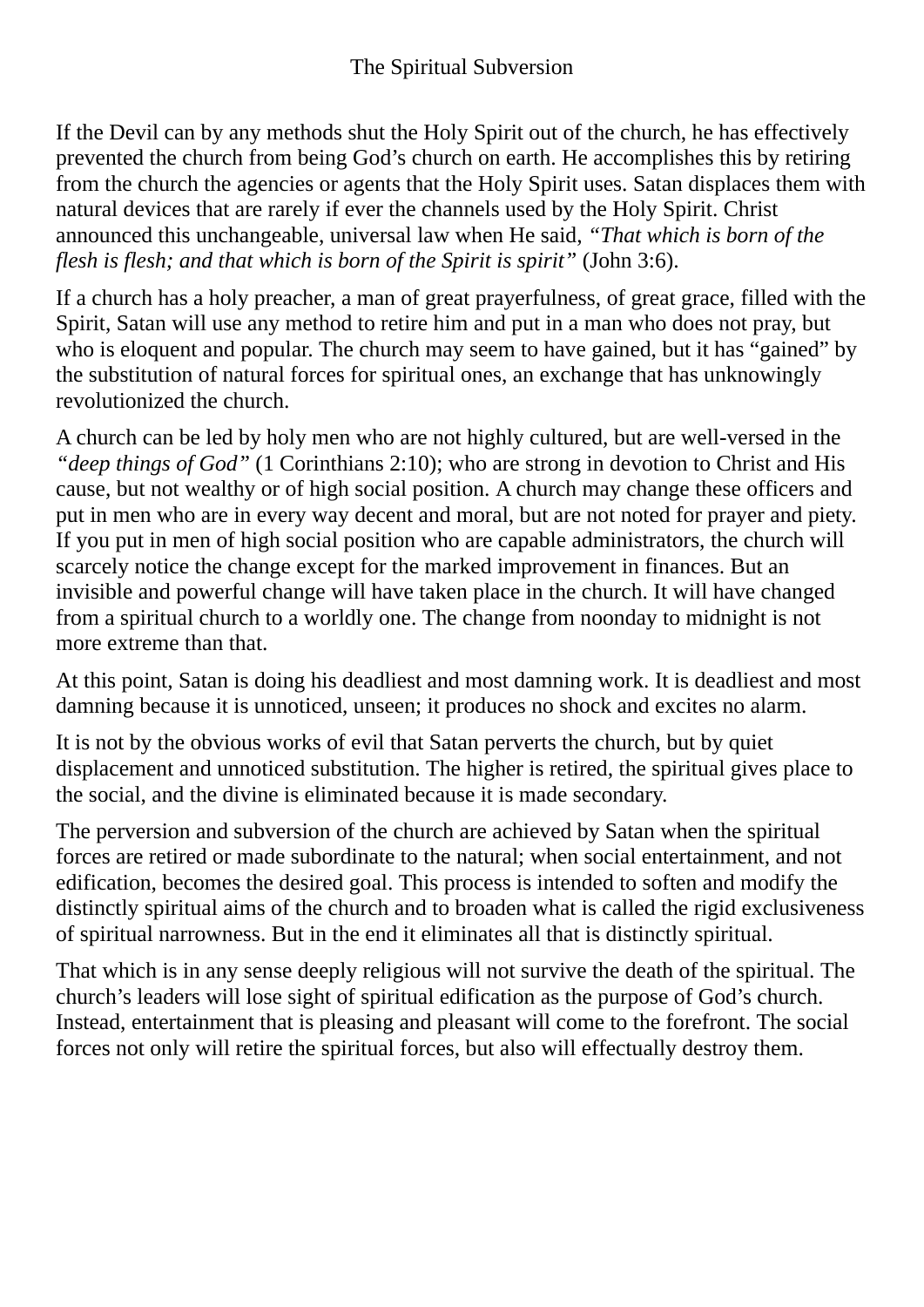A modern church with its kitchen and parlor, with its club and gymnasium, and with its ministries to the flesh and to the world is both indicative and alarming. What a contrast there is between the principles that the early church originated and fostered and those that the modern and progressive church presents as substitutes.

The original churches were faithfully spiritual. Their only purpose was to strengthen and cultivate all the elements that combine to make a deep and clear experience of God. They were training schools for spiritual life. They never lingered in the regions of the moral, the aesthetic, and the mental. They fostered no desires or inclinations that were not spiritual and did not minister to the soul's progress.

The early church took it for granted that all who came to them really desired to *"flee from the wrath to come"* (Matthew 3:7) and were sincerely yearning after full redemption. They considered it their obligation to furnish these seekers with the most sacred and exacting assistance. It never occurred to them that entertainment and social gatherings were channels through which God's grace would flow and foster spiritual growth.

These social and fleshly forces are regarded in many denominations as the perfection of spiritual things. These events are arrayed as the mature fruit of spiritual piety, flavored and perfected by its culture and progress. They are ordained as the handmaidens of the prayer and testimony meeting. I object most seriously to the union of the worldly and the spiritual. What have they in common? *"Can two walk together, except they be agreed?"* (Amos 3:3).

What elements of piety are fostered by entertainment and social gatherings? What phases of spiritual life do they promote? What feature of the gymnasium produces faith? Where do you find any elements that are aids to piety? How do social parties produce a more prayerful and holy life? How do they bring the soul nearer to God? How do they form or strengthen the ties of Christian fellowship? Are social clubs not frivolous and worldly? Do parties not cater to and suit the tastes of the carnal and worldly? What unity of purpose and spirit is there between worldly entertainment and witnessing for Christ? The one is intensely spiritual; the other has in it no evidence of spiritual benefit.

We might as well add to the list of heavenly helpers the skating rink, calisthenics, and the gymnasium. If the young people desire to join a club, enjoy a social gathering, or play parlor games, let them do so. But do not deceive them and degrade holiness by calling these things holy institutions that feed the spiritual life.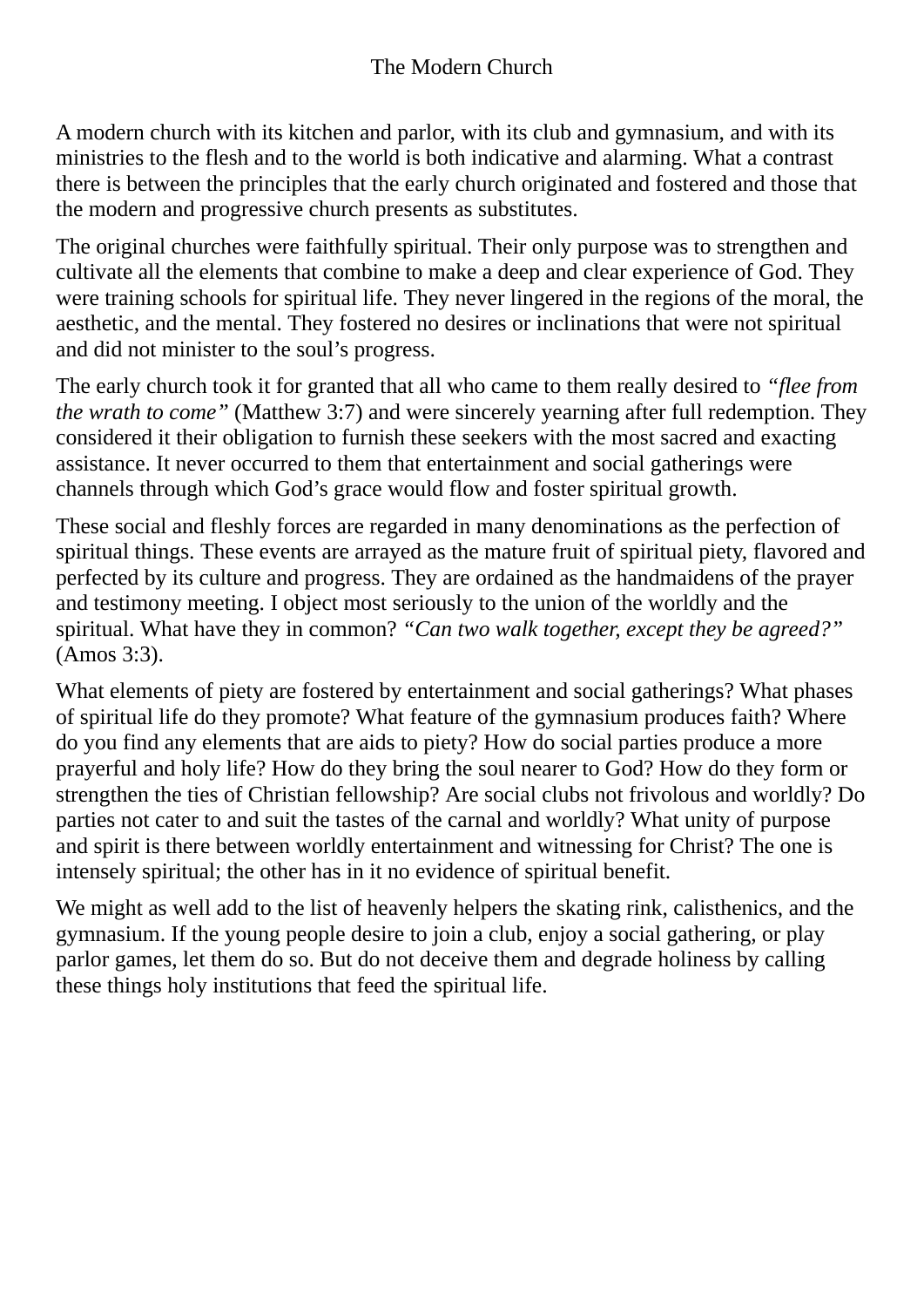Disguise it as we may; reason about it as we will; apologize for it as we do; the truth is, we have lost the intensity of our personal spiritual experiences. We have lost the deep conviction about eternal things that is an evident feature of all great spiritual movements.

Many preachers and others have fallen so low in their spiritual experience that they do not cherish these distinct and strongly spiritual methods. Instead, they are devising plans and organizations to gratify their non-spiritual desires, which are midway between Christ and the world. While these desires are not essentially wrong, they do not possess one grain of spiritual power and can never be the channels of heavenly communication.

It is said that we cannot get church people to attend distinctly spiritual meetings. What is the problem? Are the institutions worn out and no longer of value to the humble, pious soul? Who will dare affirm this? It is said that the desires of the people are low and perverted. Should we then change the methods to suit unsanctified appetites? No, instead, let us tone up their appetites for spiritual things and elevate the tastes of our people.

Let the revolution begin with the preacher. Let him wrestle with God until his ordination vow becomes revitalized so that everyone can feel the pressure of his goal, the intensity of his zeal, the singleness of his purpose, and the holiness of his life. Let the people catch the fire and purpose of his heart until all press on to the regions of perfect love, panting for all the fullness of God. Under this united, divine inspiration, worldly entertainment will be forgotten and become stale. Then the spiritual meetings of the church will become attractive and delightful.

The church cannot become allied with nonspiritual agencies. By doing this, she breaks the tension of her faith and discards the Holy Spirit. She cannot be the supplier of unsanctified desires. Neither is it her business to fall down to the beggarly task of entertaining the people. This is her saddest mistake: when her evening services are surrendered to concerts and lectures; her praise is turned into worldly music; her classrooms become parlors; her social gatherings are more popular than her prayer meetings, and the house of God becomes a house of feasting instead of a house of prayer. The unity of the Spirit and the holy brotherhood are displaced and destroyed to make room for social affinities and worldly attractions.

It is the church's high and royal duty to maintain her spotless fidelity to her Lord, to stress holiness, and to use every means for its advancement and perfection. When this is done, spiritual character and holiness will order all the rest.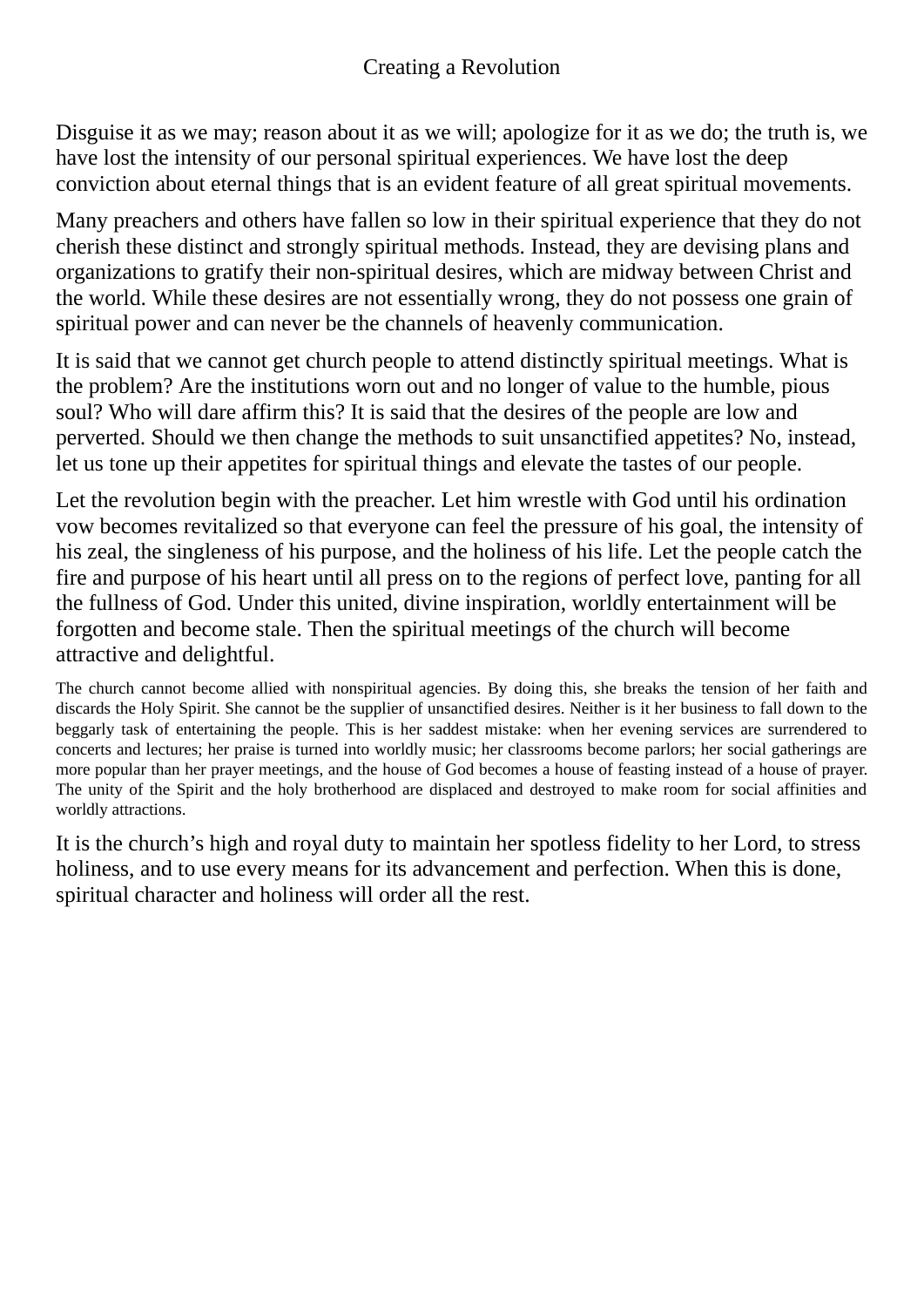# Overcoming the Enemy of God

I have written unto you, young men, because ye are strong, and the word of God abideth in you, and ye have overcome the wicked one. Love not the world, neither the things that are in the world. If any man love the world, the love of the Father is not in him. For all that is in the world, the lust of the flesh, and the lust of the eyes, and the pride of life, is not of the Father, but is of the world. And the world passeth away, and the lust thereof: but he that doeth the will of God abideth for ever.

—1 John 2:14–17

The world should be renounced by every true disciple of Christ. To love the world and the things of the world puts us in open enmity to God. If we have a relationship of love or friendship to the world, we are the enemies of God. We need commit no other sin except that of having an attachment to the world; by that alone, we are the enemies of God.

Christ Jesus said that between the world and His disciples there would be conflict, that the world would hate them. (See John 15:18–19.) Discipleship to both Himself and the world is impossible. The call, the touch, and the choice of Christ, when accepted and obeyed, become the secret and the source of the world's hatred.

Jesus declared the inevitable enmity of the world toward His followers: *"The world hath hated them, because they are not of the world, even as I am not of the world"* (John 17:14). Again, in His High Priestly Prayer, He declared this distinct and eternal separation and conflict: *"They are not of the world, even as I am not of the world."* By virtue of their relationship to Christ, they are separated from and are in conflict with the world.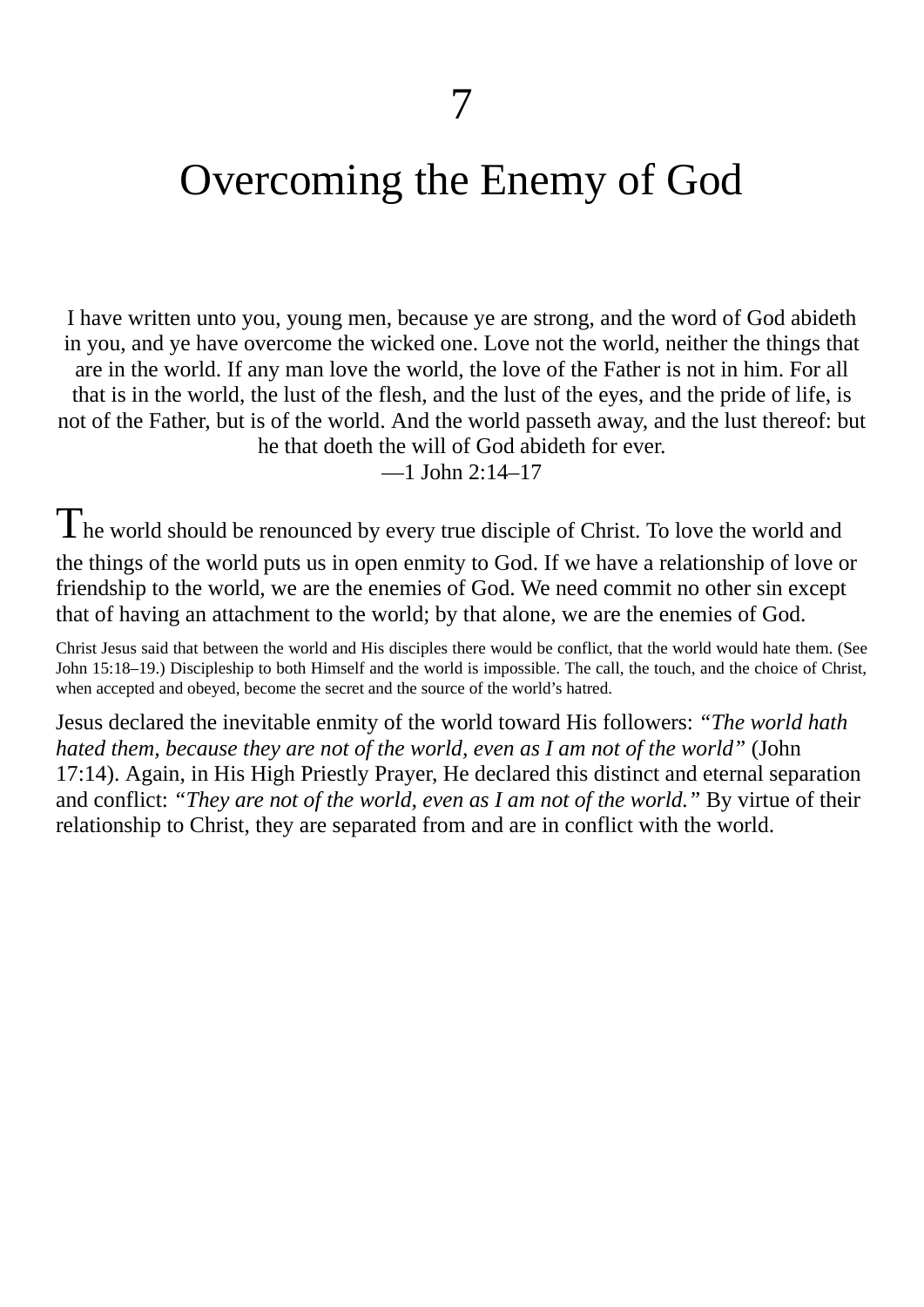# Spiritual Adultery

### This conflict is represented by two persons in the Bible: Adam and Jesus, who is called the Second Adam. Their natures, affinities, and opposition are declared in the clearest language:

The first man is of the earth, earthy: the second man is the Lord from heaven. As is the earthy, such are they also that are earthy: and as is the heavenly, such are they also that are heavenly. And as we have borne the image of the earthy, we *shall also bear the image of the heavenly.*(1 Corinthians 15:47–49)

Opposition to the world is strongly declared and demanded. The love of the world is hostile to and destructive of the love of God. The two cannot coexist.

*"Ye adulterers and adulteresses, know ye not that the friendship of the world is enmity with God? whosoever therefore will be a friend of the world is the enemy of God"* (James 4:4). Nothing is more explicit than this, nothing is more commanding, authoritative, and exacting.

*"Love not the world."* Nothing is more offensive to God, nothing is more criminal—more abominable—than love for the world. Loving the world violates the most sacred relationship of the soul with God. The purity of spiritual adulterers departs, and shame and illicit intercourse exist. Friendship with the world is heaven's greatest crime and God's greatest enemy.

#### The world is one of the enemies that must be fought and conquered on the way to heaven.

For this is the love of God, that we keep his commandments: and his commandments are not grievous. For whatsoever is born of God overcometh the world: and this is the victory that overcometh the world, even our faith. Who is he that *overcometh the world, but he that believeth that Jesus is the Son of God?*(1 John 5:3–5)

#### The Gospel is represented as a training school in which denying worldly desires is one part of its curriculum.

For the grace of God that bringeth salvation hath appeared to all men, teaching us that, denying ungodliness and worldly lusts, we should live soberly, righteously, and godly, in this present world; looking for that blessed hope, and the glorious appearing of the great God and our Saviour Jesus Christ; who gave himself for us, that he might redeem us *from all iniquity, and purify unto himself a peculiar people, zealous of good works.*(Titus 2:11–14)

There is something in the world that makes it a deadly enemy to the salvation of Christ and that poisons us against heaven.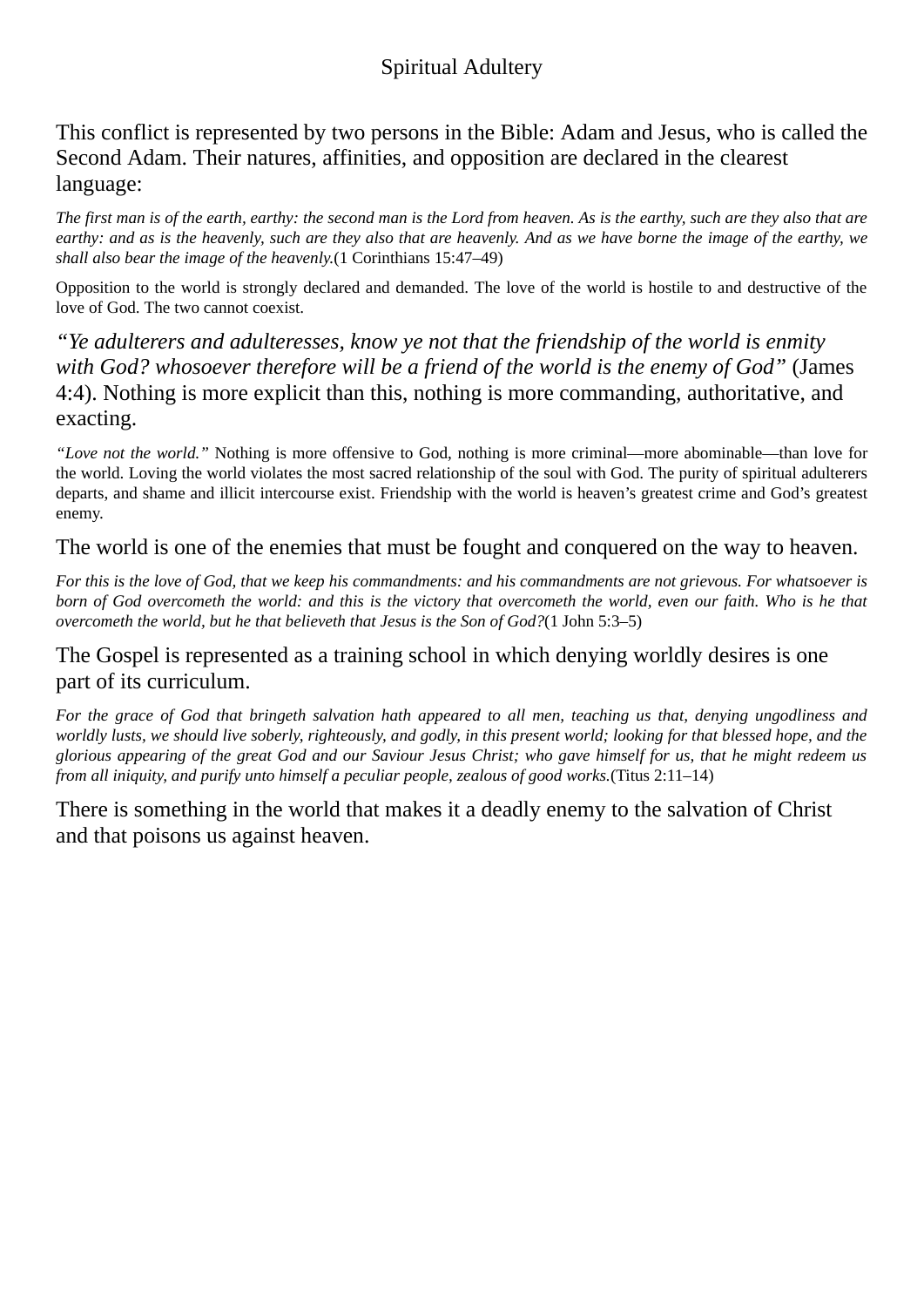What is this "world" that so effectually alienates us from heaven and puts us in flagrant enmity with God? Why is it that our friendship with the world violates our wedding vow to God? Why is it that love of the world is enmity with God and criminal to the most abominable degree? What are *"the world, the lust of the flesh, and the lust of the eyes, and the pride of life"* (1 John 2:16)?

*"The world"* includes the mass of humanity that is alienated from God and therefore hostile to the cause of Christ. It involves worldly affairs, earthly things, riches, pleasures, and pursuits that are shallow, frail, and fleeting. These things stir desire, draw us away from God, and are obstacles to the cause of Christ. The divorced or torn relationship between heaven and earth, between God and His creatures, finds its expression in the term *"the world."*

Our English word *desire* expresses the meaning of the word *lust.* It includes the world of active lusts and desires that controls the seat of desire and the natural appetites.

# *Alford's Commentary* says:

The world was constituted at first in Adam, well pleasing to God and obedient to Him. It was man's world, and in man it was summed up. In man the world fell into the darkness of selfish pursuits. Man became materialized in spirit and dragged down so as to become worldly and sensual. The world is man's world in his fall from God. "The lust of the flesh" is human nature in opposition to God. The "lust of the eyes" is that sense that takes note of physical things and is inflamed by them. The "pride of life" is the manner of worldly men whereby pride is displayed and pomp is cherished.

# Bengel said,

The "lust of the flesh" means those things on which the sense of enjoyment, taste, and touch are fed. The "lust of the eyes" means those things by which the senses of investigation—the eye and sight, hearing, smelling, and feeling—are occupied. The "pride of life" means when anyone assumes too much about himself in words or actions. Even those who do not love arrogance of life may possibly pursue the lust of the eyes. Even those who have overpowered this fault still frequently retain the lust of the flesh. This problem prevails among the poor, the middle class, and the powerful. It is even found among those who appear to exercise self-denial.

# John Wesley said,

The "desire of the flesh" means the pleasures of the outward senses, whether of taste, smell, or touch. The "desire of the eye" refers to the pleasures of the imagination, to which the eye is chiefly subservient. It is that internal sense whereby we relish what is grand, new, or beautiful. The "pride of life" means everything that we use to generate respect from other people—fancy clothing, houses, furniture, and manner of living—anything that gratifies our pride and vanity. It therefore directly includes the desire for praise and involves a certain degree of covetousness. All these desires are not from God, but from the prince of this world.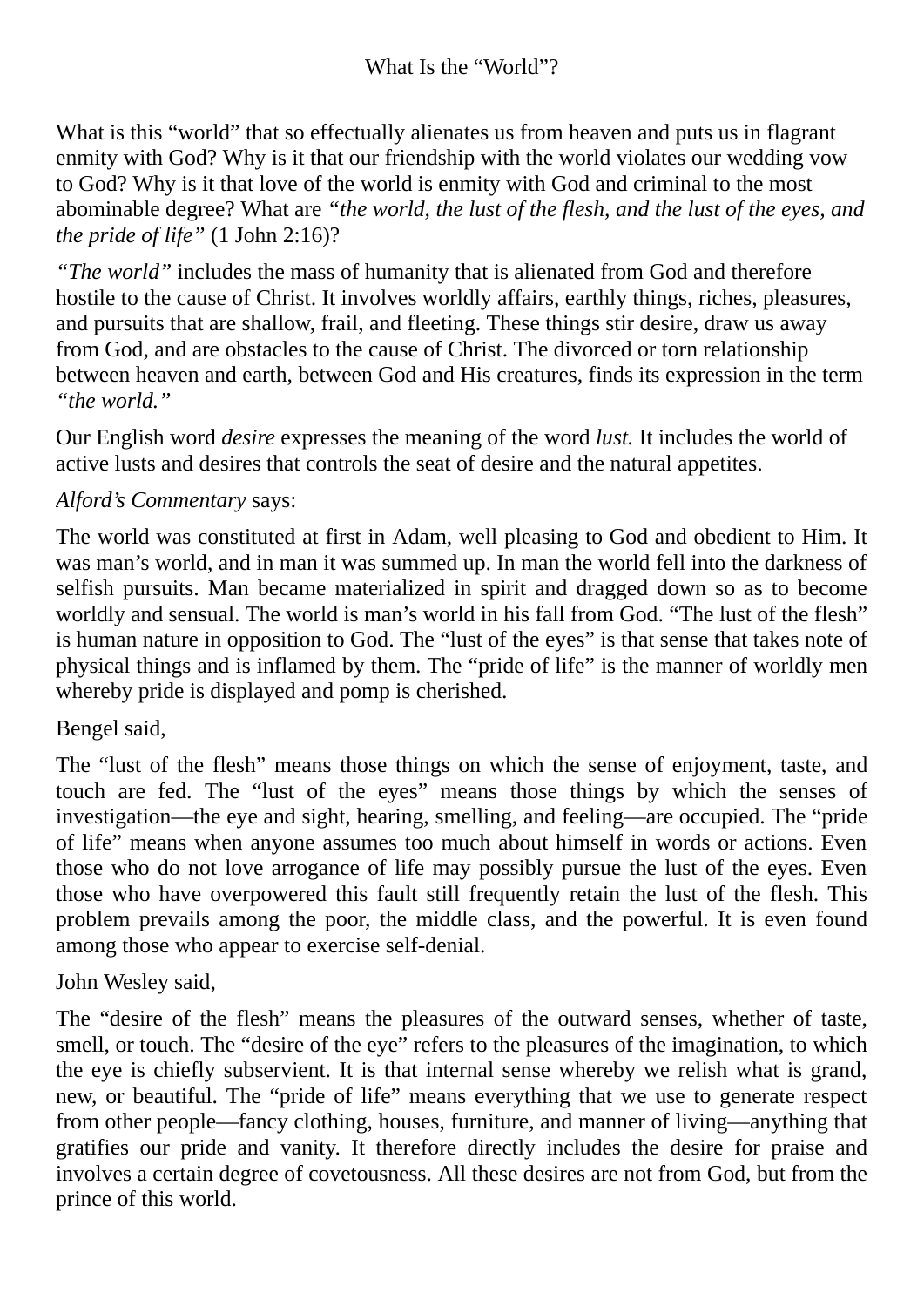This world arrays itself and all its forces against heaven. Worldliness is the epidemic foe of heaven. To live for this world is to lose heaven because of an opposite attraction. The Son of God declares of His disciples, *"Thou gavest me* [them] *out of the world"* (John 17:6), and reiterates the declaration to His Father as one of prime importance, *"They are not of the world, even as I am not of the world"* (v. 16). It remains true to this hour that all the genuine disciples of Jesus are not of the world, but are chosen out of the world, have renounced the world, and are crucified to the world.

What gives the world its fatal charms? What makes its charms so deadly? Sometimes its beauty is all withered, its brightness all night, its hope all despair, its joy the bitterest anguish, and all its prospects decay and desert. But still it holds and binds. We hate to leave it. What is the source of its deadly sorcery and its fatal snares? What is the source of its malignant hate, its hostility to God, and its alienation from heaven?

This world is the Devil's world. In that fatal hour when man fell from his allegiance and devotion to God, he carried the world with him in his rebellion against God. Man was the world's ruler, and the world fell with its master. This is the reason for its vicious rivalry with and intense opposition to heaven. The Devil has his kingdom here. It is his princedom. He clothes it with all beauty and seductive power as the rival of heaven.

Heaven's trinity of foes are the world, the flesh, and the Devil. The world is first, the most powerful and engaging. All three center in evil, because the Devil inspires and inflames them. The flesh wars against the spirit simply because the Devil inflames its desires. The world gets its deadly and fascinating snares from the Devil. The world is not simply the ally of Satan, but also is his instrument and agent. It represents him with the most servile and complete loyalty.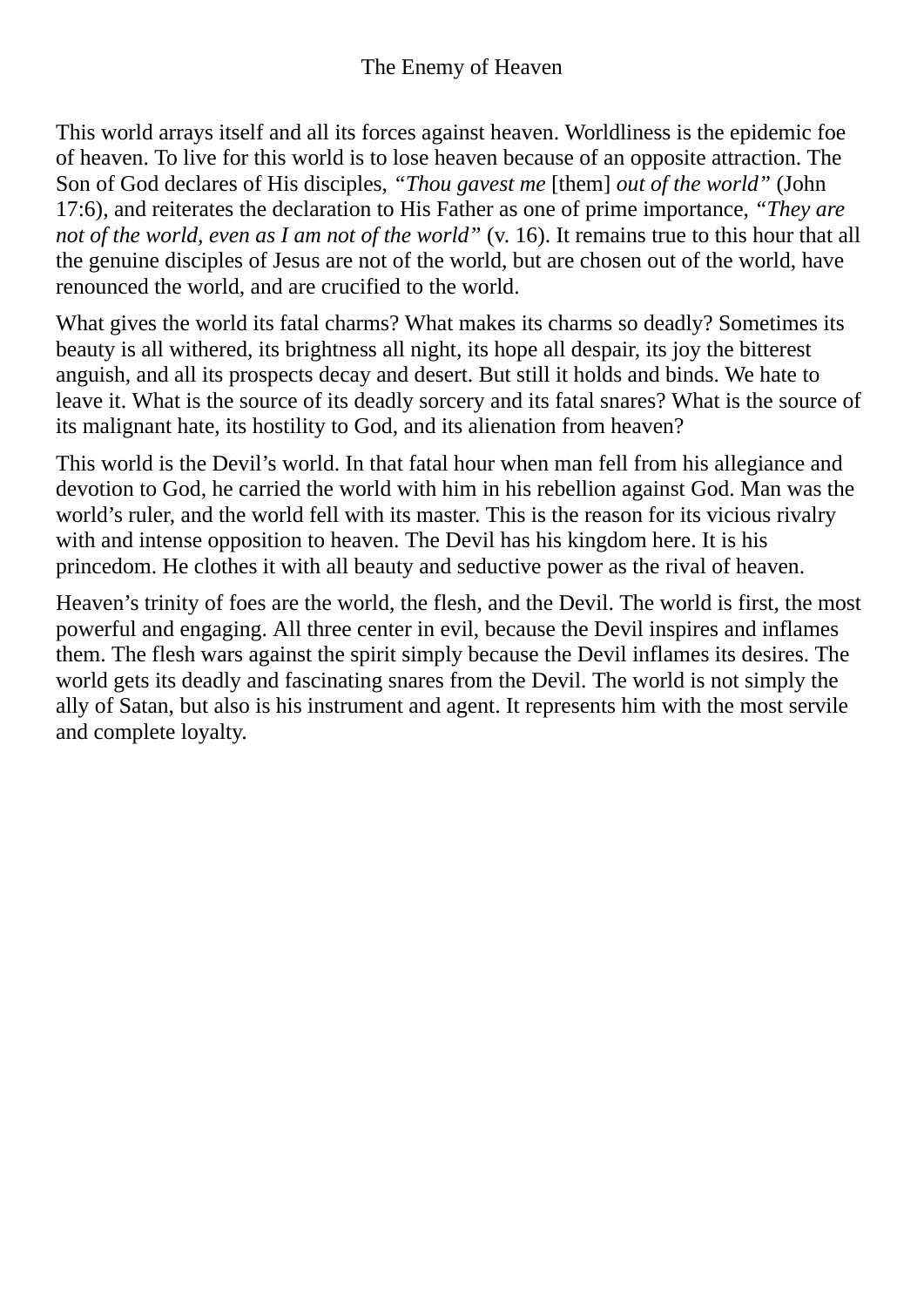For a full understanding of the text from 1 John that was already quoted, *"Love not the world, neither the things that are in the world,"* we need to read what precedes it:

I write unto you, young men, because ye have overcome the wicked one. I write unto you, little children, because ye have known the Father. I have written unto you, fathers, because ye have known him that is from the beginning. I have written unto you, young men, because ye are strong, and the word of God abideth in you, and ye have overcome the wicked one. (1 John 2:13–14)

In order to *"overcome the wicked one,"* the world, its love, and its things must be renounced. At the threshold of many church doors are written these words, which belong to every soul's true betrothal to Christ:

Dost thou renounce the Devil and all his works, the vain pomp and glory of the world, with all covetous desires of the same, and the carnal desires of the flesh, so that thou wilt not follow or be led by them?

"I renounce them all" was the answer solemnly given, and the preacher, the people, and our own hearts said, "Amen." And let it be amen now and forever. The world must be renounced, and that means renouncing Satan. This is the deadliest blow to his rule.

Friendship with the world violates our marriage vows to heaven. James, in his severe denunciations of the world, made friendship with the world criminal. He declared that to be the friend of the world is to be the enemy of God (James 4:4). We cannot understand this unless we realize he was declaring that the world's friendship is the Devil's religion, *"earthly, sensual, devilish"* (James 3:3). We can get back to God only by renouncing friendship with the world and by cleansing our hearts and hands of its soiling touch. We draw near to God by resisting the Devil. We resist the Devil by renouncing the world.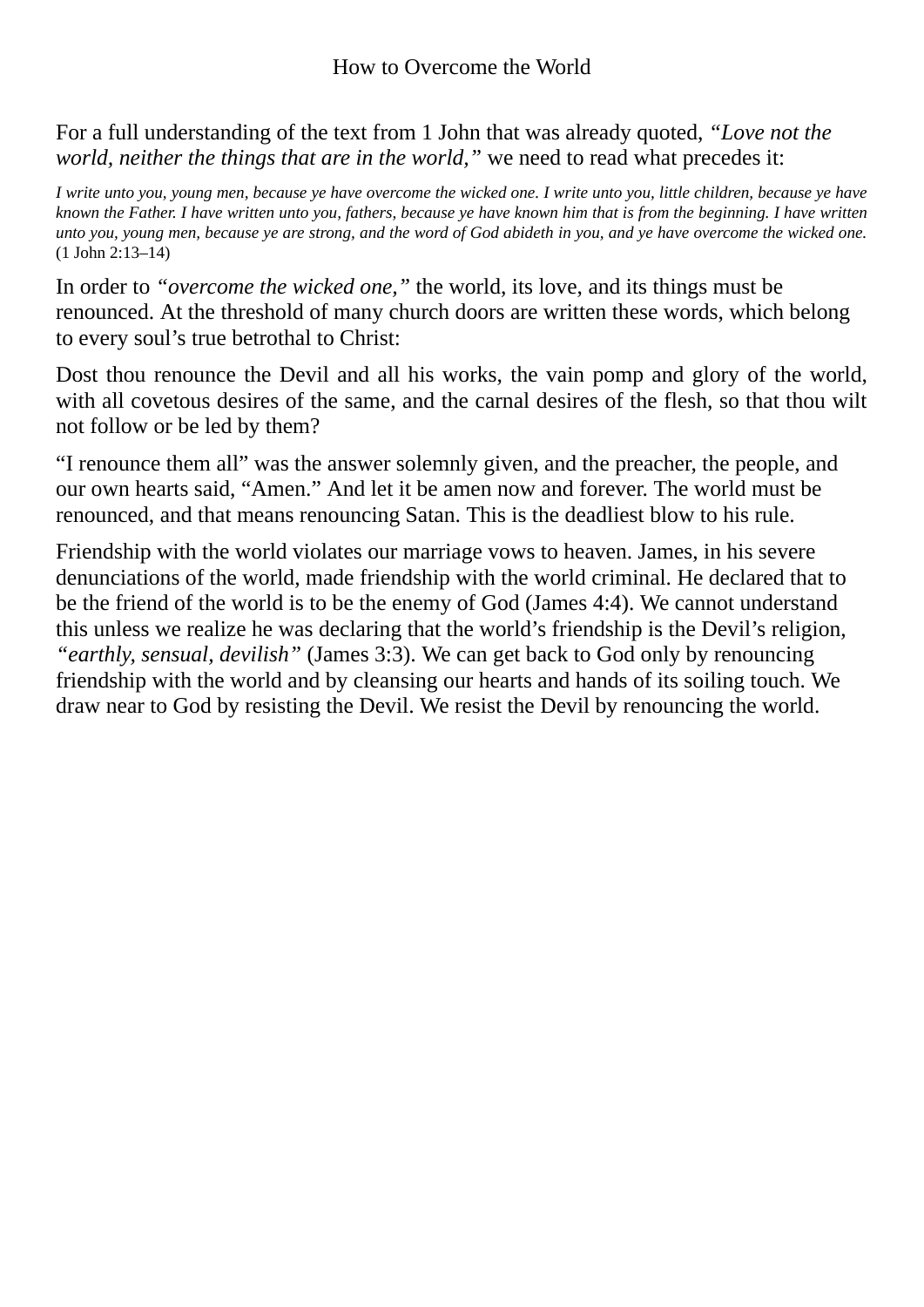The apostle James summed up the distinct characteristics of the Devil's world-counterfeit religion. Passion, appetite, and pleasure reign and wage war. (See James 4:1–3.) How much of this passion, pleasure, and world religion has there been in the church? Too often its history is a history of passion, strife, ambition, and blood. Its ecumenical councils are the battlefield of passion in its unbridled, most destructive form. Earthly, sensual, and devilish is the divine stigma that marks and mars ecclesiastical history.

Many modern church members and churchgoers are friends of the world; they are its advocates and lovers. They only say prayers in order not to miss praying. There is no drawing near to God, no fighting against the Devil and driving him from the field of action. Their religion, its ceremonies, and its worship descend not from above, but are earthly, natural, and devilish.

*"Submit yourselves therefore to God"* and *"Resist the devil"* (James 4:7) are the keynotes of unworldly religion. A personal God and a personal Devil are among the primary articles of creed and experience in true religion. Surrender to God, draw near to Him, and live close to Him. Fight against the Devil, and get rid of him by denouncing and rejecting the world.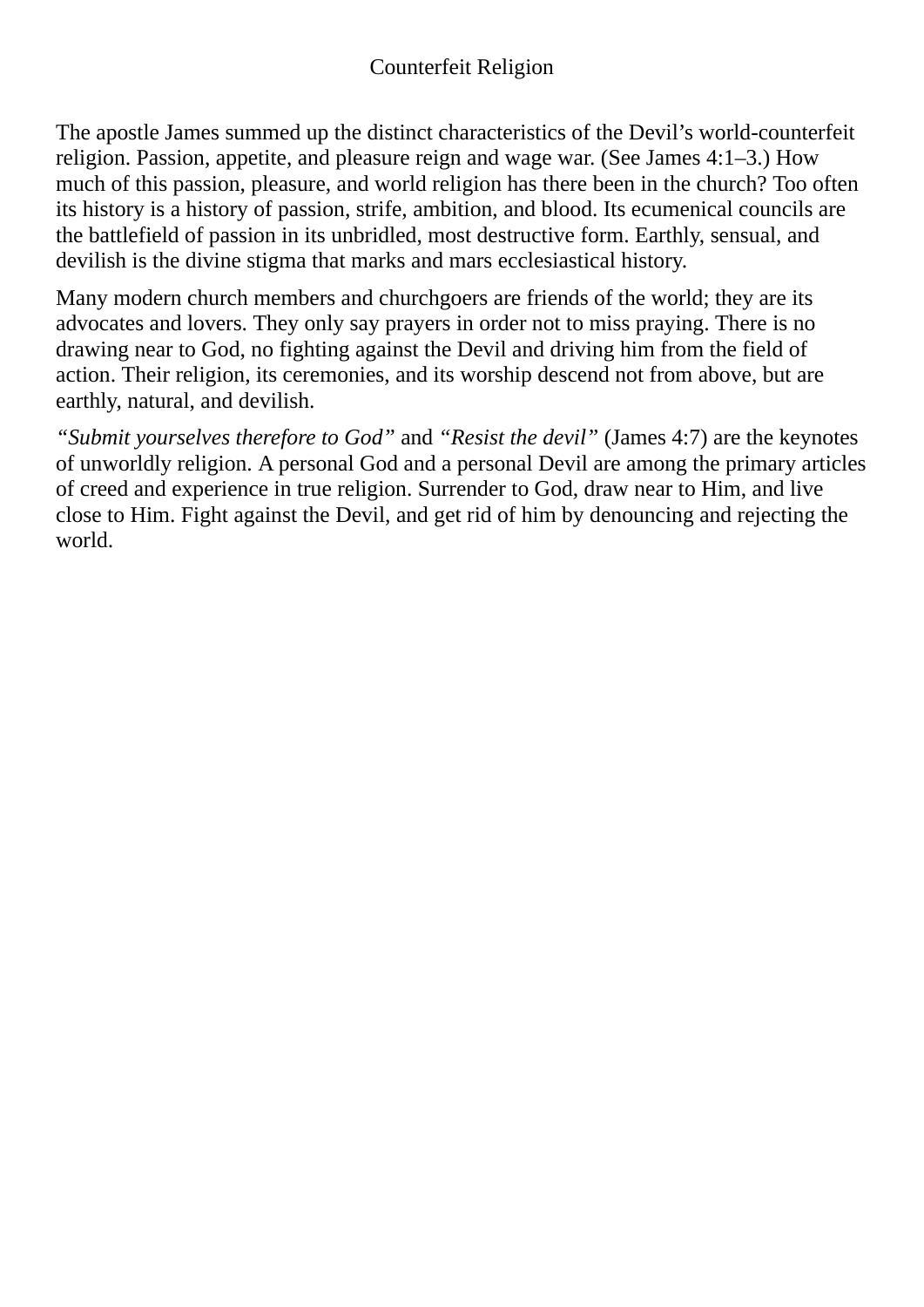# Satan's Mobilizing of the World's Forces

And you hath he quickened, who were dead in trespasses and sins: wherein in time past ye walked according to the course of this world, according to the prince of the power of the air, the spirit that now worketh in the children of disobedience: among whom also we all had our conversation in times past in the lusts of our flesh, fulfilling the desires of the flesh and of the mind; and were by nature the children of wrath, even as others. —Ephesians 2:1–3

 $T$ he divine warning against the course of the world, against the fashion of the world, and against the spirit of the world is given because the Devil is directing the world's course. The Devil is creating the world's spirit, and the Devil is cutting the pattern of the world's fashion.

The touch of the world pollutes because Satan's fingers are in its touch. Its desires are deadly and heaven-quenching because Satan kindles its desires. The world and its things are contraband in Christian warfare because Satan is the ruler of the world and the administrator of its affairs.

In Ephesians, Satan and his legions are called *"world-rulers"*:

Put on the whole armour of God, that ye may be able to stand against the wiles of the devil. For our wrestling is not against flesh and blood, but against the principalities, against the powers, against the world-rulers of this darkness, *against the spiritual hosts of wickedness in the heavenly places.* (Ephesians 6:11–12 rv)

The world rulers are principalities and powers that are under the direction of the Devil. They rule this world by ruling the things that rule this world.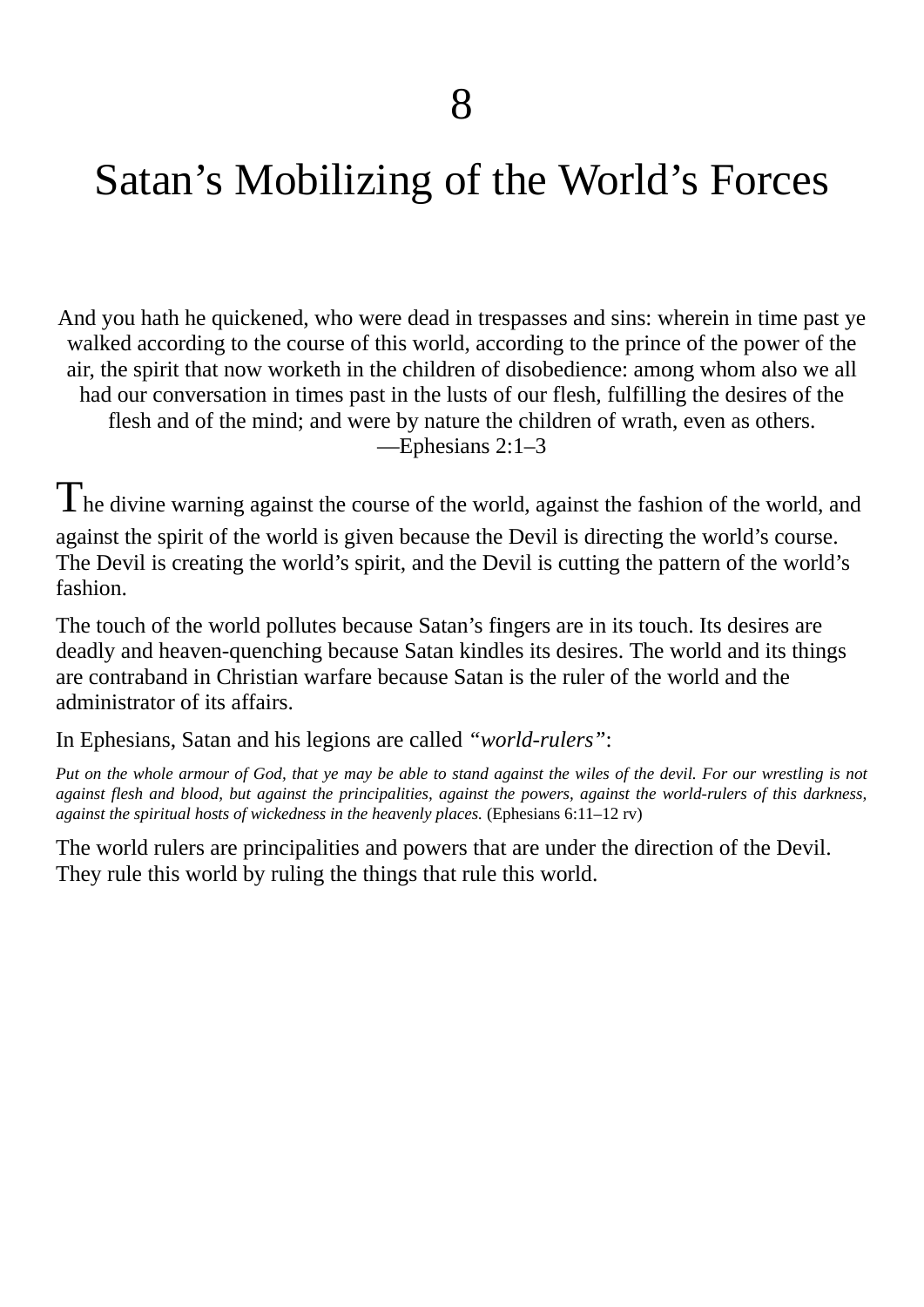Satan seizes and directs all the mighty forces of this world! War is seized by Satan, and it is no longer the patriot's struggle for freedom or the defense of home and native land. Instead, it becomes the tool of despotism; it crushes liberty and enslaves freedom. War carries on a campaign of lust, rape, cruelty, desolation, and death.

Money is another of the world's ruling forces that could be used to beautify the earth and to lay up a good foundation against the time to come. It should be used to ease the burdens of the poor, to banish poverty, and to brighten the homes of widows and orphans. Money is a mighty world-ruling power. The Devil rules it, and, instead of flowing at the command of compassionate love, it is diverted by Satan for selfish and unholy purposes. Satan excites men to covetousness and hardens them into callousness. Men become illustrious and esteemed by the world's standards when they are money-getters and money-keepers.

Education is another mighty world-ruling force. Satan chains it, and it becomes the source of pride and ungodly power. Its mighty engineering is turned into "higher criticism." Under the guise of Christian learning, education becomes the most powerful ally to Satan by unsettling faith in God's Word and opening a wide door of skepticism in the temple of God.

In Ephesians 2:2, the Devil is called the *"prince of the power of the air."* The natural forces of the world are under his dangerous control. How many destructive storms and cyclones is he responsible for?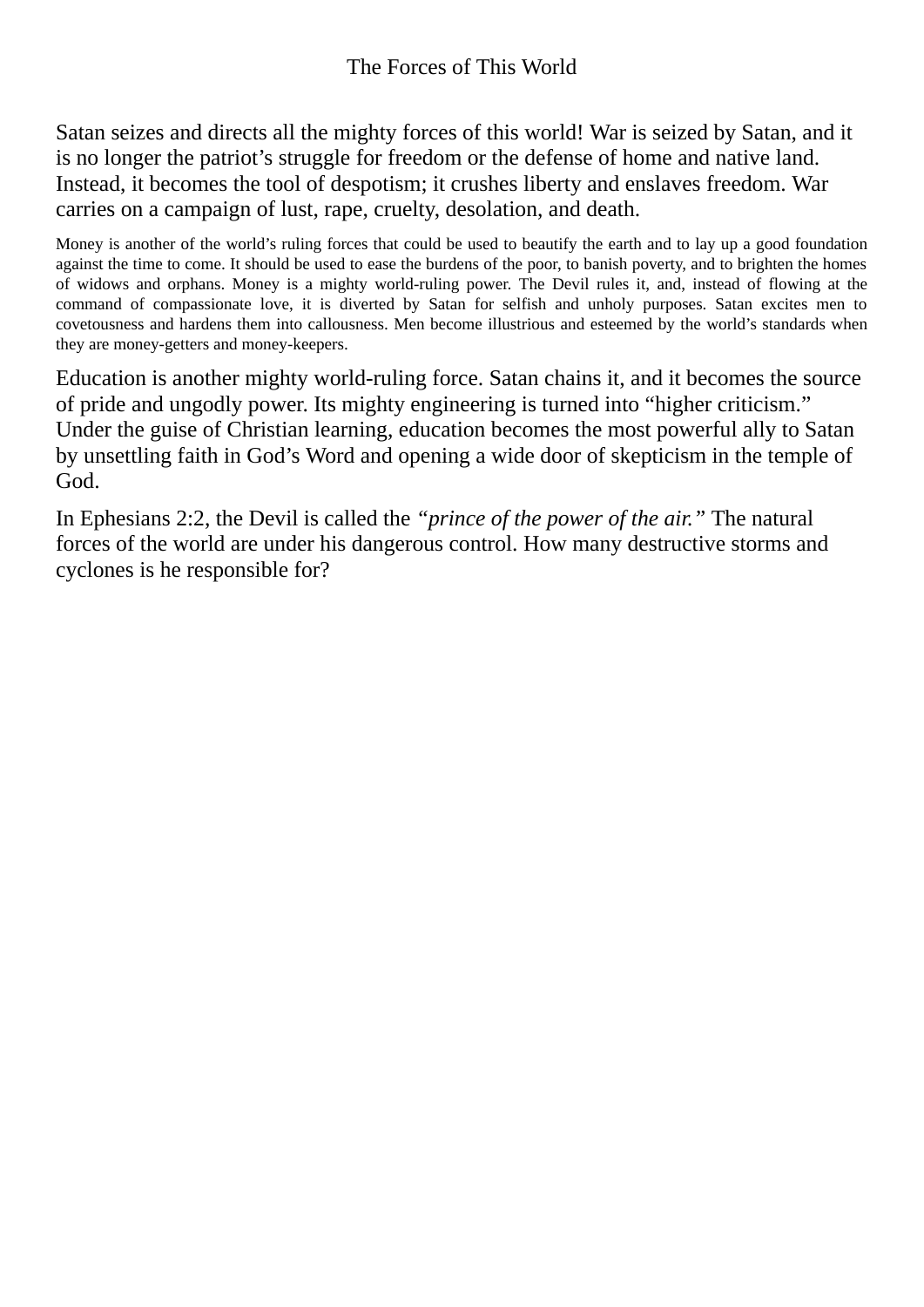# The Flesh and the Mind

And you hath he quickened, who were dead in trespasses and sins: wherein in time past ye walked according to the course of this world, according to the prince of the power of the air, the spirit that now worketh in the children of disobedience: among whom also we all had our conversation in times past in the lusts of our flesh, fulfilling the desires of the flesh and of the mind; and were by nature the children of wrath, even as others.(Ephesians 2:1–3)

In this passage, Paul spoke of himself and the saints. They had formerly lived in Satan's kingdom, and Satan had ruled them by the lusts of the flesh—he had fulfilled *"the desires of the flesh and of the mind."*

We see in these verses how Satan rules throughout the world. He is the *"god of this world"* (2 Corinthians 4:4), and he excites its desires, both low and high—low in the desires of the flesh and high in the desires of the mind. The world fills the passions and chains the mind in its high worldly pursuits and refined tastes. Yet it is all of Satan. The *"lust of the flesh, and the lust of the eyes, and the pride of life"* (1 John 2:16) are of the world, and Satan is the exciter of them: *"Then when lust hath conceived, it bringeth forth sin: and sin, when it is finished, bringeth forth death"* (James 1:15).

We know that whosoever is begotten of God sinneth not; but he that was begotten of God keepeth him, and the evil one toucheth him not. We know that we are of God, and the whole world lieth in the evil one. (1 John 5:18–19 rv)

*"The whole world lieth in the evil one"* means that the world is in the power of the Devil, is held in subjection by him, and is fixed and established. The Devil is pictured not only as trying to kindle into a flame the desires that may remain in a good man's heart after conversion, but also as enfolding in his arms the whole world and making it subject to his power and submissive to his absolute control.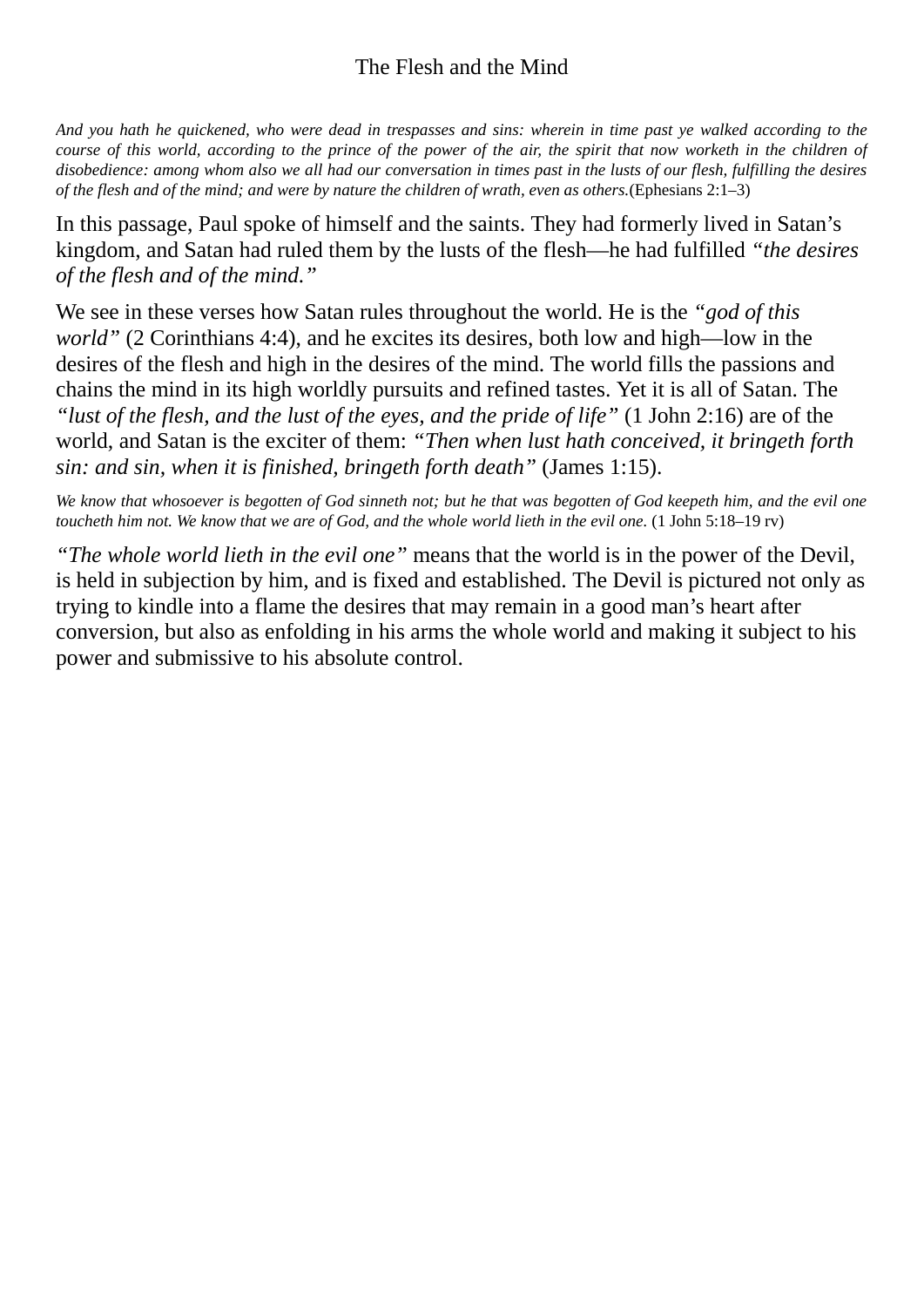The world comes in through many doors, and it comes in many forms. Yet at whatever door and in whatever form it comes, the world is always the Devil's servant. It comes in to do his work as his most obedient and faithful slave. When the world comes in, dressed in its most seductive and beautiful garb, the Devil has fashioned its clothing and ordered its coming.

The world is the Devil's heaven. Its rest, crown, and reward are here. When the world comes in, God's heaven goes out. It fades from the eye and heart. The struggle for it ends, and God's heaven, with its fadeless and eternal glories, is lost.

In these statements from the Bible about the world and the Devil, we see why the world opposes heaven. We realize the enmity between the two. Heaven is Christ's place, the place where He is, and to which He wants men to come. The world is Satan's place. His power is here. To fix our hearts on the world is to be loyal to him. To fix our hearts on heaven is to be loyal to Christ.

Here we have the reason for the world's cruel hatred of Jesus, and why it has so bitterly persecuted His followers. We see why the *"flesh lusteth against the Spirit, and the Spirit against the flesh"* (Galatians 5:17). We see why these are not only contrary to one another, but also at war with one another. The Devil is in the flesh and rules it. Christ is in the Spirit. This world leads away from Christ. It is the invincible foe of Christ.

This great truth is illustrated and enforced by the fact that Christ's work is to get possession of the world and make its power accomplish His purposes. But He establishes a kingdom of heaven that is not of this world. A new power has come in; a new kingdom is established, and a new world made. It will take the fires of the judgment and the new creative power to make a new heaven and a new earth before the stains and ruin of the Devil's death-dealing hands can be removed, and this corrupted, yet beautiful, world can be prepared for God's holy purposes.

The Christian is called to renounce his allegiance to the world. By his very relationship to Jesus Christ, he is lifted out of the world's deadly embraces, and its polluting charms are broken. In this subserviency of the world to the Devil, we have the reason for the world's intense hatred of Jesus Christ. We can see why the world has armed itself with all its forces under the power of the Devil to destroy the cause of Christ. The world's opposition and enmity have always been against true religion, but often its smiles are more fatal than its hate.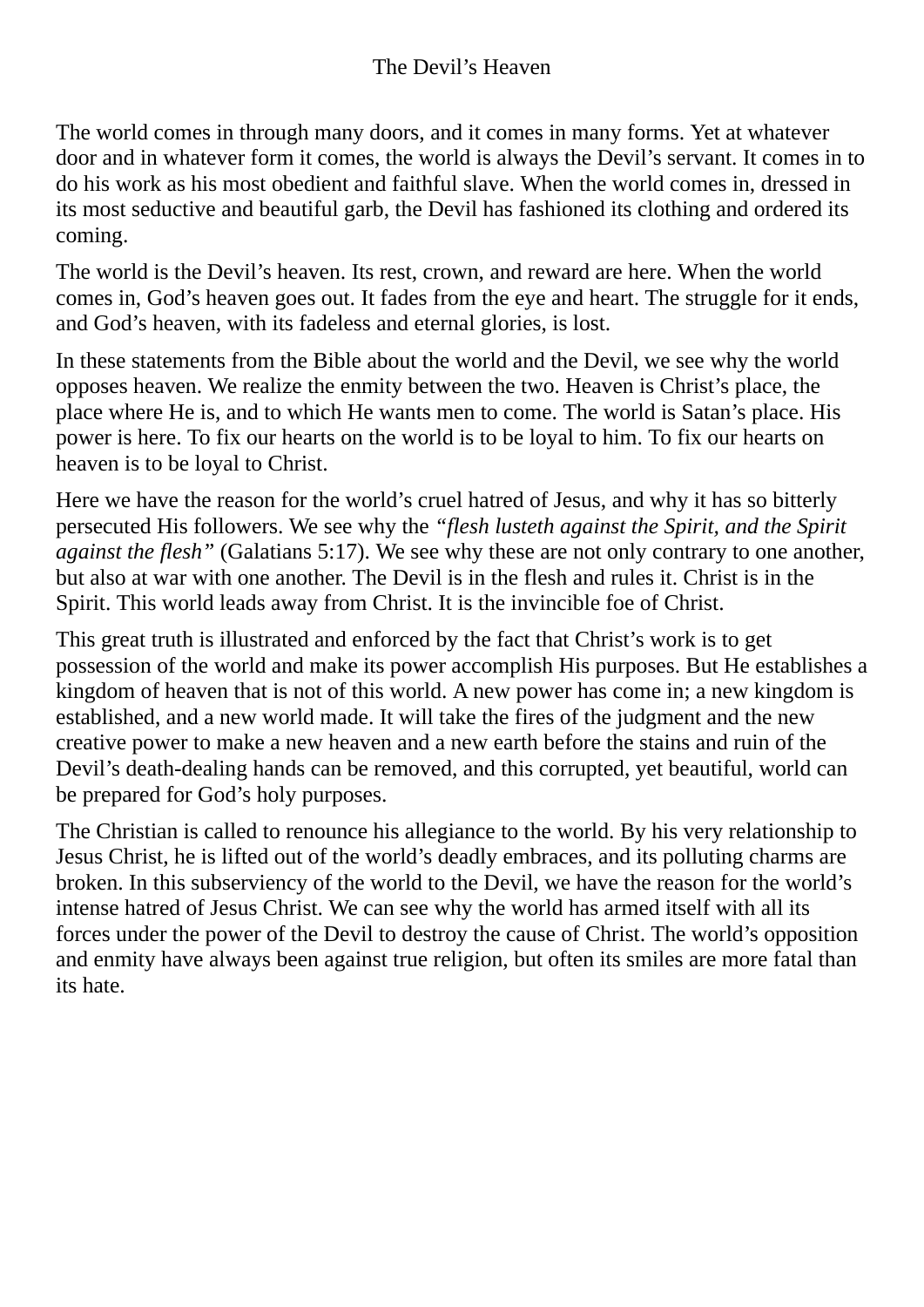# How Powerful Is the Devil?

Now there was a day when the sons of God came to present themselves before the Lord, and Satan came also among them. And the Lord said unto Satan, Whence comest thou? Then Satan answered the Lord, and said, From going to and fro in the earth, and from walking up and down in it. And the Lord said unto Satan, Hast thou considered my servant Job, that there is none like him in the earth, a perfect and an upright man, one that feareth God, and escheweth evil? Then Satan answered the Lord, and said, Doth Job fear God for nought? Hast not thou made an hedge about him, and about his house, and about all that he hath on every side? thou hast blessed the work of his hands, and his substance is increased in the land. But put forth thine hand now, and touch all that he hath, and he will curse thee to thy face. And the Lord said unto Satan, Behold, all that he hath is in thy power; only upon himself put not forth thine hand. So Satan went forth from the presence of the Lord.

—Job 1:6–12

 $\mathbf{W}_{\mathsf{e}}$  have seen that, instead of minimizing the power of the Devil, Jesus exalted him to the pinnacle of power as the prince of this world. In the significant events of Christ's life, the Devil was the one evil agent whom Christ had in mind and to whose rule He was opposed. We have seen how soon the Devil followed in the wake of our Lord's baptism at the Jordan. Satan came to Jesus after He was anointed by the Holy Spirit and entered into His public ministry.

#### Power over Satan

When Jesus first commissioned His disciples, one of their assignments was to *"cast out devils"* (Matthew 10:8). Jesus appointed seventy more disciples to go forth to minister, and when they returned to report their work to Christ, they said, with evident surprise and gratification, *"Even the devils are subject unto us through thy name"* (Luke 10:17). He replied, *"I beheld Satan as lightning fall from heaven"* (v. 18). When He was opening His disciples' hearts to receive the great Comforter, He declared that the Holy Spirit was to *"reprove the world…of judgment, because the prince of this world is judged"* (John 16:8, 11).

In one of His impassioned outbreaks, as the pain of His great agony drew nearer, Jesus cried, *"Now is my soul troubled"* (John 12:27). However, the darkness is relieved by a gleam of light in which He sees the ruin of Satan's kingdom and the Devil spoiled, dethroned, and cast out by the power of His cross: *"Now is the judgment of this world: now shall the* prince of this world be cast out. And I, if I be lifted up from the earth, will draw all men unto me" (vv. 31–32).

#### Satan's Power over Men

But as the darkness grew deeper and the anguish more bitter, He saw the approaching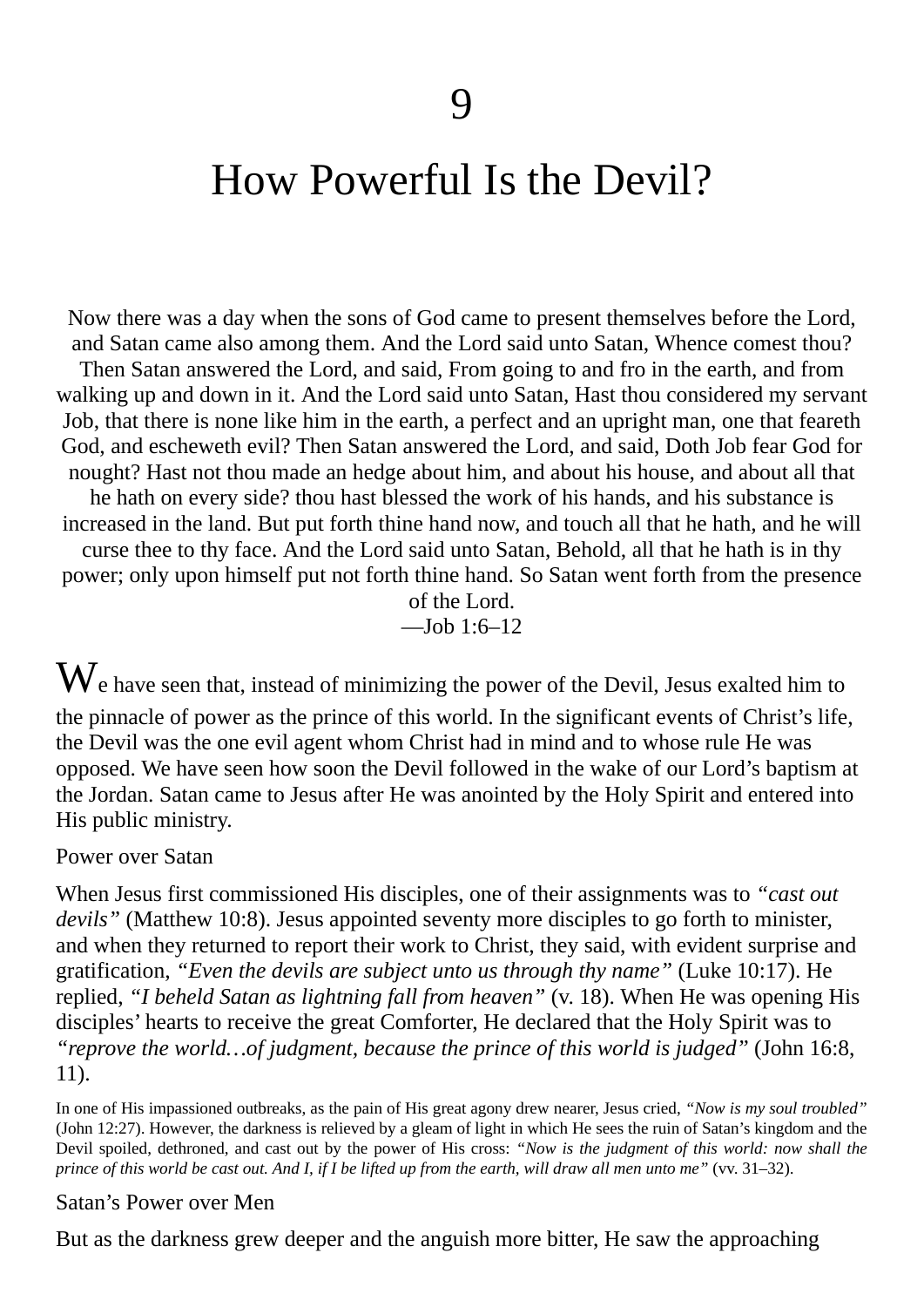form of him who controls the powers of darkness. Hushed into silence in the presence of this relentless and cruel Foe, the Son of God said to His sorrowing and awestruck disciples, *"Hereafter I will not talk much with you: for the prince of this world cometh, and hath nothing in me"* (John 14:30).

The Devil's sad and mighty influence is further seen within the circle of the chosen disciples. Peter staggered under the blow of the Devil. The shameful denial by Peter was referred to by Christ before it took place: *"Simon, Simon, behold, Satan hath desired to* have you, that he may sift you as wheat: but I have prayed for thee, that thy faith fail not: *and when thou art converted, strengthen thy brethren"* (Luke 22:31–32).

Jesus Christ acknowledged the great power and authority that the Devil has in the present deranged order of things. He declared, *"Now is the judgment of this world: now shall the prince of this world be cast out"* (John 12:31).

How defiant Satan is! He opposed Christ stubbornly with reckless and often successful courage. Into the chosen circle of the Twelve he entered, into the one who had been trusted as their treasurer, the receiver and the disburser of their money and their charity.

One of the sacred Twelve was possessed and moved to carry out in the most hypocritical, false way Satan's infamous designs. He came very close to adding Peter to the black list of his disgraceful recruits. It is evident that the Devil had much to do with Peter's dastardly denial, his lying and blasphemy. The words of Christ make this plain:

And the Lord said, Simon, Simon, behold, Satan hath desired to have you, that he may sift you as wheat: but I have prayed for thee, that thy faith fail not: and when thou art converted, strengthen thy brethren. And he said unto him, Lord, I am ready to go with thee, both into prison, and to death. And he said, I tell thee, Peter, the cock shall not crow this day, *before that thou shalt thrice deny that thou knowest me.*(Luke 22:31–34)

In the parable of the sower, Christ set forth the unseen but powerful influence that the Devil exerts to neutralize the Word of God. In the record of this parable by Matthew, the Devil is termed the *"wicked one"* (Matthew 13:19). This is a statement of his personality and of the concentration of his preeminent wickedness. He snatches away the seed of the Word with vigilant and diabolical hate. *"Then cometh the devil, and taketh away the word"* (Luke 8:12). He is the destroyer of the seeds of good. Satan is so powerful that the incorruptible and eternal Word of God is prevented from accomplishing its saving efforts because of his vigilance and influence over the mind.

### Power to Afflict

In the story of Job and his trials, we see the Sabeans and Chaldeans ready to respond to Satan's suggestion to make their raids on Job's herds. Satan's power is not limited to outside influence, but is direct and powerful, getting on the inside. His suggestions of evil are almost godlike at times. They excite our passions or principles so we cannot see the wrong until it is too late. As we saw earlier, this was true in the case of Satan's suggestion to David to number Israel.

His power is so great that even the best men, who are able to resist his temptations, come under his power for a time. The Christians at Smyrna were so under his power that, while he could not alienate their affections or disturb their loyalty, he could put them in prison. All his life, Paul felt the buffeting inflicted by Satan's power.

When Peter denied Christ, he was in Satan's hands and was on the verge of giving in to his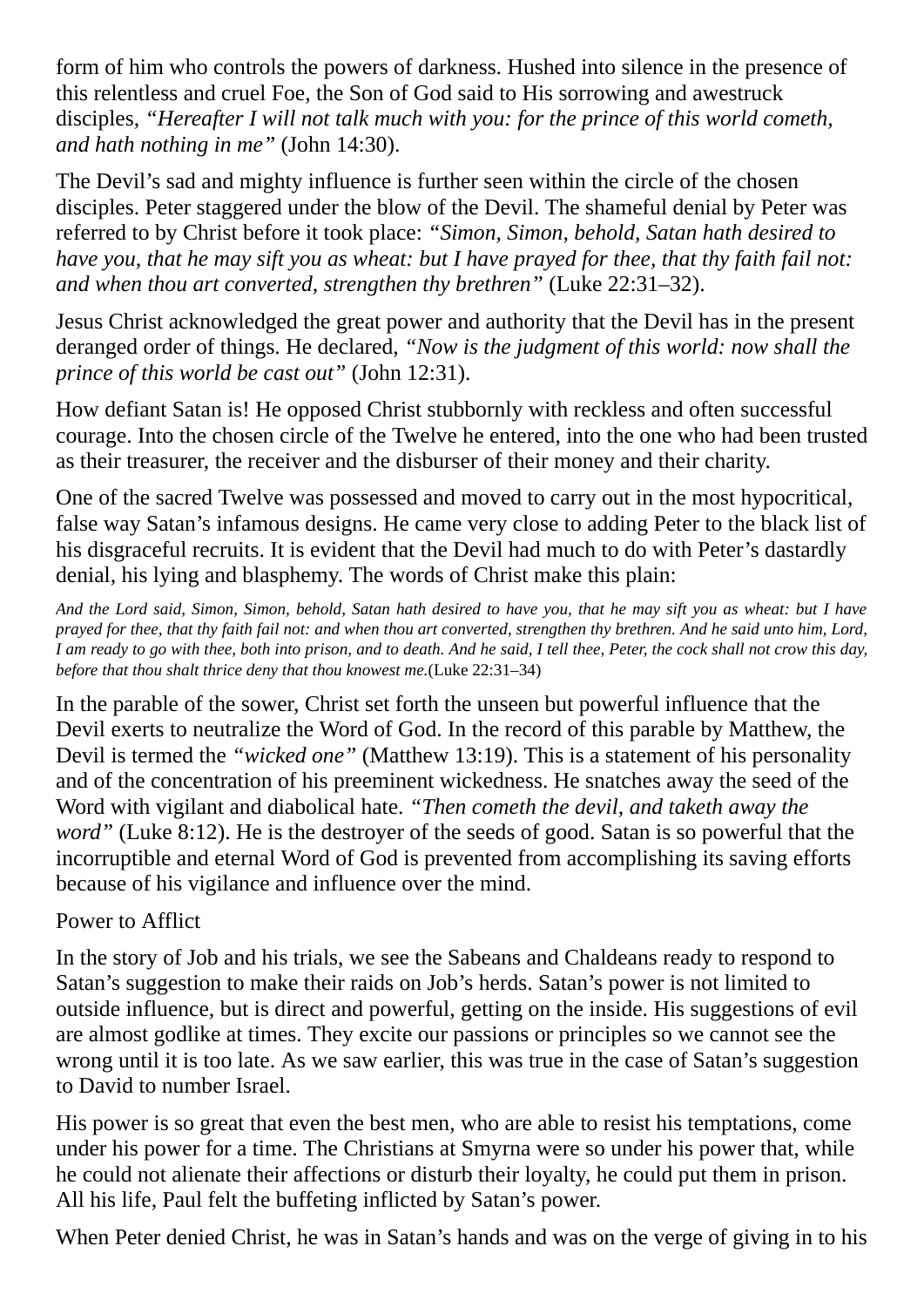power. Job was for a while put under his power. He was driven and afflicted as if in a cruel tempest in which everything was wrecked and lost except his patience. How great was Satan's power to destroy fortune, family, friends, and reputation!

During the Temptation, the Son of God was led to the pinnacle of the temple and to a high mountain by the fearful spell of Satan.

Angels retired, and heaven hushed its music, was draped in silence, and trembled in awe while Satan's dread power was allowed to expend its dark forces on heaven's Anointed One.

The power of disease was also in the Devil's hands. He smote Job. Christ said of the woman with the spirit of infirmity: *"Ought not this woman, being a daughter of Abraham, whom Satan hath bound, lo, these eighteen years, be loosed from this bond on the sabbath day?"* (Luke 13:16).

Doubtless, much sickness is due to the power of the Devil. To this there is reference in the statements of Christ's work:

When the even was come, they brought unto him many that were possessed with devils: and he cast out the spirits with his word, and healed all that were sick: that it might be fulfilled which was spoken by Esaias [Isaiah] the prophet, saying, *Himself took our infirmities, and bare our sicknesses.*

```
(Matthew 8:16–17)
```
God anointed Jesus of Nazareth with the Holy Ghost and with power: who went about doing good, and healing all that *were oppressed of the devil; for God was with him.*(Acts 10:38)

Power over the Body

Satan's power did not extend to death in Job's case, but he did destroy the lives of his children. Satan was able to hold the Smyrna Christians in prison for only ten days, but thousands of others he held unto death. His own cruel, deadly hands weaved for them the martyr's crown of gold and glory.

The power of the Devil over the body is further seen and illustrated by a number of cases of demonic possession in the New Testament. The Devil had possession of the bodies of some people, using his demons to control them. Some of the people were fearfully tormented in body and almost wrecked in mind. Others had certain functions of their bodies suspended: some were made dumb by him, others were made deaf, and still others were made blind. These cases were many in number and of great variety. Among the most distressing cases were those who were not great sinners. Instead, the young, comparatively innocent ones were the victims of Satan's dread power. The whole person came under the power of this alien spirit. The power of Satan, his nearness and personality, had a constant and destructive manifestation in these cases.

It has been well said that the Gospel narratives are distinctly pledged to the historic truth of these occurrences of demon possession. Either they are true or the Gospels are false. They relate to us words spoken by the Lord Jesus in which the personality and presence of the Devil are distinctly stated. Either our Lord spoke these words or He did not. If He did not, then we must also set aside the concurrent testimony of the seventy disciples. In other words, we establish a principle that will overthrow every fact related in the Gospels.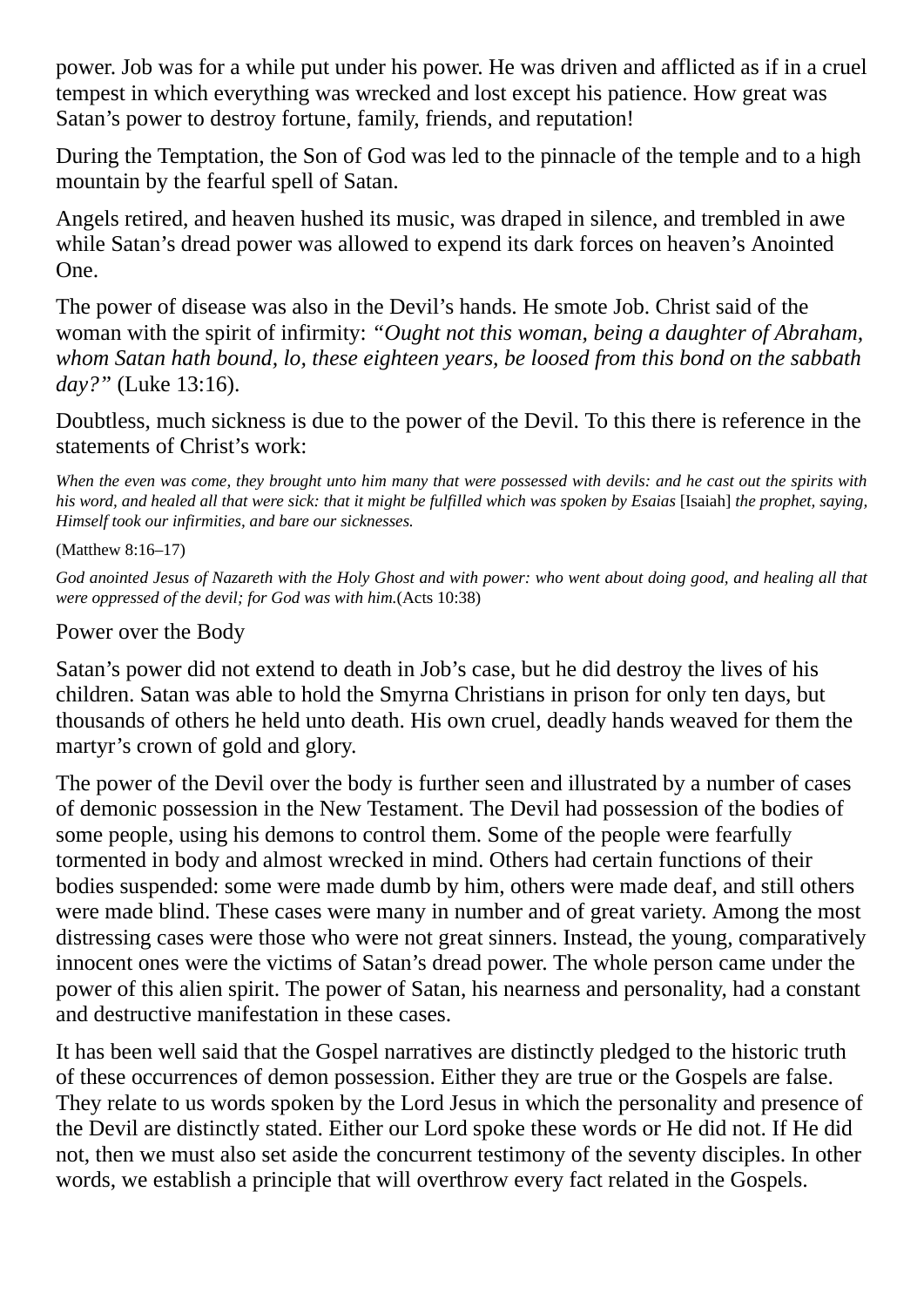# Exposing the Rulers of Darkness

And he showed me Joshua the high priest standing before the angel of the Lord, and Satan standing at his right hand to resist him. And the Lord said unto Satan, The Lord rebuke thee, O Satan; even the Lord that hath chosen Jerusalem rebuke thee: is not this a brand plucked out of the fire? Now Joshua was clothed with filthy garments, and stood before the angel. And he answered and spake unto those that stood before him, saying, Take away the filthy garments from him. And unto him he said, Behold, I have caused thine iniquity to pass from thee, and I will clothe thee with change of raiment. —Zechariah 3:1–4

 $T$ he power of Satan is far greater than that of God's highest and earthly saints. In the third chapter of Zechariah, we have the picture of his power with God's high official representatives. Joshua, the high priest, and the angel of the Lord are there. Standing at Joshua's right hand to resist all his righteous acts is Satan. Joshua and the angel realize their insufficiency when contending with Satan, and they send a cry to heaven, *"The Lord rebuke thee."*

Jude also gives us this interesting statement: *"Michael the archangel, when contending with the devil he disputed about the body of Moses, durst not bring against him a railing accusation, but said, The Lord rebuke thee"* (Jude 9).

This obscure text teaches us something regarding this contest between Michael and the Devil. It clearly shows that an archangel's strength is not sufficient to contend singlehandedly and alone with the Devil.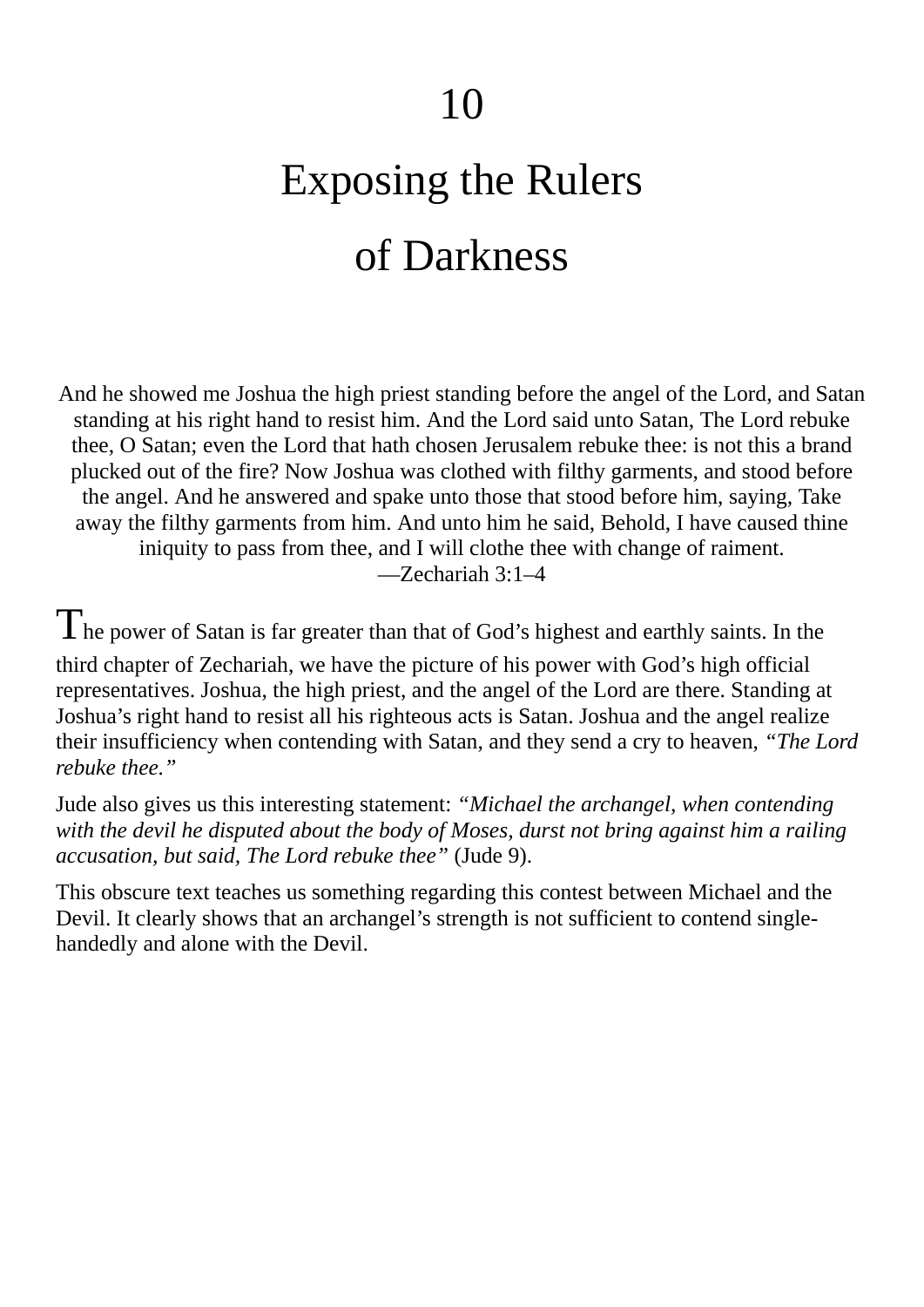Daniel gives us a glimpse into the power and conflict that exist in the unseen and spiritual world that lies so near our own. This invisible world has much to do with how our spiritual battles are fought and our victories are won. Daniel had been praying for three weeks before the angel and the answer came.

Then said he unto me, Fear not, Daniel: for from the first day that thou didst set thine heart to understand, and to chasten thyself before thy God, thy words were heard, and I am come for thy words. But the prince of the kingdom of Persia withstood me one and twenty days: but, lo, Michael, one of the chief princes, came to help me.(Daniel 10:12-13)

We see how Satan works. If he cannot keep people from praying, he can cause delay in the answer to prayer. In this way he tries to discourage and break down their faith. He wants Christians to minimize the power of urgent, persistent praying.

Satan's invisible influence is seen in his power to use people to cast others into prison. To the little church at Smyrna, Jesus Christ wrote in commendation, warning, and consolation,

Fear none of those things which thou shalt suffer: behold, the devil shall cast some of you into prison, that ye may be tried; and ye shall have tribulation ten days: be thou faithful unto death, and I will give thee a crown of life.(Revelation 2:10)

There are special seats or headquarters of his power, places where the Devil makes his home and rules with an absolute control. Christ referred to this in His letter to the church of Pergamos:

I know thy works and where thou dwellest, even where Satan's seat is: and thou holdest fast my name, and hast not denied my faith, even in those days wherein Antipas was my faithful martyr, who was slain among you, where Satan *dwelleth.* (Revelation 2:13)

The book of Revelation speaks of some who *"say they are Jews…but are the synagogue of Satan"* (Revelation 2:9). Are there churches that are called Christian, but are really churches of Satan? In Christ's letters in Revelation to the seven churches in Asia, we see how the ascended and enthroned Son of God presented the same view of the Devil. The *"depths of Satan"* (Revelation 2:24) are referred to in the address to Thyatira. In this Revelation of Christ to John, the Devil is still declared to be *"the dragon, that old serpent, which is the Devil, and Satan"* (Revelation 20:2). He is declared to have *"great wrath"* (Revelation 12:12).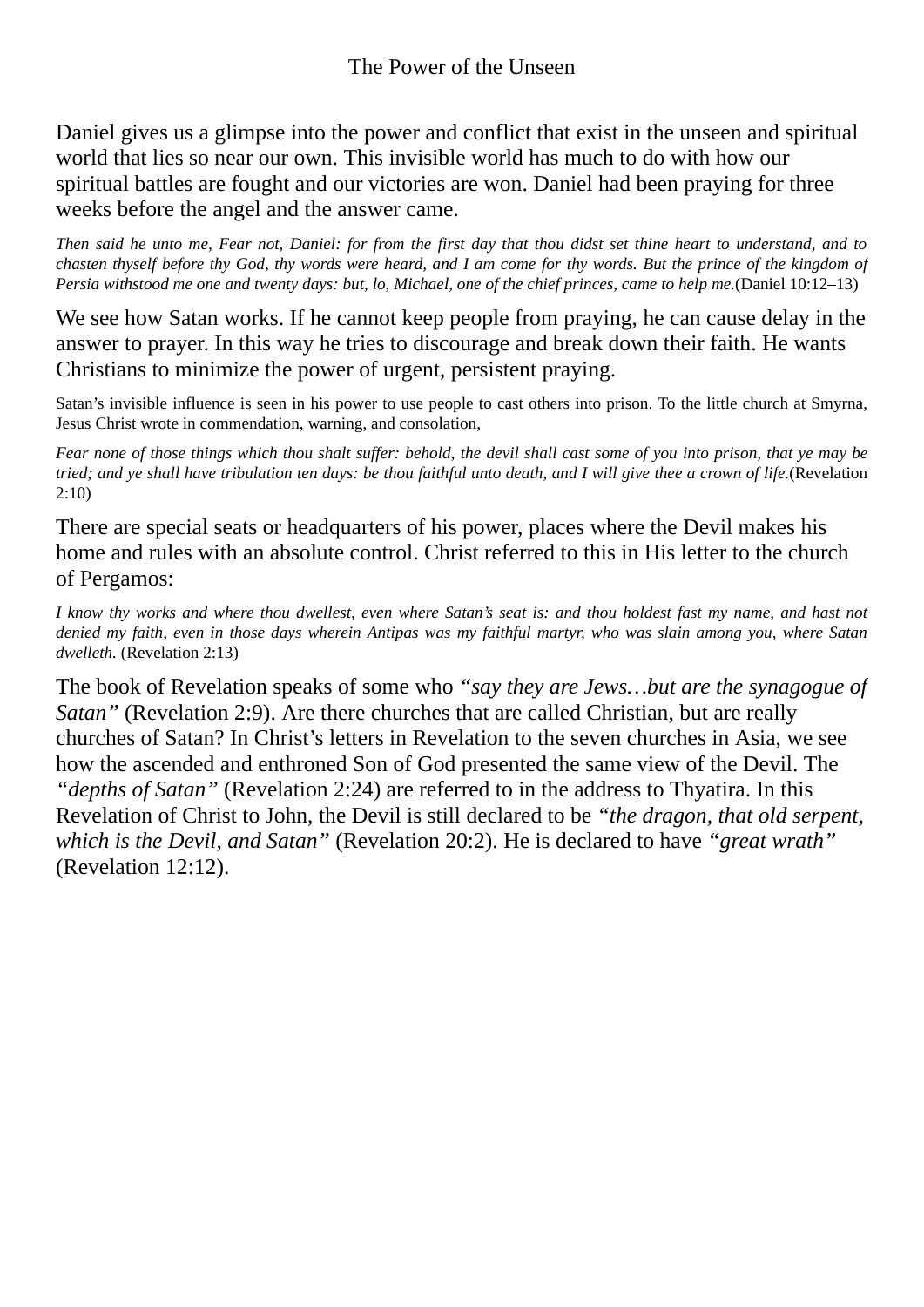# Satanic Worship

The Devil's power is greatly and strangely enhanced by his system of worship, which, while it degrades, fascinates many people. The system of pagan worship and devotion is very powerful. It holds its devotees by iron chains. It is not a work of chance, and it does not spring from native religious instincts. It is a system of rare power and skill constructed by a graduate in the craft of seduction and delusion. Satan's hand is at the root of all pagan worship—planning, ordering, and inspiring it. It is this fact that gives it strength and influence.

In the Old Testament, Jeroboam perverted the religious instinct and debased worship for sinister, worldly, and selfish purposes. It is said that he ordained priests for the devils. (See 1 Kings 12:32.) The psalmist declared that the Israelites sacrificed to devils (Psalm 106:37).

The New Testament declares that

the things which the Gentiles sacrifice, they sacrifice to devils, and not to God: and I would not that ye should have fellowship with devils. Ye cannot drink the cup of the Lord, and the cup of devils: ye cannot be partakers of the Lord's *table, and of the table of devils.*(1 Corinthians 10:20–21)

Again it is declared, *"Now the Spirit speaketh expressly, that in the latter times some shall depart from the faith, giving heed to seducing spirits, and doctrines of devils"* (1 Timothy 4:1).

The intensity and power of the Devil's worship is illustrated in the last book of the New Testament. It shows how his worship will increase in intensity and war against the worship of the Lamb. Almost since the beginning of man, there have been rival altars and rival worship. The Devil is the author, inspirer, and protector of the counterfeit; and Christ is the author, inspirer, and protector of true and pure worship. There are martyrs in the false and devilish, as well as in the true and heavenly. There are also wonders and miracles in both.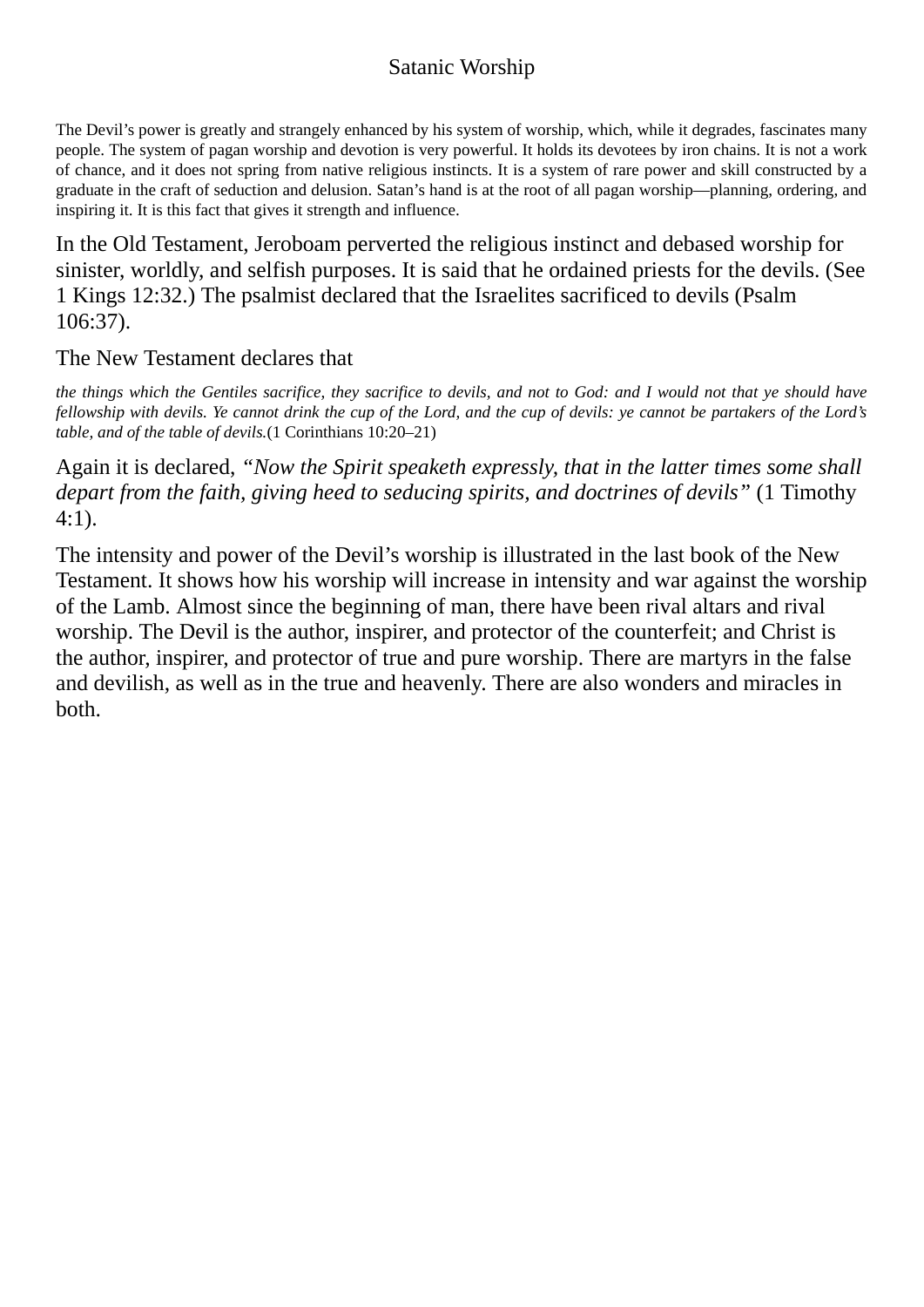### Revelation summarizes the situation:

And they had a king over them, which is the angel of the bottomless pit, whose name in the Hebrew tonque is Abaddon, but in the Greek tongue hath his name Apollyon. One woe is past; and, behold, there come two woes more hereafter. (Revelation 9:11–12)

These are not lawless *"woes,"* and their authors are not disorderly and reckless mobs. They are organized. Strictest obedience to the Devil prevails. They are *"principalities"* and *"powers"* (Ephesians 6:12) of the first order of creation and of great personal power and dignity. They are ordered and subordered, coordinated and subordinated.

They have the most perfect government—military in its discipline, absolute and orderly in its arrangement. They are under one supreme, dictatorial, powerful head, complete with rank and file and officers. *"For we wrestle not against flesh and blood, but against principalities, against powers, against the rulers of the darkness of this world, against spiritual wickedness in high places"* (Ephesians 6:12).

These high and wicked spirits are everywhere. They fill the air and are intent on evil. They follow the direction of their leader, carrying out his plans with ready obedience and implicit confidence. How loathsome is their nature! How marvelous and miracle-working is their power! How high and kingly is their influence! How military are their purposes!

All this is vividly and strongly set forth in the sixteenth chapter of Revelation:

And I saw three unclean spirits like frogs come out of the mouth of the dragon, and out of the mouth of the beast, and out of the mouth of the false prophet. For they are the spirits of devils, working miracles, which go forth unto the kings of the earth and of the whole world, to gather them to the battle of that great day of God Almighty. (Revelation 16:13–14)

The power of Satan finds its great increase and expression in the efforts and operations of the unregenerate. They are under his power, subjects of his kingdom of darkness. More than that, they are intimate in their connection with Satan; they are so close in unity, purpose, and relationship that they belong to his family. His paternity gives birth and character to them; his fatherhood binds them in a strong embrace.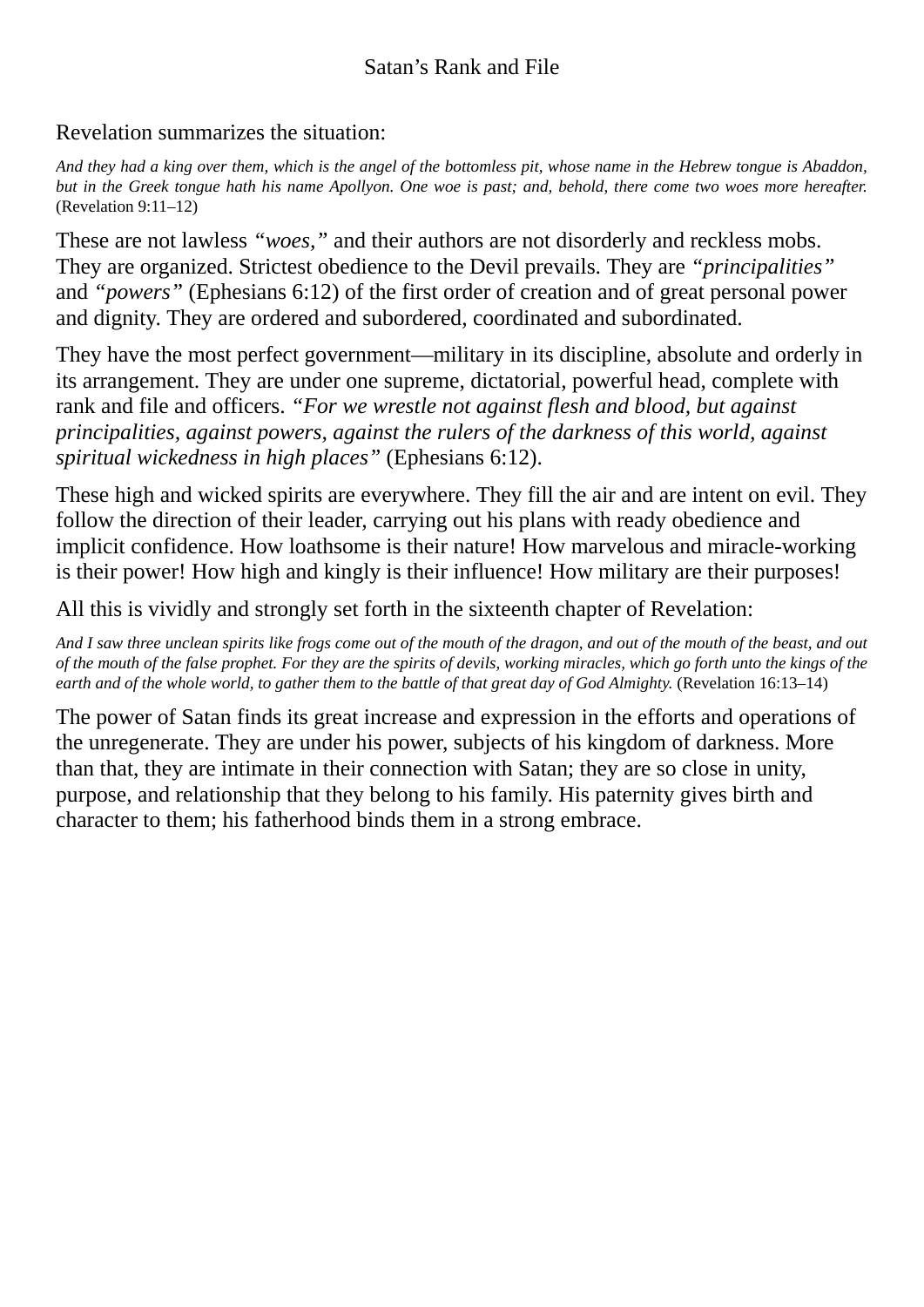How defiant, bold, sacrilegious, and presumptuous is the power of the Devil! He came so near the sacred person of Christ! He invaded the sacred circle of His chosen apostles. Judas fell from his high position—tempted, possessed by Satan, and filled with remorse. He committed suicide, and hell is his forever.

Peter acted as the spokesman for the Devil, becoming the advocate of a non-cross-bearing, non-self-denying worldly religion. He was so affected by the Devil's power that he cursed, swore, and lied. Peter found himself stained and defiled. He was saved only by the prayers of Christ.

John and James fell prey to the Devil when they wanted fire to come down from heaven and burn up the Samaritans. Christ sharply showed that they did not have His Spirit, but the other spirit—the spirit of the destroyer.

Paul had his apostolic plans interfered with and hindered by the Devil. To the Thessalonians, he wrote: *"Wherefore we would have come unto you, even I Paul, once and again; but Satan hindered us"* (1 Thessalonians 2:18). And he bore to his grave the marks on his body of the power of this ancient Foe of apostolic fidelity. (See Galatians 6:17.)

Yet the power of Satan is not supreme. It is limited. This was true in Job's case. Satan could go only so far in afflicting him. And ever since the Son of God came into the world, the Devil's power has been curtailed. The Cross gave a shock to Satan and his power. His realm of death has been abolished, and *"life and immortality* [have been brought] *to light through the gospel"* (2 Timothy 1:10). His kingdom received its death stroke on Calvary. The almighty forces of the Gospel are laying hold of the mighty forces of Satan.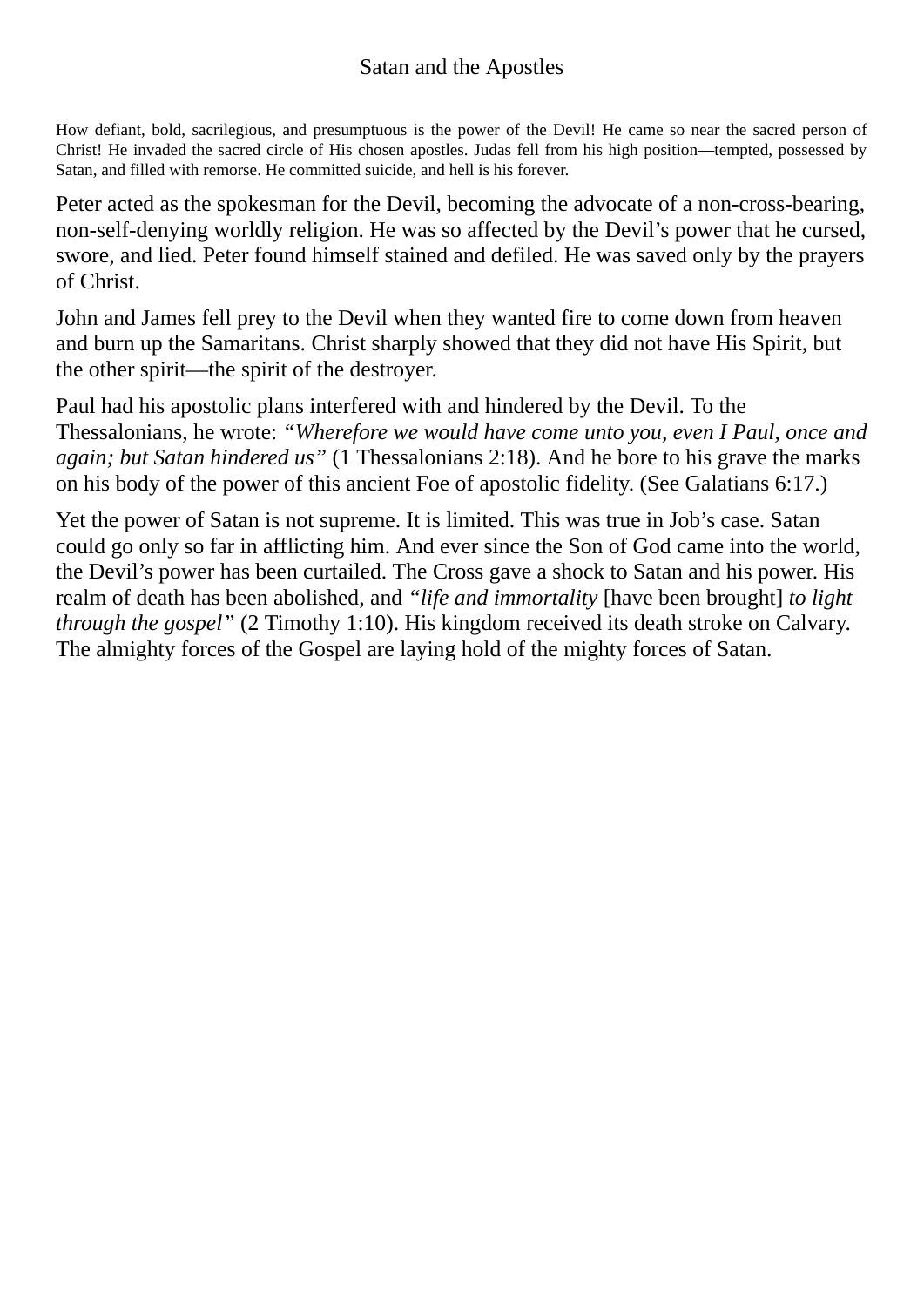# The Devil's Battleground

Now the serpent was more subtle than any beast of the field which the Lord God had made. And he said unto the woman, Yea, hath God said, Ye shall not eat of every tree of the garden? And the woman said unto the serpent, We may eat of the fruit of the trees of the garden: but of the fruit of the tree which is in the midst of the garden, God hath said, Ye shall not eat of it, neither shall ye touch it, lest ye die. And the serpent said unto the woman, Ye shall not surely die: for God doth know that in the day ye eat thereof, then your eyes shall be opened, and ye shall be as gods, knowing good and evil. And when the woman saw that the tree was good for food, and that it was pleasant to the eyes, and a tree to be desired to make one wise, she took of the fruit thereof, and did eat, and gave also

unto her husband with her; and he did eat.

 $-$ Genesis  $3:1-6$ 

 $B$ oth in the Old Testament and in the New, the Devil is represented as being persistent and tireless in his activities and efforts. In Job, in answer to God's inquiry, *"Whence comest thou?"* Satan replied, *"From going to and fro in the earth, and from walking up and down in it"* (Job 1:7). This statement reveals his rapid and extensive goings and his repeated and careful observations. He is said to be walking about *"as a roaring lion"* (1 Peter 5:8). Activity, scrutiny, power, and purpose are in his methods.

Thomas à Kempis said,

Know that the ancient Enemy doth strive by all means to hinder thy desire to be good and to keep thee clear of all religious exercises. Many evil thoughts does he suggest to thee, that so he may cause a weariness and horror in thee, and to call thee back from prayer and holy reading.

The careless and half-hearted Christian knows nothing about the Devil or his devices. But those who serve God are the ones who demand Satan's attention, provoke his anger, and call forth his strategies.

Pastor Blumhart, a marvelous man of faith and power, said, "He who is ignorant of the wiles and artifices of the Enemy, only beats the air, and the Devil is not afraid of him." Blumhart himself is an illustration. "By concerning myself with a person who was possessed," he says, "I became involved in such a fearful conflict with the powers of darkness that it is not possible for me to describe."

Christians may live and die completely unaware of the Devil's existence and hatred. At the same time, Satan is indifferent to their religion because they are not threatening to his kingdom. But a person like Blumhart causes a big commotion and fear in Satan's realm.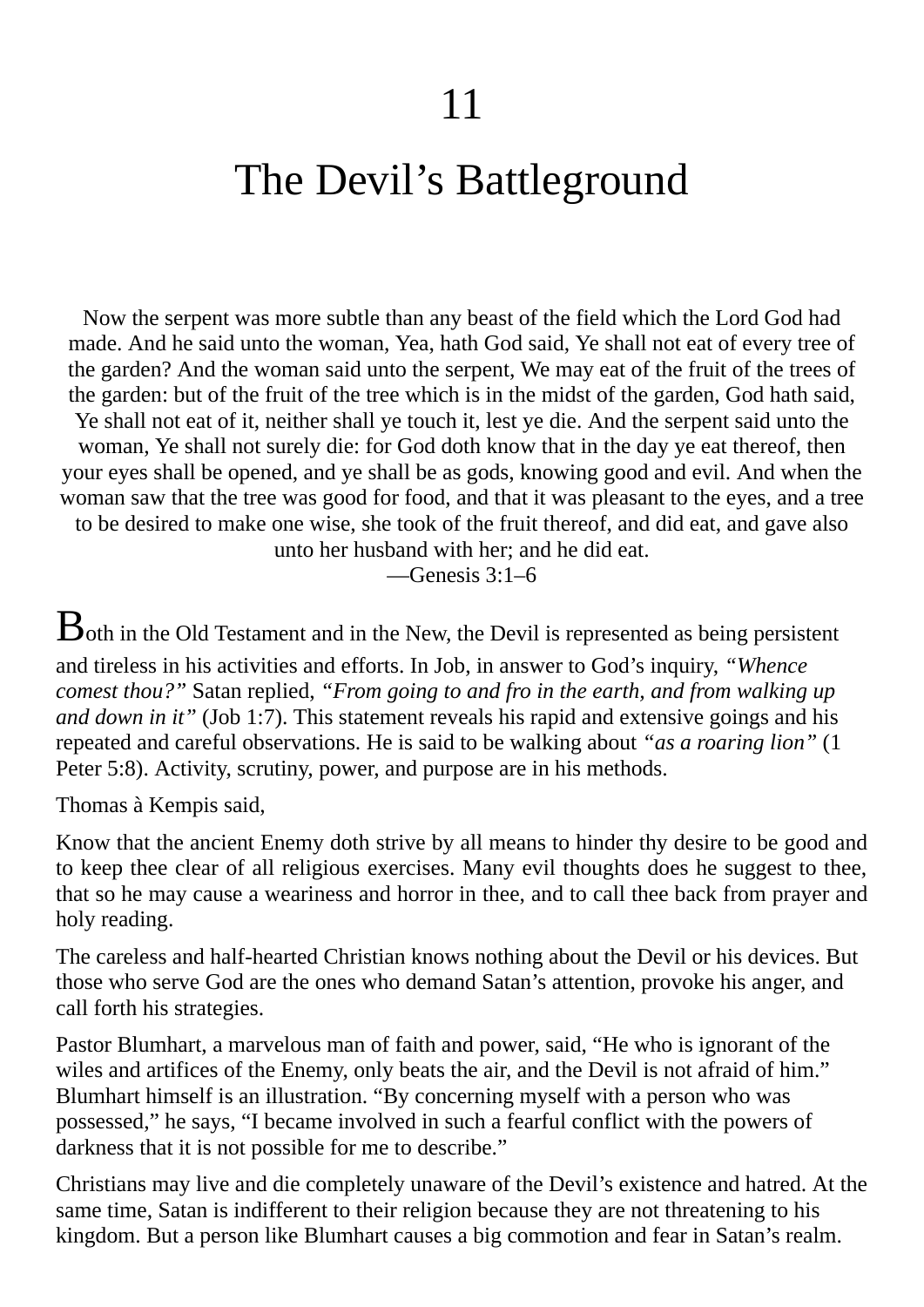Satan works by imitation. It is his policy to make something as close to the original as possible and, thereby, to break the force and value of the genuine. This is one of his favorite methods. As Jannes and Jambres withstood Moses by their false tricks, so Satan carries on his work by lying wonders. (See 2 Timothy 3:8.) As his apostles are transformed into angels of light (see 2 Corinthians 11:14–15), so his wonders are looked on as first-class miracles.

What about the revelations of his person? God and Christ have been revealed in bodily shape, by figure, and by representation. Majestic, visible manifestations have been seen by holy men of God. Does the Devil have the power to clothe himself in visible form to the human eye? Can he incarnate himself?

Satan seems to have clothed himself in some visible shape at the temptation of Christ. But the form he used is not recorded. Perhaps he appeared in the form of a man, doubtless a pious man. Or maybe he came as a religious hermit from the seclusion of the desert.

In the days of Christ, Satan revealed himself by taking absolute possession of a person, and he used other personalities through which to manifest his being and power. His manifestations are insidious and deceptive disguises. He sometimes appears as *"an angel of light"* (2 Corinthians 11:14), with the bloom, beauty, and spices of paradise on him. His appearance seems unearthly in splendor, his voice gentle, musical, persuasive, with no traces of the fall.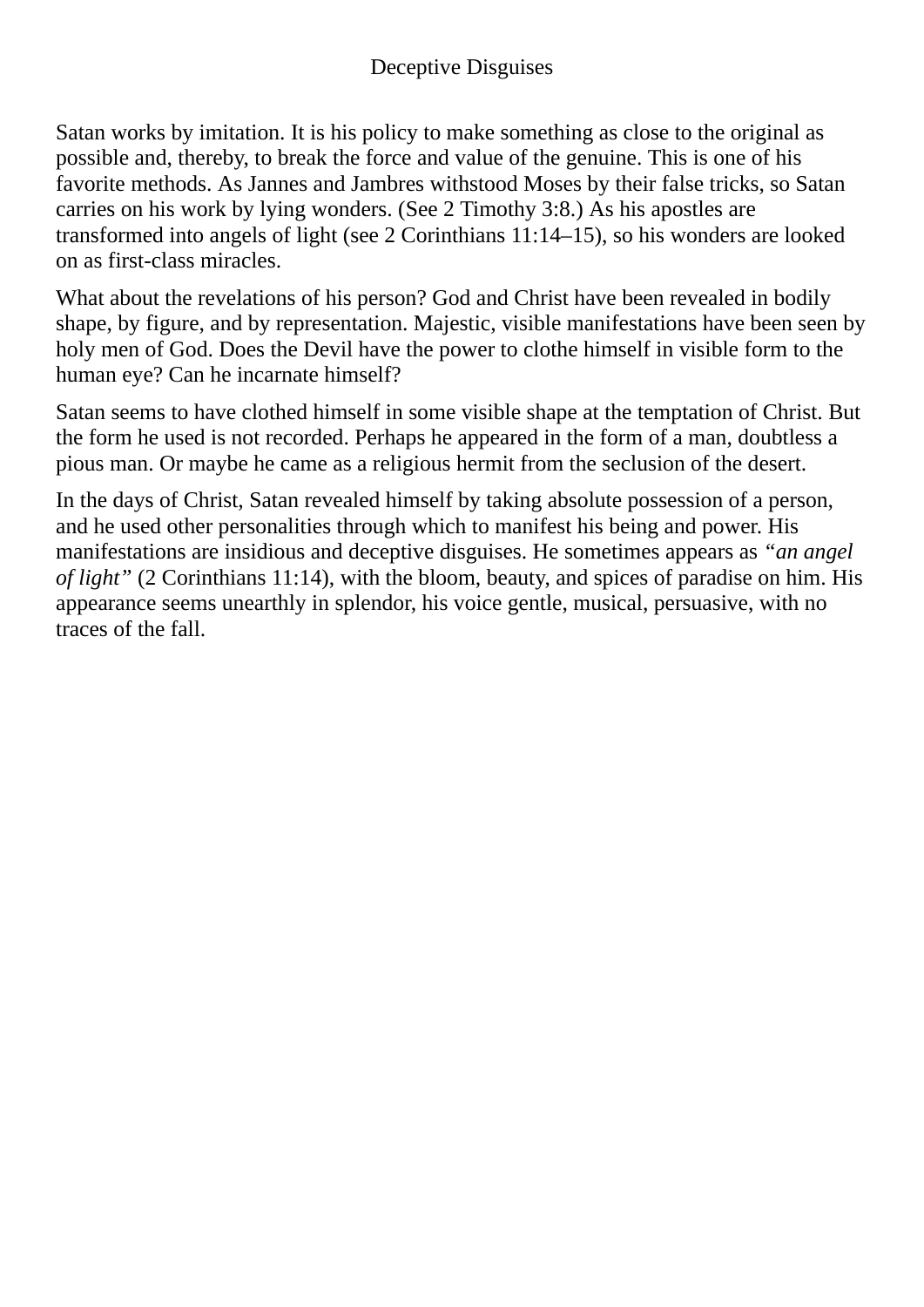The Devil affects the body and, through the body, affects our loyalty to Christ. Job was tried by his sickness. So the Devil tries us by sickness. In the days of Christ, Satan was very active in affecting the body, not simply by ordinary diseases, but by what is termed *"possessed with a devil."* (See, for example, Matthew 9:32.) In those cases, he worked by breaking down some of the body's chief functions.

His method is to assume any shape that will suit his purposes at the time. Doubtless, there was something in the shape or character of the serpent that gave him easier access to Eve. Dressed as an *"angel of light"* (2 Corinthians 11:14), his appearance commends him to those who are pure and unsuspecting.

As a *"thorn"* (2 Corinthians 12:7), Satan desires to give only pain to those who, like Paul, cannot be seduced or swerved from the fixed course of fidelity. He put the Christians at Smyrna in prison and chained their bodies because he could not shackle their souls. With matchless cunning and unspeakable persistence, he applies his methods to seduce and damn.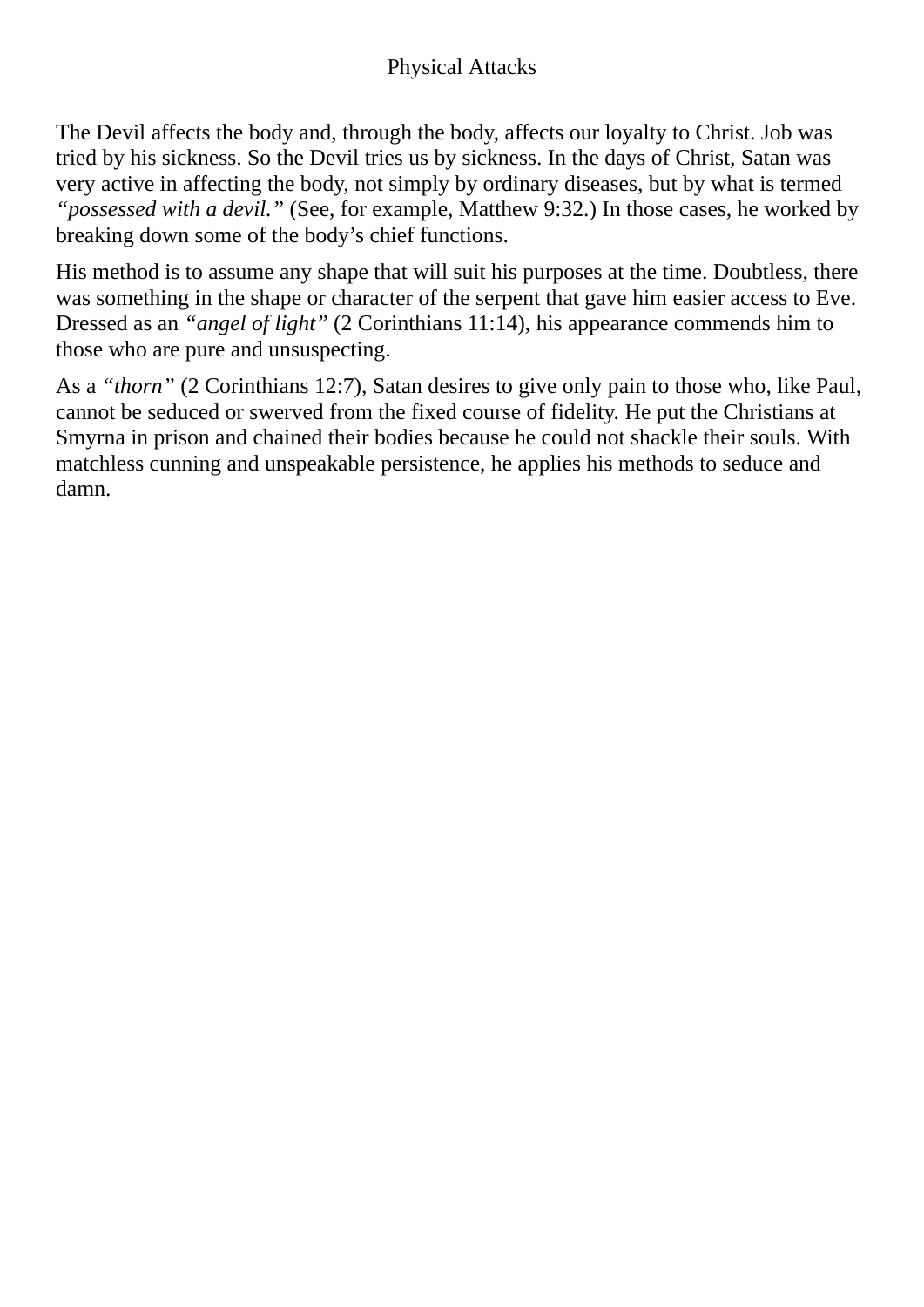He has access to the minds of men from which he should forever be barred. But his tricks are so diabolical that he clothes the most sordid act with the fairest guise, and he conceals a world of iniquity with the beautiful colors of the rainbow. He deceived good David and provoked him to number Israel in opposition to God's will, bringing swift and fearful judgment on the nation.

In the parable of the sower, we are taught how the Devil is able to work on the mind and take away any good impressions that are made. *"Those by the way side are they that hear; then cometh the devil, and taketh away the word out of their hearts, lest they should believe and be saved"* (Luke 8:12).

We are also taught how the Devil influences the mind to do the most wicked things, as in the case of Judas. He was chosen as an apostle, into high and holy fellowship, a royal vocation, a select company. Satan had much to do in influencing Judas to the great crime that brought him to despair and suicide.

He readily snatches away from the mind any truth that is superficially received. He also blinds the minds of unbelievers and obstructs the light of saving truth. His processes of taking the Word out of the heart to prevent faith and of blinding the mind to the light of salvation are very common ones with him. He keeps working at it and eats no idle bread. He takes the Word of God out of the unprepared heart and sows tares among the wheat.

He makes people sick for the same reasons he made Job sick. He entices men to do wrong and urges them on to evil.

The Devil goes out into the wilderness and finds us in a fainting, discouraged condition, with our faith weak, the sky cloudy, and our vision obscured. Then he shows us the world from the loftiest peak of observation, clothed in its most attractive form, and tries to ensnare us with its enchanting wonders. He never gets tired of trying to ruin us until the coffin lid is sealed and our happy spirits are bathing in the land where *"the wicked cease from troubling; and…the weary be at rest"* (Job 3:17).

Satan has the wisdom of an archangel and the experience of half an eternity as the captain of all the hosts of hell. He is an expert in the acts and arts of deception and trickery. He has almost inexhaustible resources at his command to serve his purposes. Other than God Himself, a wiser and more powerful spirit than Satan does not live. A more malicious power than he could not exist. There is no greater worker than he. His endless energy and tireless perseverance are the only things in him worthy of imitation. These are the things that make him so powerful and so dreadful.

Yet Satan's *"thorn in the flesh"* (2 Corinthians 12:7) changed Paul's sorrow into joy, his poverty into wealth, his weakness into strength, his reproaches into sweet, heavenly consolations. God must take measures to make Satan's evil deeds work together for good to those who love Him (Romans 8:28).

As an old saint says, "The Devil is but a whetstone to sharpen the faith and patience of the saints." Satan may keep God busy polishing the stones that he makes rough, but the Devil's dirt makes their luster brighter, and they become genuine diamonds of the highest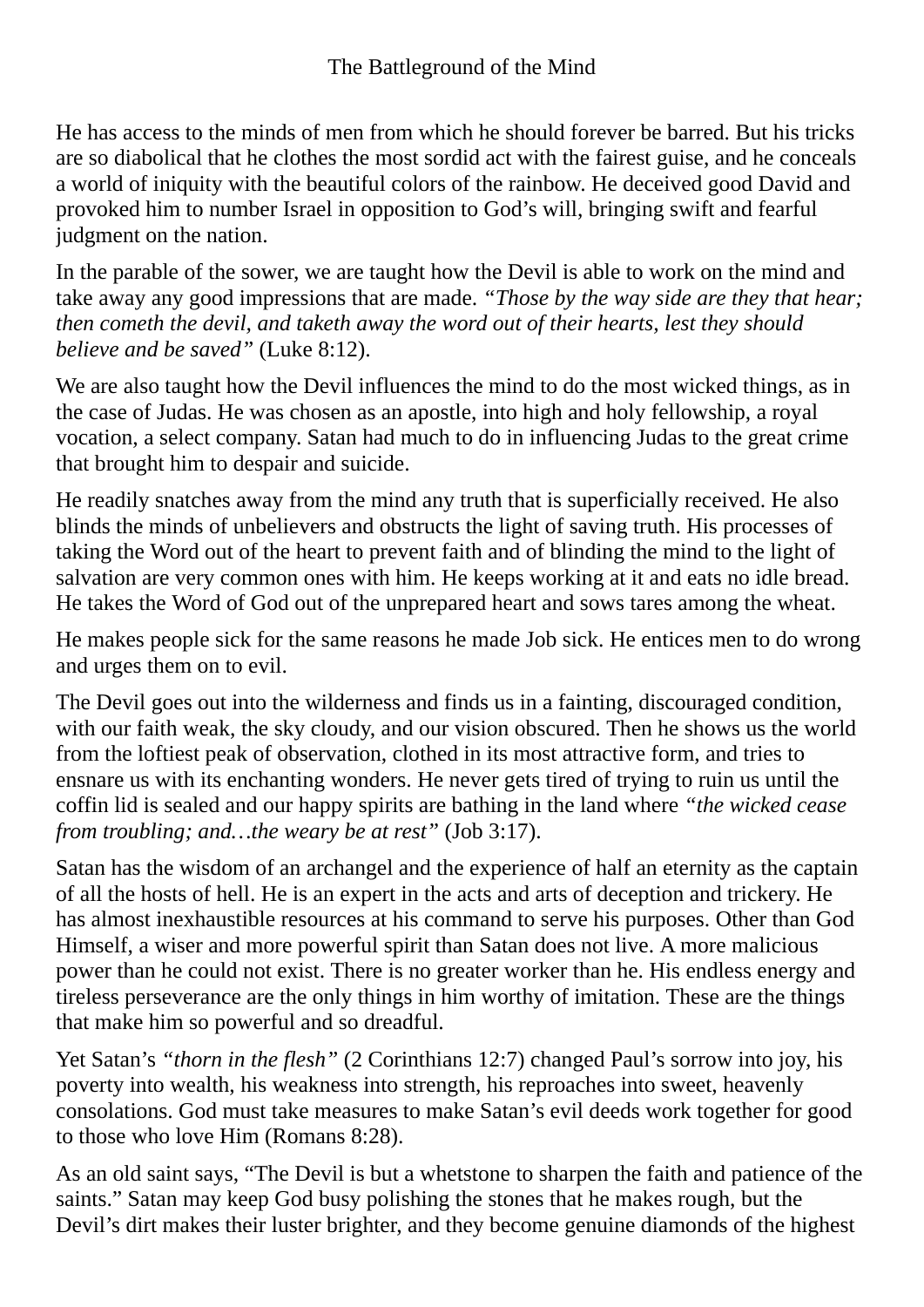quality.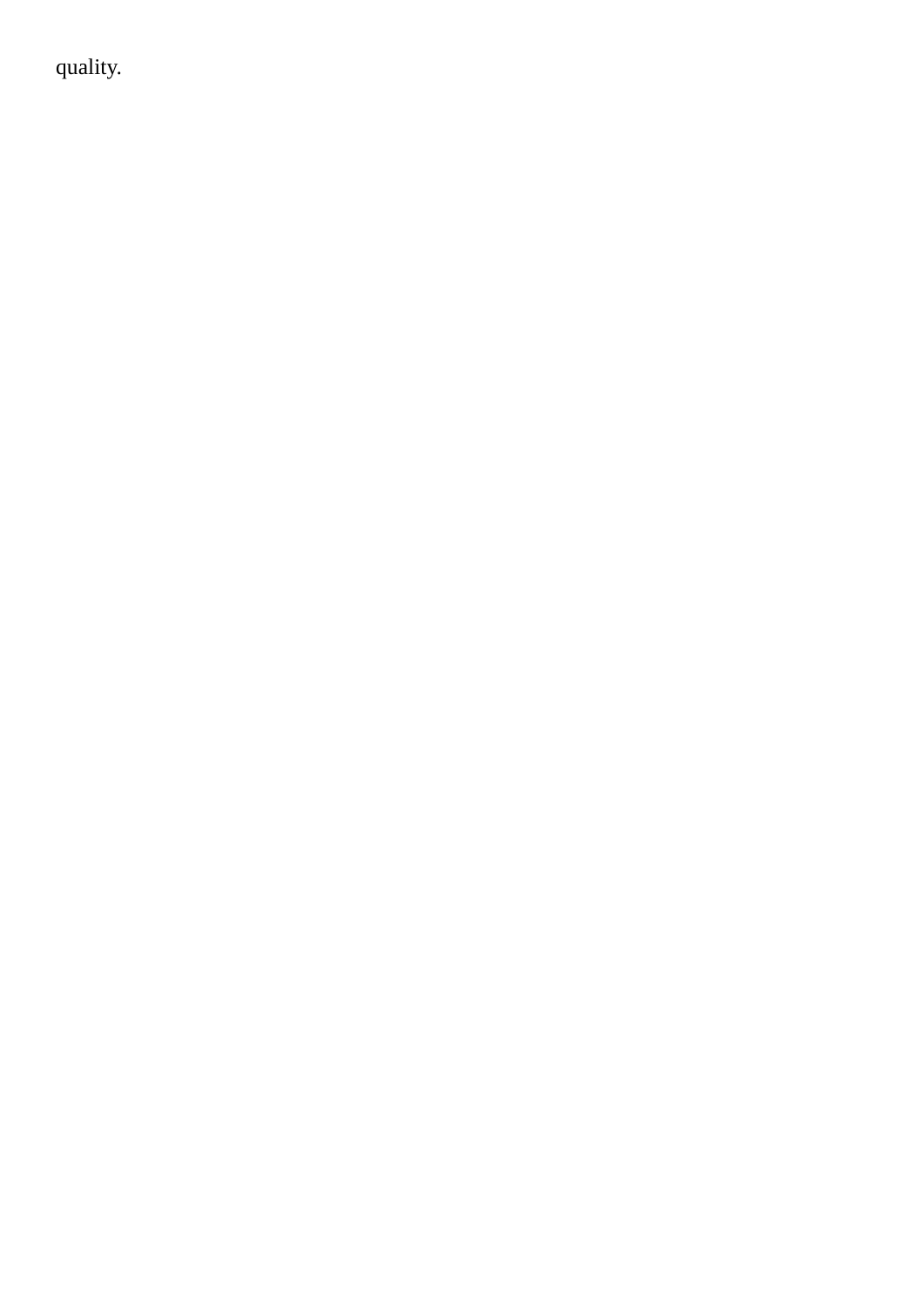Satan's methods are as varied as the people with whom he deals. The Devil knows each person's weaknesses and tendency to sin.

To Eve he came in the disguise of a well-wisher, subtle, serpentine, and deadly. He incited her to disobedience by pointing her to greater heights of godlikeness, along paths of sensual enjoyment. A false and selfish accusation was lodged in her mind against God. No danger was apparent, and he used no distressing tactics. Instead, he allured, deceived, and ensnared.

The method Satan used with Job was much different. He was a man of outstanding character, of whom the Lord said, *"There is none like him in the earth, a perfect and an upright man, one that feareth God and escheweth evil"* (Job 1:8). What methods could Satan devise for the saintliest of the saints?

Satan went to God and accused Job of being selfish in his motives, reducing his piety to the worldly and sinister. No alluring paths, no divergent flowery ways were pointed out to Job by Satan; not a word was said to him. Without a note of warning, tragedy and disaster came as an awful surprise and shock. With one desolating blow, his family of ten children were dead and his princely fortune was gone; one dark hour had robbed him of family and possessions. Stripped naked by the fearful rapidity and depth of his losses, he became homeless, childless, and friendless. His grief was inconsolable and the darkness impenetrable.

The integrity of Job is like a marble column blackened by smoke. He was unshaken by the fiery ordeal, but was still pursued by the Devil. Still Satan insinuated and maligned the genuineness of Job's piety.

He did not recognize Job's noble fidelty or lofty loyalty. Satan continued to attribute low motives as the reason for Job's integrity. With heartless cruelty and malicious lies, he pursued his death-dealing work.

Out of his arsenal of hellish weapons, he came with a loathsome disease. He concentrated on this one saint, adding affliction onto affliction, until his wife was alienated, his friends were estranged, and his enemies were triumphant. There was no relief for his hopeless, bitter grief. His pious reputation has been blackened, his body tortured, his mind put in agony. This is another of Satan's methods: to distress and defame those whom he cannot deceive.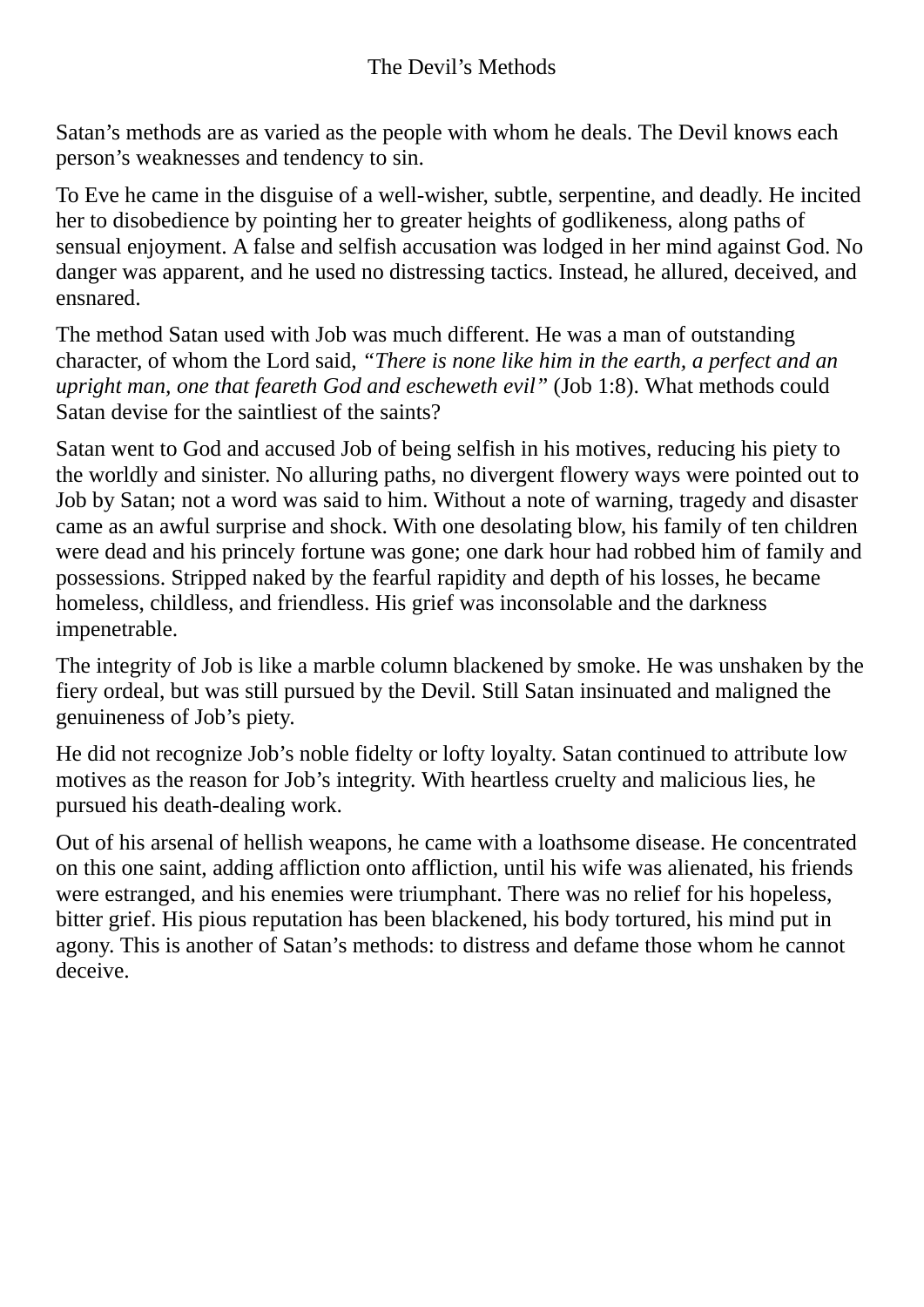To the Son of God in the wilderness, Satan did not come as he came to Job, in frustrating storms of distress, but in the form of apparent sympathy and friendliness. It may have been in the disguise of a saintly hermit in the wilderness. *"If thou be the Son of God"* (Matthew 4:3), he began. (In other words, "You want this matter of Your Sonship to God settled, and so do I. You are very hungry and faint.") He continued, *"Command that these stones be made bread"* (v. 3). This appears to be an innocent and proper way to quickly settle a great question and appease a great hunger.

Then Satan came to Christ and tempted Him with the sanctity of the temple. He gave Him an opportunity to attest His Messiahship before the wondering and awestruck worshippers assembled there. This seemed to be a shorter and better way to give credence to His mission than the slow and thankless process of daily teaching and ministering. It would appear to be easier than marching to the Cross with the dark shadows of its shame and heaviness darkening His way. Finally, Satan's desperate venture was to seduce Christ by the world's array of grandeur, power, and glory.

Satan plunged Job from a serene, cloudless, heavenly height down to a starless and stormy midnight. To the Son of God, Satan would be an available friend to save Him from pain, poverty, hunger, shame, toil, and death.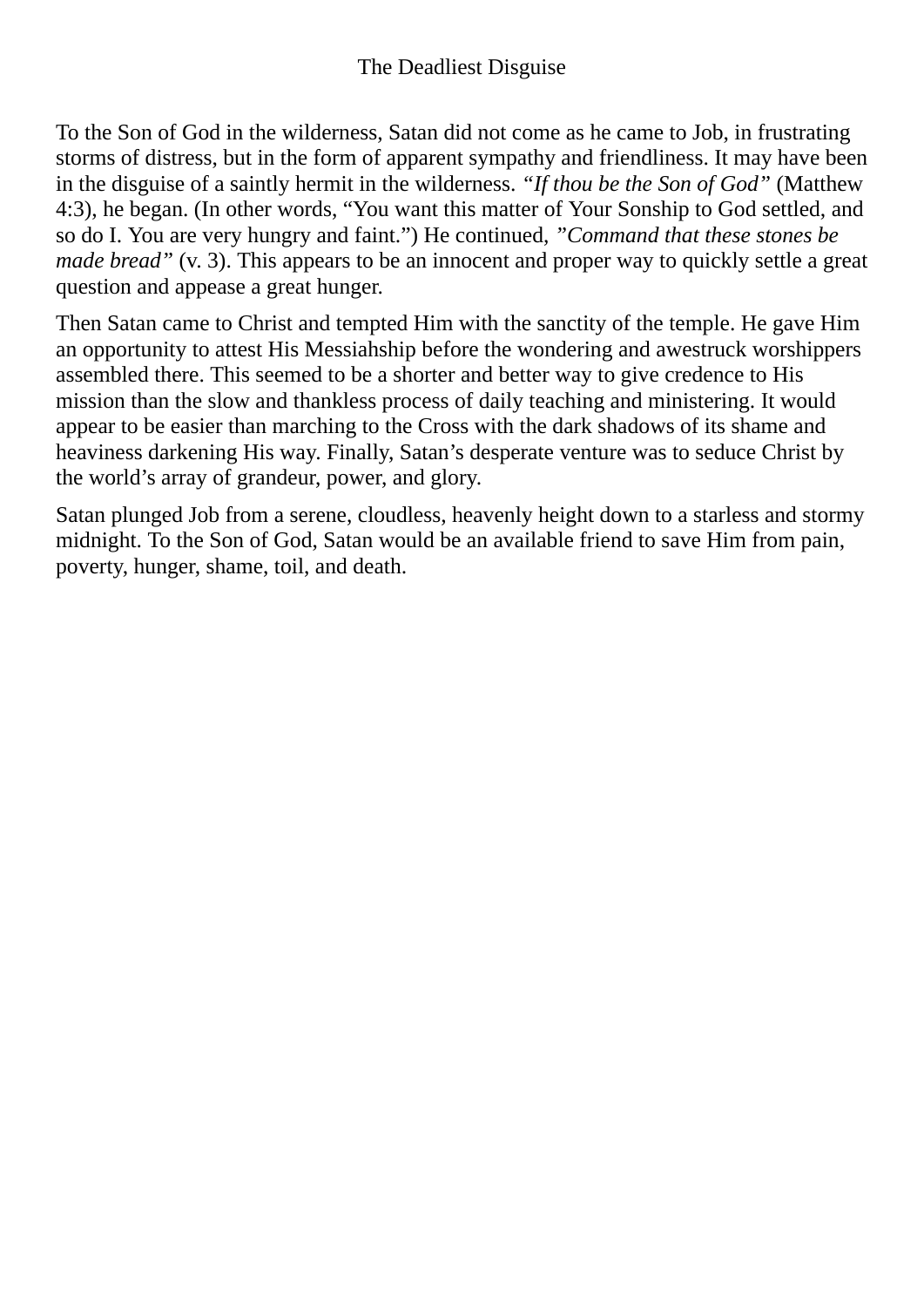# Satan's Clever Strategies

But if our gospel be hid, it is hid to them that are lost: in whom the god of this world hath blinded the minds of them which believe not, lest the light of the glorious gospel of Christ, who is the image of God, should shine unto them.…For God, who commanded the light to shine out of darkness, hath shined in our hearts, to give the light of the knowledge of the glory of God in the face of Jesus Christ.…We are troubled on every side, yet not distressed; we are perplexed, but not in despair; persecuted, but not forsaken; cast down, but not destroyed.

—2 Corinthians 4:3–4, 6, 8–9

# $\mathsf T$

he Devil is seldom seen in his movements and methods. He has the rare ability to get others to do his work and execute his plans.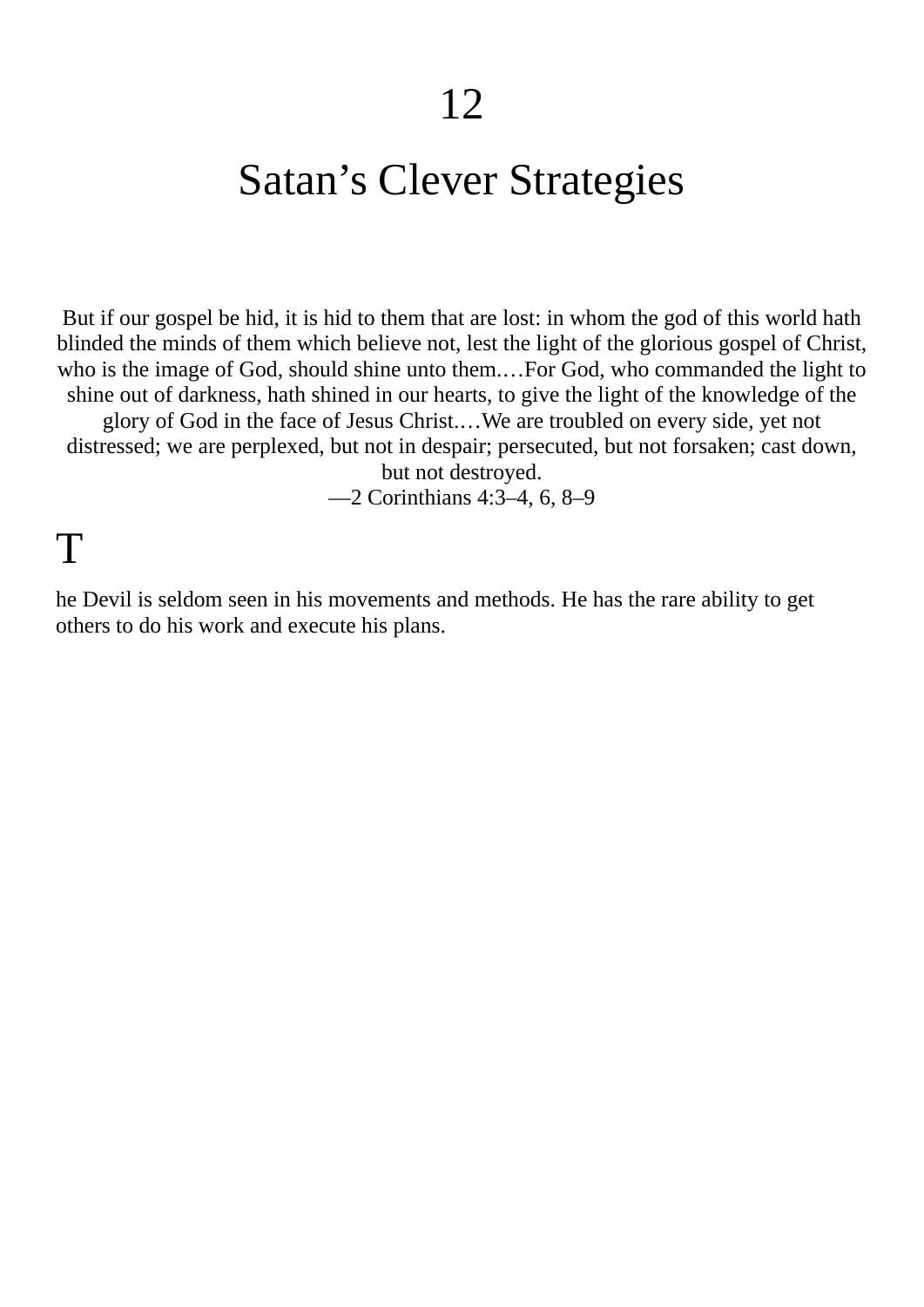# Blinded Minds

His methods are to blind, to put a veil on the evil results and all the sad consequences of sin. He blinds people so that the evil cannot be seen. Even David, who loved God, was blinded by Satan to the treachery, infamy, and murder in Uriah's case. (See 2 Samuel 11:2–12:10.)

This is how sinners are held in unbelief by Satan. He closes their eyes to all the light and glory of the shining Son of Righteousness. *"In whom the god of this world hath blinded the minds of them which believe not, lest the light of the glorious gospel of Christ, who is the image of God, should shine unto them"* (2 Corinthians 4:4).

The power of the Devil extends to the mind. He can influence the mind, insinuate thoughts, suggest purposes, and excite the imagination. Satan can inflame the passions, stir the appetites, awaken old habits, and fan dead flames or light new ones. He deceived the natural innocence of Eve. He entered into Judas, possessed him fully, and made his half-formed treason complete. Satan was involved in the private council of Ananias and Sapphira, a party to their fraud. He suggested their lying plan to deceive the apostles.

Satan's access to the mind is evident in that he snatches away the divine seed implanted in the soil of the heart, as taught in the parable of the sower. In Corinthians, the Devil is called the *"god of this world."* The Devil uses this world as a veil to shut out the truth of God and the light of His glorious Gospel. He closes the eyes of faith to all the discoveries in the unseen and eternal.

The antagonism between the children of the world who are possessed by Satan and the children of God who are possessed by God is set forth by John:

Ye are of God, little children, and have overcome them: because greater is he that is in you, than he that is in the world. They are of the world: therefore speak they of the world, and the world heareth them. We are of God: he that knoweth God heareth us: he that is not of God heareth not us. Hereby know we the spirit of truth, and the spirit of error. (1 John 4:4–6)

Who is in us? God. Who is in the children of the world? The Devil. Our faith, our hope, and our final triumph are in the truth of the Word of God. *"Greater is he that is in* [us], *than he that is in the world."*

Satan perverts the things that are truly works of God and misemploys miracles to obscure God's glory.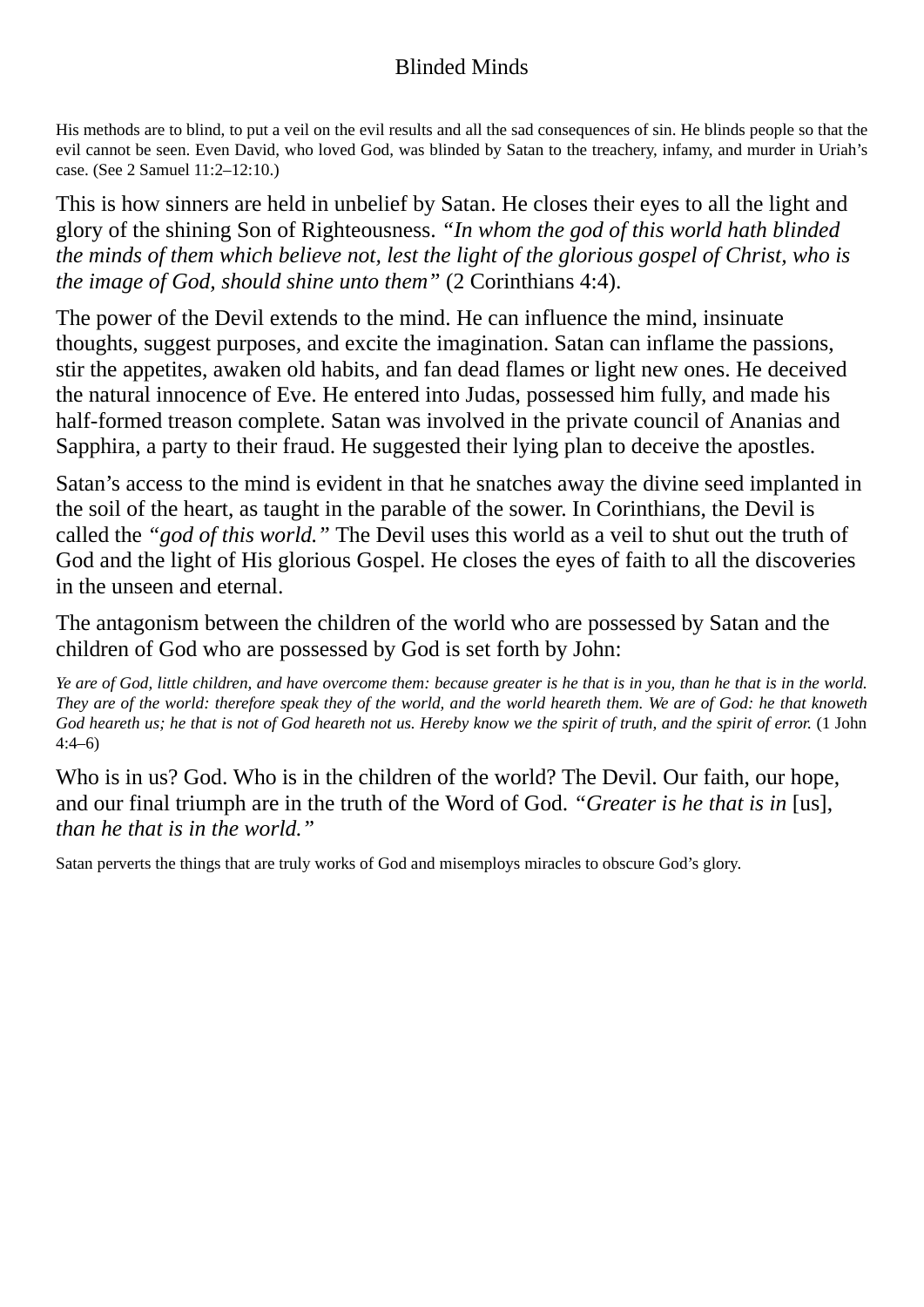The Devil often tries to break the soul down and reduce it to despair. In order to discourage us, he tells us that we will never succeed, that the way is too hard and the burden too heavy.

He takes advantage of weak, distracted nerves and suggests fears. Grace is hidden from sight, shortcomings are magnified, and weaknesses are classed as gross sins. Sometimes the fear of death is used by Satan to quench the fire of faith, and the grave becomes something awful.

He darkens the future. Heaven and God are hidden by a thick veil of tomorrow's cares, trials, and needs. The imaginary disasters, failures, and evils of the future are powerful weapons in Satan's hand. He suggests that the Lord is a hard master and that His promises will fail. He works on the corruption that remains in the heart and raises a great storm in the soul.

Samuel Rutherford said,

Oh, if our faith could ride out against the high and proud waves and winds when our sea seemeth all on fire! Oh, how oft do I let my grips go. I am put to swimming and half sinking. I find the Devil hath the advantage in this battle, for he fighteth in known ground for our corruption. However matters go, it is our happiness to win new grounds daily in Christ's love and to add conquest to conquest until our Lord Jesus and we are so near each other that Satan cannot draw a straw or a thread between us.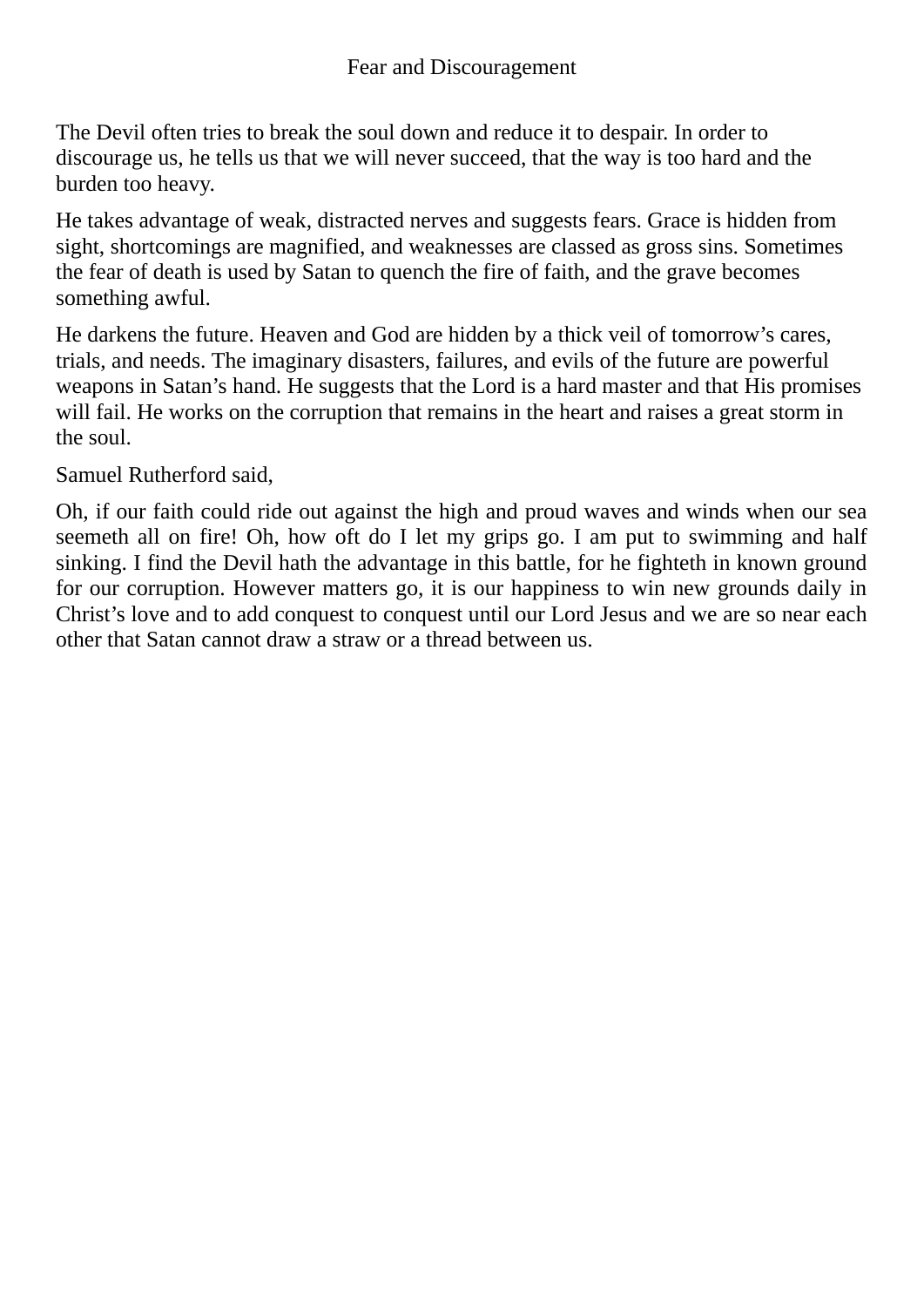He tempts us to lash out with evil tempers, to speak hasty words, and to be impatient. He tempts us to use carnal reasoning, which is his powerful ally in our minds. We must turn back to Christ. We need more of His Spirit-renewed commitment and thorough selfdedication. By sending prayers upward with uplifted eyes and hearts, we will be able to resist and conquer the great adversary of our souls.

One of the most intelligent and God-honored among the saints wrote, "I have keen inward sufferings, what are termed the buffetings of Satan. Horror at times has taken hold of me. I felt much, but feared more."

The Devil may tempt us to think too little of ourselves as Moses did and too highly of ourselves as Peter did. In one sense, we cannot think too little of ourselves, but in another way we can. Satan persuades us that we are so poor and weak that we can do nothing. And so we are weakened in faith and broken in effort. But Satan's master method is to fill us with self-importance and self-confidence. Then faith is not only weakened but also destroyed. Our efforts and activities may increase in number and vain exhibition, but the seals of self and Satan are on them all.

John Wesley noted:

I preached on that delicate device of Satan to destroy the whole religion of the heart. Telling Christians not to regard feelings, but to live by naked faith, is, in plain terms, not to regard either love, joy, peace, or any other fruit of the Spirit; not to regard whether they feel them or the reverse; whether their souls be in a heavenly or hellish frame of mind. Satan's method with some is to make them rely too much on feelings. With others he deals the reverse and urges them to discard all feelings.

Naked faith is often nothing but fruitless, unconscious acceptance that brings fruitless, unconscious salvation with it, if it brings salvation at all.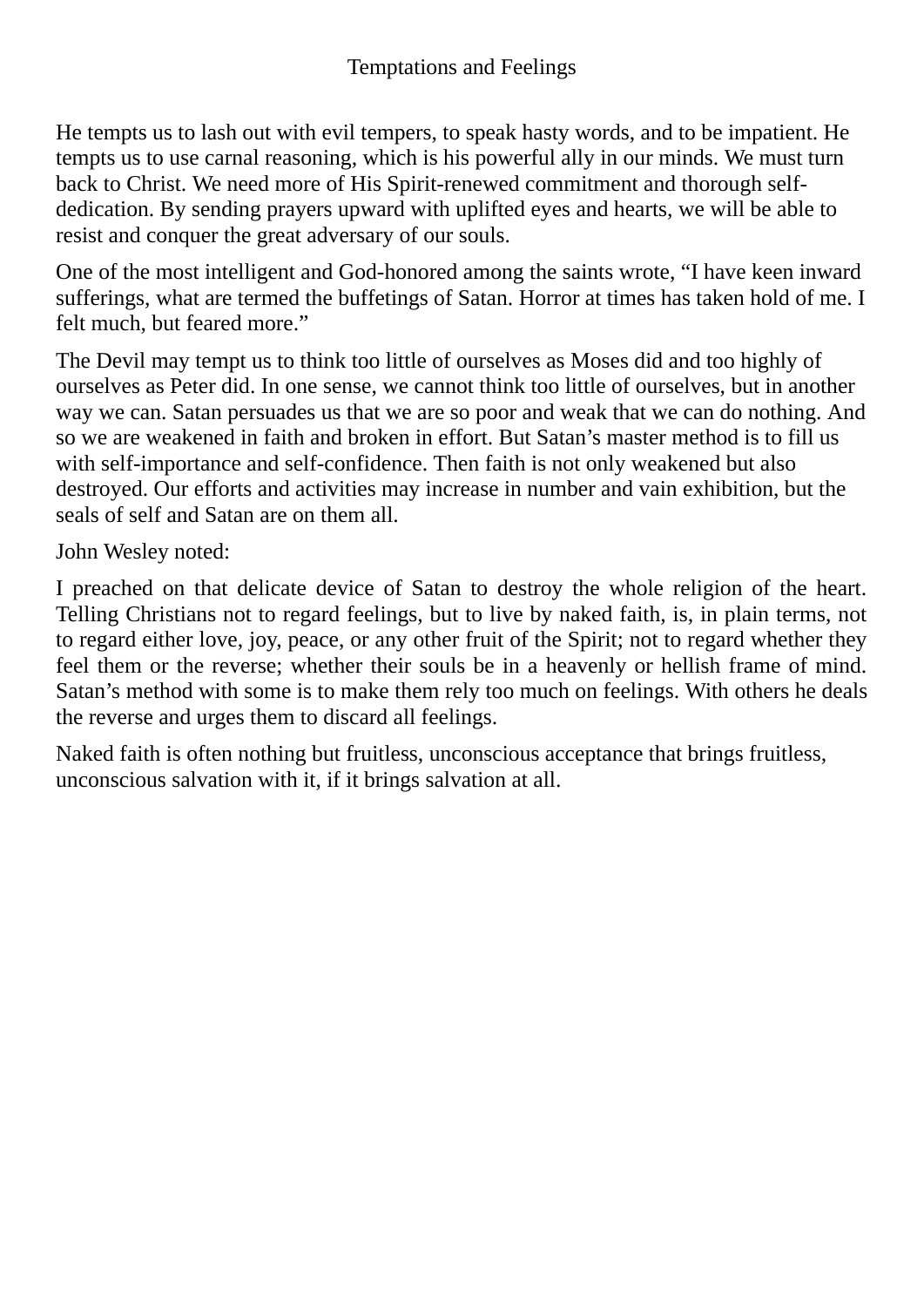Whatever Satan's methods or clever devices, the words of Jesus, his conqueror, to us are these: *"Behold, I give unto you power to tread on serpents and scorpions, and over all the power of the enemy: and nothing shall by any means hurt you"* (Luke 10:19).

Miss Havergal wrote concerning these verses,

Why, this is grand—power over all the power of the Enemy. Just where he is strongest there they shall prevail. Not over the very center of his power, not over his power here and there, nor now and then, but over all his power. And Jesus said, "Is not that enough to go into battle with?"

The Devil's brain is prolific with plans. He has many ways of doing many things. Perhaps he has many ways of doing each thing. With him nothing is stereotyped. He never runs in ruts. Fruitful, diverse, and ever fresh is his way of doing things. Indirect, cunning, and graceful are his plans. He acts by trickery, and always by guile.

According to the Bible, his plans are *"wiles"* (Ephesians 6:11). The original word means to "follow up or investigate by method and settled plan." It is not a bad word, but one of order, arrangement, and methods that are conceived and executed. But when the word gets into the Devil's hand, it is defined by his dictionary. It receives a strong stain, a deep coloring of cunning and trickery.

Sometimes Satan comes to us disrobed of his heavenly garments. He comes as a sharp, pointed, painful, poisoned thorn—a thorn that cannot be extracted by prayer. The saints who have seen most of heaven are often summoned to see most of hell. Saints who have the fullest and most transporting revelation of God often have the saddest experience with Satan.

Paul's thorn meant as much to Paul as his abundance of revelations. His thorn made him more a saint than his vision of the third heavens. Satan only lifted him higher by keeping him lower.

Satan may come to us in his own native character, the thorn-breeder and piercer. He may put thorns in us that no prayer power can extract—thorns that will poison and pain. But the thorn will enrich grace, increase humility, and make weakness strong and glorious. Satan's thorns will clothe necessities with richest attire, and change distresses and persecutions into the most divine pleasures.

Satan's thorns will make room for God's greatest power in us and on us. The Enemy's thorns will make the lowest point of a spiritual depression the highest point of vision. His thorns will make strength out of weakness and wealth out of poverty.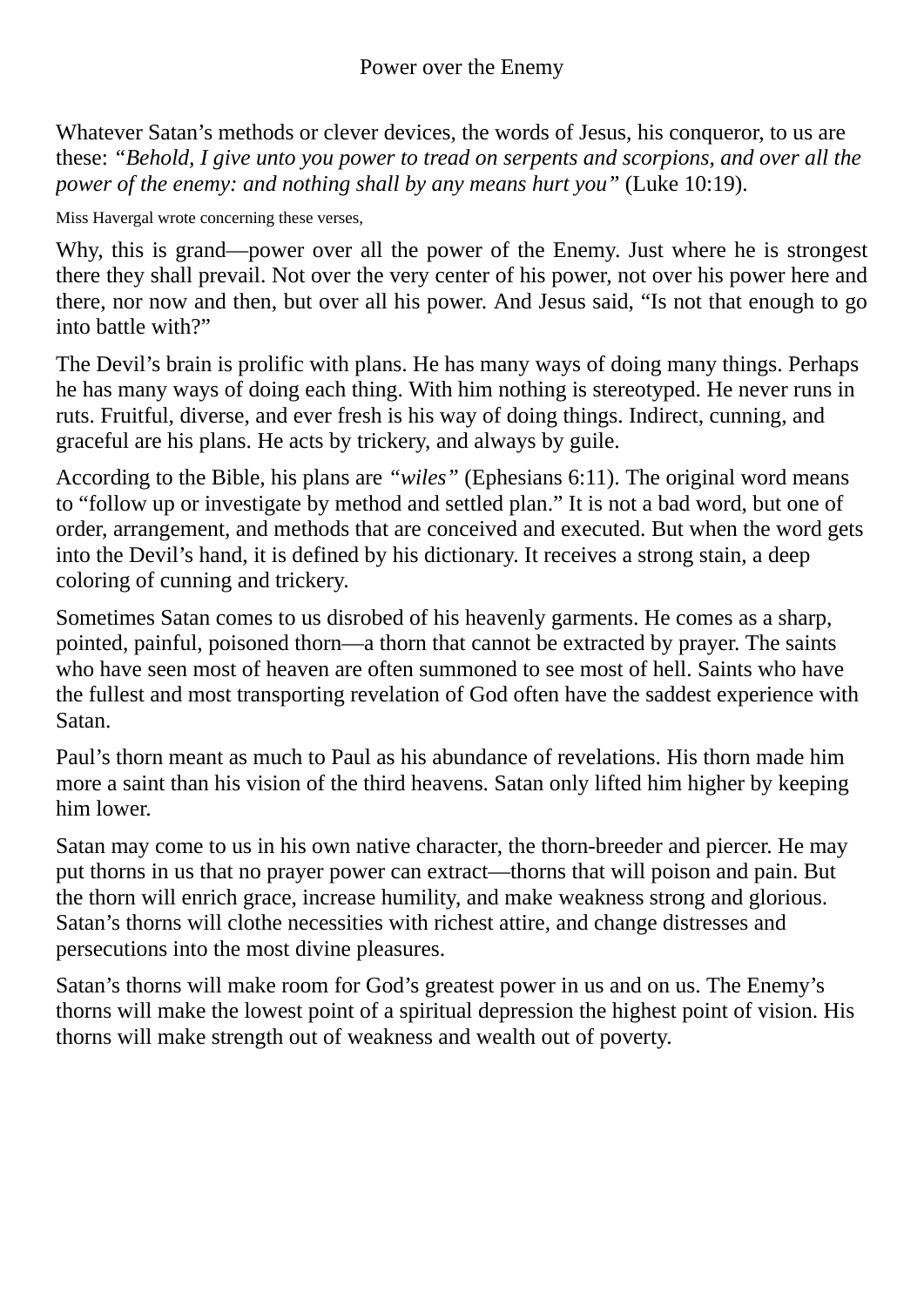# Our Most Vulnerable Areas

To whom ye forgive any thing, I forgive also: for if I forgave any thing, to whom I forgave it, for your sakes forgave I it in the person of Christ; lest Satan should get an advantage of us: for we are not ignorant of his devices.

—2 Corinthians 2:10–11

There are positions and conditions that lie open to the attacks of Satan. These points must be guarded by sleepless vigilance. The Devil is a cruel and mighty foe. To watch him with unsleeping eye is not only a duty, but also essential to life. Deliverance from hell and the certainty of heaven are involved in overcoming the Devil. Stupidity, neglect, and being off guard in the conflict with Satan are much more than mistakes or indiscretions. They are fatal defeats—eternal

The apostle Paul placed his Corinthian brethren on the winning side in the war with the Devil when he declared, *"We are not ignorant of his devices."* Ignorance is always an exposed condition. Ignorance is open to attack and surprise by day and by night. To be ignorant of the existence, character, and ways of the Devil is the prelude to fatal results in the fight for heaven. If this is true, how hopeless is the case of one who not only is ignorant of temptations, but also denies or ignores the existence of the Tempter.

and irreparable losses.

The Devil's great device, his masterpiece of temptation, is to destroy faith in his own existence. God's struggle is to establish faith in His own existence. The Devil's great work is to eradicate knowledge of all spiritual facts, principles, and persons. He who denies or ignores the existence of God, the Devil, good, and evil puts up a fatal barrier to ultimate salvation and paralyzes all efforts in that direction. This ignorance gives one over, chained hand and foot, to the merciless Foe whose existence has been denied and derided.

Nothing advances Satan's work with more skillful hands than to be ignorant of Satan and his ways. To escape his snare, we must have a strong faith in the fact that Satan exists. We must also have an intimate knowledge of him and his plans.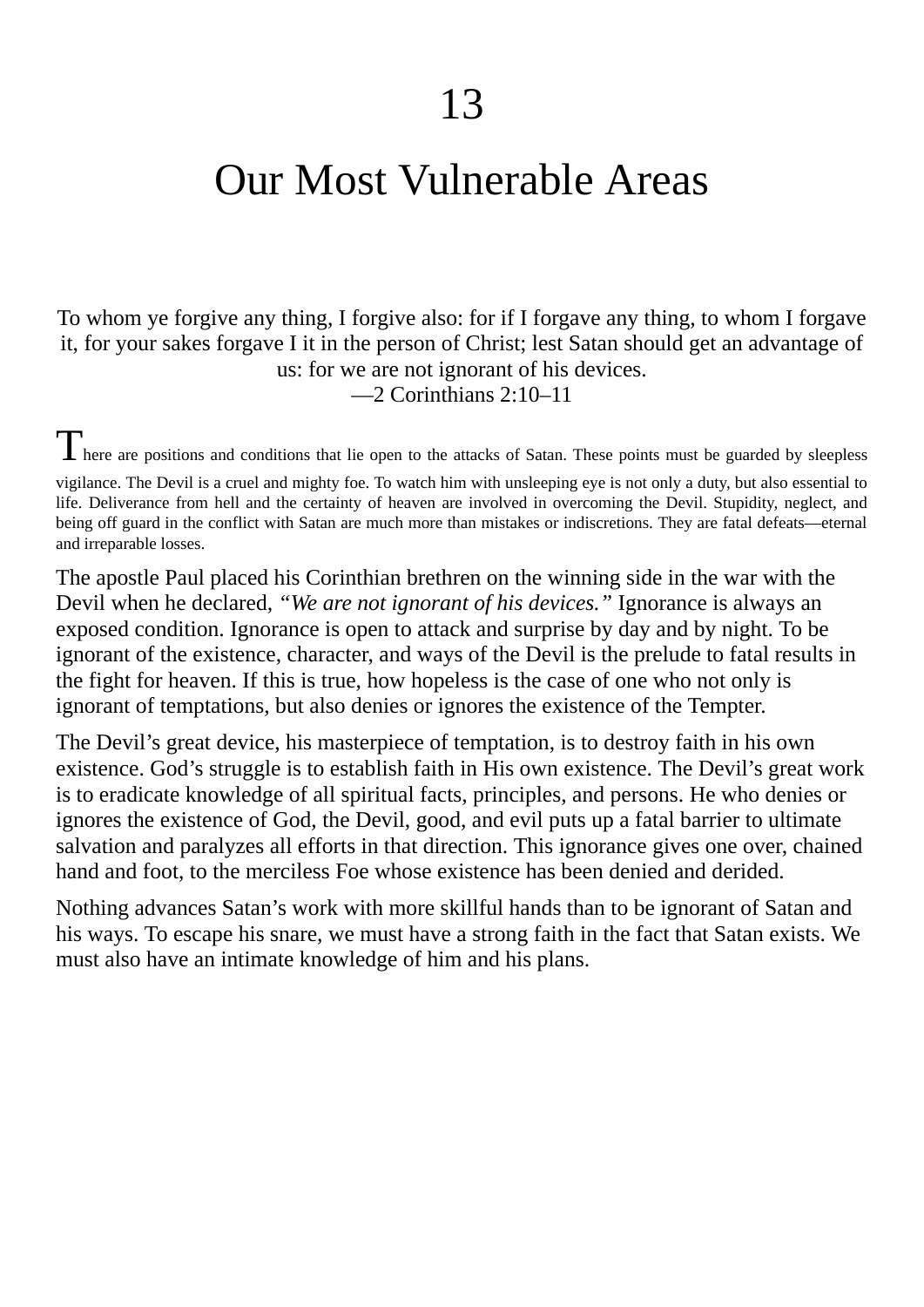Related to the foregoing vulnerable position is the one that makes light of Satan. Frivolous views of the Devil, his works, or his character, and light talk or jokes that dishonor him are detrimental to any serious views of life's great work and its serious conflicts. Presumption, self-will, and foolishness are the characteristics of those who deal frivolously with these important concerns.

The existence and work of the Devil is a serious matter. It is to be considered and dealt with from the most serious standpoint, and only serious people can deal with it. For this reason, the New Testament gives the repeated note of warning, *"Be sober."* The point is emphatically made in the statement, *"Be sober…because your adversary the devil, as a roaring lion, walketh about, seeking whom he may devour"* (1 Peter 5:8).

Related to this attitude is Jude's incisive and almost rough handling of those who make light of sacred things and sacred persons:

Likewise also these filthy dreamers defile the flesh, despise dominion, and speak evil of dignities. Yet Michael the archangel, when contending with the devil he disputed about the body of Moses, durst not bring against him a railing accusation, but said, The Lord rebuke thee. But these speak evil of those things which they know not: but what they know *naturally, as brute beasts, in those things they corrupt themselves.*(Jude 8–10)

Peter also had something to say about this same class of flippant, irreverent talkers:

Presumptuous are they, selfwilled, they are not afraid to speak evil of dignities. Whereas angels, which are greater in power and might, bring not railing accusation against them before the Lord. But these, as natural brute beasts, made to be taken and destroyed, speak evil of the things that they understand not; and shall utterly perish in their own corruption; and shall receive the reward of unrighteous-ness, as they that count it pleasure to riot in the day time. Spots *they are and blemishes, sporting themselves with their own deceivings while they feast with you.* (2 Peter 2:10–13)

A paralyzing attitude in which we remain to listen to Satan's insinuations is fatal. This was Eve's mistake. His tongue is smooth as oil; his words circulate and inflame like poison. For this reason, our position must be one of bristling opposition, fortified for war, with no barriers down, no open gates, no low places. Fenced in and barricaded against the Devil is the only safe place.

#### An Unforgiving Spirit

An unforgiving spirit invites satanic possession. His favorite realm is the spirit. To corrupt our spirits, to provoke us to retaliation, revenge, or unmercifulness—that is his chosen work and his most common and successful device. Paul brought this device out into the open so that we can thwart Satan's plans.

To whom ye forgive any thing, I forgive also: for if I forgave any thing, to whom I forgave it, for your sakes forgave I it in the person of Christ; lest Satan should get an advantage of us: for we are not ignorant of his devices.(2 Corinthians 2:10–11)

When Satan generates an unforgiving spirit in us, then he has us, and we are on his ground. Then wicked men and good men, all kinds of people, are likely to do us harm, sometimes at vital and very sensitive points. Sometimes they unconsciously wrong us and sometimes they do it knowingly and willfully. As soon as a spirit of unkindness possesses us for the wrong done to us, Satan has the upper hand.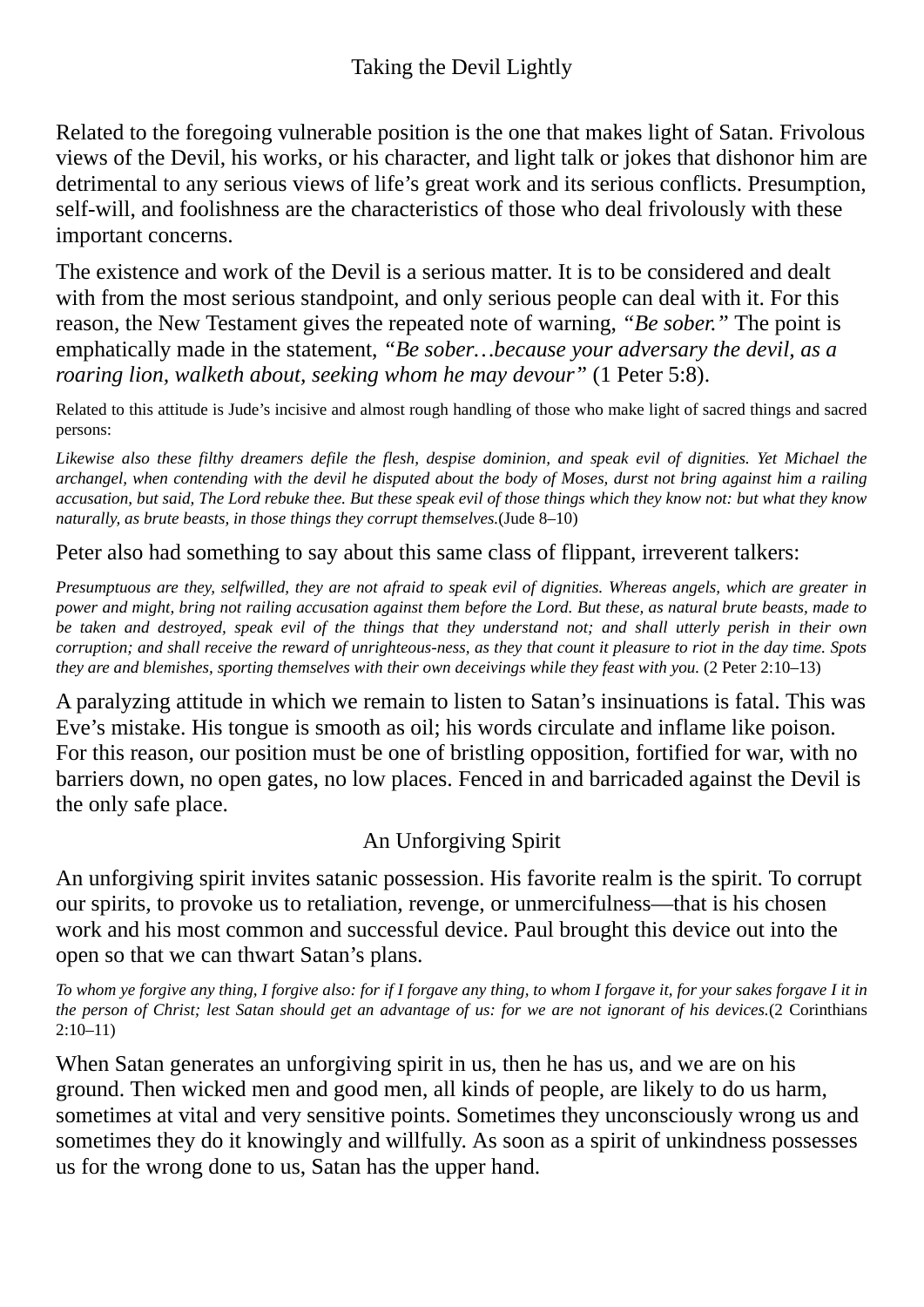#### Oaths and Swearing

Let me quote the warning words of our Savior:

Again, ye have heard that it was said to them of old time, Thou shalt not forswear thyself, but shalt perform unto the Lord thine oaths: but I say unto you, Swear not at all; neither by the heaven, for it is the throne of God; nor by the earth, for it is the footstool of his feet; nor by Jerusalem, for it is the city of the great King. Neither shalt thou swear by thy head, for thou canst not make one hair white or black. But let your speech be, Yea, yea; Nay, nay: and whatsoever is *more than these is of the evil one.* (Matthew 5:33–37 rv)

The injunction is against using strong oaths in language. Expletives and appeals added to our words are wrong and expose us to the snare of Satan. *"In the multitude of words,"* says Proverbs, *"there wanteth not sin"* (Proverbs 10:19).

Satan tempts us to use assertions and declarations to confirm the truth of what we are saying. When we use additional words as a way of substantiating the truth of those already spoken, they expose us to Satan's power. *"But above all things, my brethren, swear not, neither by heaven, neither by the earth, neither by any other oath: but let your yea be yea; and your nay, nay; lest ye fall into condemnation"* (James 5:12). James sealed the words of Christ. The Devil lies concealed in many words. Simplicity, brevity, and seriousness of words will mightily hinder and thwart his ensnaring plans.

It is so easy for the Devil to stop us just short of a faith that will save, because of this type of wordiness. There are many speeches, prefaces, and introductions that are sometimes quite monotonous. They are often headed in the right direction, but they do not bring us to the heart of the matter. Like Sarah, they start with the full intent to go to Canaan, but stop at Haran and dwell there. (See Genesis 11:31.) Like Jacob, Shechem slows their steps and holds them instead of Bethel. (See Genesis 35:1–6.)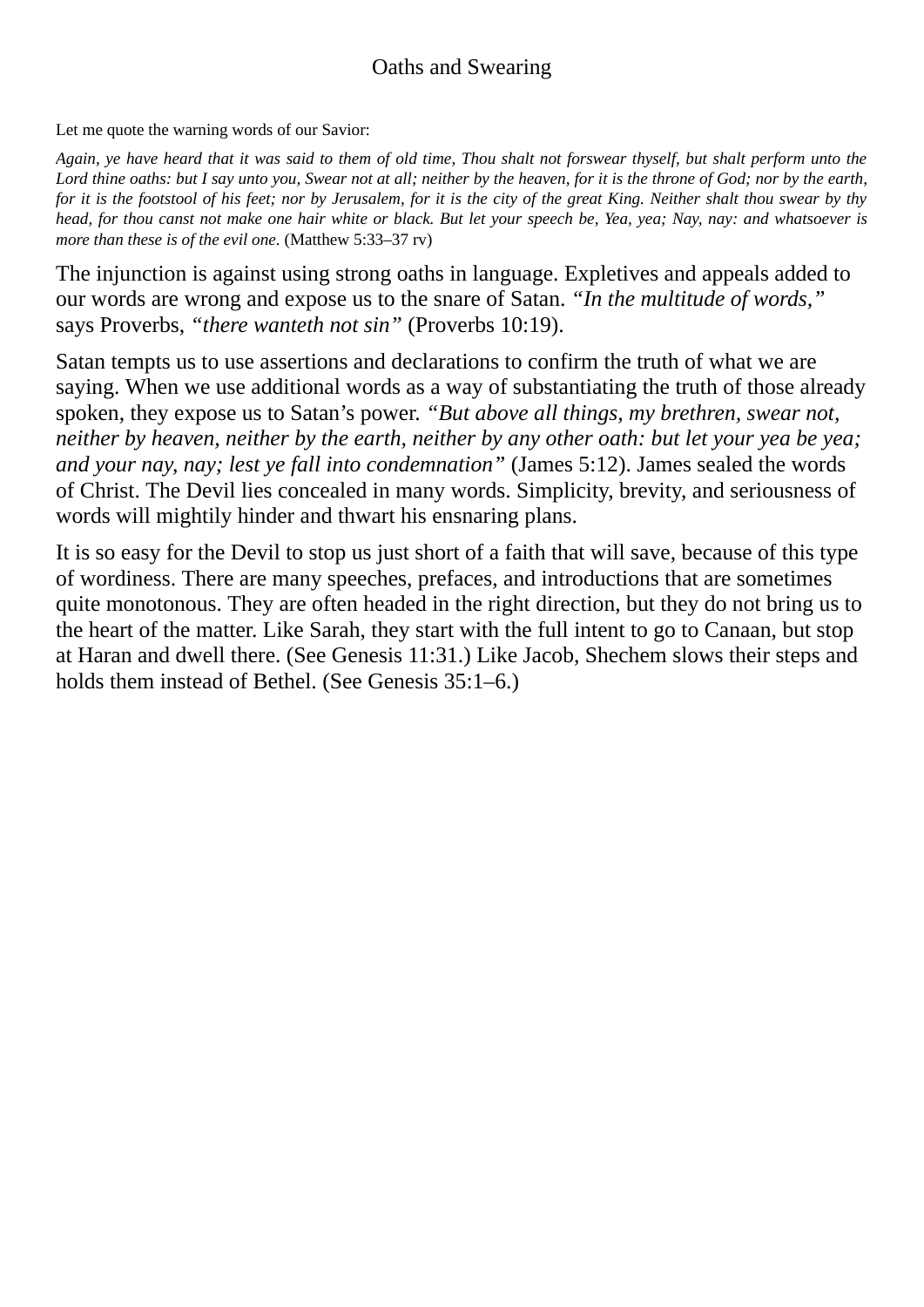Dangerous excessiveness takes other forms, as well. There are those who are earnestly striving after that *"holiness, without which no man shall see the Lord"* (Hebrews 12:14), but Satan tempts them to go a little too far, and their zeal degenerates into ungodly fervor that causes division in the church.

Strengths are turned into weaknesses: Strict earnestness degenerates into severity, gentleness into weakness. Energetic activity turns into imprudent meddling and narrowness. Calm moderation soon becomes careless acquiesence. Bold convictions become intolerant, opinionated, and bigoted. Respect for the convictions of others degenerates into paralyzing indifference and skeptical laziness. Eager trust lapses into presumption and haughtiness. Cautious wisdom soon becomes cowardice and hesitating anxiety. Confession and profession evaporate into dry religious duty.

Satan watches and is always alert to try to hold us back from the final goal. Or he works in the opposite way to drive us on with an impetuous and obsessed spirit to go beyond the goal. It is Satan's purpose to uncover our strongest positions and turn them into vulnerable areas.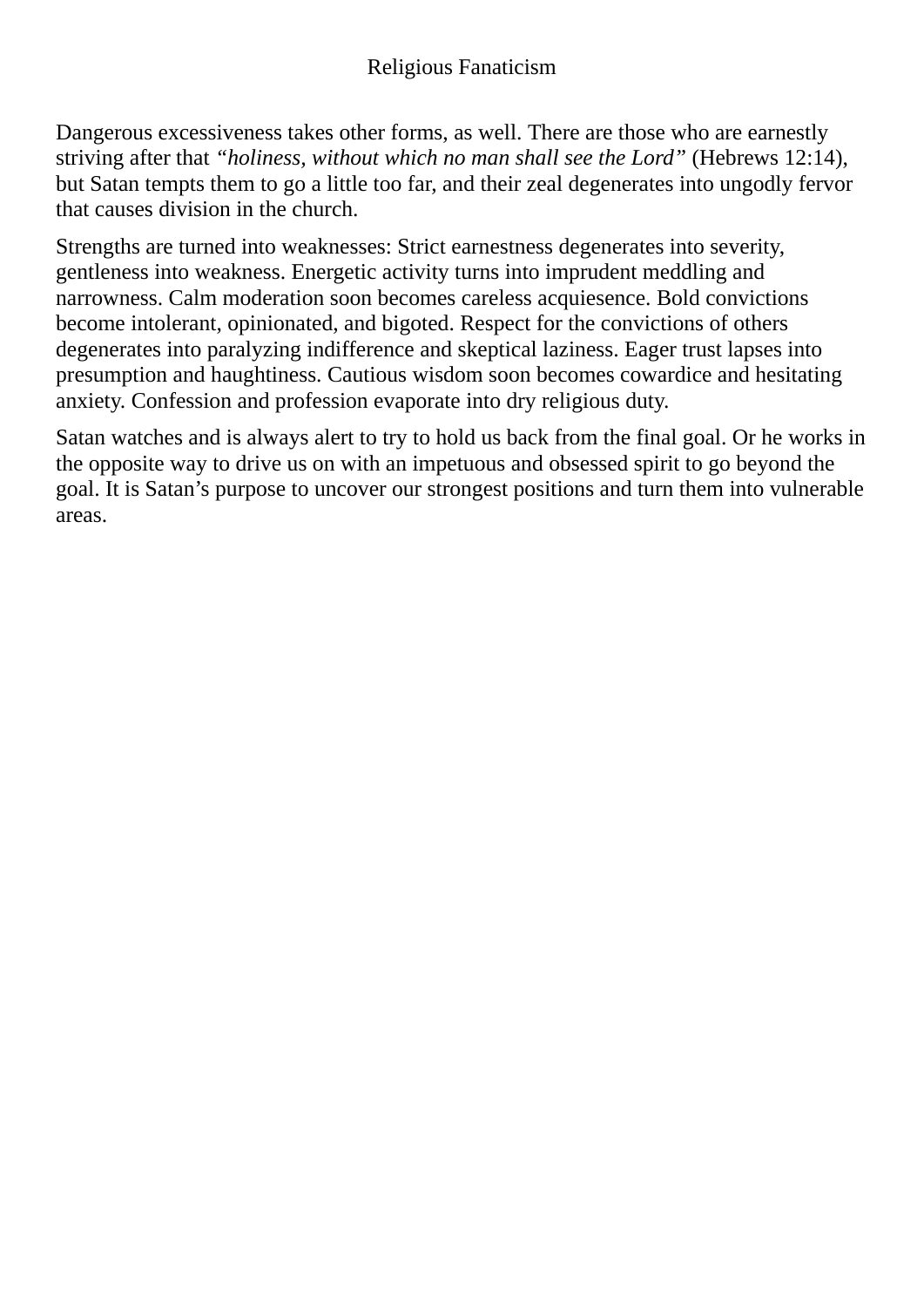Becoming unequally yoked with unbelievers in intimate and confiding friendships creates exposed positions of which the Devil takes great advantage. Partnership in business or the more sacred union of marriage with unbelievers is perilous to the believer in Jesus Christ.

Be ye not unequally yoked together with unbelievers: for what fellowship hath righteousness with unrighteousness? and what communion hath light with darkness? And what concord hath Christ with Belial? or what part hath he that *believeth with an infidel?*

(2 Corinthians 6:14–15)

Satan is called *"Belial,"* which means someone who is worthless, contemptible, and wicked. He and Christ cannot be joined in agreement. No unequal yoking, no fellowship, no communion, no agreement can exist. The result is contamination and impurity. The fruit of these voluntary close yokings is a weakened spiritual condition. Under the law, an ox and an ass could not be yoked together. Under the Spirit, Christ and Satan can have no agreements.

Separation, cleansing, and perfected holiness are necessary to secure the vantage ground against Satan. The Bible gives strong, explicit, and comprehensive commands against union, communion, or intimate association with unbelievers. For those unequally yoked there can be no pulling together, no fellowship, no sharing, no communion, no intimacy, no agreement, no voting together.

Commentators have found in the above verses from 2 Corinthians, Paul's fine command of the Greek language. We find in them the fire of fervent and profound convictions. They demand self-denying abstinence from forming intimate and voluntary associations with the unbelieving world in business, pleasure, or social pursuits.

Paul laid down this rule in his first epistle to the Corinthians:

I wrote unto you in an epistle not to company with fornicators: yet not altogether with the fornicators of this world, or with the covetous, or extortioners, or with idolaters; for then must ye needs go out of the world. But now I have written unto you not to keep company, if any man that is called a brother be a fornicator, or covetous, or an idolater, or a railer, *or a drunkard, or an extortioner; with such an one no not to eat.*(1 Corinthians 5:9–11)

Paul is not objecting to casual, courteous Christian conversation but to more intimate and lasting relationships.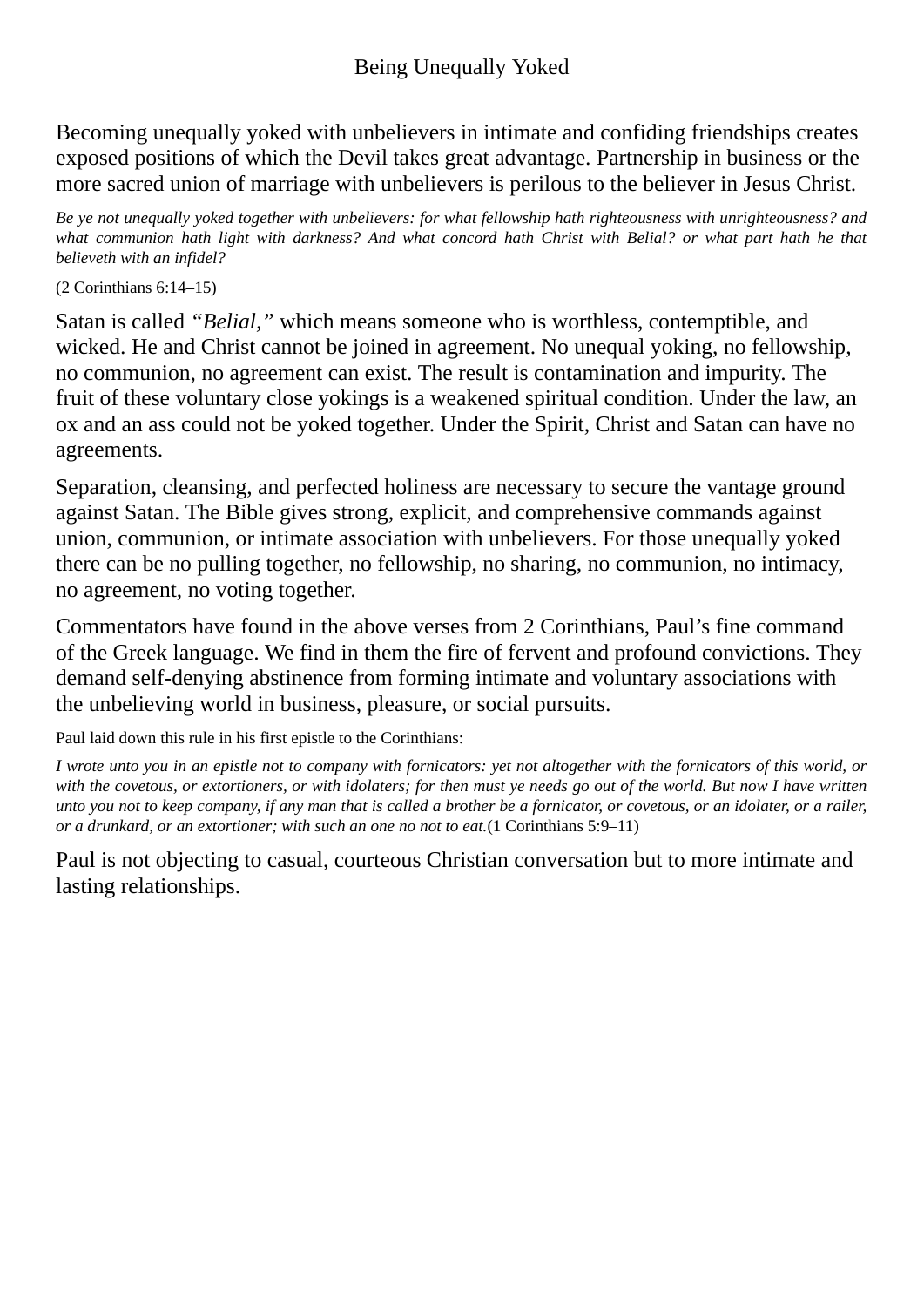James defined and opposed these worldly relationships and attachments as vulnerable positions that result in the most criminal violation of the holiest relationship. *"Ye adulterers and adulteresses, know ye not that the friendship of the world is enmity with God? whosoever therefore will be a friend of the world is the enemy of God"* (James 4:4). By such associations, the marriage vow of God is broken.

Dean Alford, commenting on this passage, said,

Of the world, it means men and men's interest, ambitions and employments, insofar as they are without God. The man who is taken out of the world by Christ cannot again become the friend and companion of worldly men and their schemes, without passing into enmity with God. God and the world stand opposed to one another, so that a man cannot join the one without deserting the other. He, therefore, who desires to be the friend of the world, and sets his mind and thought and wish that way, must make up his mind to be God's enemy.

We may ask, "But shouldn't I be friendly with my relatives, whether they fear God or not?" There is nothing we can do to change our family relationships, but there are some that are nearer to us than others. The nearest relatives are husbands and wives. They have taken each other for better or worse, and they must make the best of each other. God has joined them together, and no one can put them asunder.

Parents are also very closely connected with their children. You cannot part with your children while they are young, because it is your duty to "train them up in the way wherein they should go." (See Proverbs 22:6.) Once they are grown, your relationship with them changes, and you must use your own discretion to determine how close you will be to them.

Children must also determine how long it is expedient for them to remain with their parents. In general, if their parents do not fear God, they should leave them as soon as is convenient.

As for all other relatives, even brothers or sisters, if they are of the world, you are under no obligation to be closely associated with them. You may be courteous and friendly, but at a distance.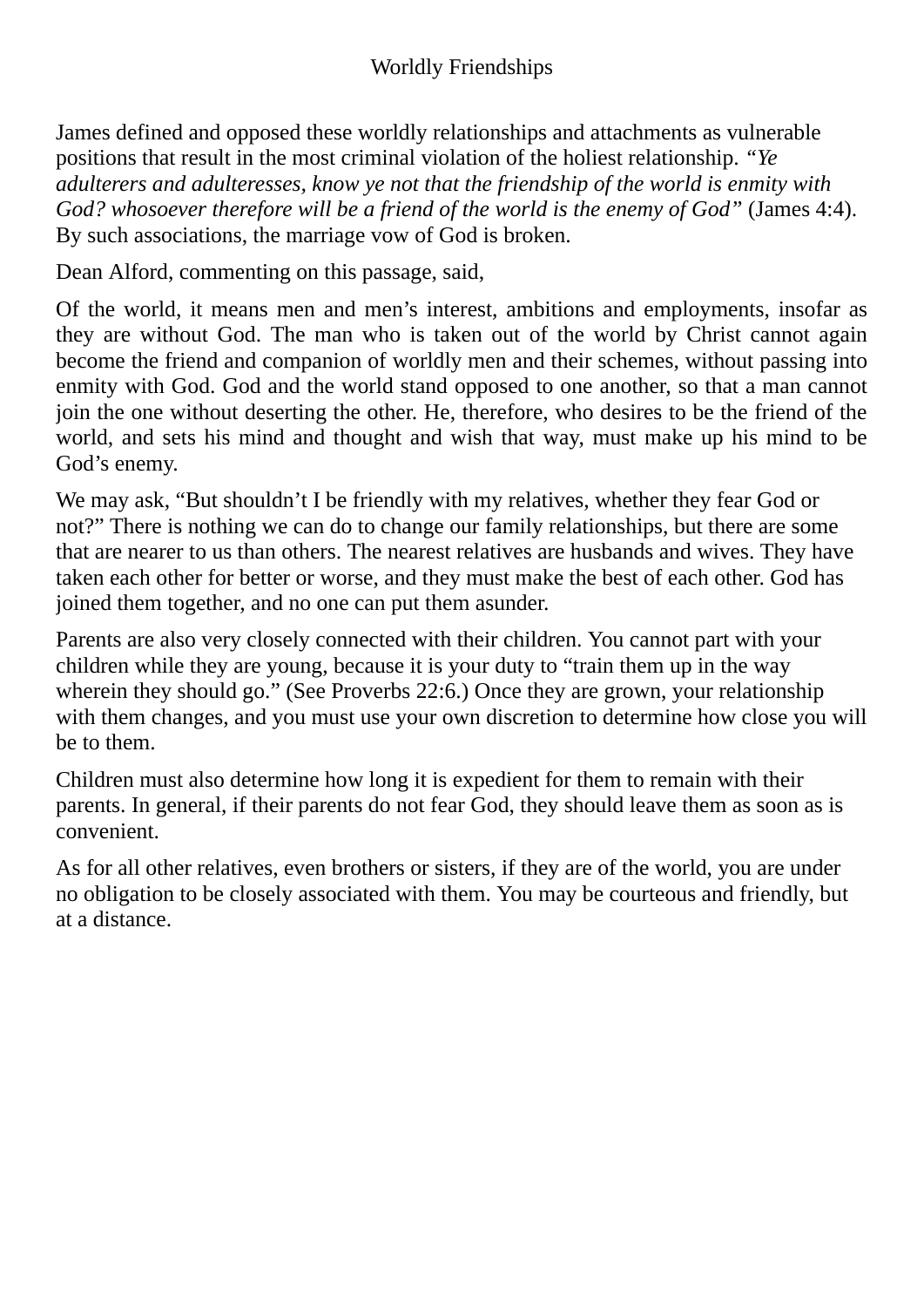#### The Only Escape

Since *"friendship of the world is enmity with God"* (James 4:4), the only way to heaven is to avoid all intimacy with worldly people. Whatever the cost, flee spiritual adultery! Have no friendship with the world. No matter how tempted you are by profit or pleasure, do not become intimate with worldly-minded people. And if you are already involved with anyone who is of the world, break off the relationship without delay.

Your life is at stake—eternal life or eternal death. Is it not better to go into life having one eye or one hand, than having both, to be cast into hellfire? (See Matthew 5:29–30.) No matter how tempted you are to continue, have no friendship with the world. Look around and see the dreadful effects it has produced among your brethren! How many of the mighty have fallen because of this very thing! They would heed no warning. They conversed intimately with worldly- minded people until they themselves were back in the world again.

Oh, *"come out from among them"*! (2 Corinthians 6:17). Come out from all unholy men, however harmless they may appear, *"and be ye separate"* (v. 17)—at least have no intimacy with them. Your *"fellowship is with the Father, and with his Son Jesus Christ"* (1 John 1:3). So let your fellowship be with those, and those only, who at least seek the Lord Jesus Christ in sincerity. Then *"ye shall be,"* in a special sense, *"my sons and daughters, saith the Lord Almighty"* (2 Corinthians 6:18).

How Satan surrounds us! How strongly he holds us! How he entangles, chains, and binds us with worldly associations! We lie in the sweet friendship, the embraces, and the counsel of these worldly ones, while they lie in the arms of the Wicked One.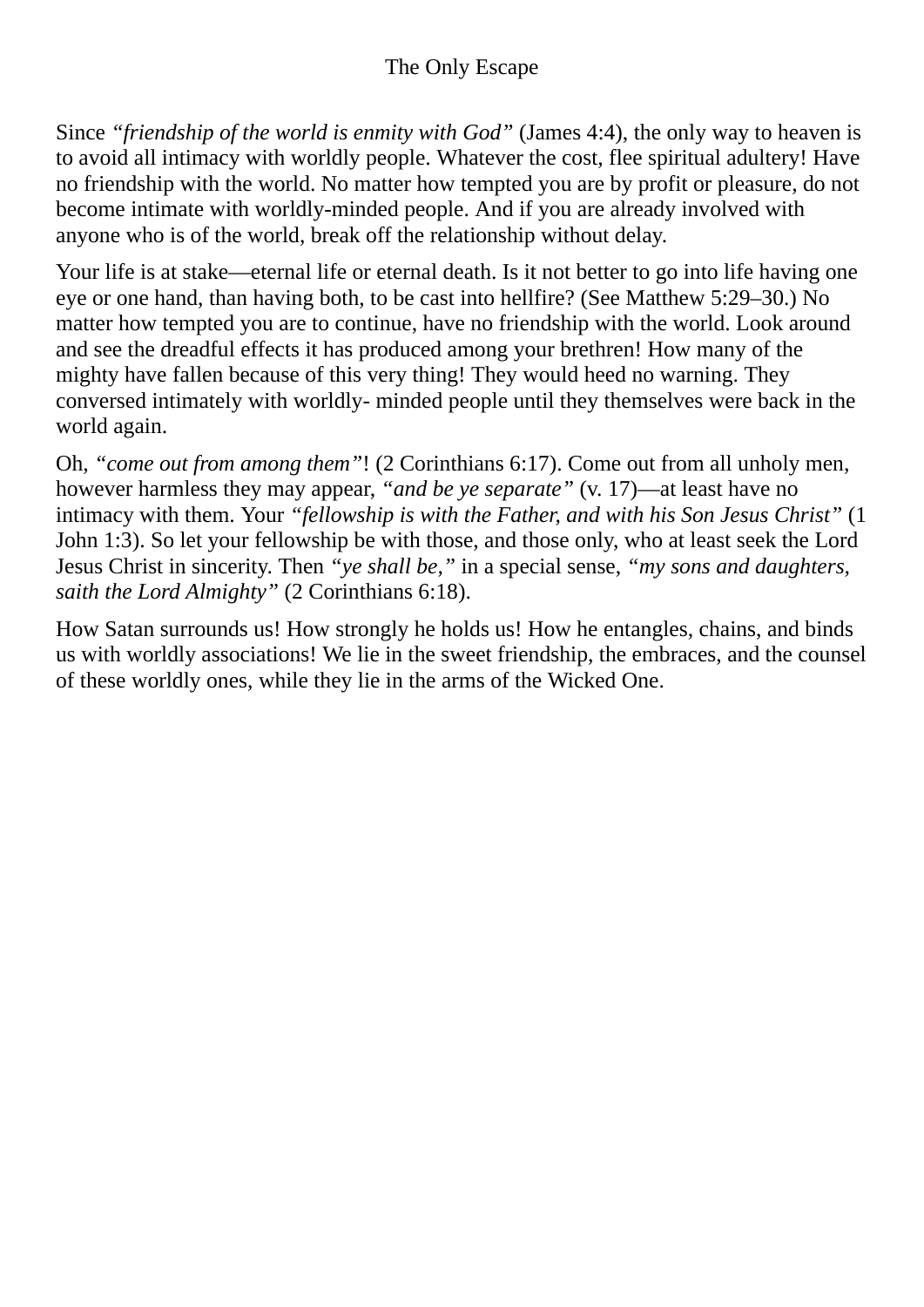If simplicity is removed from our faith, our defenses against Satan are weakened.

I am jealous over you with godly jealousy: for I have espoused you to one husband, that I may present you as a chaste virgin to Christ. But I fear, lest by any means, as the serpent beguiled Eve through his subtlety, so your minds should be *corrupted from the simplicity that is in Christ.* (2 Corinthians 11:2–3)

Satan is recognized as the Serpent who is still busy at his old tricky trade. Satan has such a dexterous and successful hand at deception that Paul was uneasy. Lack of simplicity could be fatal to the purity and faith of the Corinthians, just as the taste of the forbidden fruit was fatal to Eve. It was the loss of a little thing, but, with it, all was lost.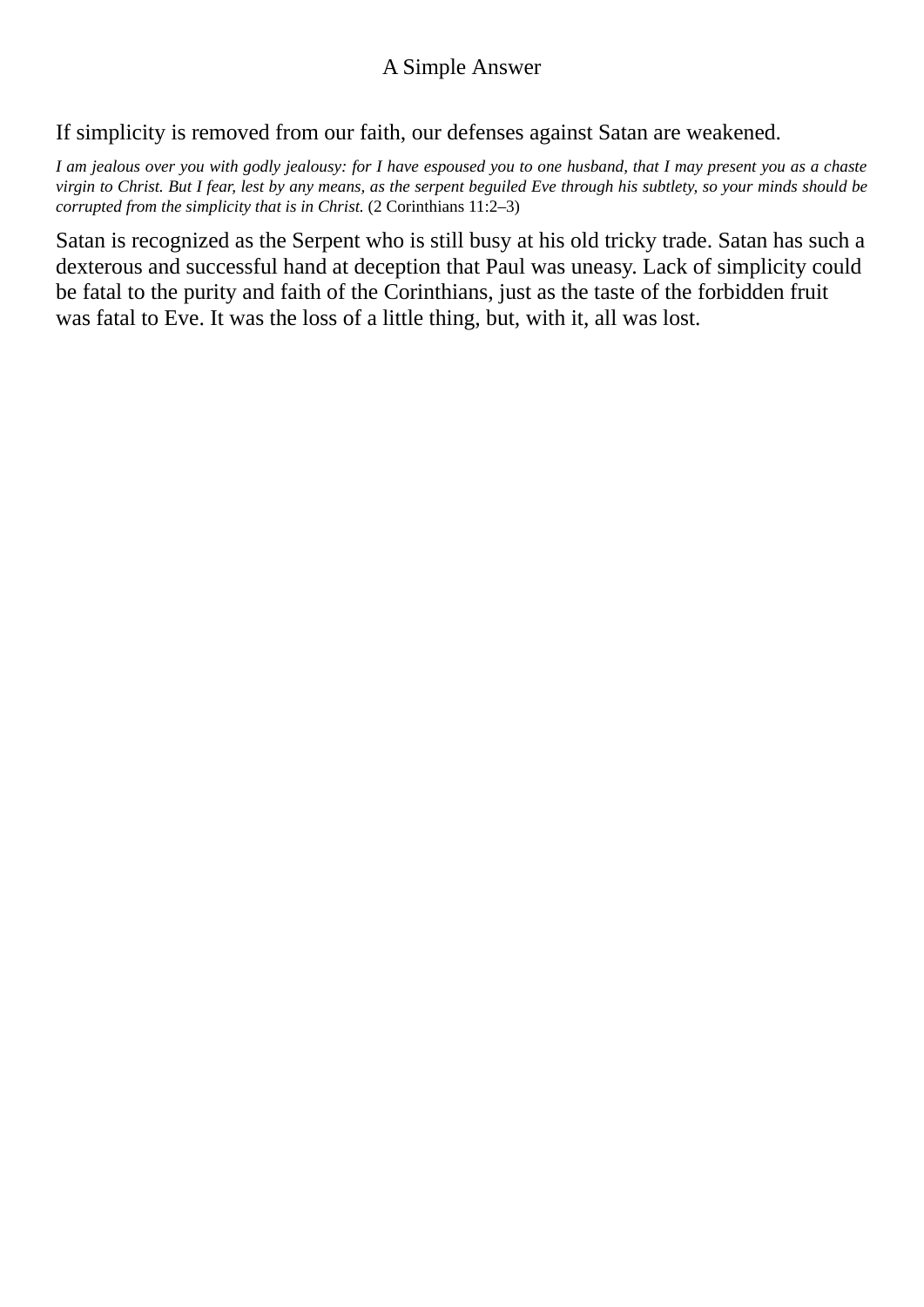Finally, an undisciplined body readily exposes us to Satan's assaults. Even natural, innocent appetites and passions have to be held in with bit and bridle. Paul was aware of this: *"But I keep under my body, and bring it into subjection: lest that by any means, when I have preached to others, I myself should be a castaway"* (1 Corinthians 9:27). An undisciplined body could hurl Paul from the office of an apostle down to the fearful abyss of apostasy.

Two statements are made in reference to his body: *"keep under"* and *"bring it into subjection."* The first phrase refers to a blow to the face under the eyes. If something is restrained and suppressed by heavy blows, its power is broken. The second statement, *"bring it into subjection,"* means "to make a slave of, to treat with severity, to subject to stern and rigid discipline." The apostle saw the body as an important factor in the contest for heaven. He teaches us that if it is untrained, without the strong repressing hand of discipline, it becomes an easy prey to the assaults of Satan.

#### Peter gave the same directions:

Be sober, be vigilant: because your adversary the devil, as a roaring lion, walketh about, seeking whom he may devour: whom resist stedfast in the faith, knowing that the same afflictions are accomplished in your brethren that are in the *world.* (1 Peter 5:8–9)

A listless, drowsy, sleepy, stupid state can put us under Satan's power without a struggle or even the decency of a surrender.

Remember the strong injunction of Christ to the drowsy and fainting disciples: *"Watch and pray, that ye enter not into temptation: the spirit indeed is willing, but the flesh is weak"* (Matthew 26:41).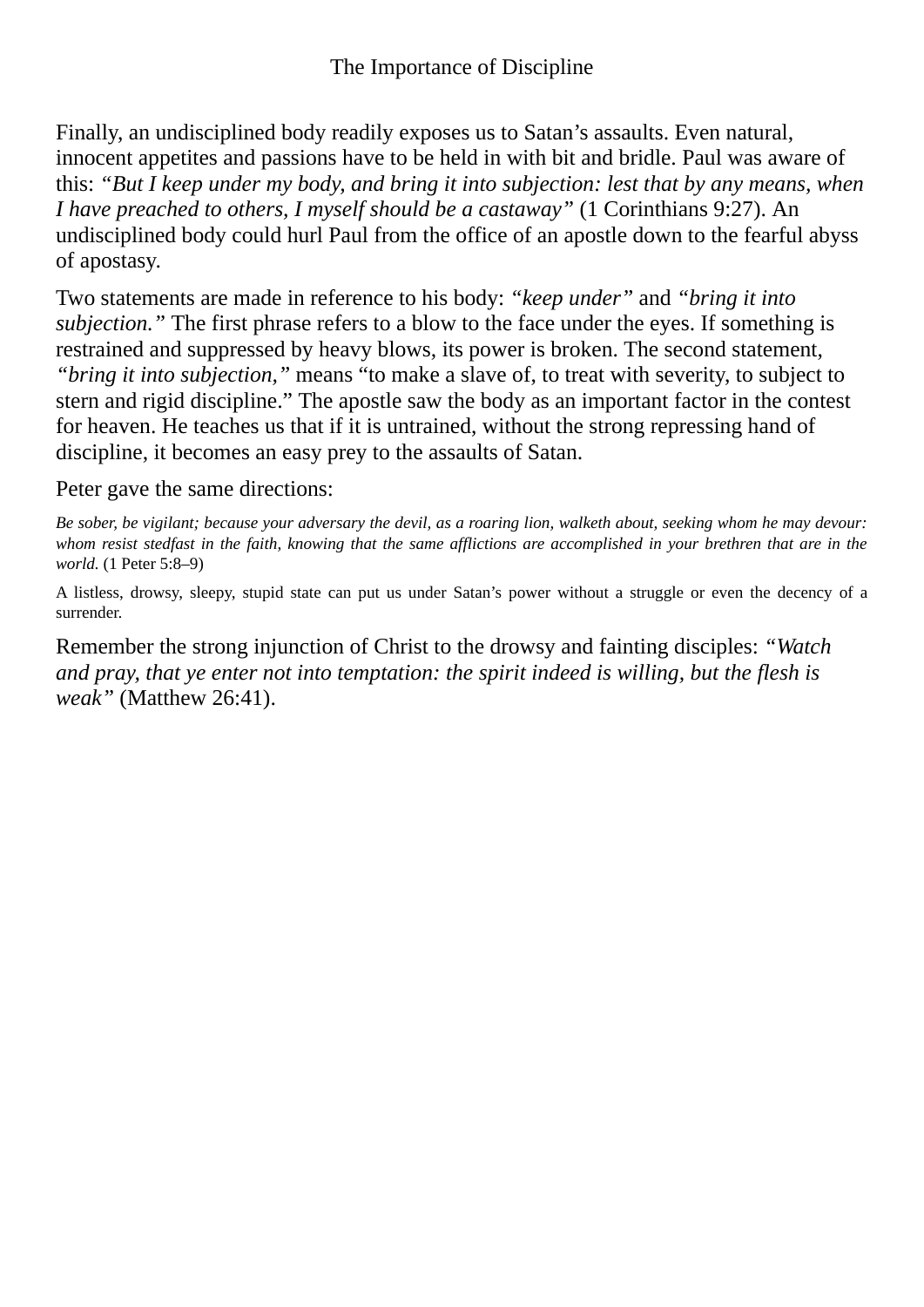# Where Does Satan Attack?

This is a true saying, If a man desire the office of a bishop, he desireth a good work. A bishop then must be blameless, the husband of one wife, vigilant, sober, of good behaviour, given to hospitality, apt to teach; not given to wine, no striker, not greedy of filthy lucre; but patient, not a brawler, not covetous; one that ruleth well,…not a novice, lest being lifted up with pride he fall into the condemnation of the devil. Moreover he must have a good report of them which are without; lest he fall into reproach and the snare of the devil.

—1 Timothy 3:1–4, 6–7

 $\mathbf{W}_{\mathsf{e}}$  have two statements in 1 Timothy regarding the appointing of men to active and official leadership in the church. The first statement is against appointing novices to such leadership. *"Not a novice, lest being lifted up with pride he fall into the condemnation of the devil."*

To put immature believers in places of spiritual leadership causes them to become filled with pride. If the young convert is put into a highly visible position, he readily falls into the same condemnation into which the Devil fell because of pride. This text from 1 Timothy gives credence to the church's almost universally accepted opinion: the Devil fell through pride.

New converts must be matured by discipline before they are put to the front. Staying behind is often a greater cross, as well as a greater virtue, than pushing or being pushed to the front. The forefront is always an unsafe place for faith until faith has grown and matured.

Men of questionable reputation who are placed in church leadership or official positions bring reproach and help the Devil in his disgraceful business. *"Moreover he must have a good report of them which are without; lest he fall into reproach and the snare of the devil."* Having men of good character and spotless reputation in the leadership of church affairs closes Satan's mouth, cuts off his revenue, and slows down his business.

We must not violate these two rules of church government by putting novices and men whose reputations are not spotless into positions of leadership. It puts the novices in an uncomfortable position, and it increases the dangerous influence of leaders who have questionable reputations. The entire church is also put in an exposed condition,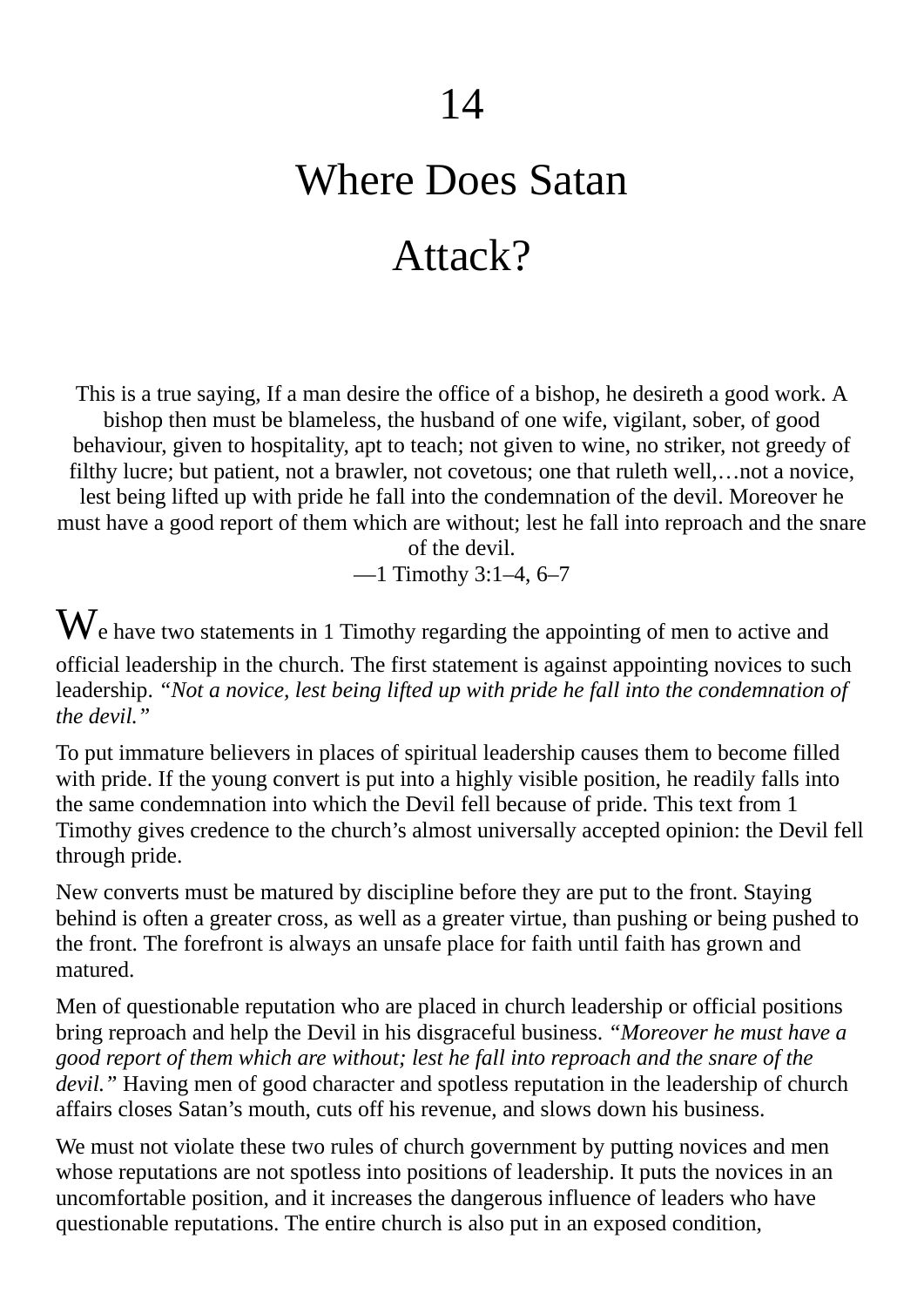endangering the whole army.

Leaders are standard-bearers whose lives are clearly visible to everyone in the church. For this reason, they should be conspicuous in spotless piety. They should be mature in age; and sound and advanced in faith, love, and sobriety.

Gifted, wise, serious, and blameless leaders will make the church strong and victorious in the day of battle. Novices in positions of church leadership create conditions that cause them to be exposed to Satan's attacks. New converts should be sheltered and trained before they are given any responsibility in the local church.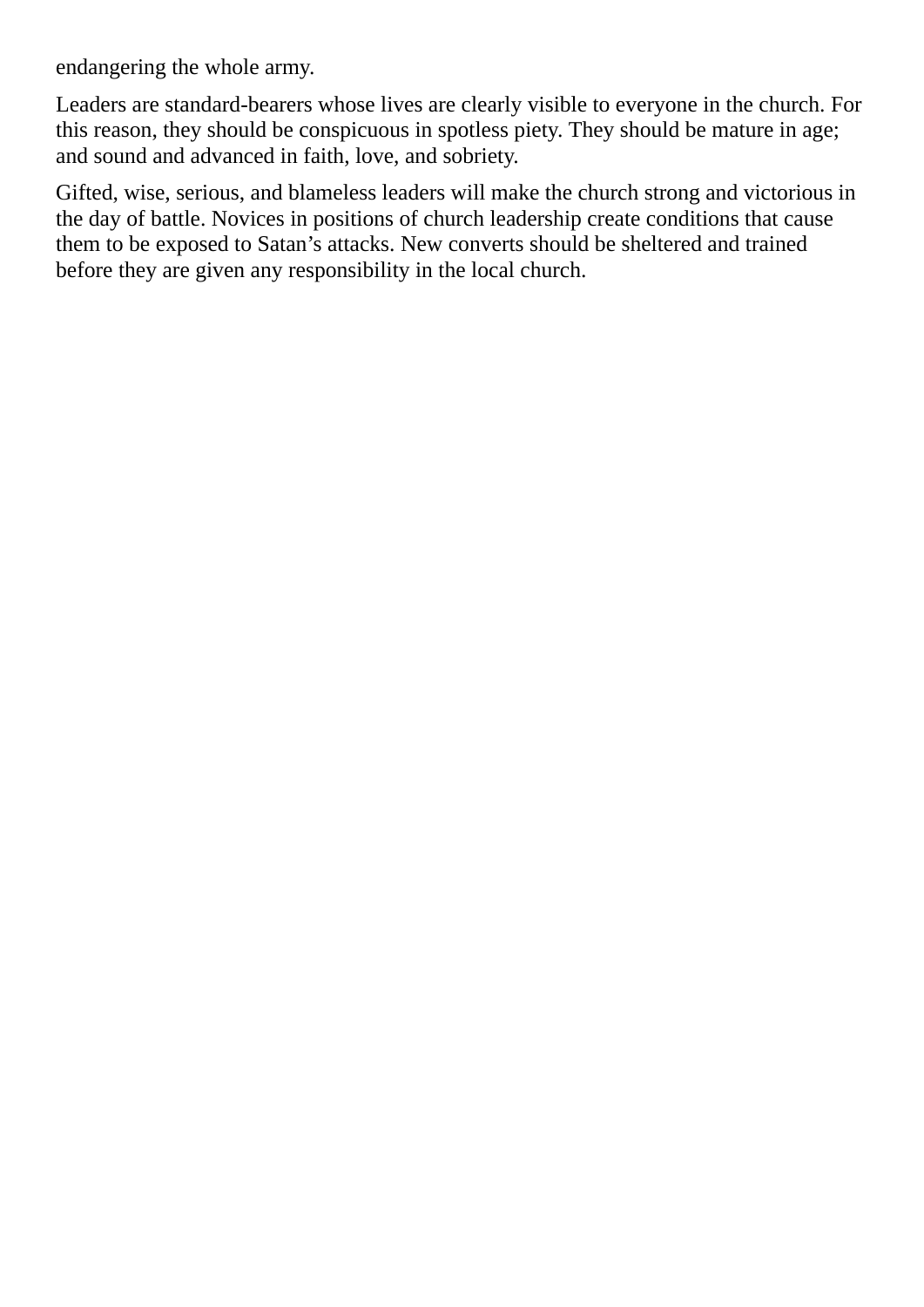Young widowhood can also be a vulnerable condition for a believer in the church. Satan is always watching for any opportunity to invade the vulnerable position of the grieving widow. Paul knew the hidden traps that Satan often uses. He wrote tenderly, honestly, and with discrimination,

Honour widows that are widows indeed. But if any widow have children or nephews, let them learn first to show piety at home, and to requite their parents: for that is good and acceptable before God. Now she that is a widow indeed, and desolate, trusteth in God, and continueth in supplications and prayers night and day. But she that liveth in pleasure is dead while she liveth....But the younger widows refuse: for when they have begun to wax wanton against Christ, they will marry; having damnation, because they have cast off their first faith. And withal they learn to be idle, wandering about from house to house; and not only idle, but tattlers also and busybodies, speaking things which they ought not. I will therefore that the younger women marry, bear children, guide the house, give none occasion to the adversary to *speak reproachfully. For some are already turned aside after Satan.* (1 Timothy 5:3–6; 11–15)

This advice helps relieve the sorrow of the young woman and puts her where her heart and hands are full of sweet and sacred responsibilities. Her time and heart are full of profitable activity. Satan has a hard job working on a person who is filled in heart and hands with the holy tasks of raising the home, state, and church of the future.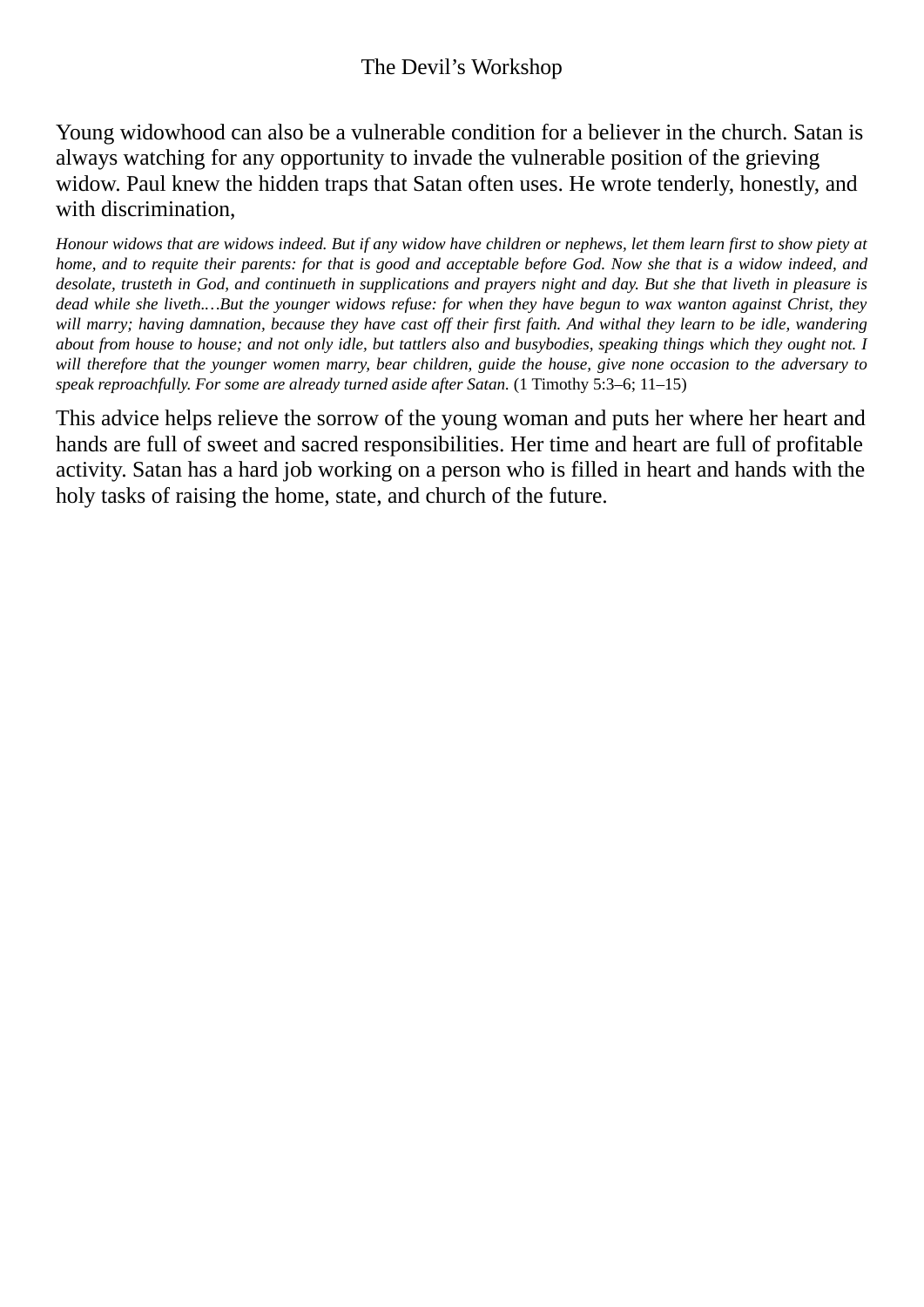There are strong natural desires in man that the Scriptures term *lust.* They are called the *"lusts of the flesh"* (2 Peter 2:18; see 1 John 2:16), the *"lust of the eyes"* (1 John 2:16), *"worldly lusts"* (Titus 2:12), and the *"lusts of men"* (1 Peter 4:2). These are the cravings of the senses for which the heart naturally clamors.

These lusts form the basis of inner temptation. A cunning and powerful seducer may tempt and lead an innocent person astray even when that person is not normally tempted by such allurements, but inner lusts and desires generally form the basis and provide the groundwork for Satan's insidious temptations.

James described the whole process:

Let no man say when he is tempted, I am tempted of God: for God cannot be tempted with evil, neither tempteth he any man: but every man is tempted, when he is drawn away of his own lust, and enticed. Then when lust hath conceived, it *bringeth forth sin: and sin, when it is finished, bringeth forth death.*

(James 1:13–15)

The term *"drawn away"* means "to lure forth." The metaphor is from hunting or fishing. As game is lured from the forests, so man by lust is allured from the safety of self-restraint to sin. The word *"enticed"* means "to catch with bait."

The Scriptures demand that these lusts or desires be banned and denounced. We can see how Satan and the world are behind these lusts. The Gospel is a training school in which these lusts are to be denied.

For the grace of God that bringeth salvation hath appeared to all men, teaching us that, denying ungodliness and *worldly lusts, we should live soberly, righteously, and godly, in this present world.* (Titus 2:11–12)

This solemn declaration from Titus is made without qualification or deception. It is a declarative statement carrying the force of an imperative demand and also that of a condition: *"And they that are Christ's have crucified the flesh with the affections and lusts"* (Galatians 5:24).

The work of Christ is presented as a pattern for us to copy in destroying these lusts:

Forasmuch then as Christ hath suffered for us in the flesh, arm yourselves likewise with the same mind: for he that hath suffered in the flesh hath ceased from sin; that he no longer should live the rest of his time in the flesh to the lusts of men, *but to the will of God.*(1 Peter 4:1–2)

We are taught that these lusts are put in opposition to the will of God. We cannot yield to them and remain in obedience to God. No man can serve these two masters. These lusts are the foundations and sources of corruption. They war against the soul. We are to

put off concerning the former conversation the old man, which is corrupt according to the deceitful lusts; and be renewed in the spirit of your mind; and that ye put on the new man, which after God is created in righteousness and true *holiness.* (Ephesians 4:22–24)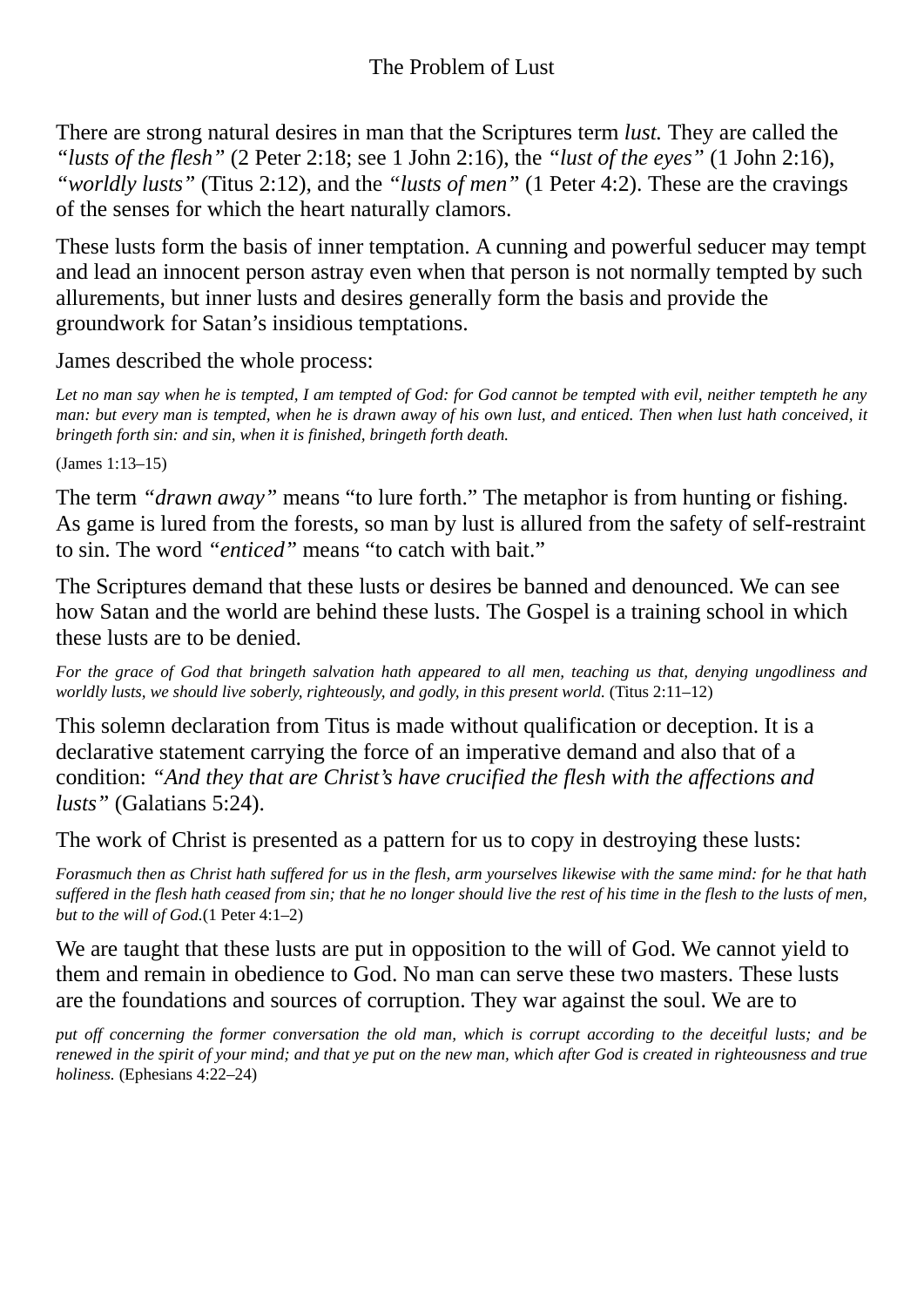#### A Weakened Position

The war with Satan is concerned with these lusts. This lusting after the pleasures of the senses is not completely destroyed when we are converted to Christ. It is broken in power and weakened, but the remains, the roots, are still there. Like a tree in life, cut down at its stump, it sends up many shoots. If we allow these shoots to remain, they will help Satan in his work.

Those who are content to leave the remains of these lusts inside them will be hampered by an internal struggle. To allow sin or the tendency to sin to remain in us is fatal. It is as fatal as leaving the original natives in the land of Canaan was to the piety, peace, and prosperity of Israel. God's command to Israel was that those nations were to be destroyed completely so as to leave neither root nor branch. Israel's failure to do this was the source of untold evil for them.

Any remaining lusts are exposed conditions just as the remains of a decayed tooth are the exposed conditions of a toothache. So we are challenged, *"For if ye live after the flesh, ye shall die: but if ye through the Spirit do mortify the deeds of the body, ye shall live"* (Romans 8:13).

In another text, we have these words: *"They that are Christ's have crucified the flesh with the affections and lusts"* (Galatians 5:24). *"Lust"* is the larger word in Scripture, including the whole world of active lusts and desires. The *"affections"* are not so much the soul's disease in its more active operations, but the diseased conditions out of which these spring.

The lusts spring from the passions and are nourished by them. They deserve the same punishment as the flesh. All of these—the flesh, the lusts, and the affections—are crucified. This puts the Christian in the best fortified condition to resist the attacks of the Devil. If these lusts remain, he is only half armed and wholly exposed.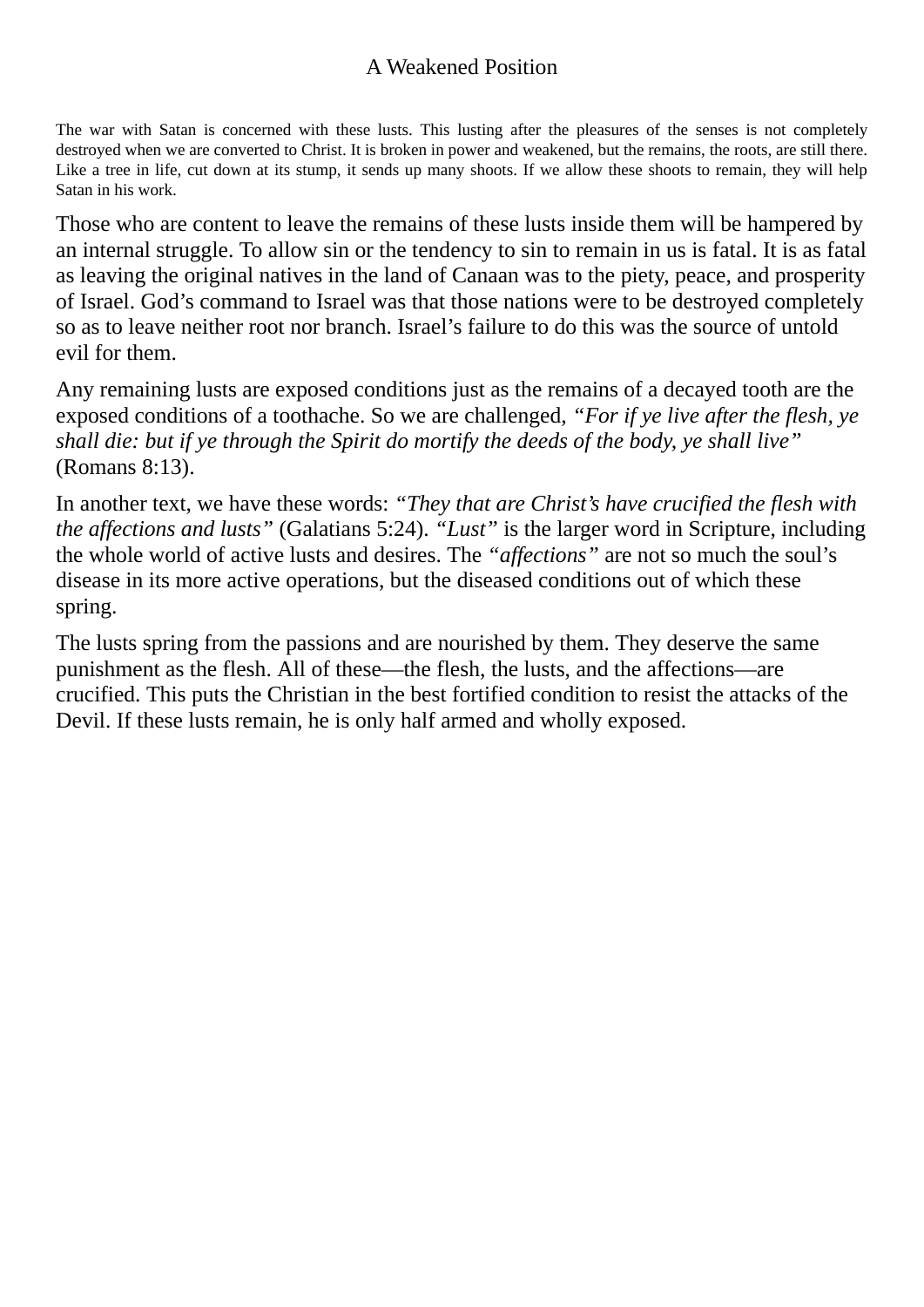Low aims in the spiritual life and satisfaction with present circumstances also create an exposed condition. The Devil may visit the highlands and mountain ranges of spiritual elevation, but he makes his home in the lowlands. He will attack the strongest, most mature giant of piety, but he works his havoc and gains his spoils where the Christian slumbers in the cradle of spiritual babyhood. There is safety only in high aims, strenuous effort, and constant advance.

It is on the field of low aims and satisfied results that the Devil wins his chief victories. Spiritual growth, along with constant and sure spiritual development, are the surest safeguards against Satan's assaults and surprises. Constant growth keeps our eyes open and our hearts strong. Satan never finds growth asleep, drowsy, or weak. Onward and upward is the great battle cry. Constant advance is the steel armor in the fight with the Devil. Israel lost Canaan by not possessing Canaan. Satan has the vantage ground when we do not maintain an aggressive forward march.

When the Bible sounded the clarion call, *"Let us go on unto perfection"* (Hebrews 6:1), it was seeking to arouse the church. The believers to whom the book of Hebrews was addressed had lost the vigor and fighting ability of Christian character by feeding on milk and indulging in the lazy luxury of being children. The Scriptures raised a standard and set a goal for them to attain. The goal line was far ahead, but it was a real point, as real as the point at which their steps were delayed. They were called out of the cradle and away from the nursery to the strength, conflict, and perfection of royal maturity.

A great writer said of Wesley that he was "the first of theological statesmen." This is no great compliment. But the spiritual perception of Wesley as a man of open, divine vision is his highest eulogy. This is evidenced by the fact that he reechoed the trumpet call of the Bible and sounded it on every key and in every refrain. He sought to stir the church into forward movement and to quicken its members to seek an advanced position. The yearning for spiritual growth had diminished in their experience and had been left out of their hopes and creeds.

God gives the beginnings of faith, and these beginnings are glorious. But for us to be content with the beginnings of faith is to forfeit its possibilities and leave us open and naked to Satan. Then we become a prey to his schemes.

Making additions to our spiritual treasury is the essential condition for stability in the Christian life. Retaining and maintaining this stability gives great victory over the Devil. To stand still in our faith is to lose it. To set up camp at the place of salvation is to forfeit regenerating grace. To stop at any station of progress is to go backward. The weakness of most people is their lack of determination to stick to their objective. We are willing to pay the personal cost for great temporal success, but the price for spiritual success is often too dear for us.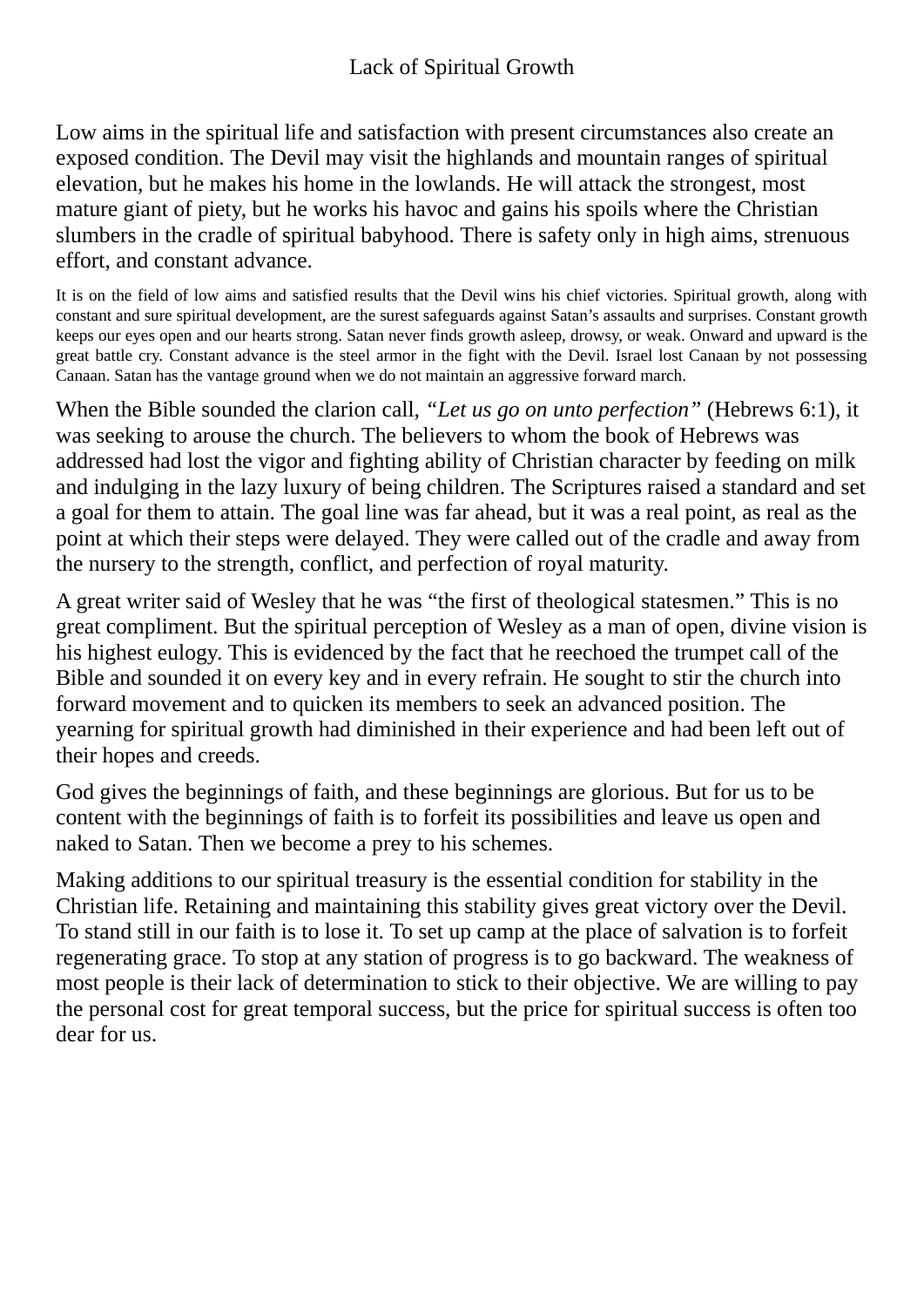#### Baby Christians

The tendency in religion is to be satisfied with spiritual birth and then to die in infancy. The teething phase is a perilous time for spiritual babes. The great sin of the Israelites was hugging the shores and not going up to possess the land. The marvelous glory of their entrance into Canaan was diminished by the lethargy and timidity of their advance.

Stopping and standing still in a non-growing, non-fighting condition is a position fully exposed to Satan. Many run well and fight well, but at some point their running and fighting cease. When this happens, spiritual development is arrested, and the Devil moves at once to an easy victory.

This spiritual arrest may happen during the initial steps or stages of spiritual life. The excitement and triumphs of the first stages may arrest advance and cause a standstill. This may happen before the cradle is out of sight and while the first steps of the Christian toddler are still unsteady.

It is true that Paul called the Corinthian saints *"babes in Christ"* (1 Corinthians 3:1). But this was at the point where their saintship had turned back to carnality and lost its sanctity and strength. Their great sin and backslidings were found in their babyhood—not that they began as babes, but that they stayed babes. Baby Christianity is the popular Christianity of these days. To begin as babes is expected, but to remain babes for forty years is a fearful deformity.

Spiritual stagnation sometimes happens to those in the high echelons of spiritual prominence. It is true that a few of those who have received a great spiritual baptism after conversion have crystallized around this later point of advance. However, a far greater number of preachers and other believers have crystallized around the initial experience of salvation. There may be some specimens of Christian mummies who approached maturity, but the number who were petrified in the dwarfed and cradled state is countless.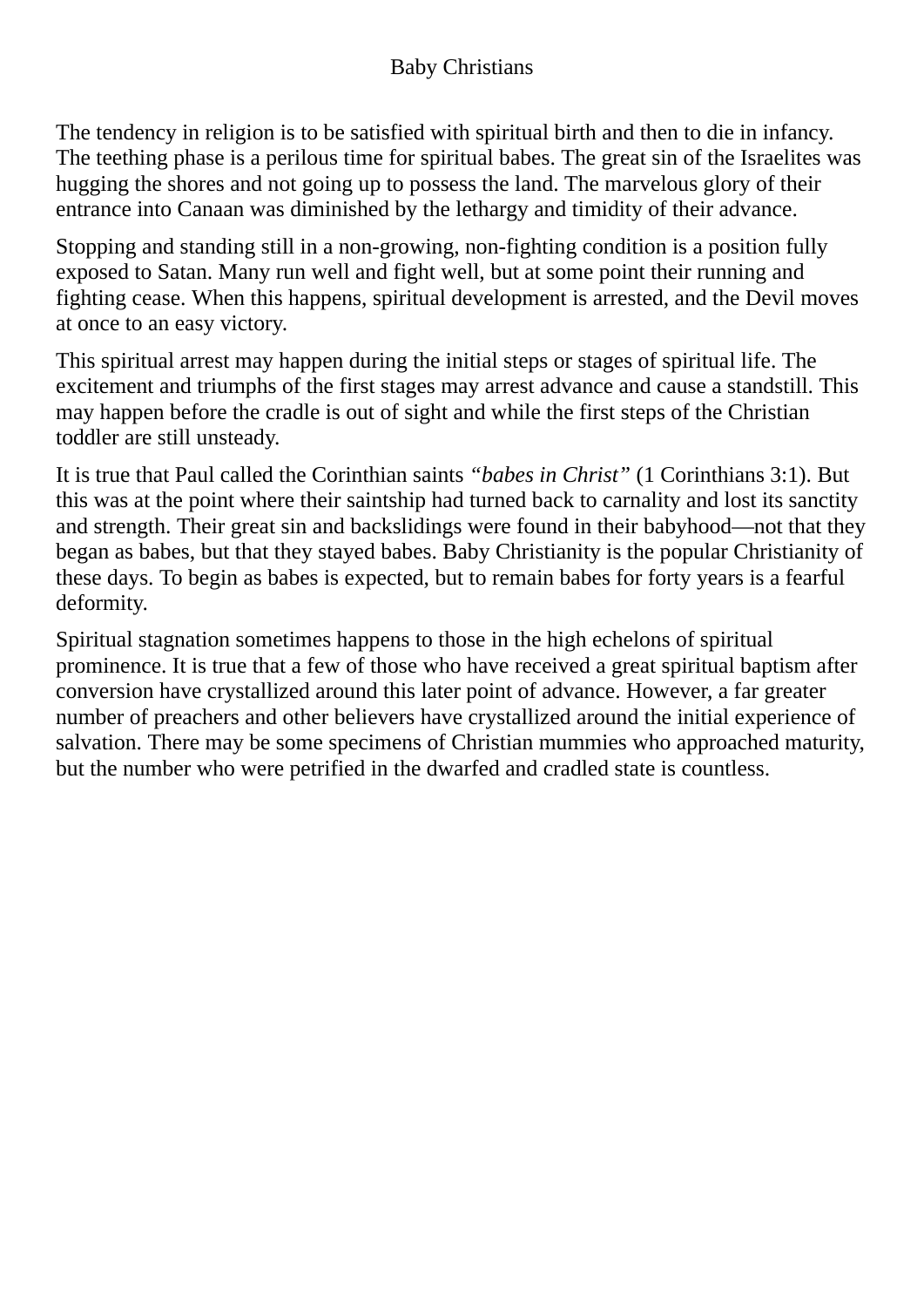#### Spiritual Stagnation

However, spiritual stagnation is not confined to the initial steps. Spiritual development's lifeblood may chill and its step halt at the point of highest advance. Many Christians are so enthusiastic over some marked advance, or some higher elevation gained, that they become enchanted with the beautiful and lofty regions. They are lulled to sleep and, like Bunyan's Pilgrim, lose their enthusiasm and are unconscious of their loss. Instead of pressing on with tireless steps, they cover the future with their imaginations. Then, while their minds are filled with fantasies of their advanced positions, they do not realize that their feet have slipped backward, and that they are in the valley again. They are so happy that it is almost impossible to bring them to their senses.

It is difficult to make them understand that there are many weary and toilsome steps between their Red Sea deliverance and the Promised Land. Even after the desert has been crossed, the Jordon has been divided, and their feet have touched the sanctified soil of Canaan, there are many battles to be fought. There are enemies to be destroyed before the good land is all possessed.

It is good to have singing and shouting sanctification. But if it is not joined by marching and fighting faith, it will sing and shout itself as thin as a ghost and as dry as a desert. *"Forgetting those things which are behind, and reaching forth unto those things which are before"* (Philippians 3:13). This is the divine process by which we hold onto what we have by getting more.

Paul's marvelous career was simple, not complex. He summed it up as fighting, running, watching—the three elements of continuous advance. Many great battles have been lost by the demoralizing effects of a halt caused by a partial victory in the earlier part of the conflict. It is not easy to keep in place and march in rank when the spoils of a half-gained victory cover the ground. There is no position this side of heaven that is free from the dangers of spiritual arrest and secure from the Devil's attacks. The conflict and vigilance of advance must mark every step until our feet are within the pearly gates.

Arrested spiritual development, either in the initial or the more advanced stages, is always an exposed position. Spiritual immaturity always leaves us vulnerable to Satan's attacks.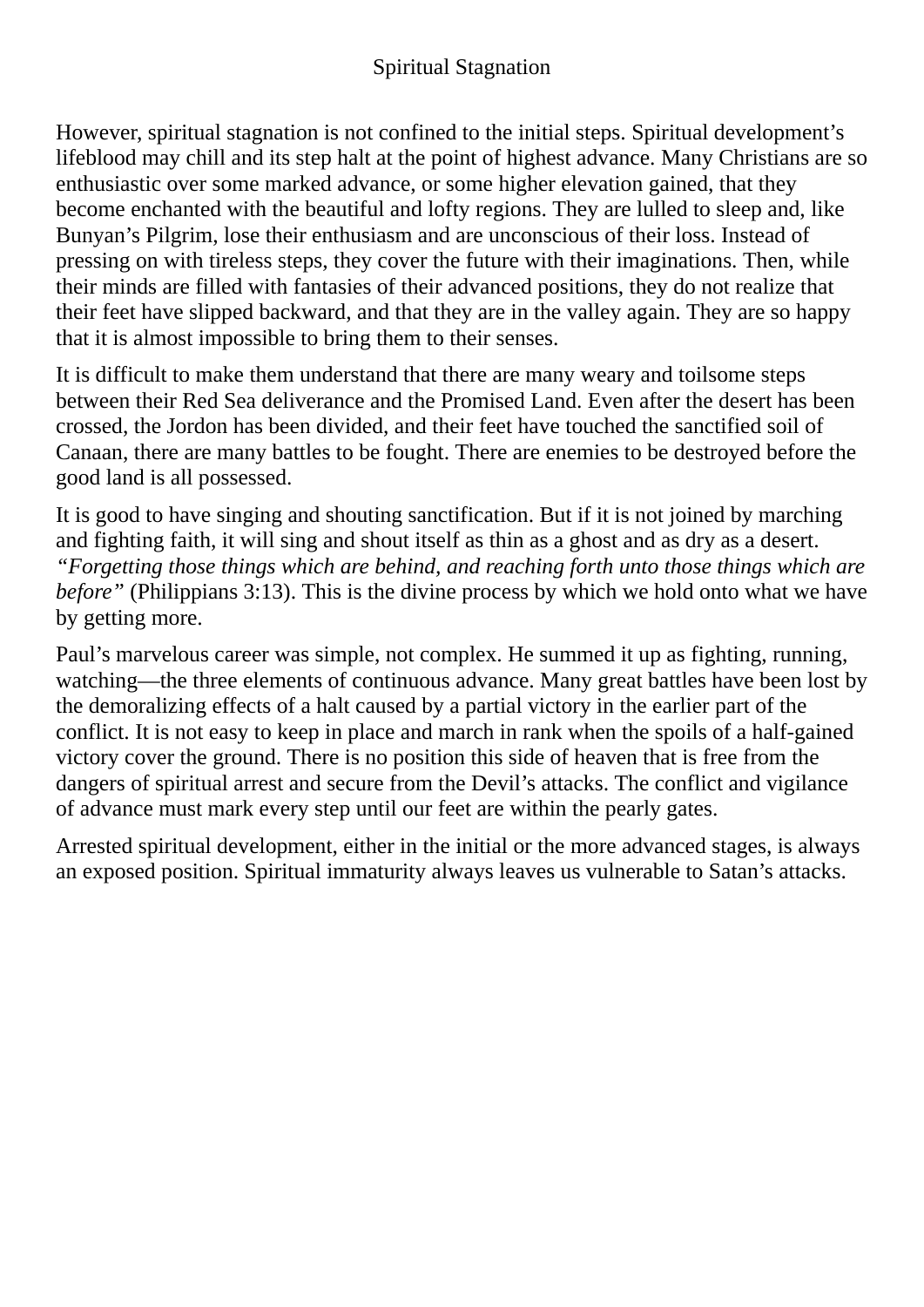### Using Our Defenses

And unto the angel of the church in Sardis write; These things saith he that hath the seven Spirits of God, and the seven stars; I know thy works, that thou hast a name that thou livest, and art dead. Be watchful, and strengthen the things which remain, that are ready to die: for I have not found thy works perfect before God. Remember therefore how thou hast received and heard, and hold fast, and repent. If therefore thou shalt not watch, I will come on thee as a thief, and thou shalt not know what hour I will come upon thee. Thou hast a few names even in Sardis which have not defiled their garments; and they shall walk with me in white: for they are worthy. He that overcometh, the same shall be clothed in white raiment; and I will not blot out his name out of the book of life, but I will confess his name before my Father, and before his angels.

—Revelation 3:1–5

Leave no room for the Devil. Be too busy for him. Have no time and no place for him. Vacant places invite him. The Devil loves a vacuum. A very busy person himself, he does his biggest business with those who have no business.

The apostle Paul, writing to the Ephesians, gave this direction: *"Neither give place to the devil"* (Ephesians 4:27). Leave no opening, no space for him. Keep him out by prepossession. Keep him out—nose, head, and all. Give him an inch, and he will take a mile.

"Give no place to the Devil." The apostle was writing about how anger can cause us to give full scope to the Devil. He comes into power and has full sway when we relinquish ourselves to the indulgence and continuance of evil passions. Our evil passions are the regions where Satan finds his favorite field and largest sphere of operation. Suppress evil and every tendency to indignation, bitterness, and wrath. Suppress and purge out every heated impulse, every unholy desire, every feeling that is not of God. The Devil's work is futile when gentleness and forgiveness reign in our spirits.

*"Resist the devil, and he will flee from you"* (James 4:7). This is James's curt directory for getting rid of the Devil. *"Resist"* means "to set one's self against, to withstand." Yield nothing to Satan at any point, but oppose him at every point. Always be against him, belonging to the party of the opposition as far as his plans, suggestions, and ways are concerned.

If we bravely and strongly resist what the Devil proposes, the victory is half won. To hesitate is to lose. To talk it over is to yield; to give an inch is to surrender the whole ground. The Devil cannot stand firmness, decision, and opposition. He is easily defeated if we are determined and uncompromising. Loyalty to God is ruin to Satan.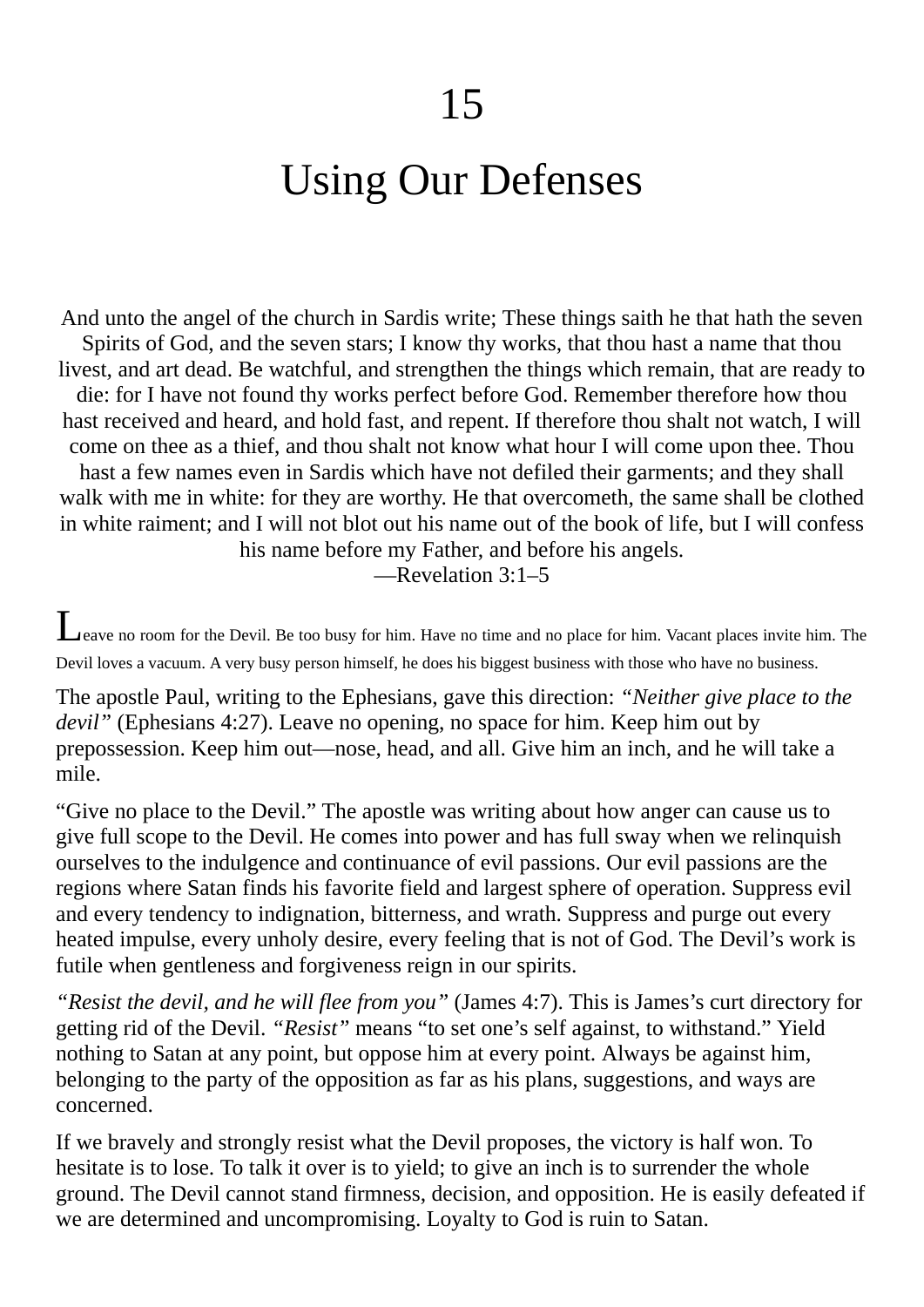We are taught this same simple, important lesson in Peter, along with an addition:

Be sober, be vigilant; because your adversary the devil, as a roaring lion, walketh about, seeking whom he may devour: whom resist stedfast in the faith, knowing that the same afflictions are accomplished in your brethren that are in the *world.* (1 Peter 5:8–9)

The first part of this direction refers to the elements of personal character. What we are is of prime consideration in this conflict with the Devil. Strong, good character is fully armed. Character is revealed in all our relationships, duties, and trials. But nowhere is character more telling than in our encounters with Satan.

We must be sober, calm, and collected—free from passion or intemperance. We must always be aware of spiritual dangers and deceptions. If we are vigilant, cautious, and active, we will never be surprised or overcome because of inattention or laziness. We must remain awake because of the full apprehension of the presence of a powerful, dangerous, and cruel Foe. This is our strong defense.

As mentioned earlier, no sorrow is so pathetic as the sorrow of young widowhood. It is a sorrow exposed to Satan's attacks. Paul's direction puts widows on the defensive and guards them against the insidious attacks of the Enemy. *"I will therefore that the younger women marry, bear children, guide the house, give none occasion to the adversary to speak reproachfully. For some are already turned aside after Satan"* (1 Timothy 5:14–15). No defense is more secure against Satan than a life crowned and crowded with unselfish duties. When they are faithfully done, the Devil has no opportunity to speak reproachfully.

James directs us to *"resist"* (James 4:7)—to set ourselves against the Devil with will and thought, conscience and heart. We must hold the Word of God strictly, strongly, and rigidly. The truth of God inflexibly held will make one invincible to the Devil, unyielding to his assaults. Temptation, toil, and affliction have been put upon God's saints in all ages. But it is by this warfare with the Devil that we are perfected, established, strengthened, and settled.

*"Be sober"* (1 Peter 5:8), said the apostle, for your adversary, the Devil, walks about. This calm, self-collected condition, free from passion, and with the full mastery of all our powers, is essential to successful resistance of Satan. A passionate man is a weak man. A cool head and a calm heart are the conditions of successful warfare with the Devil. The apostle added the condition of vigilance: "*Be vigilant"* (v. 8), he said. Watch, give strict attention, be cautious, be active. Vigilance awakens and sobriety arouses, giving us maximum strength.

The apostle James, in his frank, practical way, said, "*Resist the devil, and he will flee from you"* (James 4:7). *"Resist"* means to set yourself against and make no concession to the Enemy. We must meet the Devil only to fight him, and we must talk with him only to withstand him. *"Whom resist,"* said Peter, *"stedfast in the faith"* (1 Peter 5:9). That is, be solid, firm, rigid in the faith. Be fixed in your beliefs, because the liberal person has no Devil—only a very friendly one, and it does not fight against him.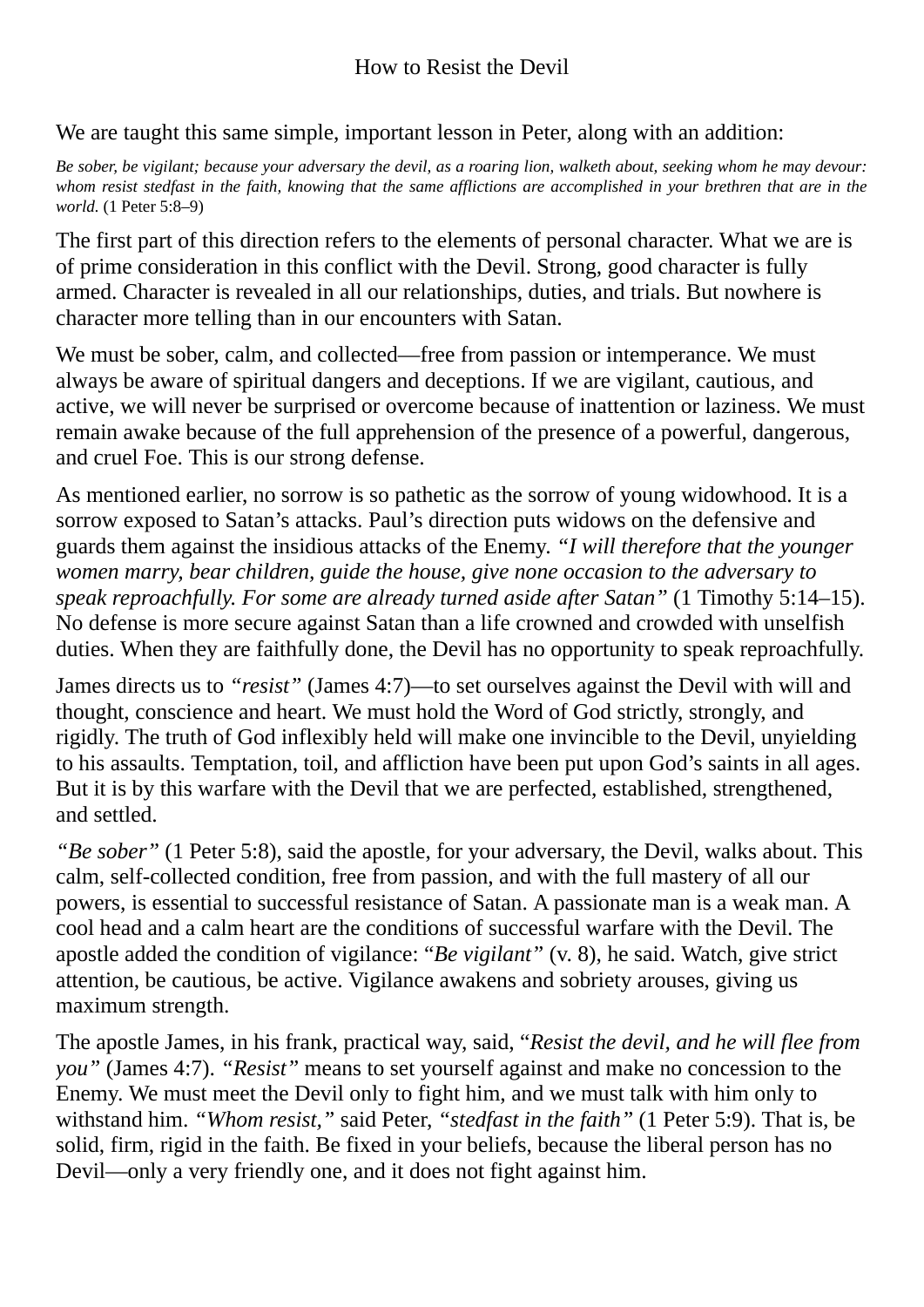If the spirit of forgiveness is always maintained and constantly exercised, it is a supreme defense against the attacks of Satan. An unforgiving spirit is not only Satan's widest door into our hearts, but also his strongest invitation and warmest welcome.

Paul urged a spirit of forgiveness as a barrier against the Devil's entrance into our lives. Paul also hastened to close the door to him by his own readiness to forgive even in advance.

To whom ye forgive any thing, I forgive also: for if I forgave any thing, to whom I forgave it, for your sakes forgave I it in the person of Christ; lest Satan should get an advantage of us: for we are not ignorant of his devices.(2 Corinthians 2:10–11)

A spirit of forgiveness that is free from all bitterness, revenge, or retaliation has freed itself from the conditions that invite Satan, and has effectually barred his entrance. The quickest way to keep Satan out is to keep the spirit of forgiveness in. The Devil is never deeper in hell nor farther removed from us than when we can pray, *"Father, forgive them; for they know not what they do"* (Luke 23:34).

The Devil's work is much helped or much hindered by the spirit of the servants of Christ. Gentleness is becoming to the servants of Christ not only as a beautiful adorning but also as the foundation stone. Meekness and gentleness win men, for they imitate Christ's character. Rudeness, impatience, and contention are not good recruiting officers for Christ.

And the servant of the Lord must not strive; but be gentle unto all men, apt to teach, patient, in meekness instructing those that oppose themselves; if God peradventure will give them repentance to the acknowledging of the truth; and that they may recover themselves out of the snare of the devil, who are taken captive by him at his will. (2 Timothy 2:24–26)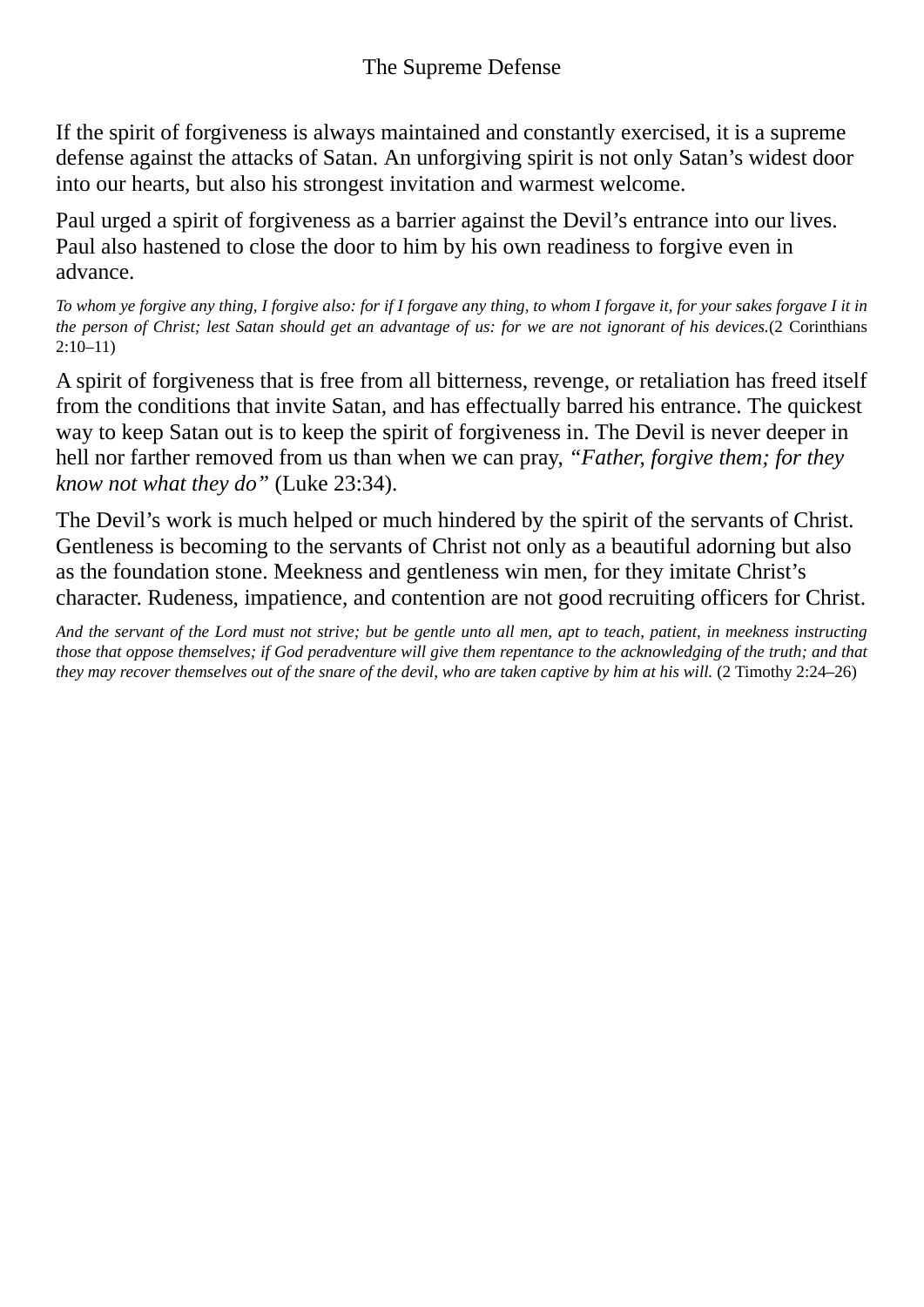The Devil is to be overcome. He is not only a hypocrite, full of quiet, slippery, and artful ways, but he is also a man of war. He is a renowned warrior of many campaigns and many battlefields. His boldness and skill were tested in heaven. Angels were his enemies when heaven was the scene of his conflict and his defeat. Yet he still fights. It takes strong young blood with fire and valor to meet him and conquer.

The Devil must be defeated. Victory over him is victory all along the line. It takes strength and courage to overcome him. He is no coward, no disheartened enemy. The zeal and strength of mature faith is absolutely necessary in this battle.

The Word of God is the conquering sword in this warfare. The believer who has his quiver full of divine arrows is swift, strong, penetrating, and deadly to Satan and to sin. He will be more than a conqueror (Romans 8:37) over the Devil. The weapon used by the Son of God in His conflict with Satan was the Word of God, and by it, He conquered.

*"I have written unto you, young men, because ye are strong, and the word of God abideth in you, and ye have overcome the wicked one"* (1 John 2:14). John, the apostle of love who was nearest the heart of his Lord, was full of this victory. John's love was too genuine to shrink itself into sickly sentiment or evaporate the Devil into a mere influence. His experience was too profound and his memory too fresh to believe in an impersonal Devil or an impersonal Christ. John carried the scars of the battles with the adversary of his soul. He had witnessed the conflicts of many young soldiers. His soul had shared in their triumph and recorded their victories.

Fight the Devil and overcome him. This is John's method of becoming *"fathers"* (vv. 13– 14) in spiritual power, rooted, grounded, and perfected. According to John, overcoming the Devil is prerequisite to overcoming the world.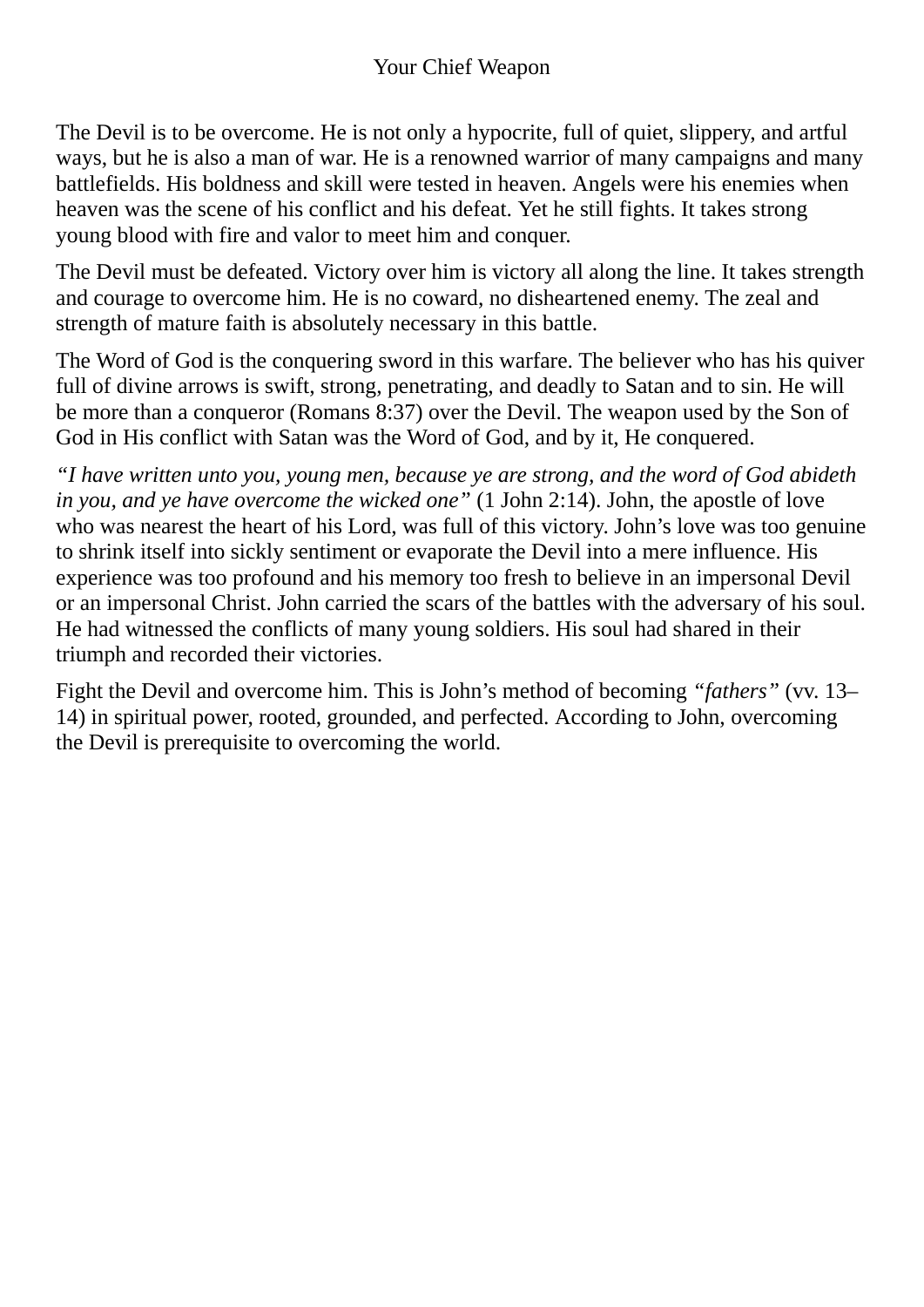#### The Safest Place

The mighty new-birth experience makes a man watchful like a sentinel at his post. When the Enemy in power is massed in the front, the believer is like a watchman. He stands on the walls of the beleaguered city like a guard over a royal prisoner. This keeping and guarding himself is safety against Satan's inflaming touch.

The faithful, vigilant Christian keeps himself pure, and Satan comes and finds nothing in him. (See John 14:30.) Every vantage point is barred and sleeplessly watched.

We know that whosoever is born of God sinneth not; but he that is begotten of God keepeth himself, and that wicked one toucheth him not. And we know that we are of God, and the whole world lieth in wickedness ["the evil one," rv].(1 John 5:18–19)

"Keeping ourselves" is the surest pledge that Satan will not keep us.

"Watch" is the keynote of safety. The Devil works on us with a thousand instruments, comes to us in a thousand ways, administers a thousand rebukes, and assaults by a thousand surprises. Watchfulness at all times is our only safety. We must not remain wide awake only when we see his form and fear his presence, but we must also remain wide awake to see him when he is not to be seen. We must repel him when he comes with any one of his ten thousand disguises—this is our wisest and safest course.

No cry of alarm is so frequent in the New Testament as the call to watch. No call hurts Satan so vitally or defeats him so readily as the call to watch. Being on the watchtower prevents all surprises and is essential to victory at all times.

The Son of God makes this call the keynote in many of His teachings. It is a call to be sleepless, to be vigilant, to be always ready. It is an image drawn from shepherds. In Jacob's indignant defense and protest against Laban, we see the image of the watchful shepherd: *"In the day the drought consumed me, and the frost by night; and my sleep departed from mine eyes"* (Genesis 31:40).

To watch is to be opposed to all listlessness. It implies a wakeful state as if in the presence of some great danger. It is a cautious state untouched by any slumbering influence. Drowsiness and bewilderment are gone. It quickens us against laziness and spiritual sloth.

Read how the church at Sardis was called to the exercise of watchfulness. She was put to sleep by the dulling effects of a fancy church exterior and a proper religious structure. (See Revelation 3:1–6.) The Ephesian church was advised to combine watching with persevering prayer (Ephesians 6:18). The Corinthian church was urged to watch and stand fast (1 Corinthians 16:13). The Colossians were exhorted to *"continue in prayer, and watch in the same"* (Colossians 4:2). The Thessalonians were to *"watch and be sober"* (1 Thessalonians 5:6).

Timothy, the young preacher, was to *"watch…in all things"* (2 Timothy 4:5). Peter's call was, *"Be ye therefore sober, and watch unto prayer,"* because the solemn end of all things is quickly approaching (1 Peter 4:7). Again he said, *"Be sober, be vigilant; because your adversary the devil, as a roaring lion, walketh about, seeking whom he might devour"* (1 Peter 5:8).

In Revelation we have the startling call, *"Behold, I come as a thief. Blessed is he that*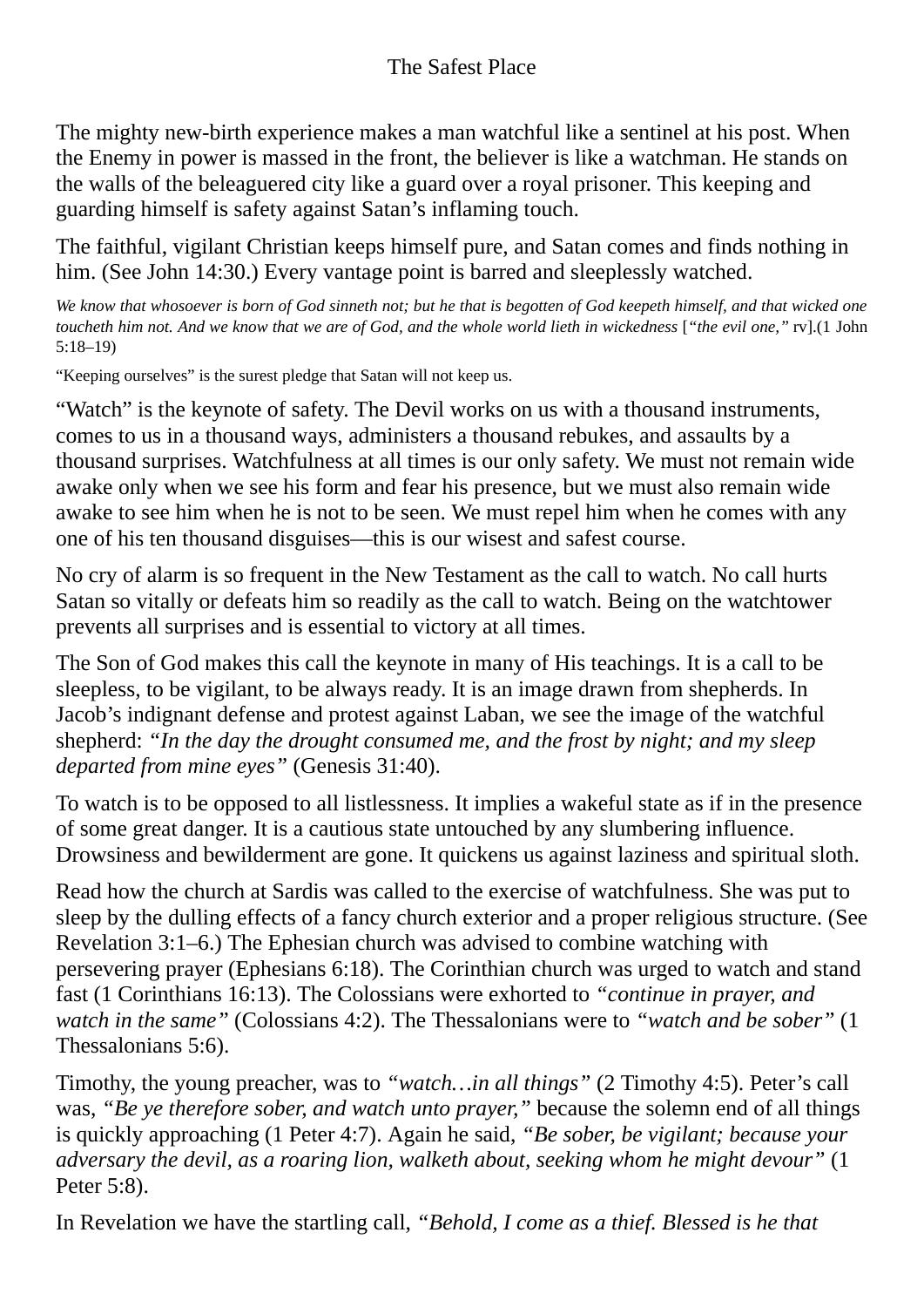*watcheth, and keepeth his garments, lest he walk naked, and they see his shame"* (Revelation 16:15).

The most frequent call to watchfulness was from our Lord. He said, *"Watch, therefore; for ye know not what hour your Lord doth come"* (Matthew 24:42). Again He called us to exercise this great grace: *"Watch therefore, for ye know neither the day nor the hour wherein the Son of man cometh"* (Matthew 25:13). Repeatedly, He calls us to *"watch ye therefore"* (Mark 13:35).

The herald cry and the trumpet call from Him to us is to be awake—to be fully awake, to be tremendously awake.

*"Watch ye therefore, and pray always, that ye may be accounted worthy to escape all these things that shall come to pass, and to stand before the Son of man"* (Luke 21:36). *"Watch and pray"* (Matthew 26:41), He charged His disciples, and so He charges us to *"watch and pray, that ye enter not into temptation: the spirit indeed is willing, but the flesh is weak"* (v. 41). Still the flesh is weak, and watchfulness must always be united with prayer while we are in the flesh.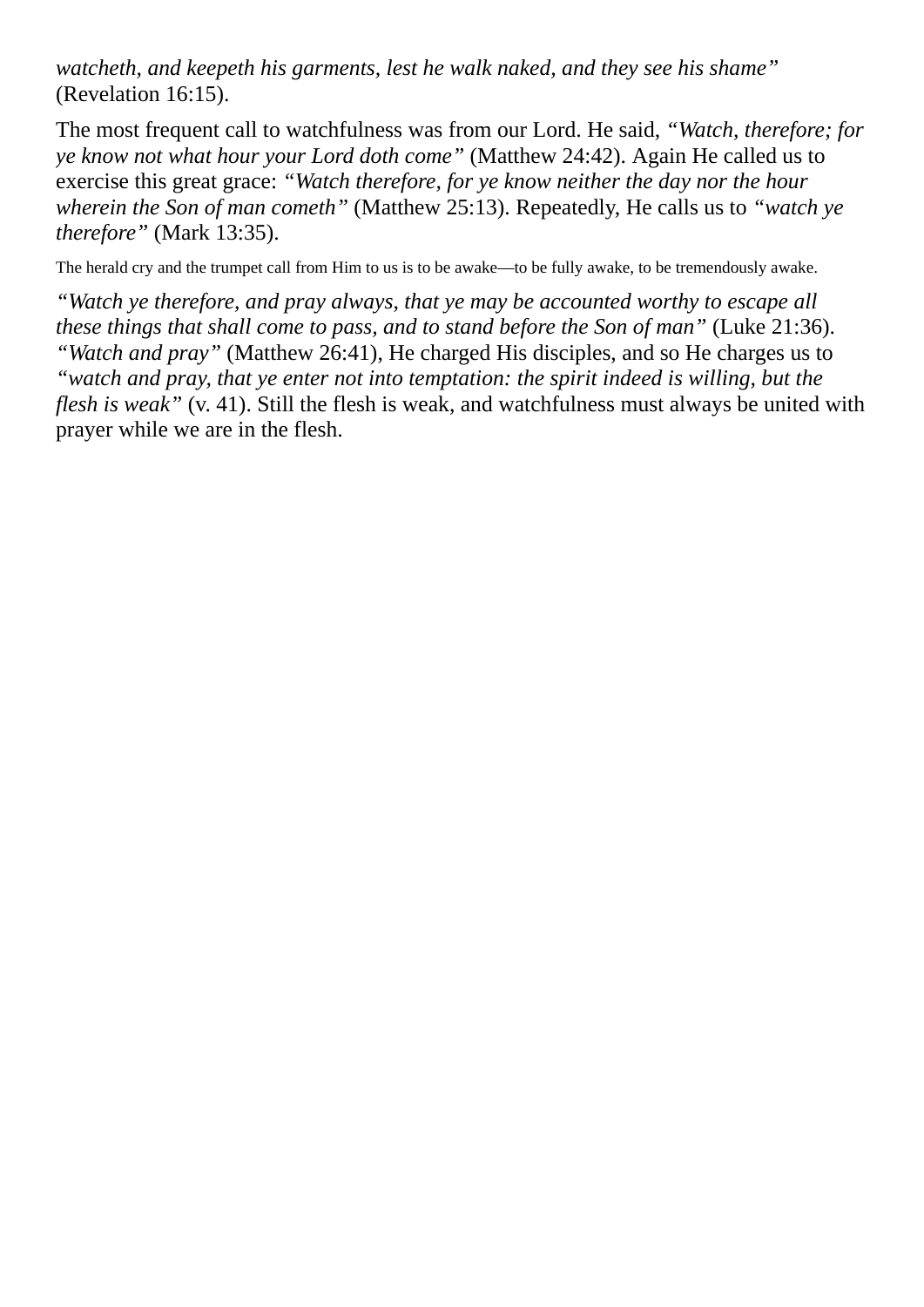The martyrs who are faithful unto death, who love not their lives unto death, are victors in this warfare with the Devil:

And I heard a loud voice saying in heaven, Now is come salvation, and strength, and the kingdom of our God, and the power of his Christ: for the accuser of our brethren is cast down, which accused them before our God day and night. And they overcame him by the blood of the Lamb, and by the word of their testimony; and they loved not their lives unto *the death.*(Revelation 12:10–11)

*"The blood of the everlasting covenant"* (Hebrews 13:20) must be sprinkled on the warriors who are victors against Satan. They must have a clear, conscious experience of the saving power of that blood. They must have the ability to be martyrs and witness before any company at any cost. Their characteristics mark their devotion to Christ and their experience of His salvation. *"*[He] *is mine, and I am his"* (Song of Solomon 2:16).

Satan cannot stand against a display of the blood of Christ. He turns pale at every view of Calvary. The flowing wounds are the signals of Satan's retreat. A heart sprinkled with the blood is holy ground on which he dares not tread. Satan trembles and cowers in the presence of the blood-sprinkled warrior.

Satan fears the power of that blood more than the attack of a legion of archangels. The blood is like the charge of an irresistible military force that destroys everything in its path. It is the blood applied and the testimony of its application that Satan fears. The martyr who is a witness of the power of that blood is more a barrier against Satan than a wall of fire. An experience of the atoning blood is heaven's infallible protection against Satan. Those in heaven overcame the Devil in this way. We also overcome him by the blood of the Lamb and the word of our testimony.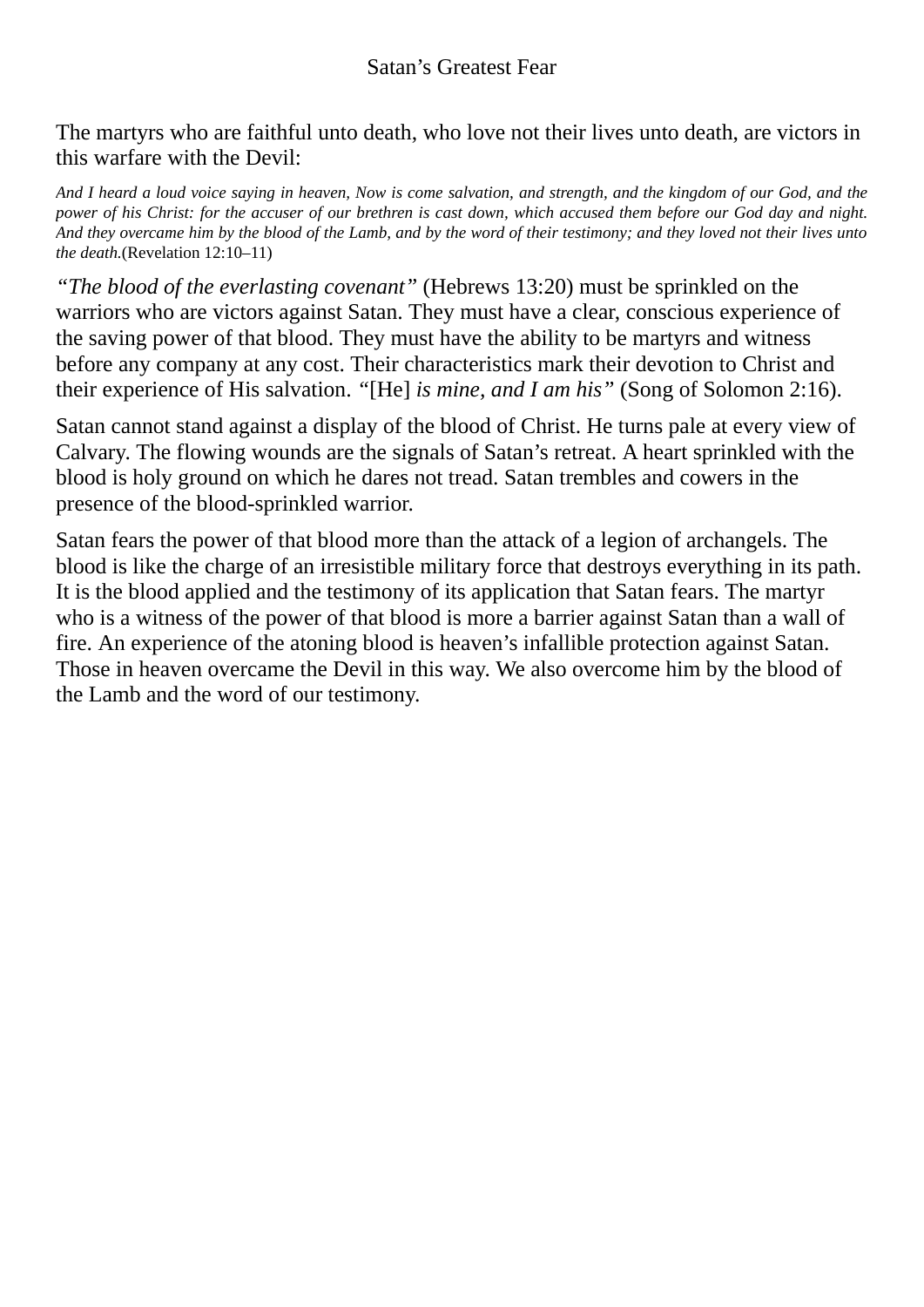### Weapons That Work

Finally, my brethren, be strong in the Lord, and in the power of his might. Put on the whole armour of God, that ye may be able to stand against the wiles of the devil. For we wrestle not against flesh and blood, but against principalities, against powers, against the rulers of the darkness of this world, against spiritual wickedness in high places. Wherefore take unto you the wholearmour of God, that ye may be able to withstand in the evil day, and having done all, to stand. Stand therefore, having your loins girt about with truth, and having on the breastplate of righteousness; and your feet shod with the preparation of the gospel of peace; above all, taking the shield of faith, wherewith ye shall be able to quench all the fiery darts of the wicked. And take the helmet of salvation, and the sword of the Spirit, which is the word of God: praying always with all prayer and supplication in the Spirit, and watching thereunto with all perseverance and supplication for all saints. —Ephesians 6:10–18

 $\mathbf M$ any prayers have missed the mark and been in vain because they were not combined with careful vigilance. There are many sad failures in the Christian life because watchfulness failed. The Devil's easiest target is a sleepy Christian. Many Christians have lost their souls because they failed to stay alert to Satan's attacks. Eternal vigilance is the price of political liberty. No less a price must be paid for our spiritual safety. The foolish virgins missed heaven because they failed in this virtue. Watchfulness would have brought them, along with the Bridegroom, into the high joys of heaven's most celebrated hour. (See Matthew 25:1–13.)

In the sixth chapter of Ephesians, as stated above, all the weapons of warfare with the Devil and his legions are described. The sources of defense and victory are also given. In this passage, we have a view of the strenuous conflict and the battlefield on which the issues of eternity are tossed.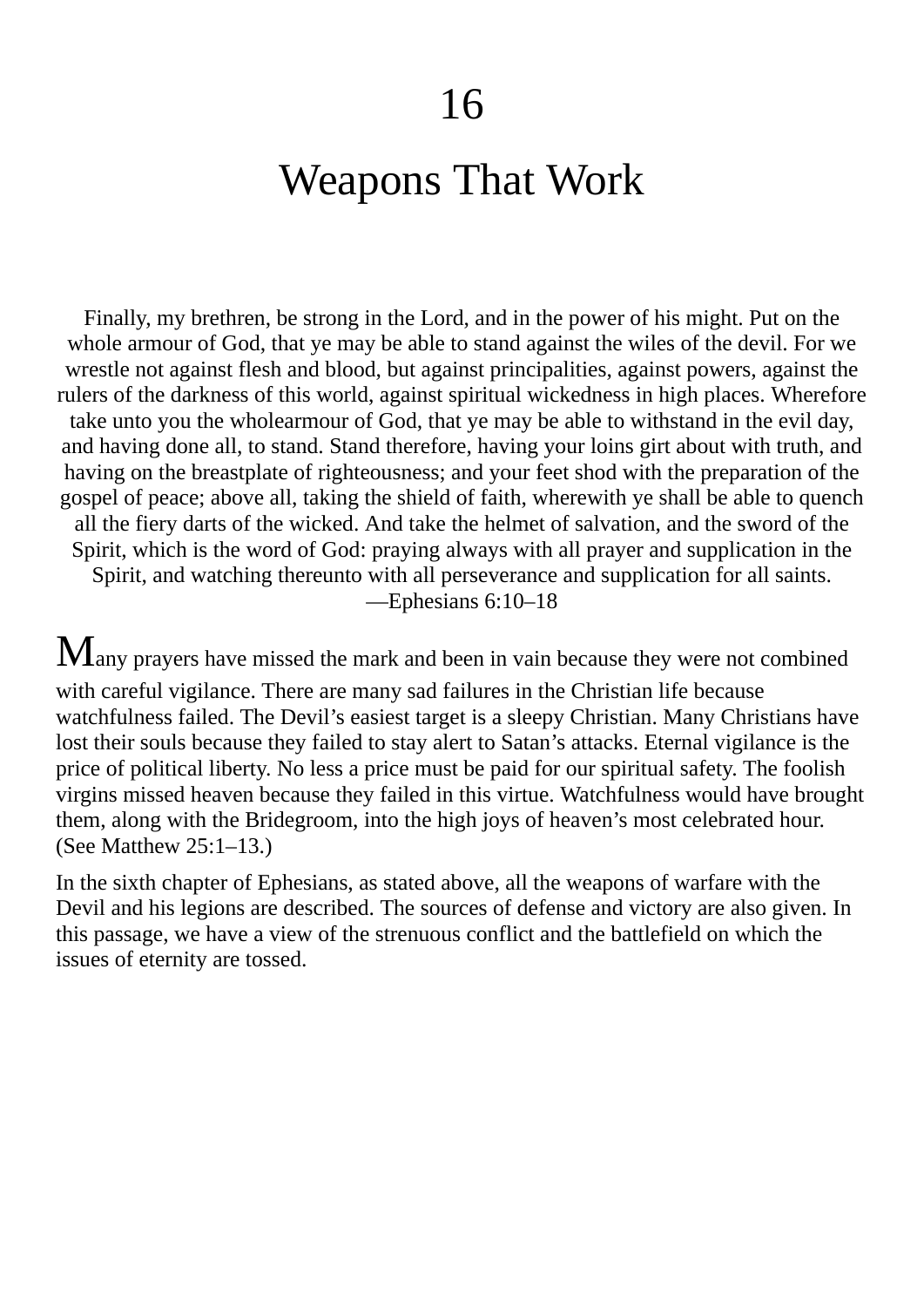#### Satan's Army

*"For we wrestle not against flesh and blood, but against principalities, against powers, against the rulers of the darkness of this world, against spiritual wickedness in high places."* The Christian's battle is with the Devil and his methods. Satan's struggle is arranged with order, wisdom, and skill.

Principalities and powers are under his management and subject to his orders. They are his lieutenants, his prime ministers, his captain generals who carry out his orders and represent him fully. They are the world rulers with worldwide control and power. They master and control all the evil forces of the world. The Devil and his high comrades are world rulers. Their might is as extensive as the world. Theirs is a fearful rule for evil, against the good and against man. Their subordinates, the rank and file, are innumerable and invincible, except to a God-equipped man.

What a vast and powerful array of aggressive, vicious, and cruel enemies. They are in heavenly places, the very place where Christ's power is located. These evil powers are over us, above us, and around us. They are too mighty for us. Against this invisible, innumerable, all-powerful, and vast array, we wrestle. Wrestling is a close conflict. It is an intense and difficult conflict that tests all strength and strains every fiber. It is hand-tohand, foot-to-foot, close contact.

This conflict is not with men, though men may give us much opposition in our Christian course. Our chief trouble and our great war is not with man but with all the mighty evil forces of the Devil. It is a life-and-death struggle—a war for heaven and hell, for time and eternity.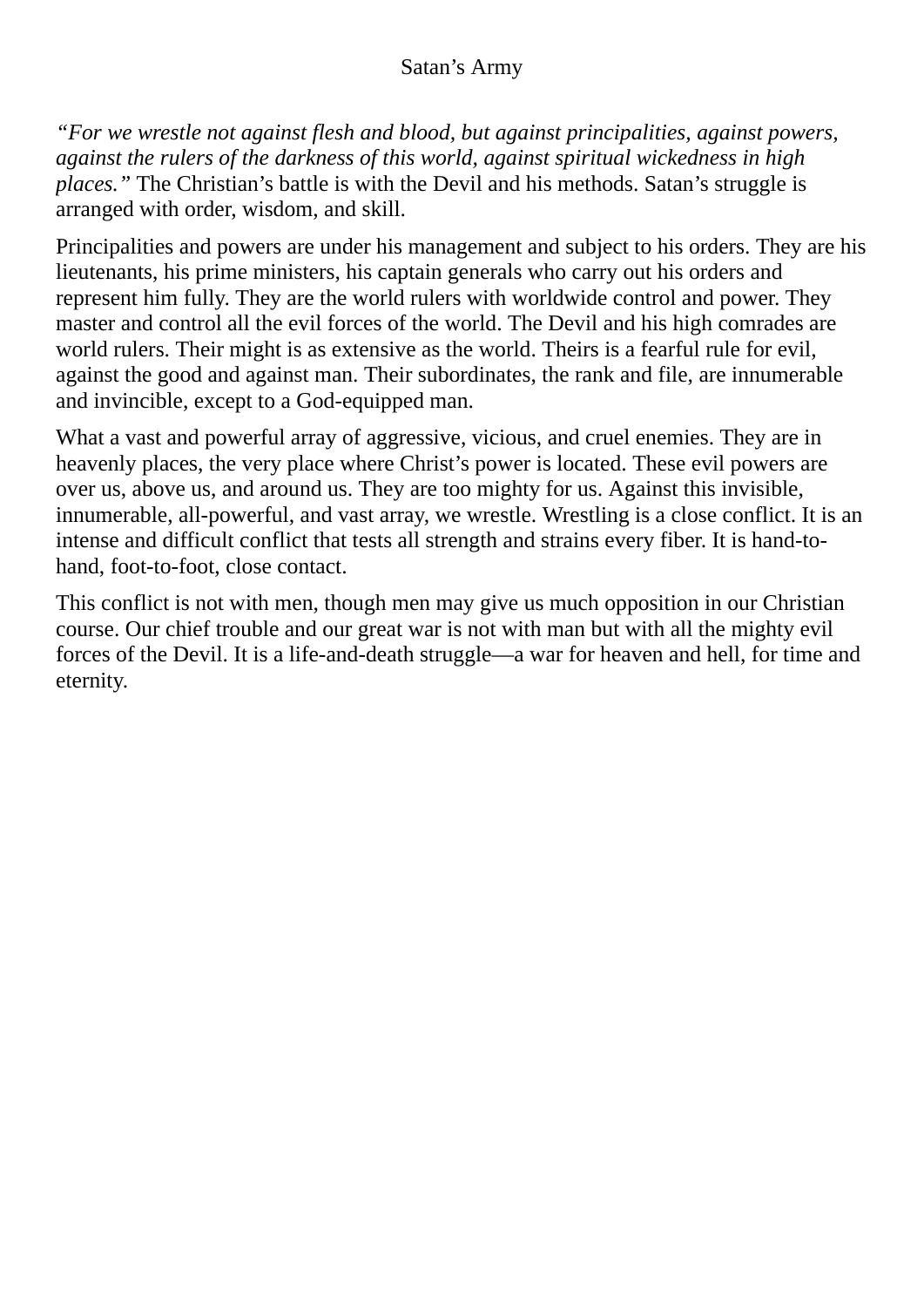The Christian must be a soldier by birth, by fortune, by trade. The most essential quality of a divine soldier is that he is not entangled *"with the affairs of this life"* (2 Timothy 2:4). The elements of self-denial, courage, and endurance are the vital characteristics of this military training.

Strength is the fruit of these high qualities. But it is strength far beyond the Christian soldier's own strength. *"Strong in the Lord, and in the power of his might"* (Ephesians 6:10). In preparation for this war, the soldier must look beyond himself. The strength of God, the very strength of God's almightiness, must be his.

The ability to stand, to fight, to conquer, and to drive the Foe from the field will be found in God's armor. God's strength is imparted through God's armor. No power short of God can enable us to meet the Devil. No partial equipment will suffice.

In the passage from Ephesians, we are charged twice to make doubly sure to take the whole armor (Ephesians 6:11, 13). We take God by taking His armor. We must make His armor our own. We put on God by putting on His armor—not outside but inside, not objective but subjective, not physical but spiritual. Christ made the armor, and the Holy Spirit puts it on us and makes it ours.

We have to fight through to the end, *"and having done all, to stand."* We must first withstand and then stand. We gain and hold and then advance. Stand ready for the fight and stand in the fight.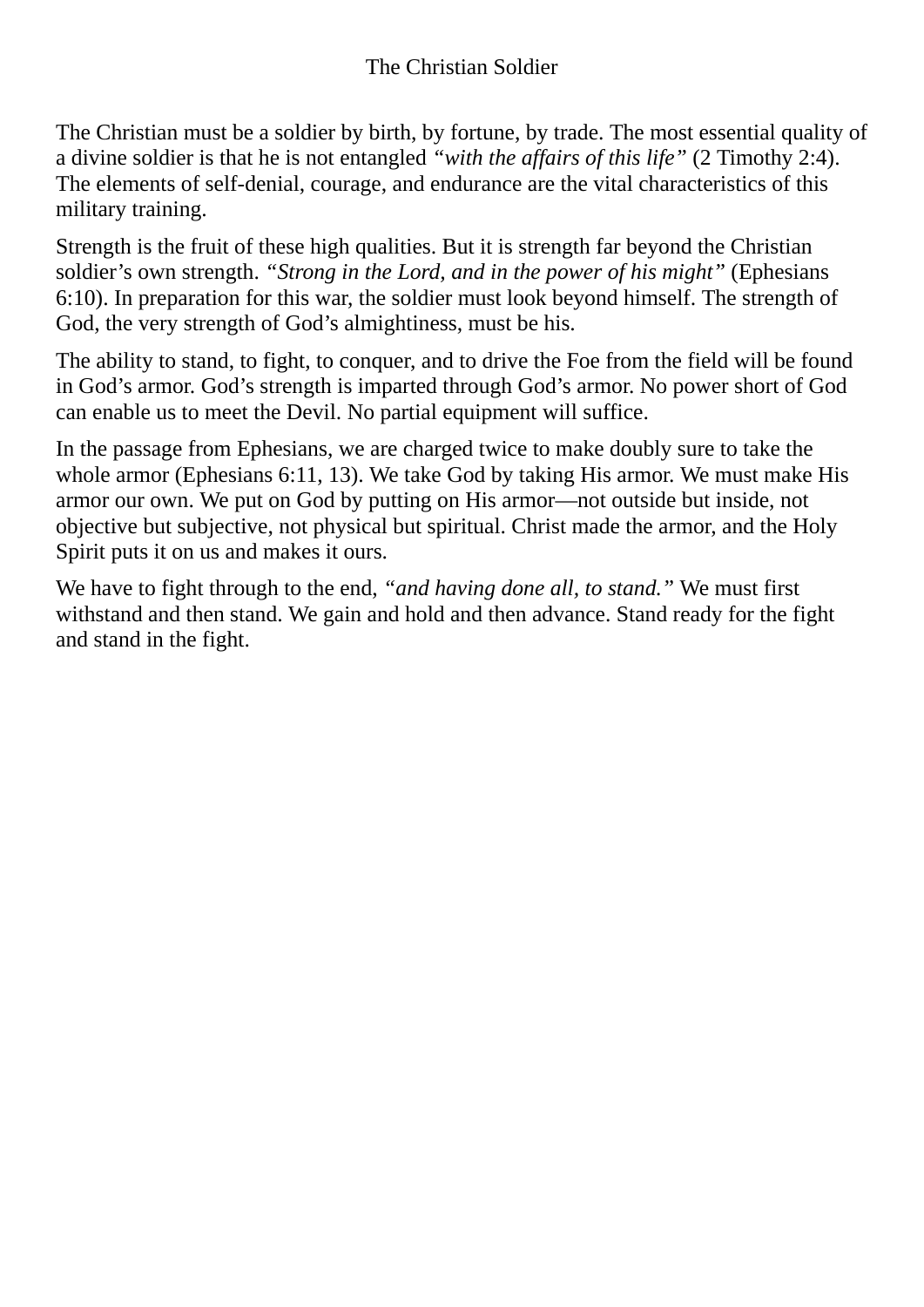We must be strong for the *"truth in the inward parts"* (Psalm 51:6). We are not imaginary soldiers fighting an imaginary war—all is real and true. Because he is truthful, a girded soldier is strong, prepared, and intense in his fight. Truth is the ornament of a jeweled belt, a diamond set in gold. We must conquer the Devil by truth as the strength and support of our lives. We know the truth and have the truth because we have Christ who is the truth.

Heart righteousness makes head righteousness and life righteousness. We cannot fight without heart righteousness. The "breastplate of righteousness" protects the heart and makes us feel right. The old heart cannot be made right by the most skillful craftsman or by the most correct rituals. No tinkering on the old heart can make it right. It is as hard as a stone and as crooked as the Jordan. No melting can make it soft, and no human effort can make it straight. We need a new heart, soft as flesh and washed whiter than snow in the blood of Christ. A piece of Christ's heart—perfect, right, pure, and good—is what is needed.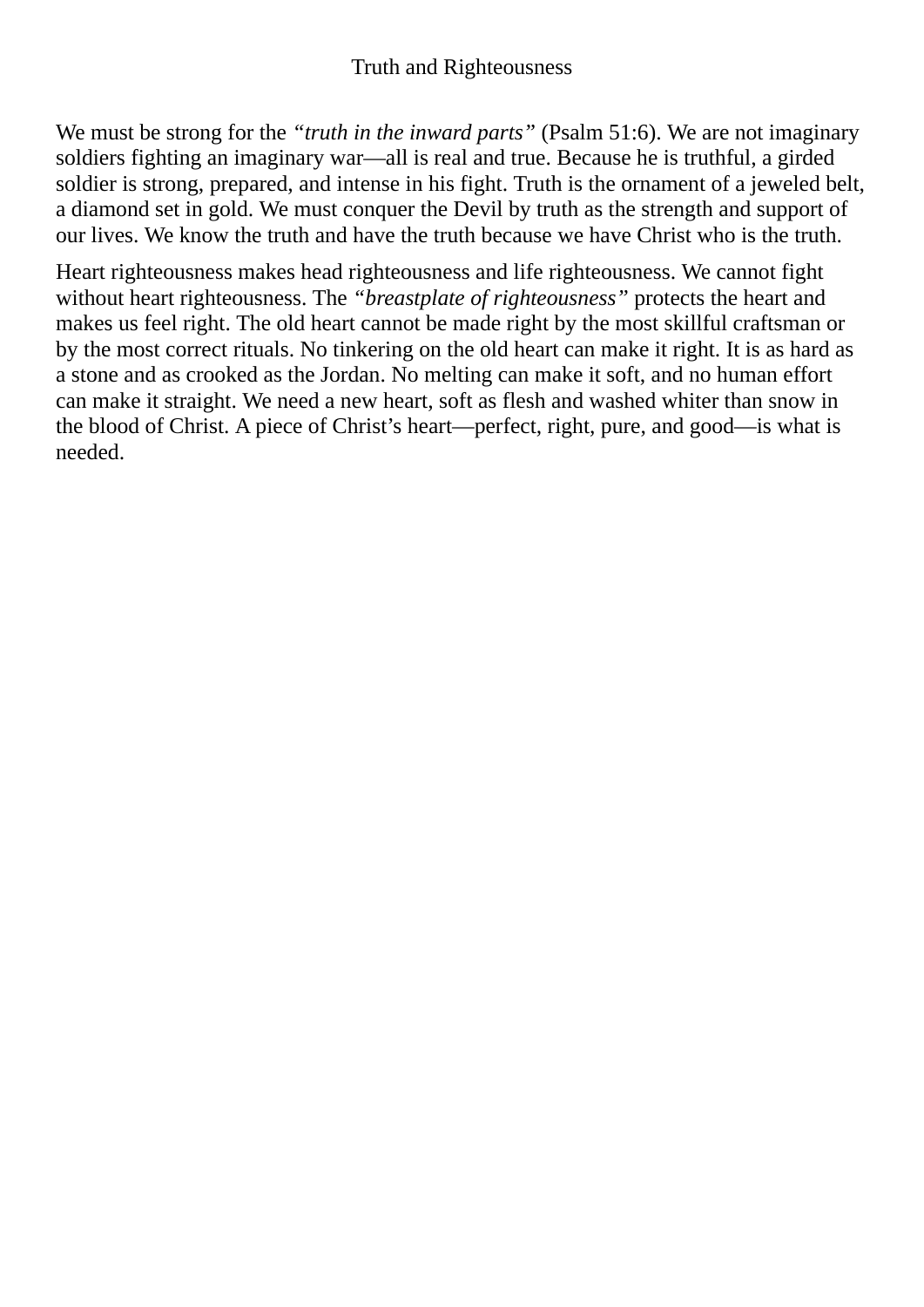The feet must be shod with a preparation that is always ready to go, to do, and to suffer. This means no slow movements or reluctant doing of God's will. Being off guard creates a general unreadiness for life or death, for earth or heaven, for sacrifice or service, for doing or for suffering. It cuts the nerve of Christian valor and lays us open to surprises and crushing defeats. "Always ready" is the soldier's attitude of safety, and being ready to move precedes victory. Wakeful vigilance assures us of victory against the Devil.

The *"shield of faith"* is the all-important and all-covering piece of armor. The Devil lets his fiery, poisoned darts fly, but faith catches them as they are directed at head or heart, and quenches them.

Do you believe all victories are possible to the soldier who is valiant and strong in faith? There has never been a battle planned by hell's most gifted strategist that can conquer faith. All his flaming and terrible darts fall harmless as they strike against the shield of faith. *"These all died in faith"* (Hebrews 11:13). Faith made their death the crowning point. Faith brought to their dying hour the spoils of their victories.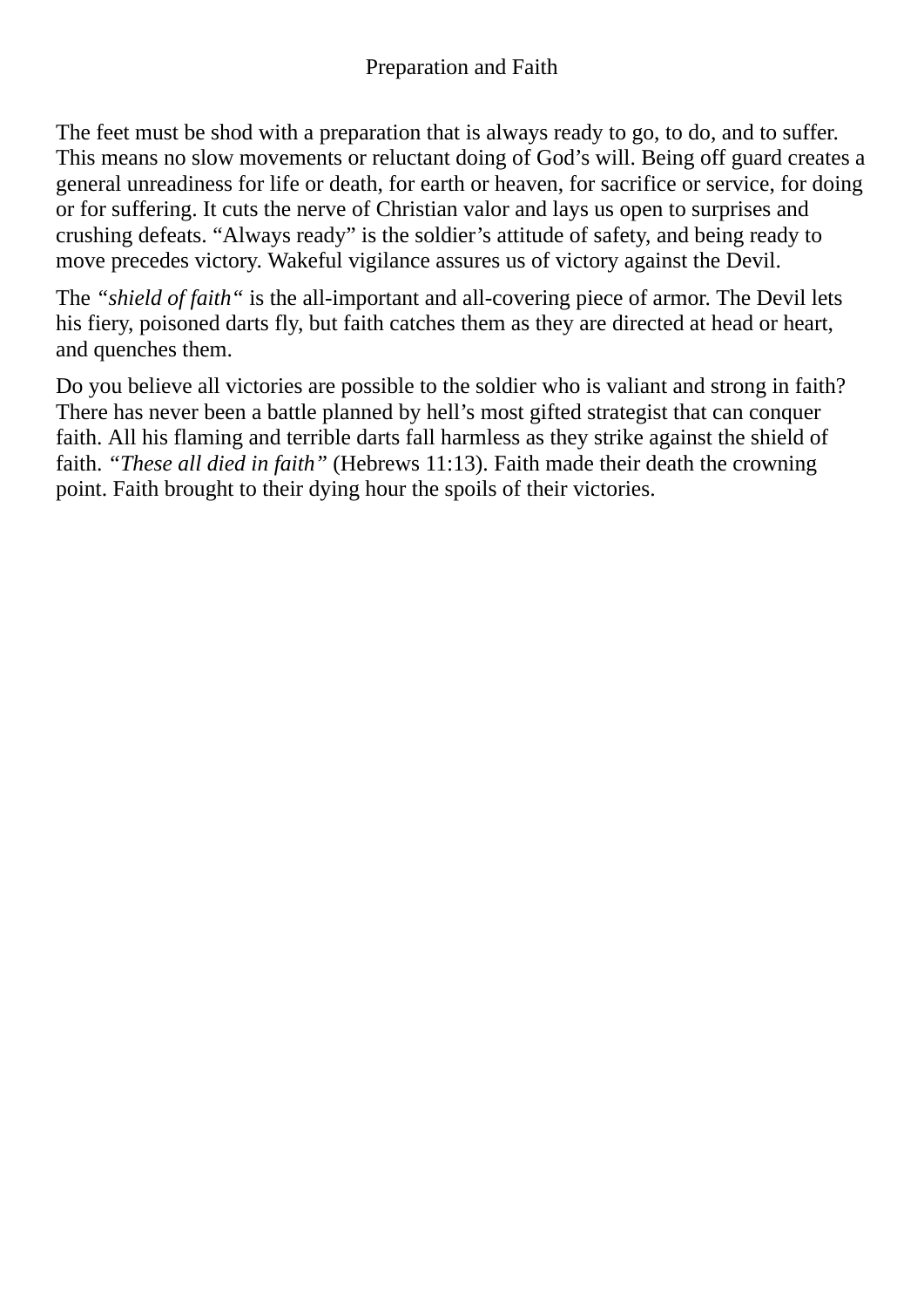*"The helmet"* protects the head. Bear in mind that head-salvation and heart-salvation, real and full, are stronger than brass to protect the head. A heart fully saved holds the head firmly to truth and righteousness, as the anchor holds the ship in stormiest seas. *"The hope of salvation,"* said Paul in Thessalonians, is the helmet (1 Thessalonians 5:8).

The Christian soldier must put heaven strongly in his head and heart. He must see heaven, feel heaven, and keep heaven in the eye and in the heart all the time. He will stand with unsteady step if heaven seems far off. He will fight feebly if heaven is dimly seen. The full sight of heaven will give strength to his loins, zeal to his faith, glory to his future, and victory to the present.

The head will never be pierced while hope is its helmet. Nurture hope, strengthen hope, and brighten hope, for *"we are saved by hope"* (Romans 8:24). We must *"abound in hope, through the power of the Holy Ghost"* (Romans 15:13).

*"The sword,"* the aggressive and powerful weapon, is the Word of God. The Spirit wields it and brings death to all our foes. The Word of God is our battlefield and victorious weapon. On it we stand and fight. With it we deal with and defeat and ruin every foe. The Christian soldier is *"not* [to] *live by bread alone, but by every word…of God"* (Matthew 4:4). We cannot make too much of the Word of God. Christ foiled Satan with it. If we are to be valiant, true, and invincible, we also must have the Word of God dwelling in us richly (Colossians 3:16).

The shield of our faith is the basis of our prayers and the essence of our girded truth. Head, hands, and hearts must be filled and saturated with God's Word; by it we live and by it we grow. It is our battle call and the sign by which we conquer. It is a glittering royal blade against all the assaults of Satan. "It is written" goes like steel to the heart of Satan.

As a weapon of defense and offense, God has magnified His Word above all His name. Those who are filled with God's Word are armed against all Satan's wiles and his devices. God's Word is *"quick, and powerful, and sharper than any twoedged sword, piercing even to the dividing asunder of soul and spirit, and of the joints and marrow"* (Hebrews 4:12). Satan feels it penetrating his joints and marrow, dissolving into weakness all his strength, and making foolish all his wisest plans.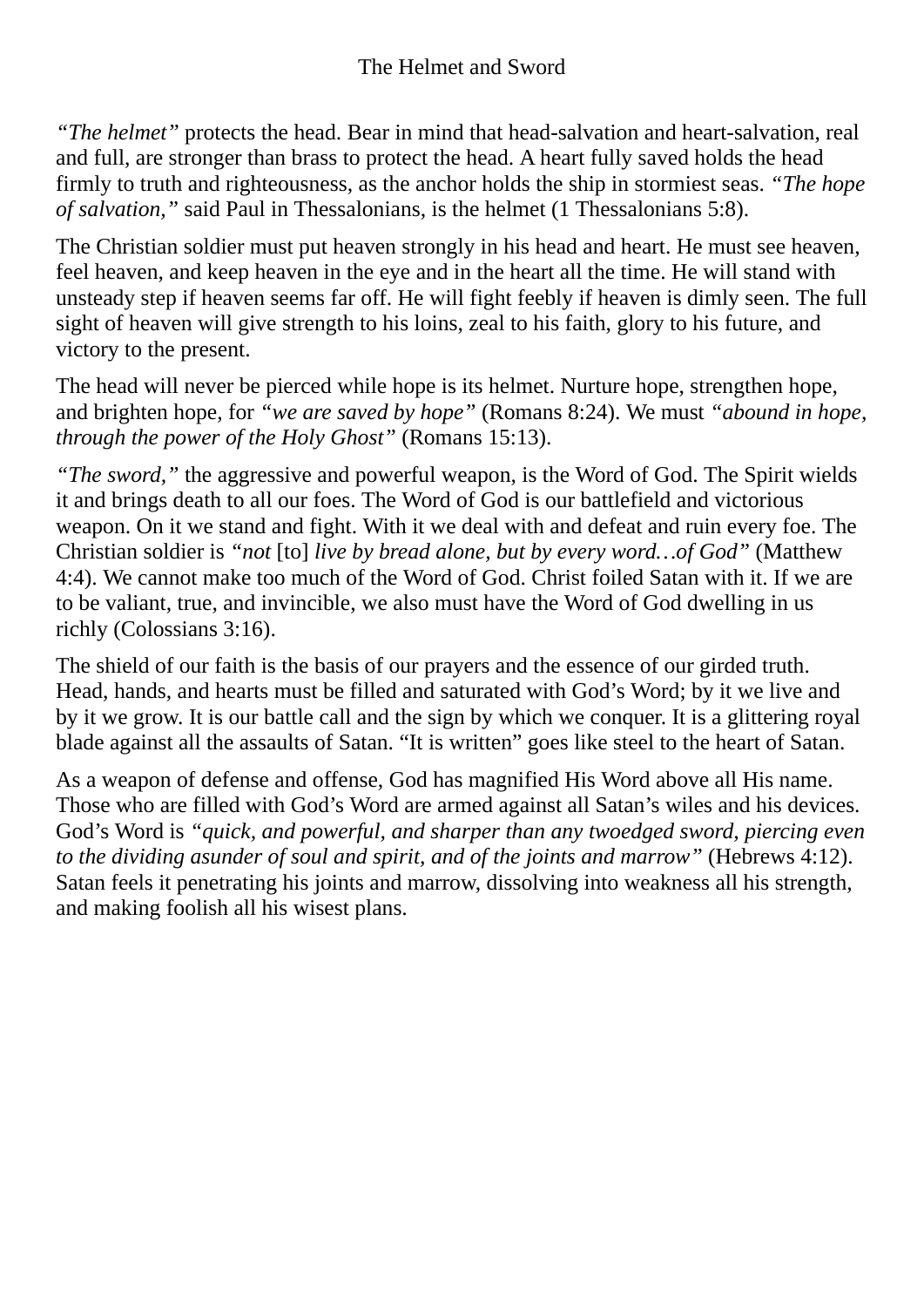The soldiers in the warfare against the Devil must understand how to wear the armor of *"all prayer."* The demand is for *"all prayer"* at all seasons, in the intensest form, with a deep sense of personal need for God. Prayer must deepen and intensify into supplication. The Holy Spirit will help us into this kind of mighty praying and clothe us with this irresistible power of prayer.

This intense conflict with the Devil requires sleepless vigilance, midnight vigils, and a wakefulness that cannot be surprised. It also requires a perseverance that knows neither halting, fainting, nor depression. This kind of praying knows by clear spiritual intelligence what it needs. The prayer warrior knows the unlimited provisions that are available to supply all his needs. He knows the necessity of perseverance in prayer until the need is supplied and the provision is secured.

This kind of praying holds itself in loving sympathy with the entire family of God, making their conflicts, dangers, and needs its own. It is on the line of battle with the whole family of God. It takes on their enemies, their safety, and their dangers. *"Supplication for all saints"* gives victory to every saint. The line of battle is one. Defeat or victory must come to all. The soldier fully equipped in God's armor is a veteran against the Devil and invincible to all of his attacks.

It is not an easy thing to pray. Behind the praying there must lie the conditions of prayer. These conditions are possible, but they cannot be achieved in a moment by the prayerless person. They are always available to the faithful and holy, but cannot exist in a frivolous, negligent, and lazy spirit.

Prayer does not stand alone. It is not an isolated performance. Prayer is connected to all the duties of the Christian life. Prayer issues from a character that is made up of the elements of a vigorous and commanding faith. Prayer honors God, acknowledges His being, exalts His power, adores His providence, and secures His aid.

A skeptic would rationalize and cry out against devotion, charging that it does nothing but pray. But to pray well is to do all things well. If it is true that devotion does nothing but pray, then it really does do nothing at all, for the conditions of prayer are the sum of *all* the energized forces and all the duties of practical working Christianity.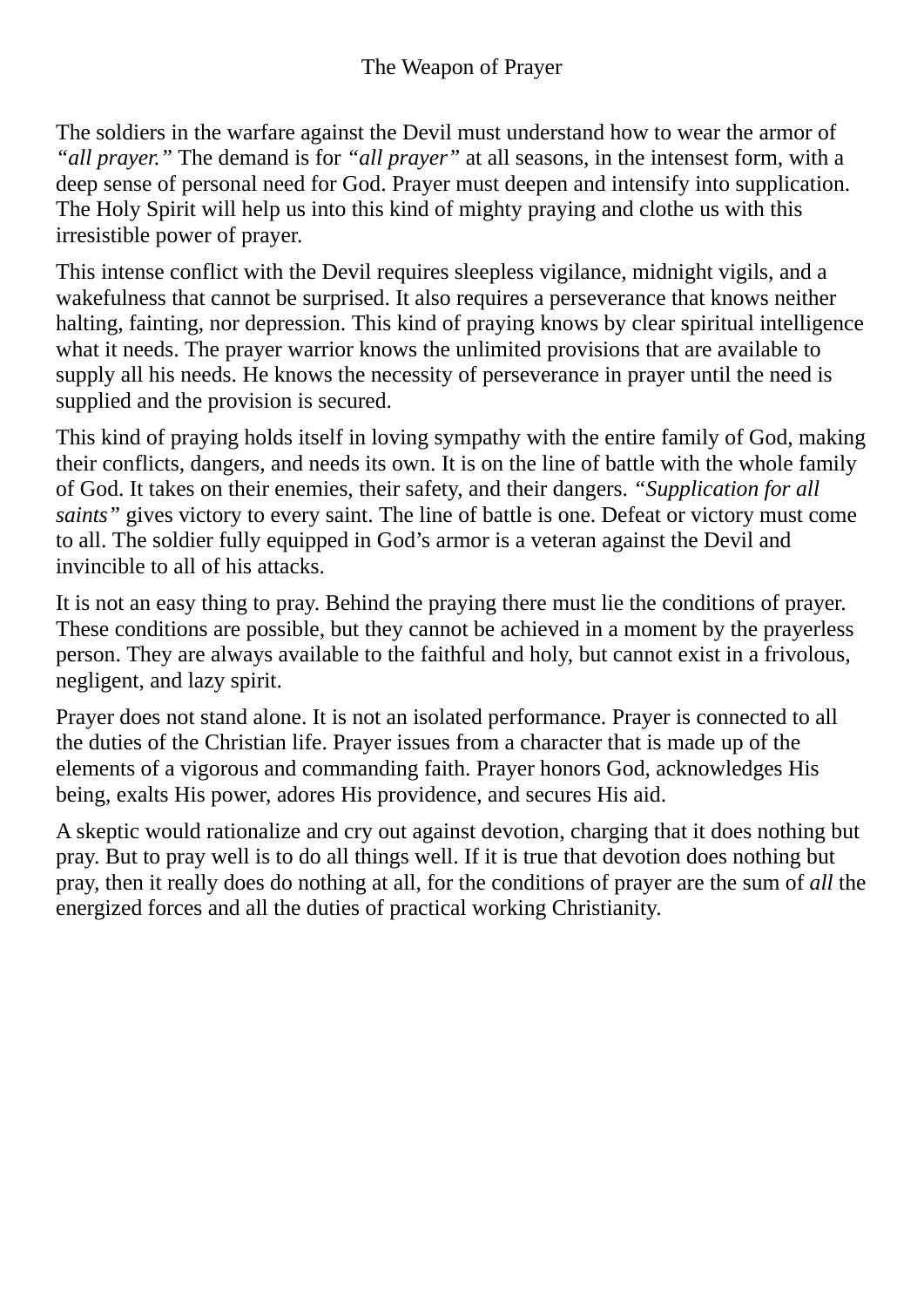Prayer brings God into the situation with commanding force. "*Ask me of things to come concerning my sons,"* says God, *"and concerning the work of my hands command ye me"* (Isaiah 45:11).

We are charged in God's Word: *"Pray without ceasing"* (1 Thessalonians 5:17). *"In every thing by prayer"* (Philippians 4:6). *"Continuing instant in prayer"* (Romans 12:12). *"Pray every where"* (1 Timothy 2:8). *"Praying always"* (Colossians 1:3).

The promise is as unlimited as the command is comprehensive. *"All things, whatsoever ye shall ask in prayer, believing, ye shall receive"* (Matthew 21:22). Jesus said, *"Whatsoever ye shall ask"* (John 14:13); *"if ye shall ask any thing"* (John 14:14); *"ye shall ask what ye will, and it shall be done unto you"* (John 15:7); and *"whatsoever ye shall ask the Father…he will give it you"* (John 16:23).

If there is anything not involved in *"all things whatsoever,"* or not found in the phrase, *"ask any thing,"* then these things can be left out of prayer. Language could not cover a wider range or involve more fully every detail of life. These statements are only samples of the all-comprehending possibilities of prayer under the promises of God to those who meet the conditions of right praying.

These passages, though, give only a general outline of the immense regions over which prayer extends its influence. The effect of prayer reaches and secures good things from regions that cannot be covered by language or thought. Paul exhausted his language and thought when he was praying. Still, he was conscious of necessities not covered, realms of good not reached, and of battles over enemies not conquered.

Paul covered these undiscovered regions by this general plea: *"Unto him that is able to do exceeding abundantly above all that we ask or think, according to the power that worketh in us"* (Ephesians 3:20). The promise is, *"Call unto me, and I will answer thee, and show thee great and mighty things, which thou knowest not"* (Jeremiah 33:3).